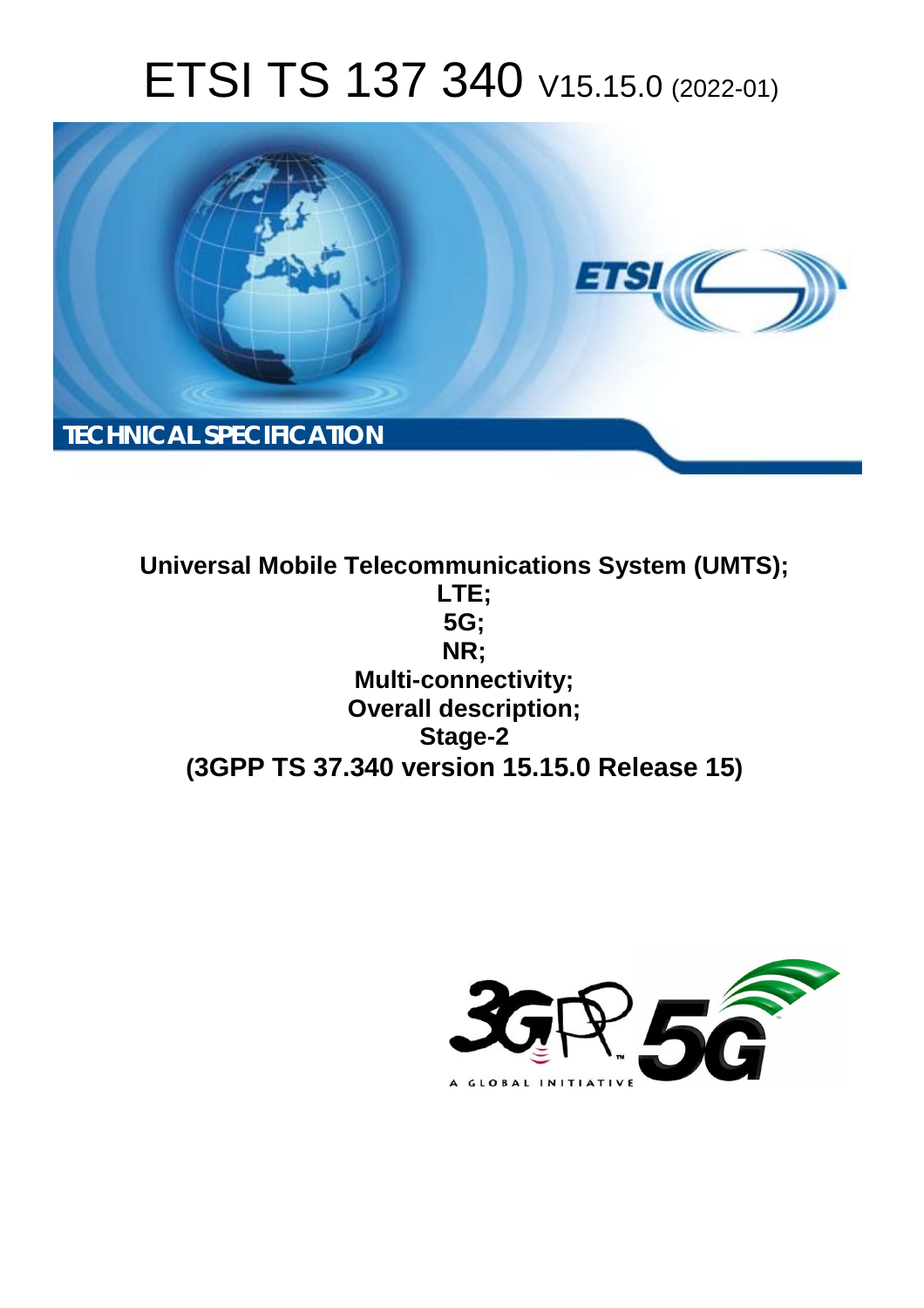Reference RTS/TSGR-0237340vff0

Keywords

5G,LTE,UMTS

#### *ETSI*

650 Route des Lucioles F-06921 Sophia Antipolis Cedex - FRANCE

Tel.: +33 4 92 94 42 00 Fax: +33 4 93 65 47 16

Siret N° 348 623 562 00017 - APE 7112B Association à but non lucratif enregistrée à la Sous-Préfecture de Grasse (06) N° w061004871

#### *Important notice*

The present document can be downloaded from: <http://www.etsi.org/standards-search>

The present document may be made available in electronic versions and/or in print. The content of any electronic and/or print versions of the present document shall not be modified without the prior written authorization of ETSI. In case of any existing or perceived difference in contents between such versions and/or in print, the prevailing version of an ETSI deliverable is the one made publicly available in PDF format at [www.etsi.org/deliver](http://www.etsi.org/deliver).

Users of the present document should be aware that the document may be subject to revision or change of status. Information on the current status of this and other ETSI documents is available at <https://portal.etsi.org/TB/ETSIDeliverableStatus.aspx>

If you find errors in the present document, please send your comment to one of the following services: <https://portal.etsi.org/People/CommiteeSupportStaff.aspx>

#### *Notice of disclaimer & limitation of liability*

The information provided in the present deliverable is directed solely to professionals who have the appropriate degree of experience to understand and interpret its content in accordance with generally accepted engineering or other professional standard and applicable regulations.

No recommendation as to products and services or vendors is made or should be implied.

No representation or warranty is made that this deliverable is technically accurate or sufficient or conforms to any law and/or governmental rule and/or regulation and further, no representation or warranty is made of merchantability or fitness for any particular purpose or against infringement of intellectual property rights.

In no event shall ETSI be held liable for loss of profits or any other incidental or consequential damages.

Any software contained in this deliverable is provided "AS IS" with no warranties, express or implied, including but not limited to, the warranties of merchantability, fitness for a particular purpose and non-infringement of intellectual property rights and ETSI shall not be held liable in any event for any damages whatsoever (including, without limitation, damages for loss of profits, business interruption, loss of information, or any other pecuniary loss) arising out of or related to the use of or inability to use the software.

#### *Copyright Notification*

No part may be reproduced or utilized in any form or by any means, electronic or mechanical, including photocopying and microfilm except as authorized by written permission of ETSI. The content of the PDF version shall not be modified without the written authorization of ETSI.

The copyright and the foregoing restriction extend to reproduction in all media.

© ETSI 2022. All rights reserved.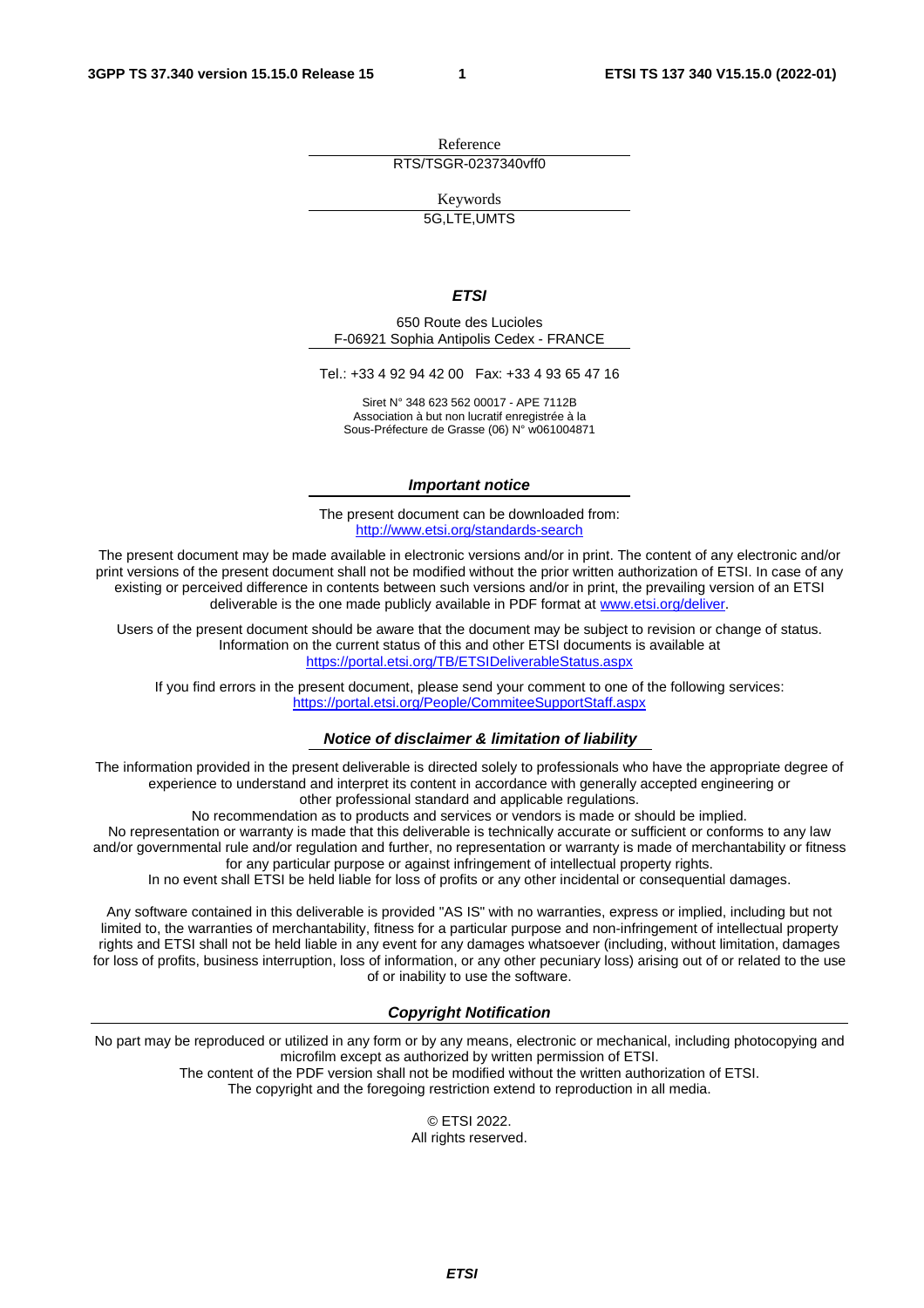## Intellectual Property Rights

#### Essential patents

IPRs essential or potentially essential to normative deliverables may have been declared to ETSI. The declarations pertaining to these essential IPRs, if any, are publicly available for **ETSI members and non-members**, and can be found in ETSI SR 000 314: *"Intellectual Property Rights (IPRs); Essential, or potentially Essential, IPRs notified to ETSI in respect of ETSI standards"*, which is available from the ETSI Secretariat. Latest updates are available on the ETSI Web server ([https://ipr.etsi.org/\)](https://ipr.etsi.org/).

Pursuant to the ETSI Directives including the ETSI IPR Policy, no investigation regarding the essentiality of IPRs, including IPR searches, has been carried out by ETSI. No guarantee can be given as to the existence of other IPRs not referenced in ETSI SR 000 314 (or the updates on the ETSI Web server) which are, or may be, or may become, essential to the present document.

#### **Trademarks**

The present document may include trademarks and/or tradenames which are asserted and/or registered by their owners. ETSI claims no ownership of these except for any which are indicated as being the property of ETSI, and conveys no right to use or reproduce any trademark and/or tradename. Mention of those trademarks in the present document does not constitute an endorsement by ETSI of products, services or organizations associated with those trademarks.

**DECT™**, **PLUGTESTS™**, **UMTS™** and the ETSI logo are trademarks of ETSI registered for the benefit of its Members. **3GPP™** and **LTE™** are trademarks of ETSI registered for the benefit of its Members and of the 3GPP Organizational Partners. **oneM2M™** logo is a trademark of ETSI registered for the benefit of its Members and of the oneM2M Partners. **GSM**® and the GSM logo are trademarks registered and owned by the GSM Association.

## Legal Notice

This Technical Specification (TS) has been produced by ETSI 3rd Generation Partnership Project (3GPP).

The present document may refer to technical specifications or reports using their 3GPP identities. These shall be interpreted as being references to the corresponding ETSI deliverables.

The cross reference between 3GPP and ETSI identities can be found under<http://webapp.etsi.org/key/queryform.asp>.

## Modal verbs terminology

In the present document "**shall**", "**shall not**", "**should**", "**should not**", "**may**", "**need not**", "**will**", "**will not**", "**can**" and "**cannot**" are to be interpreted as described in clause 3.2 of the [ETSI Drafting Rules](https://portal.etsi.org/Services/editHelp!/Howtostart/ETSIDraftingRules.aspx) (Verbal forms for the expression of provisions).

"**must**" and "**must not**" are **NOT** allowed in ETSI deliverables except when used in direct citation.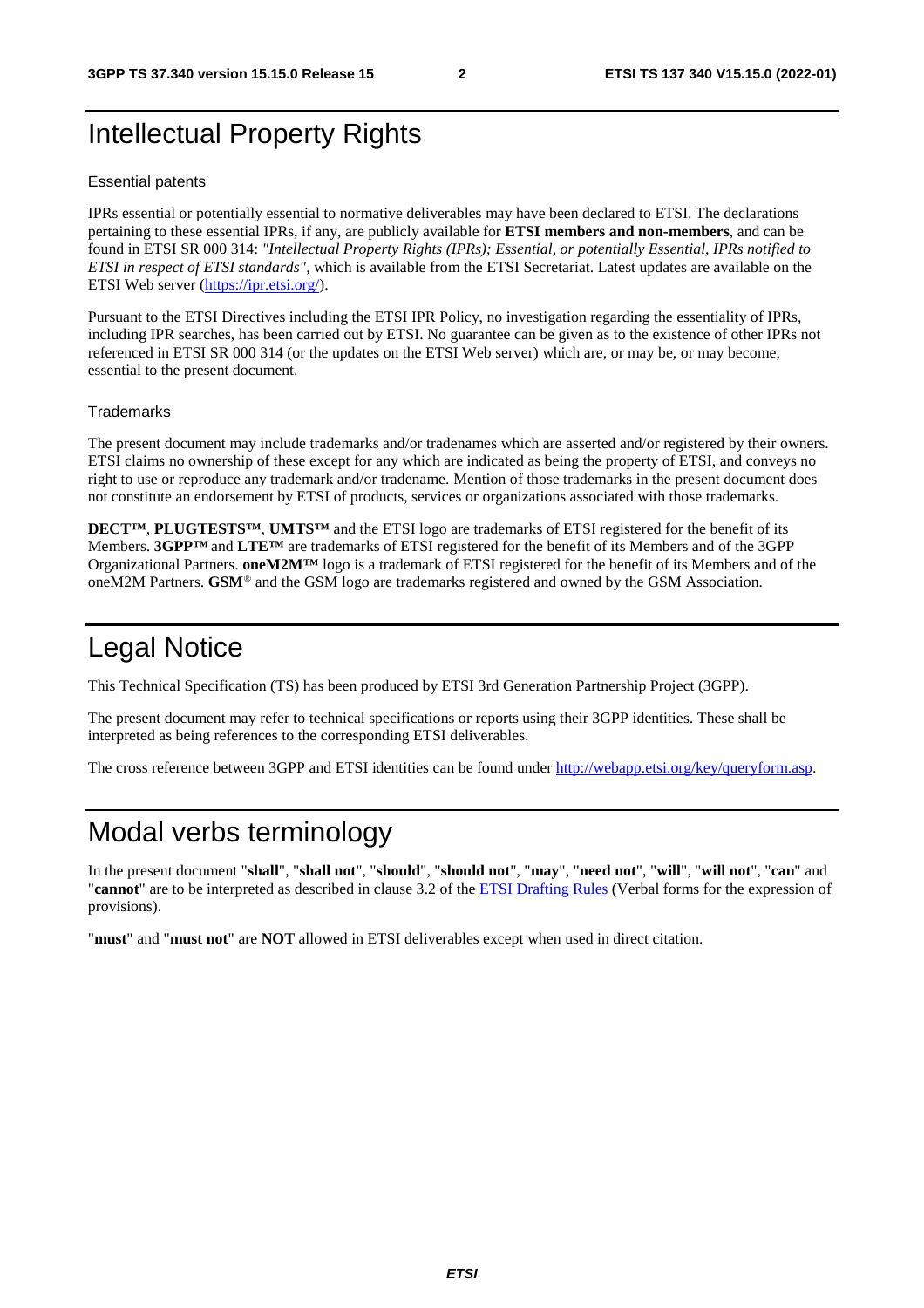$\mathbf{3}$ 

## Contents

| 1              |  |  |  |  |
|----------------|--|--|--|--|
| $\overline{2}$ |  |  |  |  |
| 3              |  |  |  |  |
| 3.1<br>3.2     |  |  |  |  |
| 4              |  |  |  |  |
| 4.1            |  |  |  |  |
| 4.1.1          |  |  |  |  |
| 4.1.2          |  |  |  |  |
| 4.1.3          |  |  |  |  |
| 4.1.3.1        |  |  |  |  |
| 4.1.3.2        |  |  |  |  |
| 4.1.3.3        |  |  |  |  |
| 4.2            |  |  |  |  |
| 4.2.1          |  |  |  |  |
| 4.2.2<br>4.3   |  |  |  |  |
| 4.3.1          |  |  |  |  |
| 4.3.1.1        |  |  |  |  |
| 4.3.1.2        |  |  |  |  |
| 4.3.1.3        |  |  |  |  |
| 4.3.2          |  |  |  |  |
| 4.3.2.1        |  |  |  |  |
| 4.3.2.2        |  |  |  |  |
| 4.3.2.3        |  |  |  |  |
| 5              |  |  |  |  |
| 6              |  |  |  |  |
| 6.1            |  |  |  |  |
| 6.2            |  |  |  |  |
| 6.3            |  |  |  |  |
| 6.4            |  |  |  |  |
| 7              |  |  |  |  |
| 7.1            |  |  |  |  |
| 7.2            |  |  |  |  |
| 7.3            |  |  |  |  |
| 7.4            |  |  |  |  |
| 7.5            |  |  |  |  |
| 7.6            |  |  |  |  |
| 7.7            |  |  |  |  |
| 7.8            |  |  |  |  |
| 7.9            |  |  |  |  |
| 8              |  |  |  |  |
| 8.1            |  |  |  |  |
| 8.2            |  |  |  |  |
| 8.3<br>8.4     |  |  |  |  |
|                |  |  |  |  |
| 9              |  |  |  |  |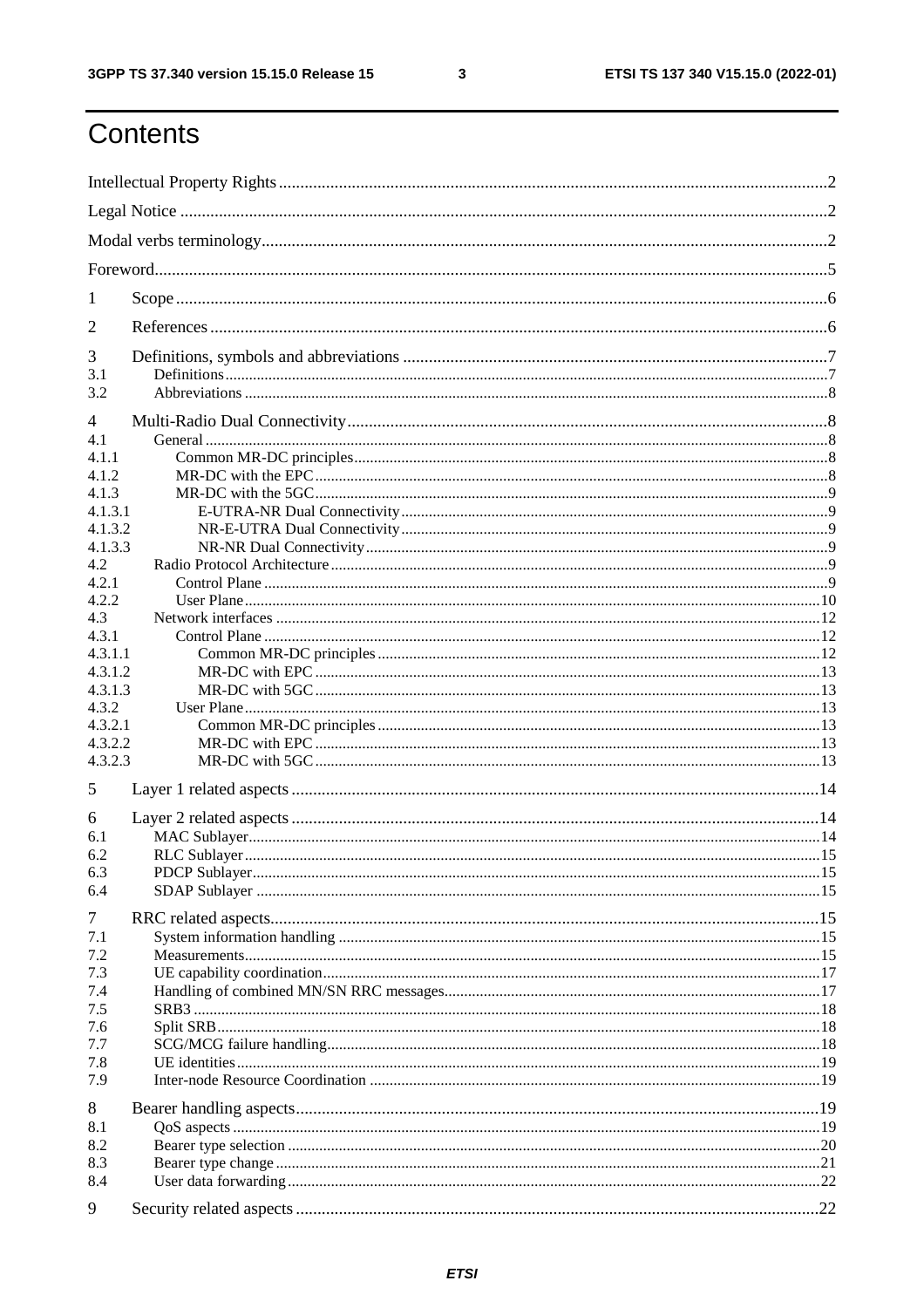#### $\overline{\mathbf{4}}$

| 10               |                               |  |
|------------------|-------------------------------|--|
| 10.1             |                               |  |
| 10.2             |                               |  |
| 10.2.1           |                               |  |
| 10.2.2           |                               |  |
| 10.3             |                               |  |
| 10.3.1           |                               |  |
| 10.3.2           |                               |  |
| 10.4             |                               |  |
| 10.4.1           |                               |  |
| 10.4.2           |                               |  |
| 10.5             |                               |  |
| 10.5.1           |                               |  |
| 10.5.2           |                               |  |
| 10.6             |                               |  |
| 10.7             |                               |  |
| 10.7.1           |                               |  |
| 10.7.2           |                               |  |
| 10.8             |                               |  |
| 10.8.1           |                               |  |
| 10.8.2           |                               |  |
| 10.9             |                               |  |
| 10.9.1           |                               |  |
| 10.9.2           |                               |  |
| 10.10            |                               |  |
| 10.10.1          |                               |  |
| 10.10.2          |                               |  |
| 10.11            |                               |  |
| 10.11.1          |                               |  |
| 10.11.2          |                               |  |
| 10.12            |                               |  |
| 10.12.1          |                               |  |
| 10.12.2          |                               |  |
| 10.13<br>10.13.1 |                               |  |
| 10.13.2          |                               |  |
| 10.14            |                               |  |
| 10.14.1          |                               |  |
| 10.14.2          |                               |  |
| 10.14.3          |                               |  |
|                  |                               |  |
| 11               |                               |  |
| 11.1             |                               |  |
| 11.2             |                               |  |
| 12               |                               |  |
|                  |                               |  |
| 13               |                               |  |
| 13.1             |                               |  |
|                  | <b>Annex A (informative):</b> |  |
|                  | <b>Annex B</b> (informative): |  |
|                  | <b>Annex C</b> (informative): |  |
|                  |                               |  |
|                  |                               |  |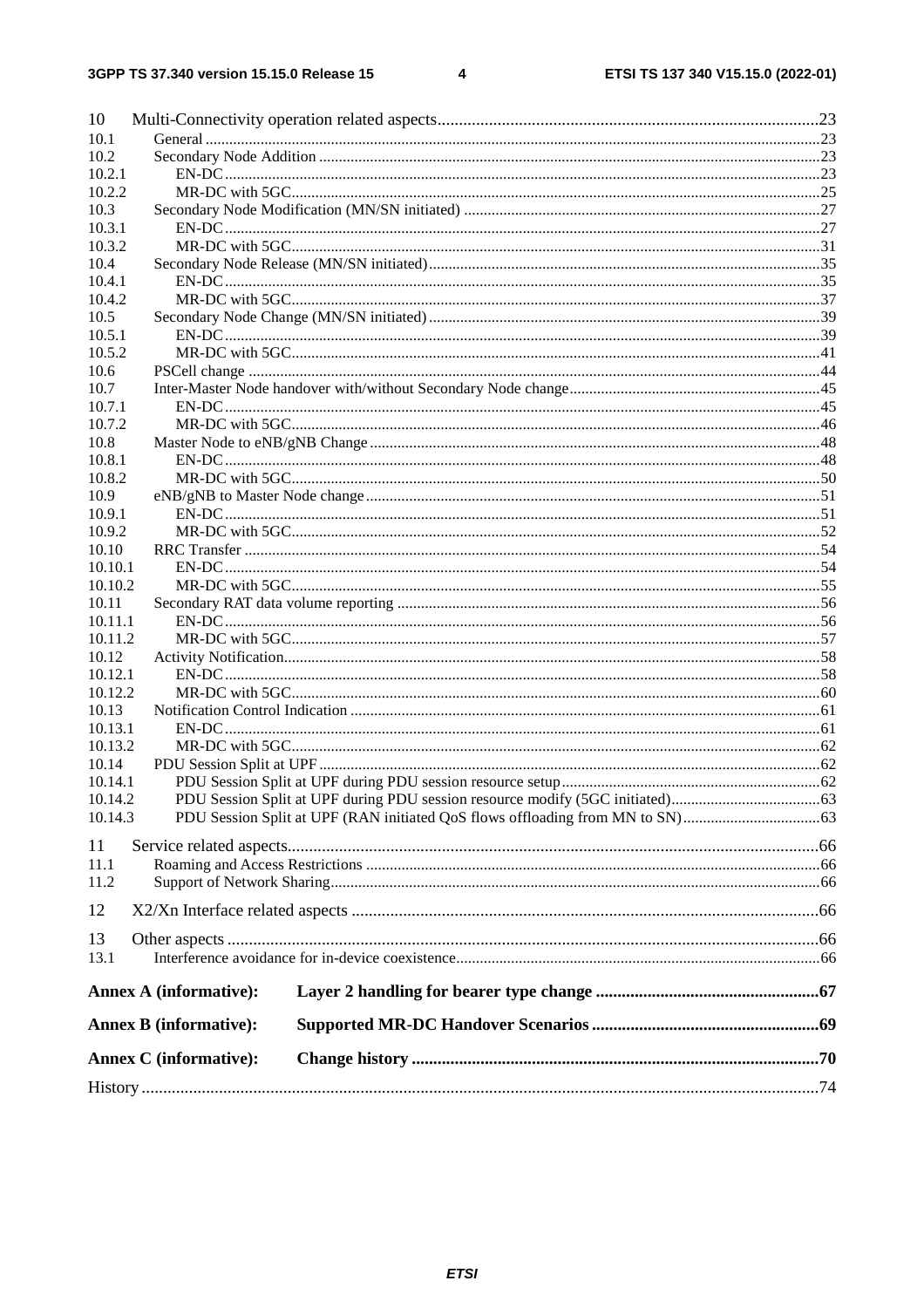## Foreword

This Technical Specification has been produced by the 3rd Generation Partnership Project (3GPP).

The contents of the present document are subject to continuing work within the TSG and may change following formal TSG approval. Should the TSG modify the contents of the present document, it will be re-released by the TSG with an identifying change of release date and an increase in version number as follows:

Version x.y.z

where:

- x the first digit:
	- 1 presented to TSG for information;
	- 2 presented to TSG for approval;
	- 3 or greater indicates TSG approved document under change control.
- Y the second digit is incremented for all changes of substance, i.e. technical enhancements, corrections, updates, etc.
- Z the third digit is incremented when editorial only changes have been incorporated in the document.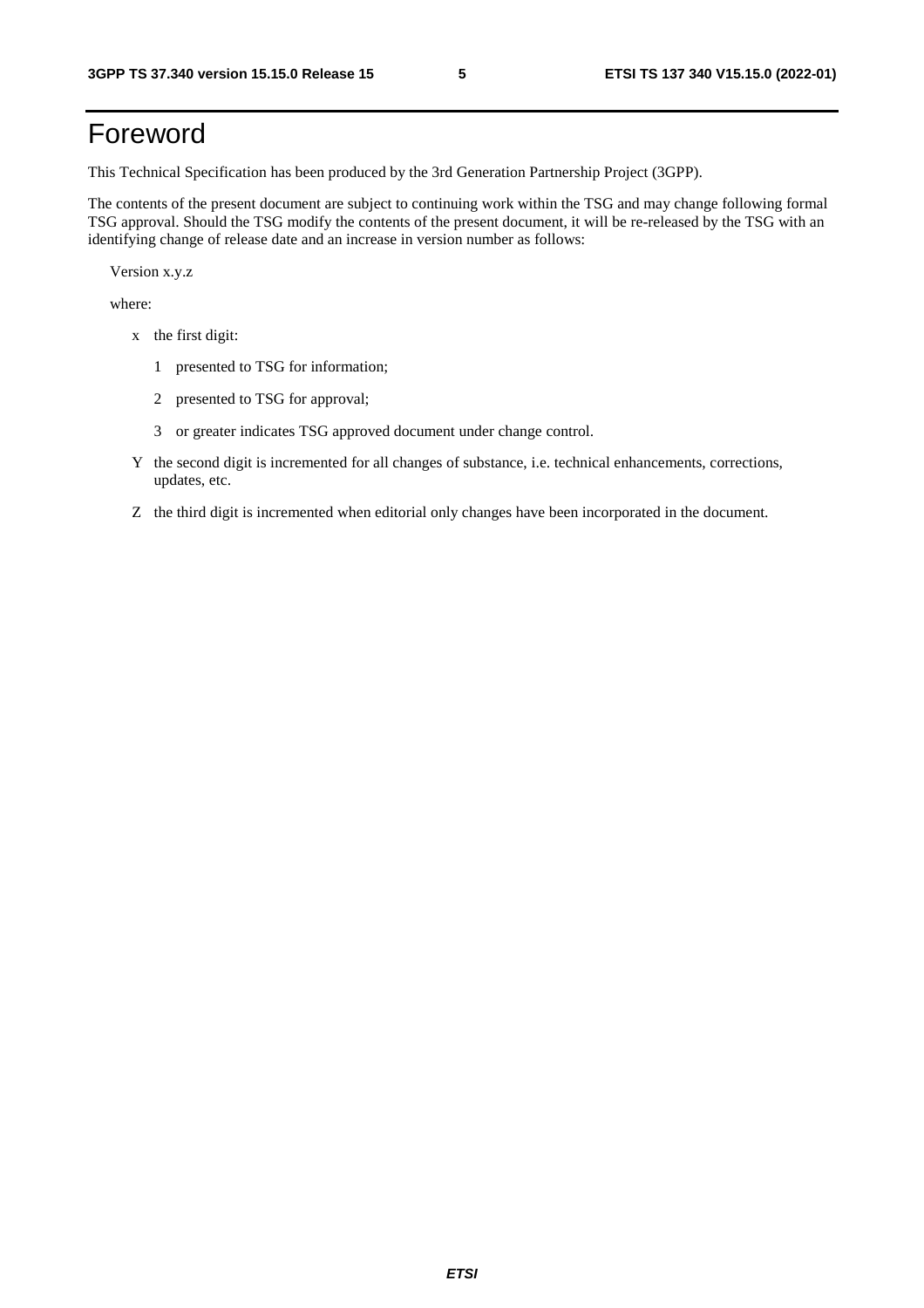## 1 Scope

The present document provides an overview of the multi-connectivity operation using E-UTRA and NR radio access technologies. Details of the network and radio interface protocols are specified in companion specifications of the 36 and 38 series.

## 2 References

The following documents contain provisions which, through reference in this text, constitute provisions of the present document.

- References are either specific (identified by date of publication, edition number, version number, etc.) or non-specific.
- For a specific reference, subsequent revisions do not apply.
- For a non-specific reference, the latest version applies. In the case of a reference to a 3GPP document (including a GSM document), a non-specific reference implicitly refers to the latest version of that document *in the same Release as the present document*.
- [1] 3GPP TR 21.905: "Vocabulary for 3GPP Specifications".
- [2] 3GPP TS 36.300: "Evolved Universal Terrestrial Radio Access (E-UTRA) and Evolved Universal Terrestrial Radio Access Network (E-UTRAN); Overall description; Stage 2".
- [3] 3GPP TS 38.300: "NR; NR and NG-RAN Overall description; Stage 2".
- [4] 3GPP TS 38.331: "NR; Radio Resource Control (RRC) protocol specification".
- [5] 3GPP TS 38.423: "NG-RAN; Xn application protocol (XnAP)".
- [6] 3GPP TS 38.425: "NG-RAN; NR user plane protocol".
- [7] 3GPP TS 38.401: "NG-RAN; Architecture description".
- [8] 3GPP TS 38.133: "NG-RAN; Requirements for support of radio resource management".
- [9] 3GPP TS 36.423: "Evolved Universal Terrestrial Radio Access Network (E-UTRAN); X2 Application Protocol (X2AP)".
- [10] 3GPP TS 36.331: "Evolved Universal Terrestrial Radio Access (E-UTRA); Radio Resource Control (RRC); Protocol specification".
- [11] 3GPP TS 23.501: "System Architecture for the 5G System; Stage 2".
- [12] 3GPP TS 38.101-1: "User Equipment (UE) radio transmission and reception; Part 1: Range 1 Standalone".
- [13] 3GPP TS 38.101-2: "User Equipment (UE) radio transmission and reception; Part 2: Range 2 Standalone".
- [14] 3GPP TS 38.101-3: "User Equipment (UE) radio transmission and reception; Part 3: Range 1 and Range 2 Interworking operation with other radios".
- [15] 3GPP TS 36.323: "Evolved Universal Terrestrial Radio Access (E-UTRA); Packet Data Convergence Protocol (PDCP) specification".
- [16] 3GPP TS 38.323: "NR; Packet Data Convergence Protocol (PDCP) specification".
- [17] Void
- [18] Void
- [19] Void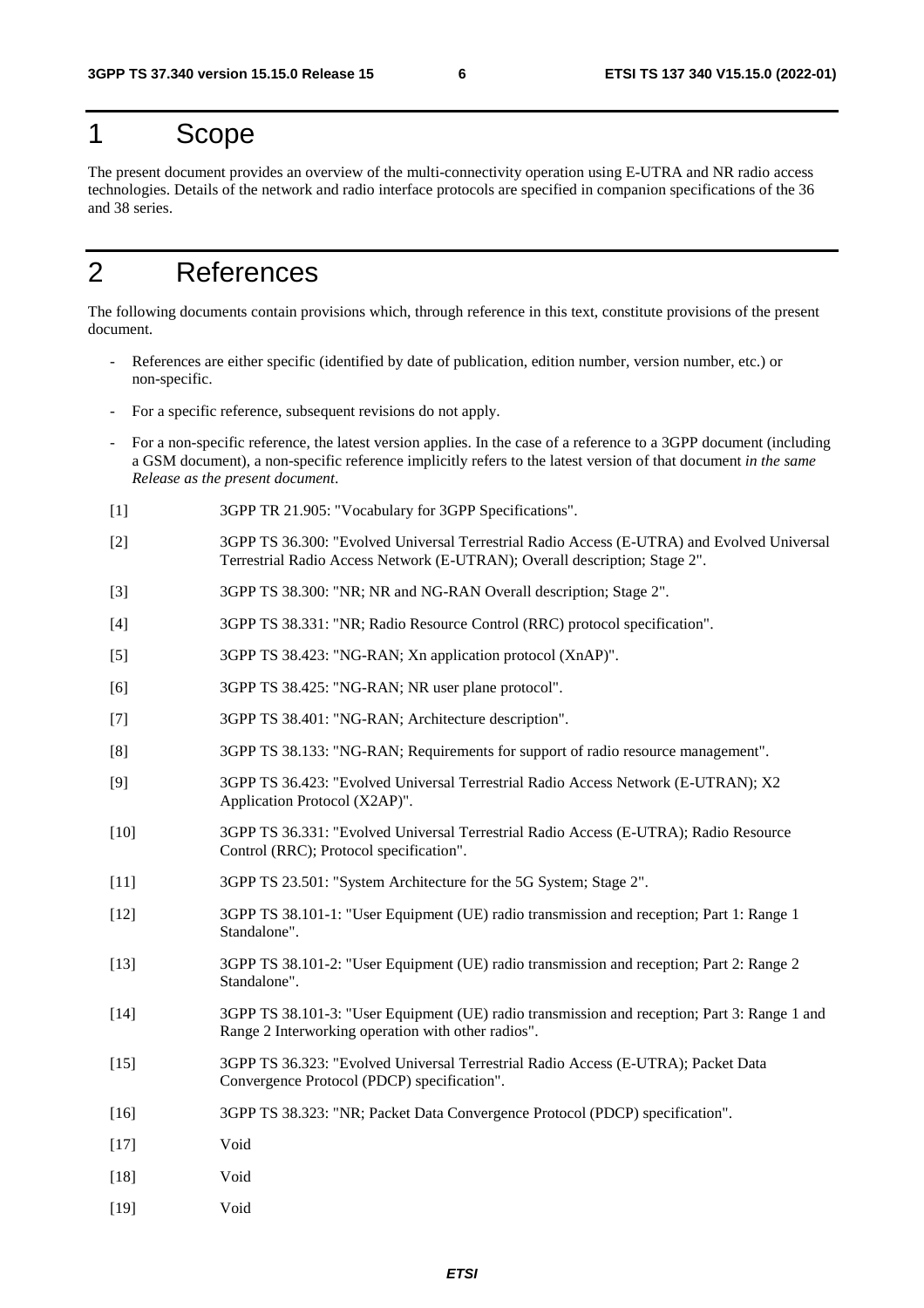| [20] | Void                                             |
|------|--------------------------------------------------|
| [21] | 3GPP TS 38.213: "NR; Physical layer procedures". |

## 3 Definitions, symbols and abbreviations

### 3.1 Definitions

For the purposes of the present document, the terms and definitions given in TR 21.905 [1] and the following apply. A term defined in the present document takes precedence over the definition of the same term, if any, in TR 21.905 [1] and TS 36.300 [2].

**En-gNB:** node providing NR user plane and control plane protocol terminations towards the UE, and acting as Secondary Node in EN-DC.

**Master Cell Group**: in MR-DC, a group of serving cells associated with the Master Node, comprising of the SpCell (PCell) and optionally one or more SCells.

**Master node**: in MR-DC, the radio access node that provides the control plane connection to the core network. It may be a Master eNB (in EN-DC), a Master ng-eNB (in NGEN-DC) or a Master gNB (in NR-DC and NE-DC).

**MCG bearer**: in MR-DC, a radio bearer with an RLC bearer (or two RLC bearers, in case of CA packet duplication) only in the MCG.

**MN terminated bearer:** in MR-DC, a radio bearer for which PDCP is located in the MN.

**MCG SRB**: in MR-DC, a direct SRB between the MN and the UE.

**Multi-Radio Dual Connectivity:** Dual Connectivity between E-UTRA and NR nodes, or between two NR nodes.

**Ng-eNB**: as defined in TS 38.300 [3].

**PCell**: SpCell of a master cell group.

**PSCell**: SpCell of a secondary cell group.

**RLC bearer:** RLC and MAC logical channel configuration of a radio bearer in one cell group.

**Secondary Cell Group**: in MR-DC, a group of serving cells associated with the Secondary Node, comprising of the SpCell (PSCell) and optionally one or more SCells.

**Secondary node**: in MR-DC, the radio access node, with no control plane connection to the core network, providing additional resources to the UE. It may be an en-gNB (in EN-DC), a Secondary ng-eNB (in NE-DC) or a Secondary gNB (in NR-DC and NGEN-DC).

**SCG bearer**: in MR-DC, a radio bearer with an RLC bearer (or two RLC bearers, in case of CA packet duplication) only in the SCG.

**SN terminated bearer:** in MR-DC, a radio bearer for which PDCP is located in the SN.

**SpCell**: primary cell of a master or secondary cell group.

**SRB3**: in EN-DC, NGEN-DC and NR-DC, a direct SRB between the SN and the UE.

**Split bearer:** in MR-DC, a radio bearer with RLC bearers both in MCG and SCG.

**Split PDU Session (or PDU Session split):** a PDU Session whose QoS Flows are served by more than one SDAP entities in the NG-RAN.

**Split SRB**: in MR-DC, a SRB between the MN and the UE with RLC bearers both in MCG and SCG.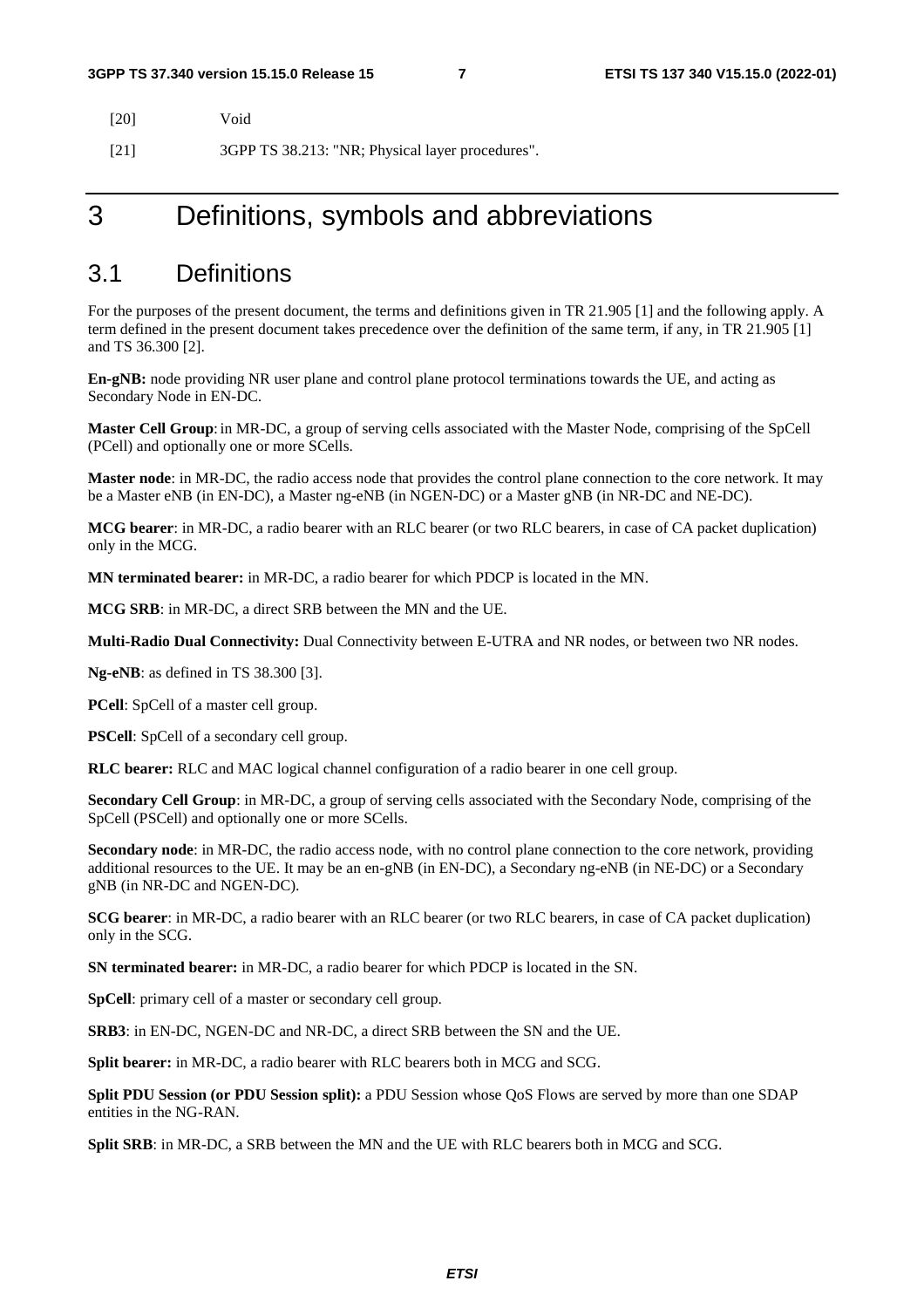**User plane resource configuration:** in MR-DC with 5GC, encompasses radio network resources and radio access resources related to either one or more PDU sessions, one or more QoS flows, one or more DRBs, or any combination thereof.

### 3.2 Abbreviations

For the purposes of the present document, the abbreviations given in TR 21.905 [1] and the following apply. An abbreviation defined in the present document takes precedence over the definition of the same abbreviation, if any, in TR 21.905 [1] and TS 36.300 [2].

| DC          | Intra-E-UTRA Dual Connectivity                 |
|-------------|------------------------------------------------|
| EN-DC       | E-UTRA-NR Dual Connectivity                    |
| <b>MCG</b>  | Master Cell Group                              |
| <b>MN</b>   | Master Node                                    |
| MR-DC       | Multi-Radio Dual Connectivity                  |
| NE-DC       | NR-E-UTRA Dual Connectivity                    |
| NGEN-DC     | NG-RAN E-UTRA-NR Dual Connectivity             |
| NR-DC       | NR-NR Dual Connectivity                        |
| <b>SCG</b>  | Secondary Cell Group                           |
| <b>SMTC</b> | SS/PBCH block Measurement Timing Configuration |
| <b>SN</b>   | Secondary Node                                 |
|             |                                                |

## 4 Multi-Radio Dual Connectivity

### 4.1 General

### 4.1.1 Common MR-DC principles

Multi-Radio Dual Connectivity (MR-DC) is a generalization of the Intra-E-UTRA Dual Connectivity (DC) described in TS 36.300 [2], where a multiple Rx/Tx capable UE may be configured to utilise resources provided by two different nodes connected via non-ideal backhaul, one providing NR access and the other one providing either E-UTRA or NR access. One node acts as the MN and the other as the SN. The MN and SN are connected via a network interface and at least the MN is connected to the core network.

- NOTE 1: MR-DC is designed based on the assumption of non-ideal backhaul between the different nodes but can also be used in case of ideal backhaul.
- NOTE 2: All MR-DC normative text and procedures in this version of the specification show the aggregated node case. The details about non-aggregated node for MR-DC operation are described in TS 38.401 [7].

### 4.1.2 MR-DC with the EPC

E-UTRAN supports MR-DC via E-UTRA-NR Dual Connectivity (EN-DC), in which a UE is connected to one eNB that acts as a MN and one en-gNB that acts as a SN. The eNB is connected to the EPC via the S1 interface and to the en-gNB via the X2 interface. The en-gNB might also be connected to the EPC via the S1-U interface and other en-gNBs via the X2-U interface.

The EN-DC architecture is illustrated in Figure 4.1.2-1 below.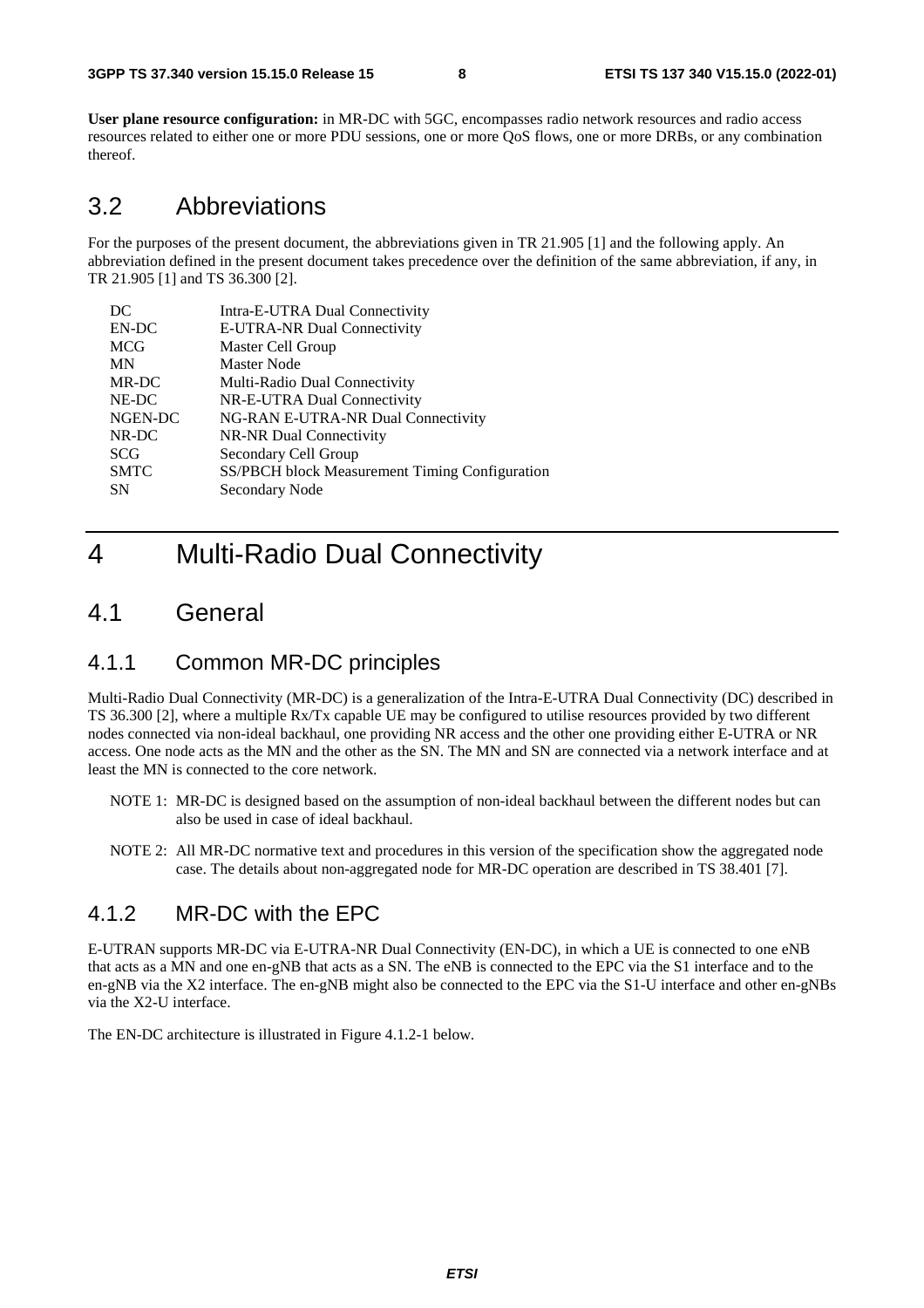

**Figure 4.1.2-1: EN-DC Overall Architecture** 

### 4.1.3 MR-DC with the 5GC

### 4.1.3.1 E-UTRA-NR Dual Connectivity

NG-RAN supports NG-RAN E-UTRA-NR Dual Connectivity (NGEN-DC), in which a UE is connected to one ng-eNB that acts as a MN and one gNB that acts as a SN.

### 4.1.3.2 NR-E-UTRA Dual Connectivity

NG-RAN supports NR-E-UTRA Dual Connectivity (NE-DC), in which a UE is connected to one gNB that acts as a MN and one ng-eNB that acts as a SN.

### 4.1.3.3 NR-NR Dual Connectivity

NG-RAN supports NR-NR Dual Connectivity (NR-DC), in which a UE is connected to one gNB that acts as a MN and another gNB that acts as a SN. In addition, NR-DC can also be used when a UE is connected to two gNB-DUs, one serving the MCG and the other serving the SCG, connected to the same gNB-CU, acting both as a MN and as a SN.

## 4.2 Radio Protocol Architecture

### 4.2.1 Control Plane

In MR-DC, the UE has a single RRC state, based on the MN RRC and a single C-plane connection towards the Core Network. Figure 4.2.1-1 illustrates the Control plane architecture for MR-DC. Each radio node has its own RRC entity (E-UTRA version if the node is an eNB or NR version if the node is a gNB) which can generate RRC PDUs to be sent to the UE.

RRC PDUs generated by the SN can be transported via the MN to the UE. The MN always sends the initial SN RRC configuration via MCG SRB (SRB1), but subsequent reconfigurations may be transported via MN or SN. When transporting RRC PDU from the SN, the MN does not modify the UE configuration provided by the SN.

In E-UTRA connected to EPC, at initial connection establishment SRB1 uses E-UTRA PDCP. If the UE supports EN-DC, regardless whether EN-DC is configured or not, after initial connection establishment, MCG SRBs (SRB1 and SRB2) can be configured by the network to use either E-UTRA PDCP or NR PDCP (either SRB1 and SRB2 are both configured with E-UTRA PDCP, or they are both configured with NR PDCP). Change from E-UTRA PDCP to NR PDCP (or vice-versa) is supported via a handover procedure (reconfiguration with mobility) or, for the initial change of SRB1 from E-UTRA PDCP to NR PDCP, with a reconfiguration without mobility before the initial security activation.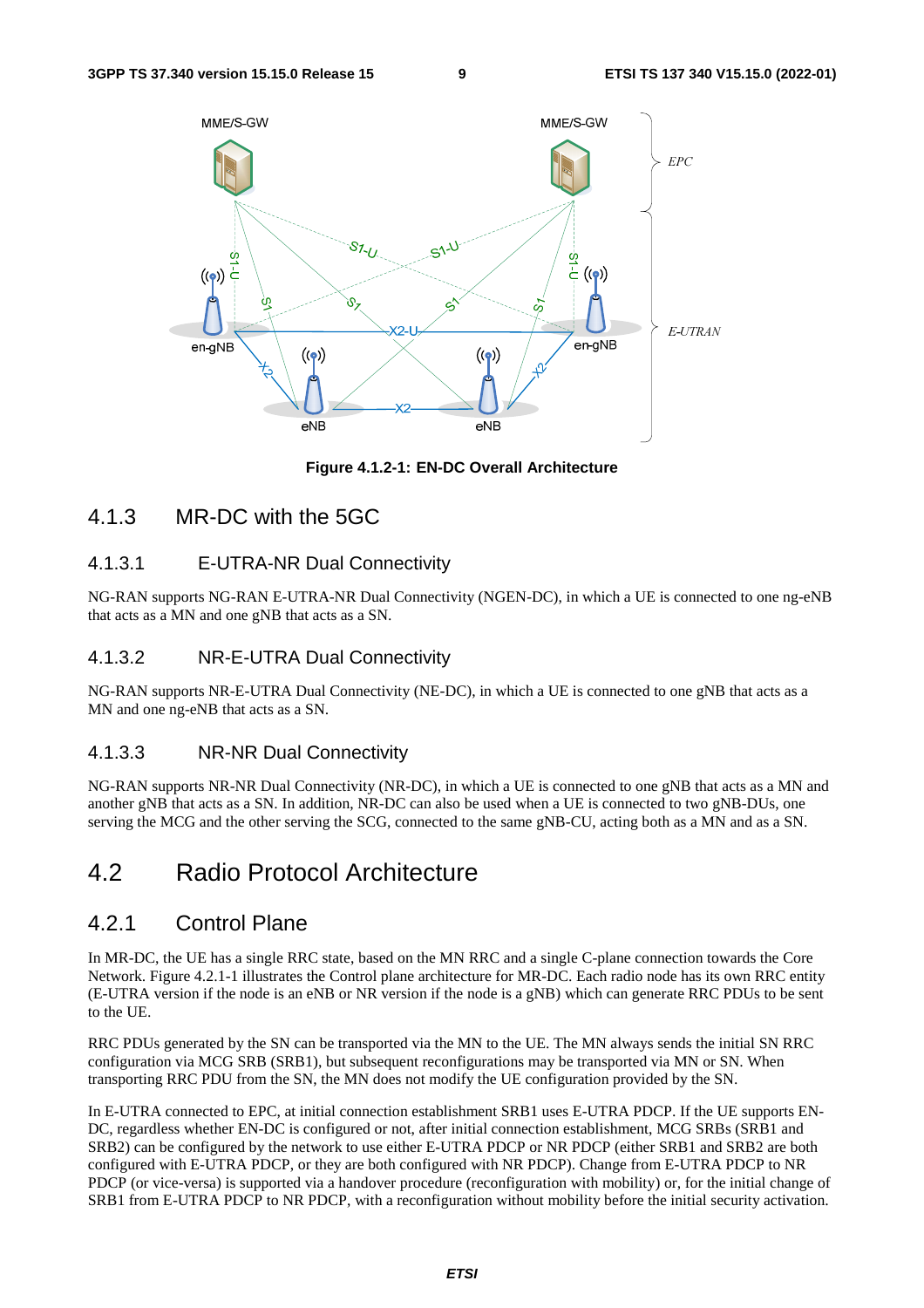If the SN is a gNB (i.e. for EN-DC, NGEN-DC and NR-DC), the UE can be configured to establish a SRB with the SN (SRB3) to enable RRC PDUs for the SN to be sent directly between the UE and the SN. RRC PDUs for the SN can only be transported directly to the UE for SN RRC reconfiguration not requiring any coordination with the MN. Measurement reporting for mobility within the SN can be done directly from the UE to the SN if SRB3 is configured.

Split SRB is supported for all MR-DC options, allowing duplication of RRC PDUs generated by the MN, via the direct path and via the SN. Split SRB uses NR PDCP. This version of the specification does not support the duplication of RRC PDUs generated by the SN via the MN and SN paths.

In EN-DC, the SCG configuration is kept in the UE during suspension. The UE releases the SCG configuration (but not the radio bearer configuration) during resumption initiation.

In MR-DC with 5GC, the UE stores the PDCP/SDAP configuration when moving to RRC Inactive but it releases the SCG configuration.



**Figure 4.2.1-1: Control plane architecture for EN-DC (left) and MR-DC with 5GC (right).** 

### 4.2.2 User Plane

In MR-DC, from a UE perspective, three bearer types exist: MCG bearer, SCG bearer and split bearer. These three bearer types are depicted in Figure 4.2.2-1 for MR-DC with EPC (EN-DC) and in Figure 4.2.2-2 for MR-DC with 5GC (NGEN-DC, NE-DC and NR-DC).

In E-UTRA connected to EPC, if the UE supports EN-DC, regardless whether EN-DC is configured or not, the network can configure either E-UTRA PDCP or NR PDCP for MN terminated MCG bearers while NR PDCP is always used for all other bearers.

In MR-DC with 5GC, NR PDCP is always used for all bearer types. In NGEN-DC, E-UTRA RLC/MAC is used in the MN while NR RLC/MAC is used in the SN. In NE-DC, NR RLC/MAC is used in the MN while E-UTRA RLC/MAC is used in the SN. In NR-DC, NR RLC/MAC is used in both MN and SN.



#### **Figure 4.2.2-1: Radio Protocol Architecture for MCG, SCG and split bearers from a UE perspective in MR-DC with EPC (EN-DC)**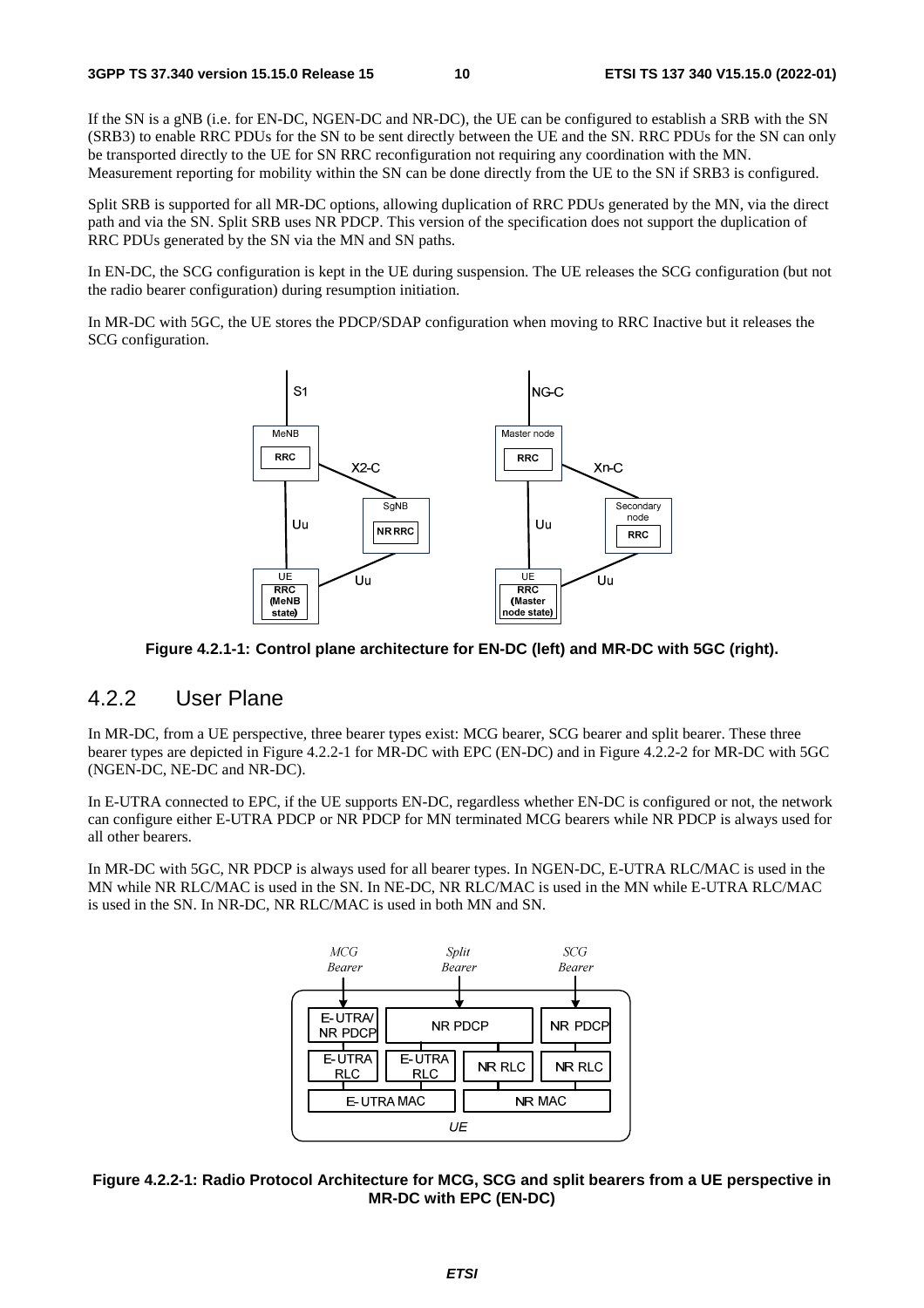

#### **Figure 4.2.2-2: Radio Protocol Architecture for MCG, SCG and split bearers from a UE perspective in MR-DC with 5GC (NGEN-DC, NE-DC and NR-DC).**

From a network perspective, each bearer (MCG, SCG and split bearer) can be terminated either in MN or in SN. Network side protocol termination options are shown in Figure 4.2.2-3 for MR-DC with EPC (EN-DC) and in Figure 4.2.2-4 for MR-DC with 5GC (NGEN-DC, NE-DC and NR-DC).

- NOTE 1: Even if only SCG bearers are configured for a UE, for SRB1 and SRB2 the logical channels are always configured at least in the MCG, i.e. this is still an MR-DC configuration and a PCell always exists.
- NOTE 2: If only MCG bearers are configured for a UE, i.e. there is no SCG, this is still considered an MR-DC configuration, as long as at least one of the bearers is terminated in the SN.



**Figure 4.2.2-3: Network side protocol termination options for MCG, SCG and split bearers in MR-DC with EPC (EN-DC).**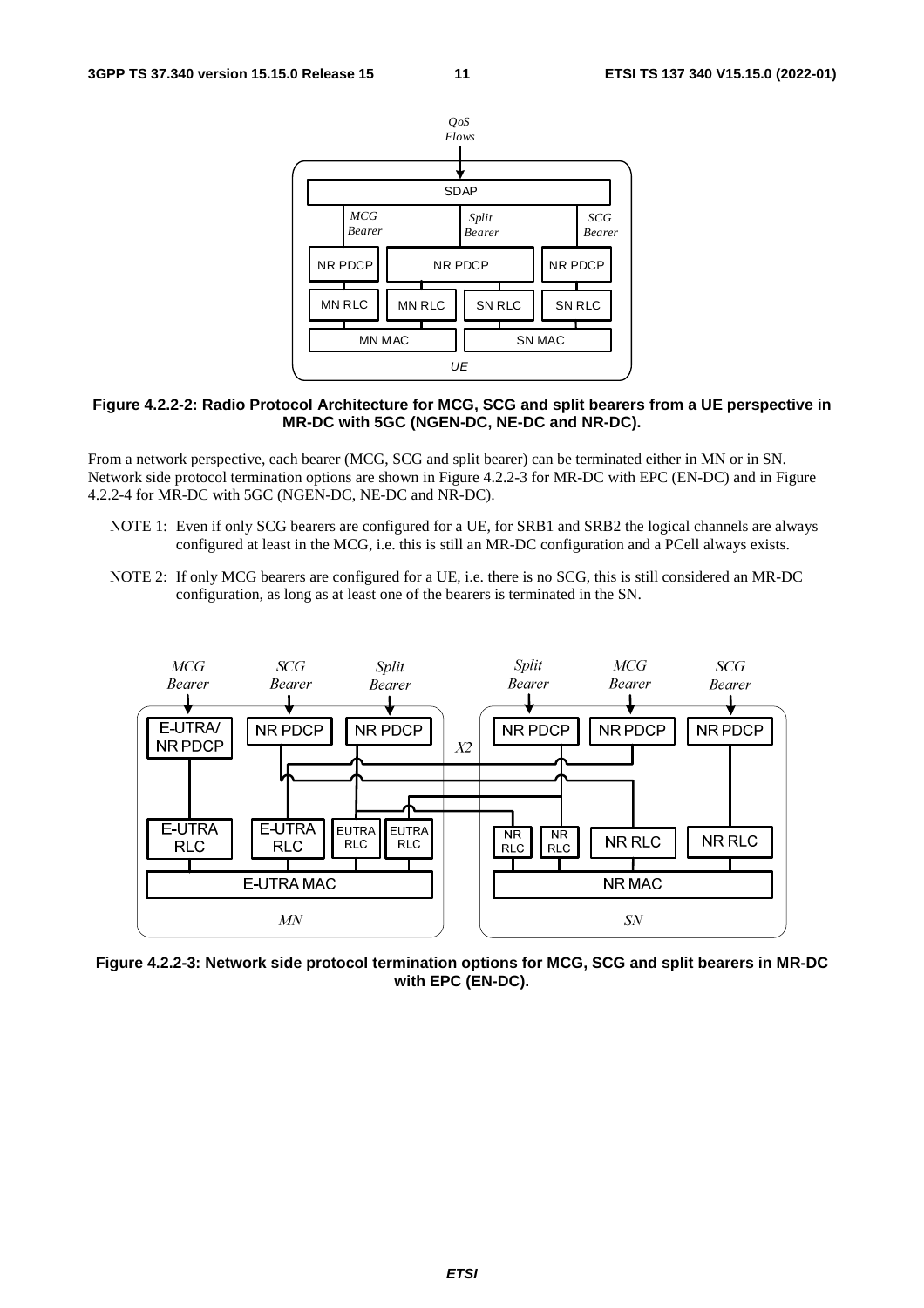

**Figure 4.2.2-4: Network side protocol termination options for MCG, SCG and split bearers in MR-DC with 5GC (NGEN-DC, NE-DC and NR-DC).** 

- 4.3 Network interfaces
- 4.3.1 Control Plane

#### 4.3.1.1 Common MR-DC principles

In MR-DC, there is an interface between the MN and the SN for control plane signalling and coordination. For each MR-DC UE, there is also one control plane connection between the MN and a corresponding CN entity. The MN and the SN involved in MR-DC for a certain UE control their radio resources and are primarily responsible for allocating radio resources of their cells.

Figure 4.3.1.1-1 shows C-plane connectivity of MN and SN involved in MR-DC for a certain UE.



**Figure 4.3.1.1-1: C-Plane connectivity for EN-DC (left) and MR-DC with 5GC (right).**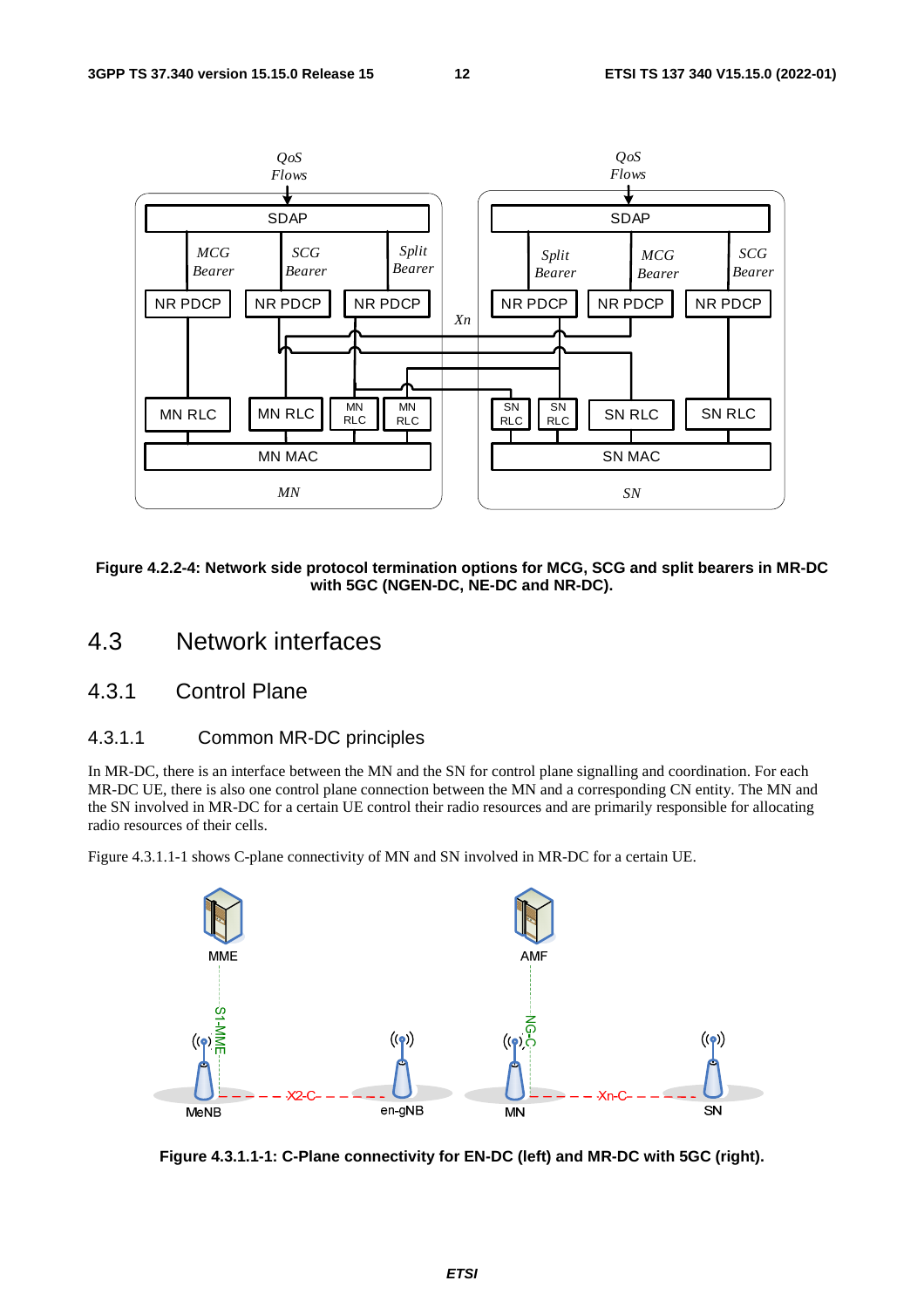#### 4.3.1.2 MR-DC with EPC

In MR-DC with EPC (EN-DC), the involved core network entity is the MME. S1-MME is terminated in MN and the MN and the SN are interconnected via X2-C.

### 4.3.1.3 MR-DC with 5GC

In MR-DC with 5GC (NGEN-DC, NE-DC and NR-DC), the involved core network entity is the AMF. NG-C is terminated in the MN and the MN and the SN are interconnected via Xn-C.

### 4.3.2 User Plane

#### 4.3.2.1 Common MR-DC principles

There are different U-plane connectivity options of the MN and SN involved in MR-DC for a certain UE, as shown in Figure 4.3.2.1-1. The U-plane connectivity depends on the bearer option configured:

- For *MN terminated bearers*, the user plane connection to the CN entity is terminated in the MN;
- For *SN terminated bearers*, the user plane connection to the CN entity is terminated in the SN;
- The transport of user plane data over the Uu either involves MCG or SCG radio resources or both:
	- For *MCG bearers*, only MCG radio resources are involved;
	- For *SCG bearers*, only SCG radio resources are involved;
	- For *split bearers*, both MCG and SCG radio resources are involved.
- For split bearers, *MN terminated SCG bearers* and *SN terminated MCG bearers*, PDCP data is transferred between the MN and the SN via the MN-SN user plane interface.



**Figure 4.3.2.1-1: U-Plane connectivity for EN-DC (left) and MR-DC with 5GC (right).** 

#### 4.3.2.2 MR-DC with EPC

For MR-DC with EPC (EN-DC), X2-U interface is the user plane interface between MN and SN, and S1-U is the user plane interface between the MN, the SN or both and the S-GW.

#### 4.3.2.3 MR-DC with 5GC

For MR-DC with 5GC (NGEN-DC, NE-DC and inter-gNB NR-DC), Xn-U interface is the user plane interface between MN and SN, and NG-U is the user plane interface between the MN, the SN or both and the UPF.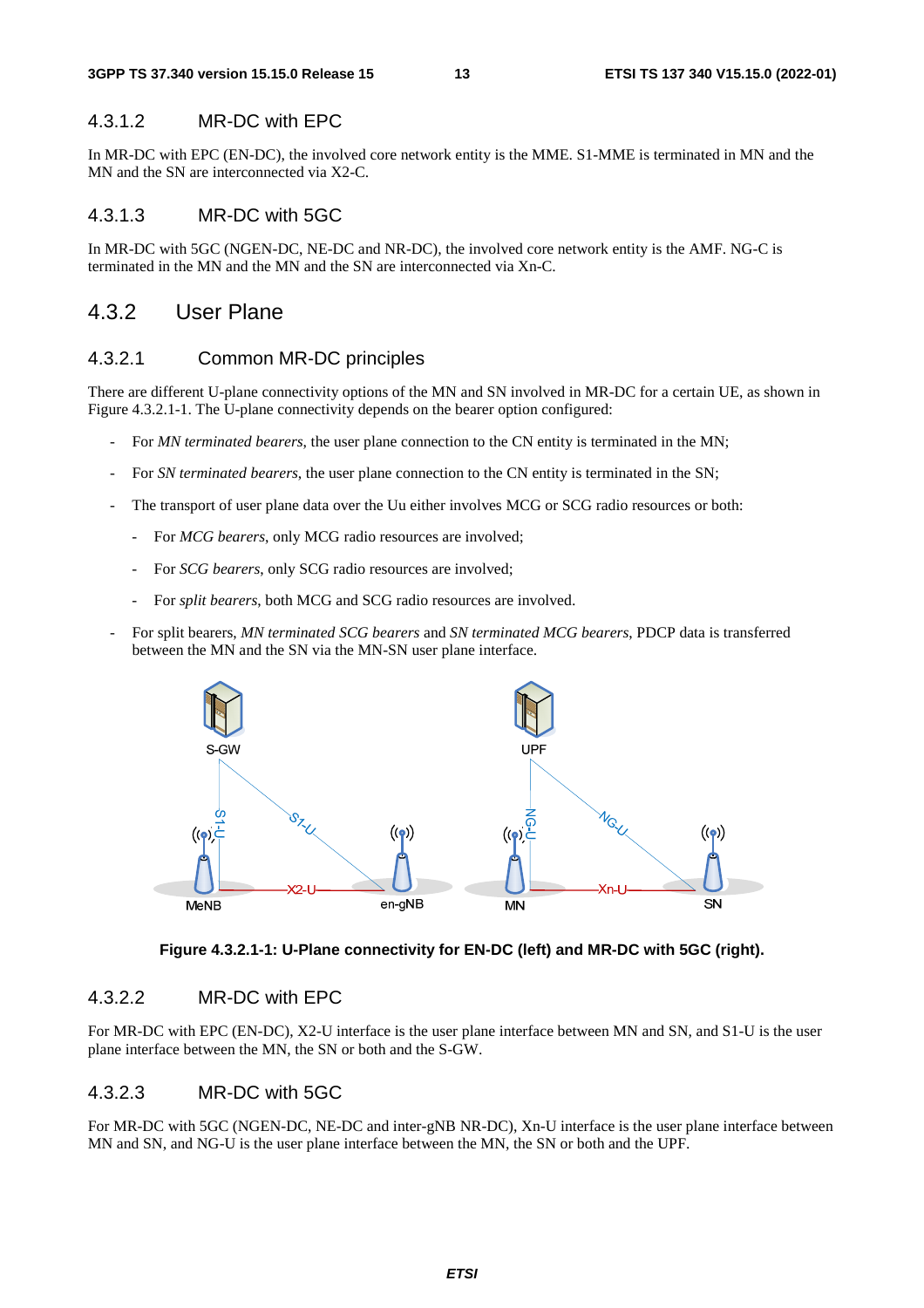## 5 Layer 1 related aspects

In MR-DC, two or more Component Carriers (CCs) may be aggregated over two cell groups. A UE may simultaneously receive or transmit on multiple CCs depending on its capabilities. The maximum number of configured CCs for a UE is 32 for DL and UL. Depending on UE's capabilities, up to 31 CCs can be configured for an E-UTRA cell group when the NR cell group is configured. For the NR cell group, the maximum number of configured CCs for a UE is 16 for DL and 16 for UL.

A gNB may configure the same Physical Cell ID (PCI) to more than one NR cell it serves. To avoid PCI confusion for MR-DC, NR PCIs should be allocated in a way that an NR cell is uniquely identifiable by a PCell identifier. This PCell is in the coverage area of an NR cell included in the MR-DC operation. In addition, NR PCIs should only be re-used in NR cells on the same SSB frequency sufficiently distant from each other. X2-C/Xn-C signalling supports disambiguation of NR PCIs by including the CGI of the PCell in respective X2AP/XnAP messages (e.g. SGNB ADDITION REQUEST/S-NODE ADDITION REQUEST) and by providing neighbour cell relationship via non-UE associated signaling (e.g. via the Xn Setup procedure or the NG-RAN node Configuration Update procedure).

In this version of the specification, NR-DC assumes slot-level synchronization between PCell and PSCell, with no assumption on SFN synchronization. However, some UEs may indicate they support NR-DC only if SFN synchronization between PCell and PSCell is also ensured.

In (NG)EN-DC and in NE-DC, power sharing can be performed within a frequency range with either semi-static or dynamic power sharing. With semi-static power sharing, the maximum UE transmission power is semi-statically split between MCG and SCG by RRC configuration. With dynamic power sharing:

- when determining the UL transmission power of an SCG transmission in (NG)EN-DC, the UE takes into account transmission(s) on MCG overlapping with any part of the SCG transmission;
- when determining the UL transmission power of an MCG transmission in NE-DC, the UE takes into account transmission(s) on SCG overlapping with any part of the MCG transmission.

Details are specified in TS38.213 [21].

## 6 Layer 2 related aspects

## 6.1 MAC Sublayer

In MR-DC, the UE is configured with two MAC entities: one MAC entity for the MCG and one MAC entity for the SCG. The serving cells of the MCG other than the PCell can only be activated/deactivated by the MAC Control Element received on MCG, and the serving cells of the SCG other than PSCell can only be activated/ deactivated by the MAC Control Element received on SCG. The MAC entity applies the bitmap for the associated cells of either MCG or SCG. PSCell in SCG is always activated like the PCell (i.e. deactivation timer is not applied to PSCell). With the exception of PUCCH SCell, one deactivation timer is configured per SCell by RRC.

In MR-DC, semi-persistent scheduling (SPS) resources and configured grant (CG) resources can be configured on serving cells in both MCG and SCG.

In MR-DC, contention based random access (CBRA) procedure is supported on both PCell and PSCell while contention free random access (CFRA) procedure is supported on all serving cells in both MCG and SCG.

In MR-DC, the BSR configuration, triggering and reporting are independently performed per cell group. For split bearers, the PDCP data is considered in BSR in the cell group(s) configured by RRC.

In MR-DC, separate DRX configurations are provided for MCG and SCG.

In MR-DC, PHR is independently configured per cell group. Events in one cell group can trigger power headroom reporting in both MCG and SCG. Power headroom information for one cell group is also included in a PHR transmitted in the other cell group.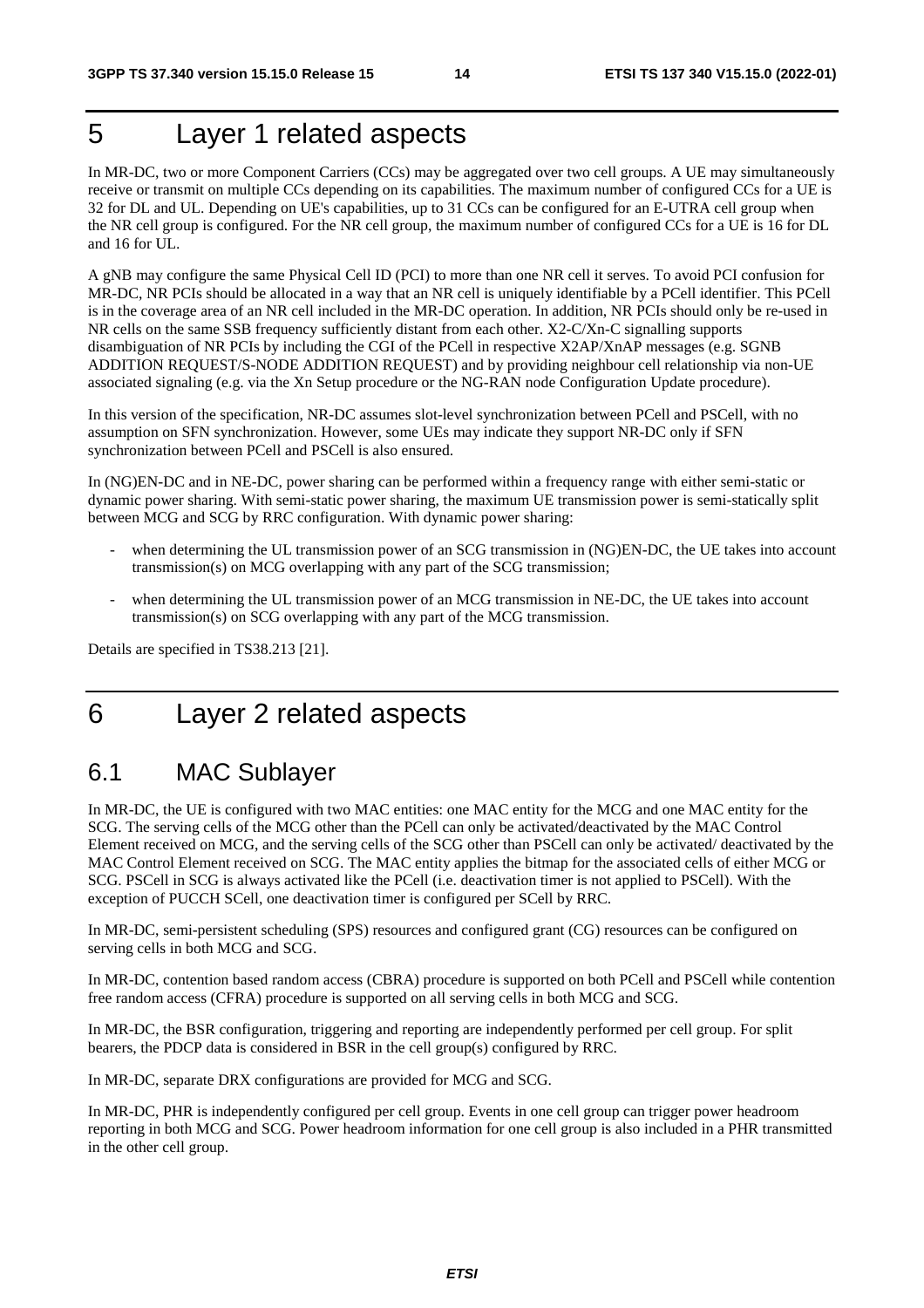## 6.2 RLC Sublayer

Both RLC AM and UM can be configured for MR-DC, for all bearer types (MCG, SCG and split bearers).

## 6.3 PDCP Sublayer

In EN-DC, CA duplication (see [3]) can be applied in the MN and in the SN, but MCG bearer CA duplication can be configured only in combination with E-UTRAN PDCP and MCG bearer CA duplication can be configured only if DC duplication is not configured for any split bearer.

In NGEN-DC, CA duplication can only be configured for SCG bearer. In NE-DC, CA duplication can only be configured for MCG bearer. In NR-DC, CA duplication can be configured for both MCG and SCG bearers.

In MR-DC, RoHC (as described in TS 36.323 [15] and TS 38.323 [16]) can be configured for all the bearer types.

## 6.4 SDAP Sublayer

In MR-DC with 5GC, the network may host up to two SDAP protocol entities for each individual PDU session, one for MN and another one for SN (see clause 8.1). The UE is configured with one SDAP protocol entity per PDU session.

## 7 RRC related aspects

## 7.1 System information handling

In MR-DC, the SN is not required to broadcast system information other than for radio frame timing and SFN. System information for initial configuration is provided to the UE by dedicated RRC signalling via the MN. The UE acquires, at least, radio frame timing and SFN of SCG from the PSS/SSS and MIB (if the SN is an eNB) / NR-PSS/SSS and PBCH (if the SN is a gNB) of the PSCell.

NOTE: The option that the SN does not broadcast system information other than radio frame timing and SFN relies on proper OAM configuration.

Additionally, upon change of the relevant system information of a configured SCell, the network releases and subsequently adds the concerned SCell (with updated system information), via one or more *RRC reconfiguration* messages sent on SRB1 or SRB3, if configured.

## 7.2 Measurements

If the measurement is configured to the UE in preparation for the Secondary Node Addition procedure described in clause 10.2, the Master node should configure the measurement to the UE.

In case of the intra-secondary node mobility described in clause 10.3, the SN should configure the measurement to the UE in coordination with the MN, if required.

The Secondary Node Change procedure described in clause 10.5 can be triggered by both the MN (only for interfrequency secondary node change) and the SN. For secondary node changes triggered by the SN, the RRM measurement configuration is maintained by the SN which also processes the measurement reporting, without providing the measurement results to the MN.

Measurements can be configured independently by the MN and by the SN (intra-RAT measurements on serving and non-serving frequencies). The MN indicates the maximum number of frequency layers and measurement identities of intra-frequency and inter-frequency measurement that can be used in the SN to ensure that UE capabilities are not exceeded. In MR-DC, to assist MN to identify the measurement type, the SN indicates to the MN the list of SCG serving frequencies. In NR-DC, to assist SN to identify the measurement type, the MN indicates also to SN the list of MCG serving frequencies.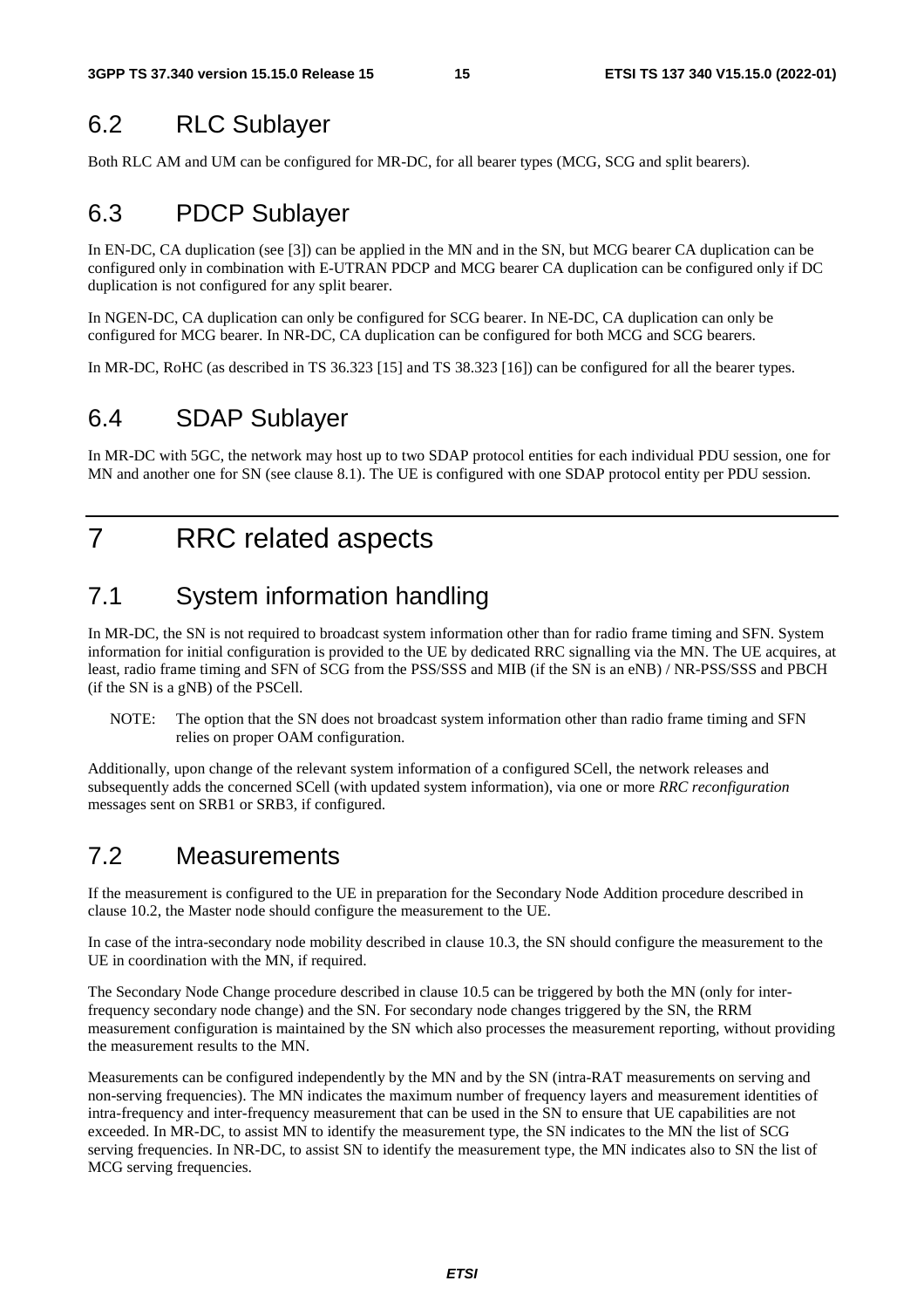If MN and SN both configure measurements on the same carrier frequency then the configurations need to be consistent (if the network wants to ensure these are considered as a single measurement layer). Each node (MN and SN) can configure independently a threshold for the SpCell quality. In (NG)EN-DC scenario, when the PCell quality is above the threshold configured by the MN, the UE is still required to perform inter-RAT measurements configured by the MN on the SN RAT (while it's not required to perform intra-RAT measurements); when the PSCell quality is above the threshold configured by the SN, the UE is not required to perform measurements configured by the SN. In NR-DC or NE-DC scenario, when the PCell quality is above the threshold configured by the MN, the UE is not required to perform measurements configured by the MN; when the PSCell quality is above the threshold configured by the SN, the UE is not required to perform measurements configured by the SN.

NOTE: The SN cannot renegotiate the number of frequency layers allocated by the MN in this version of the protocol.

In MR-DC, both the MN and the SN can configure CGI reporting. The MN can configure CGI reporting for intra-RAT and inter-RAT cells but the SN can only configure CGI reporting of intra-RAT cells. At any point in time, the UE can be configured with at most one CGI reporting configuration. For CGI reporting coordination, the SN sends the CGI measurement request and the embedded CGI reporting configuration to the MN. Optionally, the SN sends the unknown cell information to the MN. If there is no ongoing CGI reporting measurement on UE side, the MN forwards the SN CGI measurement configuration to UE. Otherwise the MN rejects the request by sending X2/Xn reject message. In case the SN indicates the unknown cell information, and the CGI information of the requested cell is already available in the MN, the MN can also reject the request, and sends the CGI information of the requested cell to the SN. The SN cannot configure the CGI measurement using the SRB3.

When SRB3 is not configured, reports for measurements configured by the SN are sent on SRB1. When SRB3 is configured, reports for measurements configured by the SN are sent on SRB3.

Measurement results related to the target SN can be provided by MN to target SN at MN initiated SN change procedure. Measurement results of target SN can be forwarded from source SN to target SN via MN at SN initiated SN change procedure. Measurement results related to the target SN can be provided by source MN to target MN at Inter-MN handover with/without SN change procedure.

Measurement results according to measurement configuration from the MN are encoded according to SN RRC when they are provided by MN to SN in *SgNB Addition Request* message / *SN Addition Request* message. During SN initiated SN change procedure, measurement results according to measurement configuration from SN are encoded according to SN RRC when they are provided by MN to SN in *SgNB Addition Request* message / *SN Addition Request* message.

Per-UE or per-FR measurement gaps can be configured, depending on UE capability to support independent FR measurement and network preference. Per-UE gap applies to both FR1 (E-UTRA and NR) and FR2 (NR) frequencies. For per-FR gap, two independent gap patterns (i.e. FR1 gap and FR2 gap) are configured for FR1 and FR2 respectively. The UE may also be configured with a per-UE gap sharing configuration (applying to per-UE gap) or with two separate gap sharing configurations (applying to FR1 and FR2 measurement gaps respectively) [8].

A measurement gap configuration is always provided:

- In EN-DC, NGEN-DC and NE-DC, for UEs configured with E-UTRA inter-frequency measurements as described in table 9.1.2-2 in TS 38.133 [8];
- In EN-DC and NGEN-DC, for UEs configured with UTRAN and GERAN measurements as described in table 9.1.2-2 in TS 38.133 [8];
- In NR-DC, for UEs configured with E-UTRAN measurements as described in table 9.1.2-3 in TS 38.133 [8];
- In MR-DC, for UEs that support either per-UE or per-FR gaps, when the conditions to measure SSB based interfrequency measurement or SSB based intra-frequency measurement as described in clause 9.2.4 in TS 38.300 [3] are met;

If per-UE gap is used, the MN decides the gap pattern and the related gap sharing configuration. If per-FR gap is used, in EN-DC and NGEN-DC, the MN decides the FR1 gap pattern and the related gap sharing configuration for FR1, while the SN decides the FR2 gap pattern and the related gap sharing configuration for FR2; in NE-DC and NR-DC, the MN decides both the FR1 and FR2 gap patterns and the related gap sharing configurations.

In EN-DC and NGEN-DC, the measurement gap configuration from the MN to the UE indicates if the configuration from the MN is a per-UE gap or an FR1 gap configuration. The MN also indicates the configured per-UE or FR1 measurement gap pattern and the gap purpose (per-UE or per-FR1) to the SN. Measurement gap configuration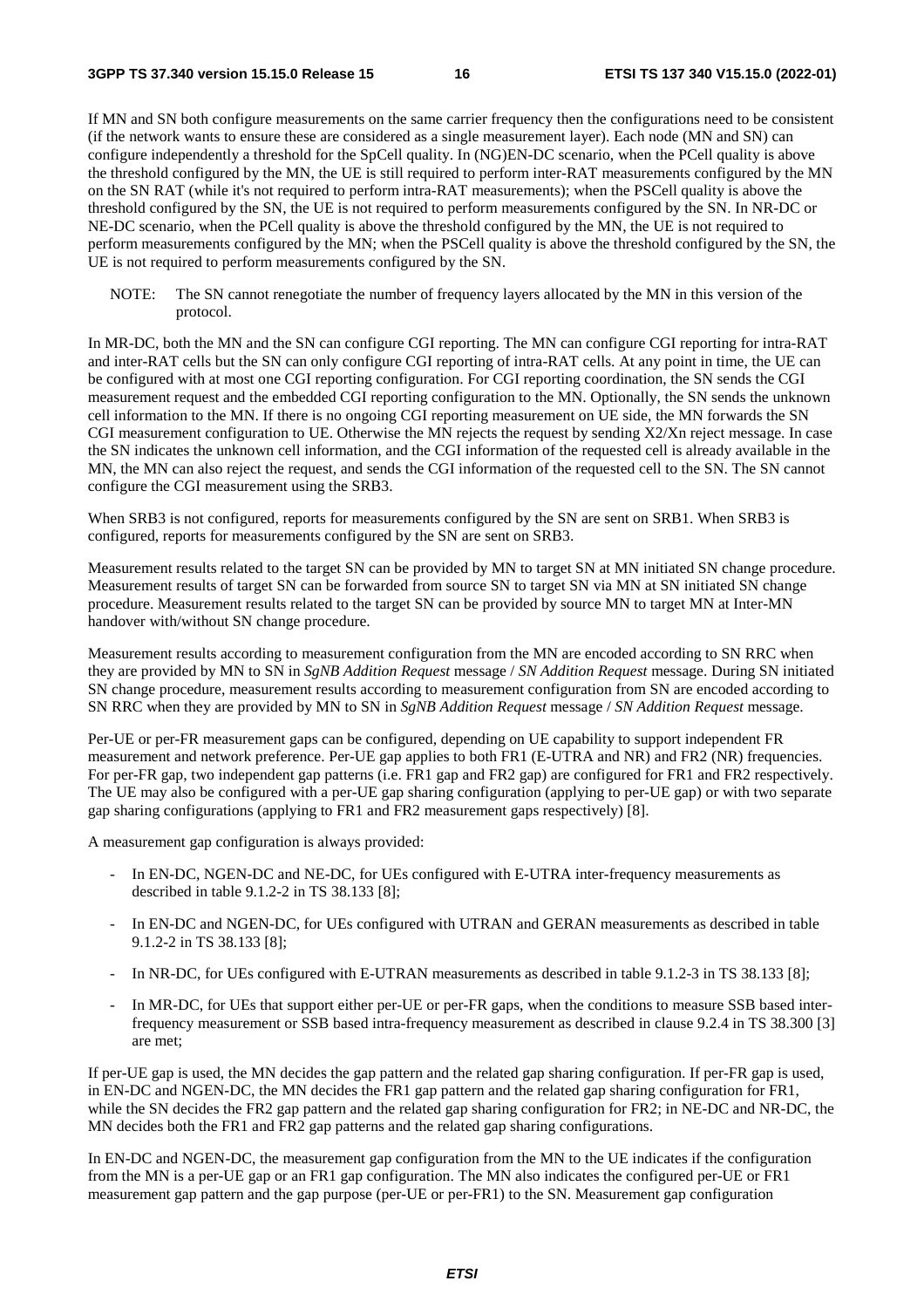assistance information can be exchanged between the MN and the SN. For the case of per-UE gap, the SN indicates to the MN the list of SN configured frequencies in FR1 and FR2 measured by the UE. For the per-FR gap case, the SN indicates to the MN the list of SN configured frequencies in FR1 measured by the UE and the MN indicates to the SN the list of MN configured frequencies in FR2 measured by the UE.

In NE-DC, the MN indicates the configured per-UE or FR1 measurement gap pattern to the SN. The SN can provide a gap request to the MN, without indicating any list of frequencies.

In NR-DC, the MN indicates the configured per-UE, FR1 or FR2 measurement gap pattern and the gap purpose to the SN. The SN can indicate to the MN the list of SN configured frequencies in FR1 and FR2 measured by the UE.

In (NG)EN-DC and NR-DC, SMTC can be used for PSCell addition/PSCell change to assist the UE in finding the SSB in the target PSCell. In case the SMTC of the target PSCell is provided by both MN and SN it is up to UE implementation which one to use.

## 7.3 UE capability coordination

In (NG)EN-DC and NE-DC, the capabilities of a UE supporting MR-DC are carried by different capability containers. Some MR-DC related capabilities are in the MR-DC container e.g. MR-DC band combinations, while other MR-DC related capabilities are contained in the E-UTRA and NR capability containers e.g. feature sets as described in TS 38.300 [3]. The MR-DC capabilities in the MR-DC container need to be visible to both MN and SN, while the capabilities in the E-UTRA and NR containers only need to be visible to the node of the concerned RAT.

In NR-DC, all NR-DC related capabilities are in the NR capability container and are visible to both MN and SN.

When retrieving MR-DC related capabilities, the MN shall provide an MR-DC filter that affects the MR-DC related capabilities in MR-DC, E-UTRA and NR capability containers. When using different *UE capability enquiry* messages to retrieve the different containers, the MN shall employ the same MR-DC filter in all enquiry messages. In the E-UTRA RRC UE capability enquiry, the MR-DC filter is also used for retrieval of NR capabilities i.e. there is in fact one MR-DC/NR filter (while there is a separate filter for E-UTRA capabilities). Furthermore, the MN stores the retrieved capabilities and the corresponding filter, used to retrieve those capabilities, in the core network for later use.

For the UE capabilities requiring coordination between E-UTRA and NR (i.e. band combinations, feature sets and the maximum power for FR1 the UE can use in SCG) or between NR MN and NR SN (i.e. band combinations, feature sets), it is up to the MN to decide on how to resolve the dependency between MN and SN configurations. The MN then provides the resulting UE capabilities usable for SCG configuration to the SN, including the list of allowed MR-DC band combinations and feature sets, and the SN indicates the selected band combination and feature set to the MN. When subsequently reconfiguring the SCG, the SN should inform the MN whenever the band combination and/or feature set it selected for the SCG changes (i.e. even if the selection concerns a band combination and feature set that is allowed). As part of an SN initiated SN modification, the SN may also indicate the desired UE capabilities usable for SCG configuration (e.g. a band combination and a feature set) outside those allowed by the MN (i.e. it may re-negotiate the UE capabilities for SCG configuration), and it is up to the MN to make the final decision whether to accept or reject the request. If the MN accepts the request, the MN may provide the resulting UE capabilities e.g. by indicating the allowed band combinations and feature sets. If MN accepts but does not provide resulting UE capabilities, SN assumes the UE capabilities usable for SCG configuration are updated in accordance with the modification it requested. Otherwise, the MN rejects the request by sending X2/Xn refuse message.

## 7.4 Handling of combined MN/SN RRC messages

When both MCG and SCG reconfiguration is required due to the need for coordination with the MN, the *SN RRC reconfiguration* message is encapsulated in an MN RRC message that also carries the corresponding MCG reconfiguration that ensures that the combined configuration can be jointly processed by the UE. If the MN terminates a bearer using NR PDCP, the NR PDCP configuration is generated by the MN itself. If the SN terminates the bearer, the SN generates the NR PDCP configuration and sends it to the MN as a separate container.

The UE uses a joint success/failure procedure for messages in an encapsulating MN RRC message. A failure of the MN RRC messages, including one encapsulated SN RRC message with or without any MCG reconfiguration fields, triggers a re-establishment procedure. Each *SN RRC reconfiguration* message should have its own RRC response message even when the SN RRC message is encapsulated in an MN RRC message. The SN RRC response message is forwarded over X2/Xn to the SN. If a *SN RRC reconfiguration* message is contained in a MN RRC message, the UE sends a MN RRC response message that encapsulates the SN RRC response message.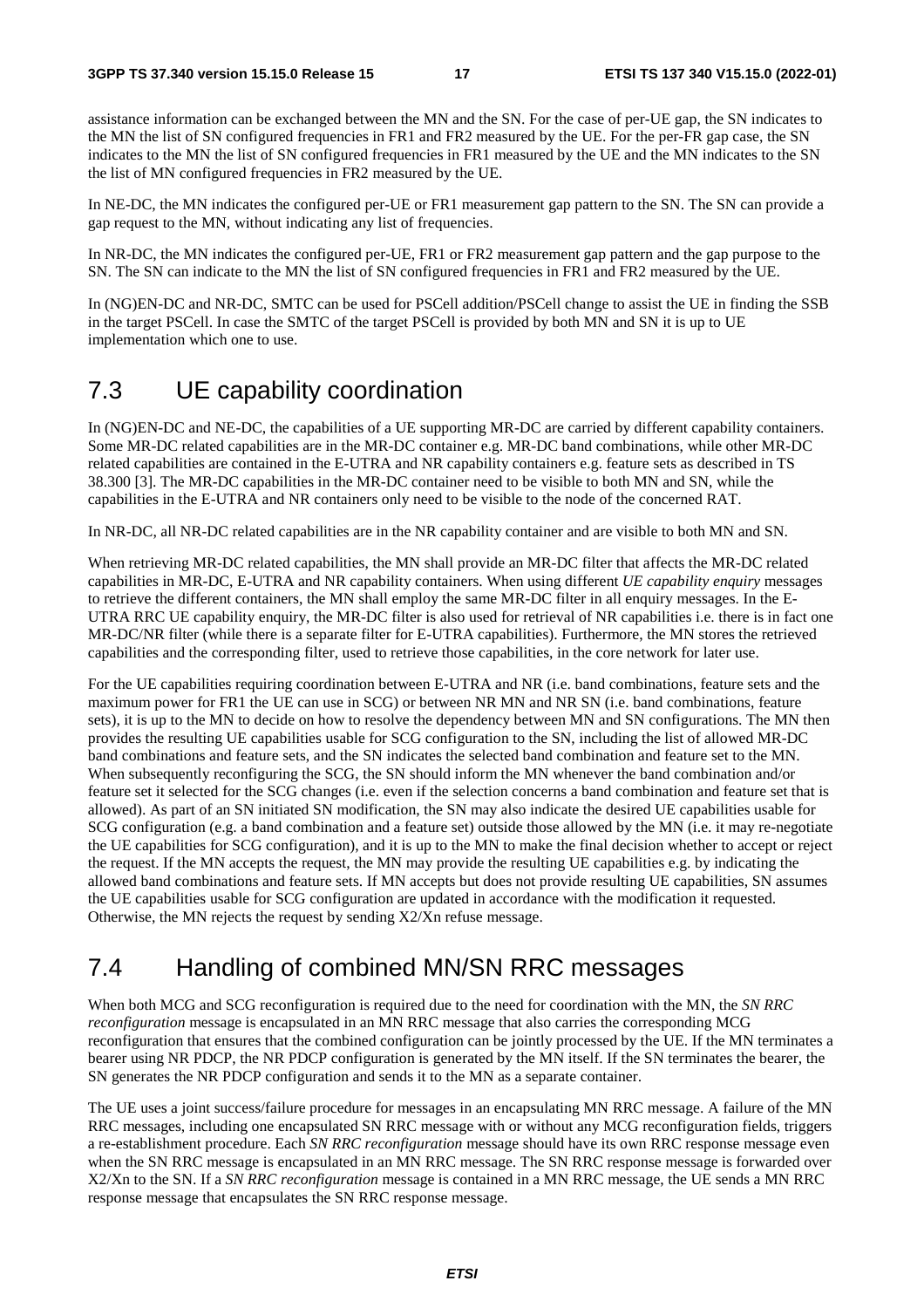NOTE: If the MN RRC message does not encapsulate an *SN RRC reconfiguration* message (i.e. an SCG configuration) but only information elements generated by the SN (e.g. the PDCP configuration for an SN terminated bearer), the UE will not send an SN RRC response message.

### 7.5 SRB3

SRB3 is supported in EN-DC, NGEN-DC and NR-DC, but not in NE-DC.

The decision to establish SRB3 is taken by the SN, which provides the SRB3 configuration using an SN RRC message. SRB3 establishment and release can be done at Secondary Node Addition and Secondary Node Change. SRB3 reconfiguration can be done at Secondary Node Modification procedure.

SRB3 may be used to send *SN RRC Reconfiguration*, *SN RRC Reconfiguration Complete*, *SN Measurement Report*, and *SN Failure Information* messages (i.e., in case of failure for an SCG RLC bearer), only in procedures where the MN is not involved. *SN RRC Reconfiguration Complete* messages are mapped to the same SRB as the message initiating the procedure. *SN Measurement Report* messages are mapped to SRB3, if configured, regardless of whether the configuration is received directly from the SN or via the MN. No MN RRC messages are mapped to SRB3.

SRB3 is modelled as one of the SRBs defined in TS 38.331 [4] and uses the NR-DCCH logical channel type. RRC PDUs on SRB3 are ciphered and integrity protected using NR PDCP, with security keys derived from  $S-K_{eNB}$ . The SN selects ciphering and integrity protection algorithms for the SRB3 and provides them to the MN within the SCG Configuration for transmission to the UE.

NOTE: A NR SCG RRC message sent via E-UTRA MCG SRB is protected by E-UTRA MCG SRB security (NR security is not used in this case).

SRB3 is of higher scheduling priority than all DRBs. The default scheduling priorities of split SRB1 and SRB3 are the same.

There is no requirement on the UE to perform any reordering of RRC messages between SRB1 and SRB3.

When SCG is released, SRB3 is released.

## 7.6 Split SRB

Split SRB is supported for both SRB1 and SRB2 (split SRB is not supported for SRB0 and SRB3) in all MR-DC cases. RRC PDUs on split SRB are ciphered and integrity protected using NR PDCP.

Split SRB can be configured by the MN in Secondary Node Addition and/or Modification procedure, with SN configuration part provided by the SN. A UE can be configured with both split SRB and SRB3 simultaneously. SRB3 and the SCG leg of split SRB can be independently configured.

For the split SRB, the selection of transmission path in downlink depends on network implementation. For uplink, the UE is configured via MN RRC signalling whether to use MCG path or duplicate the transmission on both MCG and SCG.

## 7.7 SCG/MCG failure handling

RLF is declared separately for the MCG and for the SCG.

If radio link failure is detected for MCG, the UE initiates the RRC connection re-establishment procedure.

The following SCG failure cases are supported:

- SCG RLF;
- SN change failure;
- For EN-DC, NGEN-DC and NR-DC, SCG configuration failure (only for messages on SRB3);
- For EN-DC, NGEN-DC and NR-DC, SCG RRC integrity check failure (on SRB3).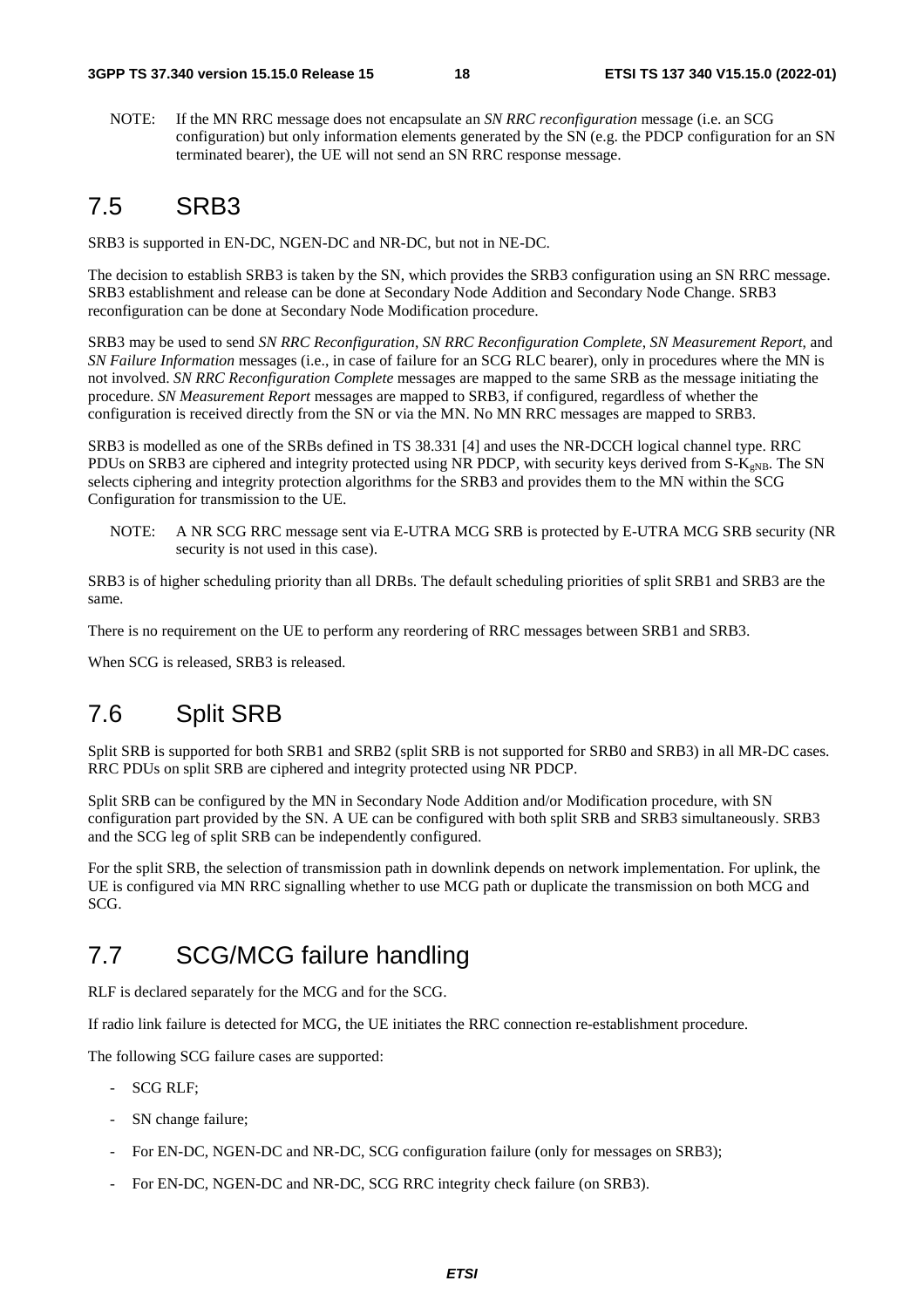Upon SCG failure the UE suspends SCG transmissions for all radio bearers and reports the SCG Failure Information to the MN, instead of triggering re-establishment.

In all SCG failure cases, the UE maintains the current measurement configurations from both the MN and the SN and the UE continues measurements based on configuration from the MN and the SN if possible. The SN measurements configured to be routed via the MN will continue to be reported after the SCG failure.

NOTE: UE may not continue measurements based on configuration from the SN after SCG failure in certain cases (e.g. UE cannot maintain the timing of PSCell).

The UE includes in the *SCG Failure Information* message the measurement results available according to current measurement configuration of both the MN and the SN. The MN handles the *SCG Failure Information* message and may decide to keep, change, or release the SN/SCG. In all the cases, the measurement results according to the SN configuration and the SCG failure type may be forwarded to the old SN and/or to the new SN.

## 7.8 UE identities

In MR-DC, two C-RNTIs are independently allocated to the UE: one for MCG, and one for SCG.

### 7.9 Inter-node Resource Coordination

For MR-DC operations, MN and SN may coordinate their UL and DL radio resources in semi-static manner via UE associated signalling.

## 8 Bearer handling aspects

### 8.1 QoS aspects

In EN-DC, the E-UTRAN QoS framework defined in TS 36.300 [2] applies:

- An S1-U bearer is established between the EPC and the SN for SN terminated bearers;
- An X2-U bearer is established between the MN and the SN for split bearers, MN terminated SCG bearers and SN terminated MCG bearers;
- MN terminated and SN terminated bearers may have either MCG or SCG radio resources or both, MCG and SCG radio resources, established;

In MR-DC with 5GC:

- The NG-RAN QoS framework defined in TS 38.300 [3] applies;
- QoS flows belonging to the same PDU session may be mapped to different bearer types (see clause 4.2.2) and as a result there may be two different SDAP entities for the same PDU session: one at the MN and another one at the SN, in which case the MN decides which QoS flows are assigned to the SDAP entity in the SN. If the SN decides that its SDAP entity cannot host a given QoS flow any longer, the SN informs the MN and the MN cannot reject the request. If the MN decides that its SDAP entity can host a given QoS flow which has already been relocated to SN, the MN informs the SN;
- The MN or SN node that hosts the SDAP entity for a given QoS flow decides how to map the QoS flow to DRBs;
- If the SDAP entity for a given QoS flow is hosted by the MN and the MN decides that SCG resources are to be configured it provides to the SN
	- DRB QoS flow level QoS parameters, which the SN may reject, and
	- QoS flow to DRB mapping information and the respective per QoS flow information;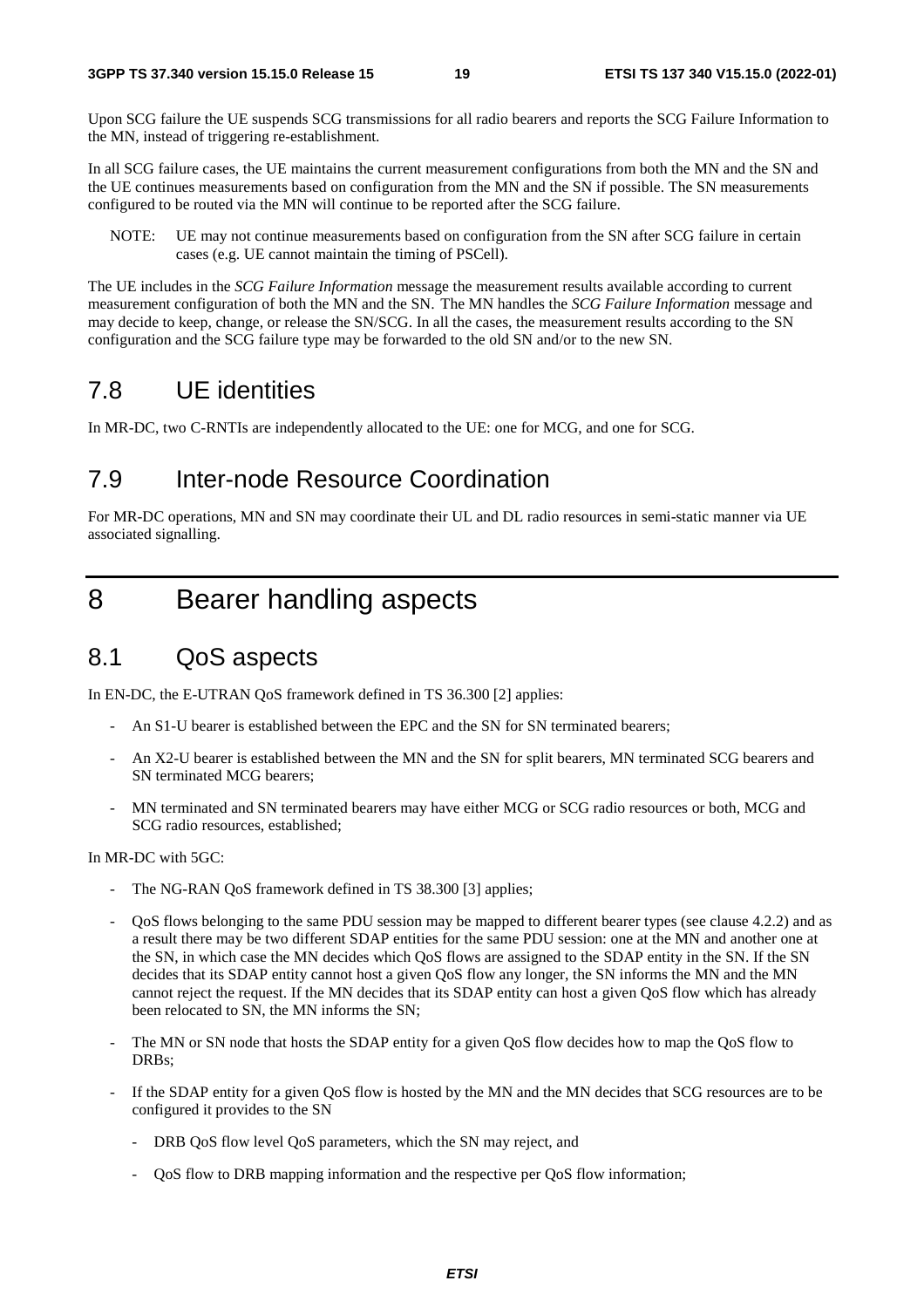- If the SDAP entity for a given QoS flow is hosted by the SN and the SN configures MCG resources, based on offered MCG resource information from the MN, the SN provides to the MN
	- DRB QoS flow level QoS parameters, which the MN may reject, and
	- QoS flow to DRB mapping information and the respective per QoS flow information.
- If the SDAP entity for a given OoS flow is hosted by the SN, the MN provides sufficient OoS related information to enable the SN to configure appropriate SCG resources and to request the configuration of appropriate MCG resources. The MN may offer MCG resources to the SN and may indicate for GBR QoS flows the amount offered to the SN on a per QoS flow level. Otherwise, the SN can only use SCG resources for the concerned QoS flow. The SN may request the MN to release QoS flows from the SDAP entity hosted by the SN that the MN cannot reject.
- MN decides the DL PDU session AMBR and UL PDU session AMBR limits to be assigned to the SN, and indicates these to the SN:
	- The PDCP entity at the SN applies the received DL PDU session AMBR limi t to the set of all bearers for which the SN hosts PDCP for the UE:
	- The MAC entity at the SN applies the received UL PDU session AMBR limit to the scheduled uplink radio traffic at the SN for the UE.
- The MN can decide to reallocate one or more OoS flows from the MN to the SN. In such case, the SN decides which DRBs the offloaded OoS flows are mapped to. It is possible to avoid/ minimise loss and ensure in-order delivery when reallocating all QoS flows mapped to a given DRB in the MN by keeping the QoS flows mapped to the same DRB in the SN. To achieve this, the SN should behave similar to what is specified for the target NG-RAN node upon handover, see TS 38.300 clause 9.2.3.2.2 [3]. The corresponding behaviour applies when QoS flows are re-allocated from the SN to the MN.

In all MR-DC cases:

- The MN decides the DL UE AMBR and UL UE AMBR limits to be assigned to the SN, and indicates these to the SN:
	- The PDCP entity at the SN applies the received DL UE AMBR limit to the set of all bearers for which the SN hosts PDCP for the UE;
	- The MAC entity at the SN applies the received UL UE AMBR limit to the scheduled uplink radio traffic at the SN for the UE.

To support PDU sessions mapped to different bearer types, MR-DC with 5GC provides the possibility for the MN to request the 5GC:

- For some PDU sessions of a UE: Direct the User Plane traffic of the whole PDU session either to the MN or to the SN. In that case, there is a single NG-U tunnel termination at the NG-RAN for such PDU session.
	- The MN may request to change this assignment during the life time of the PDU session.
- For some other PDU sessions of a UE: Direct the User Plane traffic of a subset of the QoS flows of the PDU session to the SN (respectively MN) while the rest of the QoS flows of the PDU session is directed to the MN (respectively SN). In that case, there are two NG-U tunnel terminations at the NG-RAN for such PDU session.
	- The MN may request to change this assignment during the life time of the PDU session.

To support notification control indication for GBR QoS flows along the QoS framework specified in 38.300 [3] for MR-DC with 5GC, SN and MN may mutually indicate whenever QoS requirements for GBR QoS flows cannot be fulfilled anymore or can be fulfilled again.

### 8.2 Bearer type selection

In EN-DC, for each radio bearer the MN decides the location of the PDCP entity and in which cell group(s) radio resources are to be configured. Once an SN terminated split bearer is established, e.g. by means of the Secondary Node Addition procedure or MN initiated Secondary Node Modification procedure, the SN may remove SCG resources for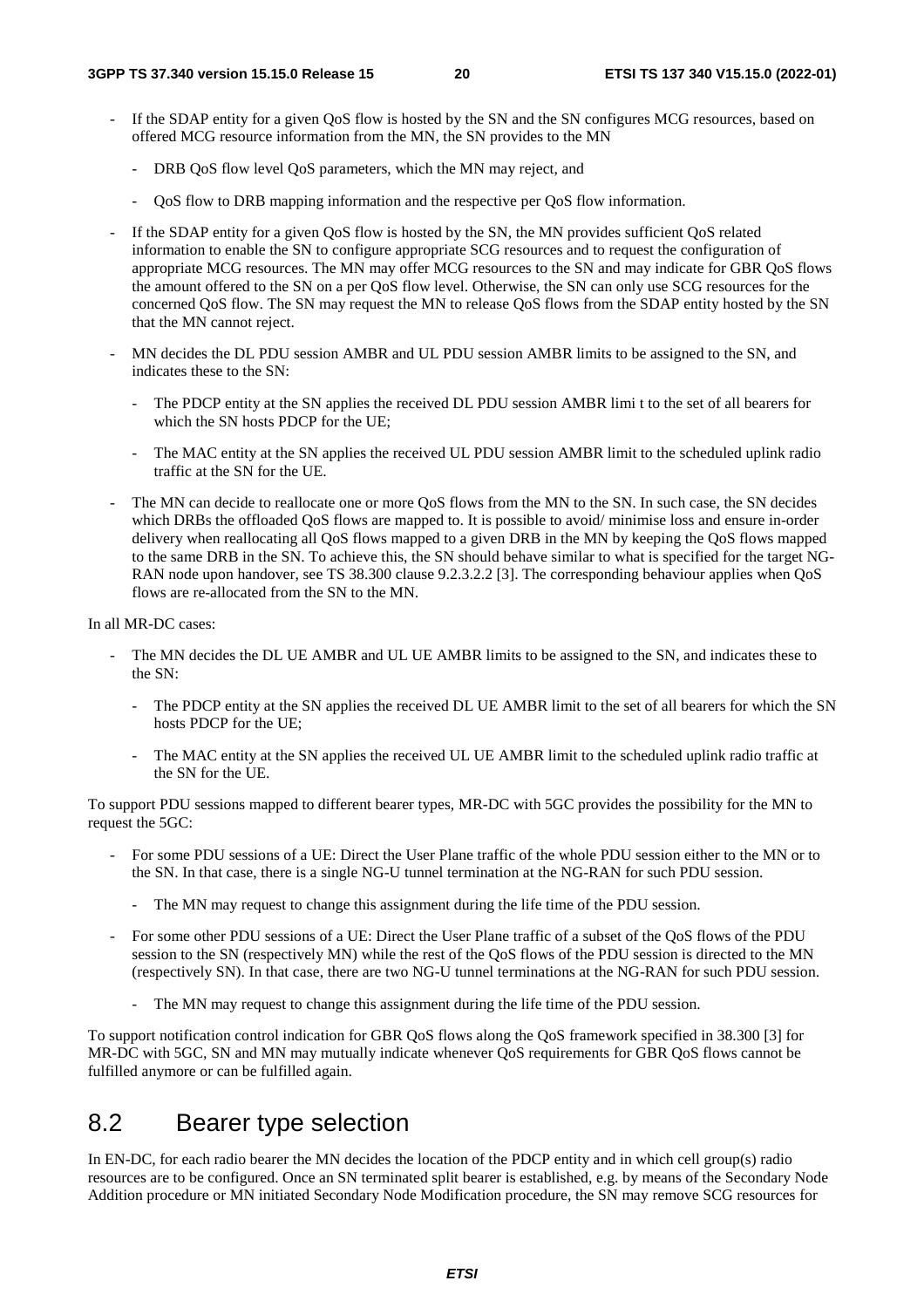the respective E-RAB, as long as the QoS for the respective E-RAB is guaranteed. In case an SN terminated bearer is released or reconfigured to an MN terminated bearer, only the MN generates the corresponding configuration and the SN does not generate the release configuration.

In MR-DC with 5GC, the following principles apply:

- The MN decides per PDU session the location of the SDAP entity, i.e. whether it shall be hosted by the MN or the SN or by both (split PDU session);
- If the MN decides to host an SDAP entity it may decide some of the related QoS flows to be realized as MCG bearer, some as SCG bearer, and others to be realized as split bearer;
- If the MN decides that an SDAP entity shall be hosted in the SN, some of the related OoS flows may be realized as SCG bearer, some as MCG bearer, while others may be realized as split bearer. In this case, the SN decides how to realise the QoS flow, but if the MN does not offer MCG resources, the SN can only realize the QoS flow as SCG bearer. The SN may remove or add SCG resources for the respective QoS flows, as long as the QoS for the respective QoS flow is guaranteed
- If the MN decides that an SDAP entity shall be hosted in the SN, coordination of DRB IDs between the MN and the SN is needed to ensure unique allocation of DRBs for a UE. The SN is responsible to assign the DRB IDs for the DRBs it terminates, based on the DRB IDs indicated by the MN.
- For each PDU session, including split PDU sessions, at most one default DRB may be configured (see [3]). The MN decides whether the SN is allowed to setup the default DRB or not;
- In case an SN terminated bearer is released or reconfigured to an MN terminated bearer, the MN generates the corresponding configuration and the SN does not generate the release configuration. The only exceptional case where SN generates the release configuration is for the DRB release due to QoS flow to DRB remapping within SN.

### 8.3 Bearer type change

In MR-DC, all the possible bearer type change options are supported:

- MCG bearer to/from split bearer;
- MCG bearer to/from SCG bearer:
- SCG bearer to/from split bearer.

Bearer termination point change is supported for all bearer types, and can be performed with or without bearer type change:

- MN terminated bearer to/from SN terminated bearer.

#### For MR-DC:

- when the security key is changed for a bearer due to a termination point change, the associated PDCP and RLC entities are re-established, while MAC behavior might depend on the solution selected by the network, e.g. MAC reset, change of LCID, etc. (see Annex A);
- for MCG bearer, split bearer and SCG bearer, during MN security key change the MCG/SCG PDCP and RLC are re-established and MCG/SCG MAC is reset;
- if a bearer type change happens together with MN security key change then for MCG bearer, split bearer and SCG bearer, the MCG/SCG PDCP and RLC are re-established and MCG/SCG MAC is reset;
- if a bearer type change happens through SN change procedure, then SN terminated PDCP and SCG RLC are reestablished and SCG MAC is reset. MCG RLC/MAC behavior depends on the solution selected by the network, see Annex A;
- one step (direct) bearer type change between MN terminated bearer types without using the handover procedure is supported;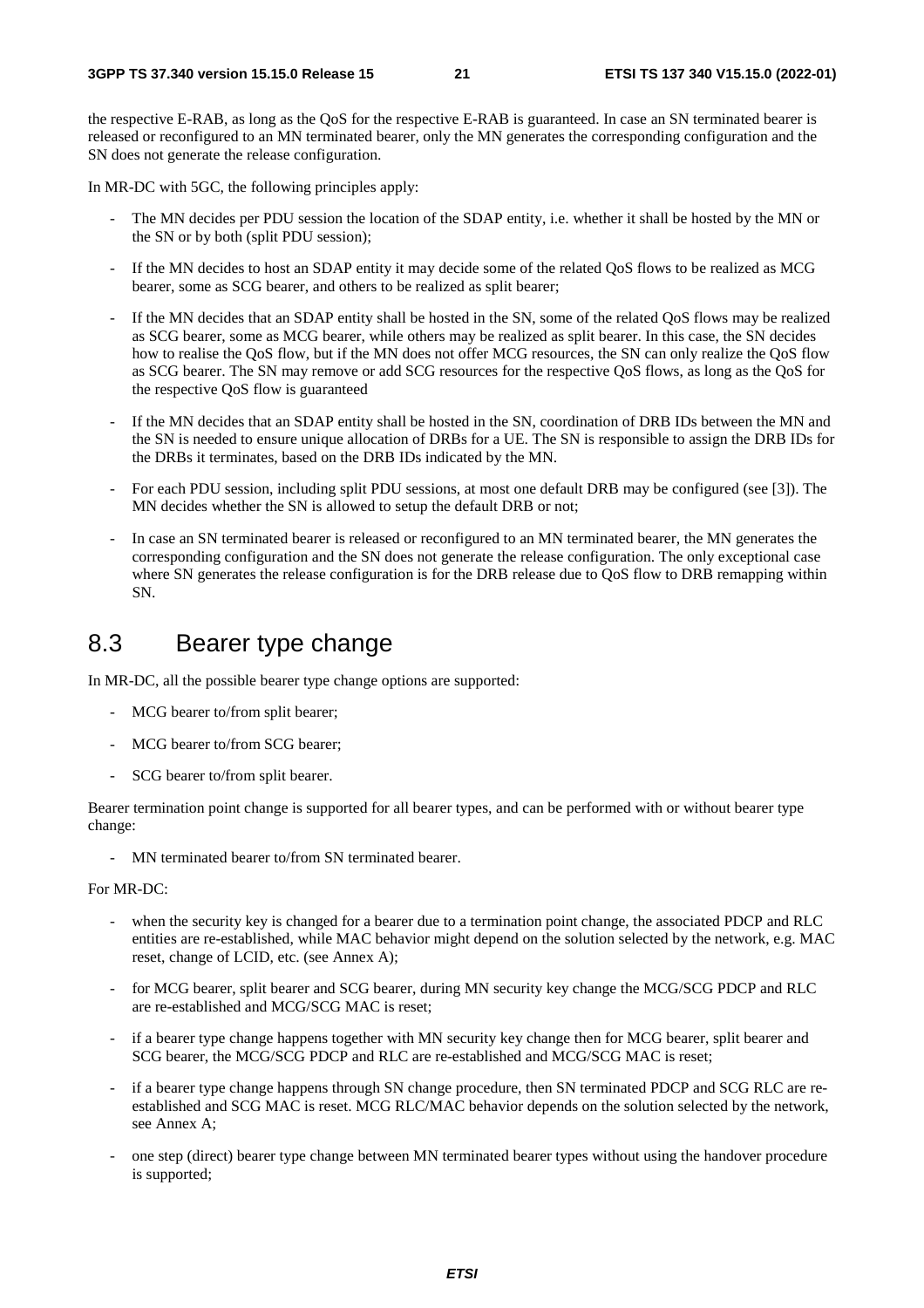- one step (direct) bearer type change between SN terminated bearer types without using the handover or SN change procedure is supported;
- one step (direct) bearer type change from/to MN terminated bearer to/from SN terminated bearer without using the handover procedure is supported;
- PDCP version change for DRB (only applicable for EN-DC) or PDCP SN length change for an AM DRB or RLC mode change for DRB is performed using a release and add of the DRBs (in a single message) or full configuration;
- One step (direct) bearer type change with PDCP version change (only applicable for EN-DC) is supported.

For MR-DC with 5GC:

- in a bearer termination point change of a DRB from a source NG-RAN node to a target NG-RAN node, for each DRB for which the source NG-RAN node provides QoS flow to DRB mapping information to the target NG-RAN node, the source NG-RAN node also offers the indicated DRB ID for usage at the target NG-RAN node. The target NG-RAN node informs the source NG-RAN node if it accepts the DRB offloading and takes the DRB ID into use.
- NOTE 1: In this clause the term "handover" refers to an E-UTRA handover or to an NR synchronous reconfiguration not necessarily implying a P(S)Cell change with or without security key change.
- NOTE 2: L2 handling for bearer type change in MR-DC is also summarized in Annex A (the table does not consider the cases that PDCP SN length is changed and avoiding reuse of COUNT).

## 8.4 User data forwarding

Upon EN-DC specific activities, user data forwarding may be performed for E-RABs for which the bearer type change from/to MN terminated bearer to/from SN terminated bearer is performed. The behaviour of the node from which data is forwarded is the same as specified for the "source eNB" for handover, the behaviour of the node to which data is forwarded is the same as specified for the "target eNB" for handover.

For MR-DC with 5GC, user data forwarding may be performed between NG-RAN nodes whenever the logical node hosting the PDCP entity changes. The behaviour of the node from which data is forwarded is the same as specified for the "source NG-RAN node" for handover, the behaviour of the node to which data is forwarded is the same as specified for the "target NG-RAN node" for handover.

For SN change involving full configuration, the source SN behaviour is the same as the description as specified in intrasystem data forwarding in TS 36.300 [2] for the source eNB or TS 38.300 [3] for the source NG-RAN node, respectively. In case that a DRB DL forwarding tunnel was established, the target SN may identify the PDCP SDUs for which delivery was attempted by the source SN, by the presence of the PDCP SN in the forwarded GTP-U packet and may discard them.

For mobility scenarios which involve more than two RAN nodes, either direct or indirect data forwarding may be applied. Two transport layer addresses of different versions may be provided to enable that the source RAN node can select either IPv4 or IPv6.

For MR-DC with 5GC, offloading of QoS flows within one PDU session may be performed between NG-RAN nodes. The handling of End Marker packets in case of NG-RAN initiated PDU session split is described in clause 10.14.3 and 10.14.4.

## 9 Security related aspects

MR-DC can only be configured after security activation in the MN.

In EN-DC and NGEN-DC, for bearers terminated in the MN the network configures the UE with  $K_{eNB}$ ; for bearers terminated in the SN the network configures the UE with S-K<sub>gNB</sub>. In NE-DC, for bearers terminated in the MN the network configures the UE with  $K_{gNB}$ ; for bearers terminated in the SN the network configures the UE with S- $K_{eNB}$ . In NR-DC, for bearers terminated in the MN the network configures the UE with  $K_{\text{eNB}}$ ; for bearers terminated in the SN the network configures the UE with  $S-K<sub>gNB</sub>$ .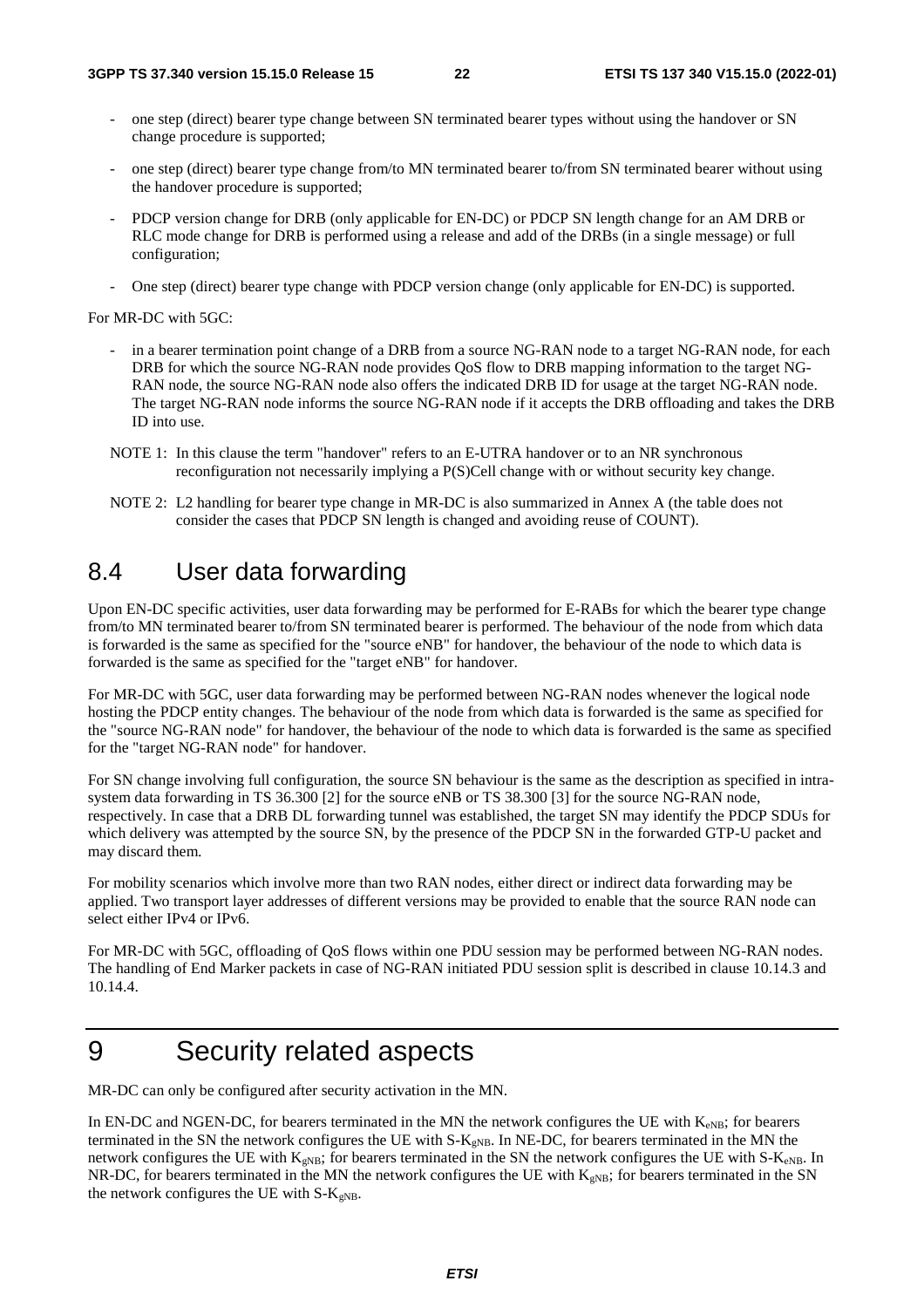In NE-DC and NR-DC, a PCell change without  $K_{gNB}$  change does not require a S- $K_{eNB}$  change (NE-DC case) or a S- $K_{eNB}$  change (NR-DC case).

In EN-DC, NGEN-DC and NR-DC, for a PSCell change that does not require a K<sub>eNB</sub> change (i.e. no simultaneous PCell handover in EN-DC and NGEN-DC) or a  $K_{gNB}$  change (in NR-DC), S- $K_{gNB}$  key refresh is not required if the PDCP termination point of the SN is not changed. In NE-DC, a PSCell change always requires a  $S-K_{eNB}$  change.

In EN-DC, the UE supports the NR security algorithms corresponding to the E-UTRA security algorithms signalled at NAS level and the UE NR AS Security capability is not signalled to the MN over RRC. Mapping from E-UTRA security algorithms to the corresponding NR security algorithms, where necessary, is performed at the MN.

For MR-DC with 5GC, UP integrity protection can be configured on a per radio bearer basis. All DRBs which belong to the same PDU session always have the same UP integrity protection activation, i.e., either on or off:

- For NR-DC: MN and/or SN terminated DRBs of a PDU session can have UP integrity protection activation either on or off.
- For NE-DC: MN terminated DRBs of a PDU session can have UP integrity protection activation on; however, in this case, the MN will not at any point offload any DRB of such PDU session to the SN. SN terminated DRBs of a PDU session always have UP integrity protection activation off.
- For NGEN-DC: Both MN terminated and SN terminated DRBs of a PDU session always have UP integrity protection activation off.

## 10 Multi-Connectivity operation related aspects

### 10.1 General

Similar procedures as defined under clause 10.1.2.8 (Dual Connectivity operation) in TS 36.300 [2] apply for MR-DC.

## 10.2 Secondary Node Addition

### 10.2.1 EN-DC

The Secondary Node Addition procedure is initiated by the MN and is used to establish a UE context at the SN to provide resources from the SN to the UE. For bearers requiring SCG radio resources, this procedure is used to add at least the first cell of the SCG. This procedure can also be used to configure an SN terminated MCG bearer (where no SCG configuration is needed). Figure 10.2.1-1 shows the Secondary Node Addition procedure.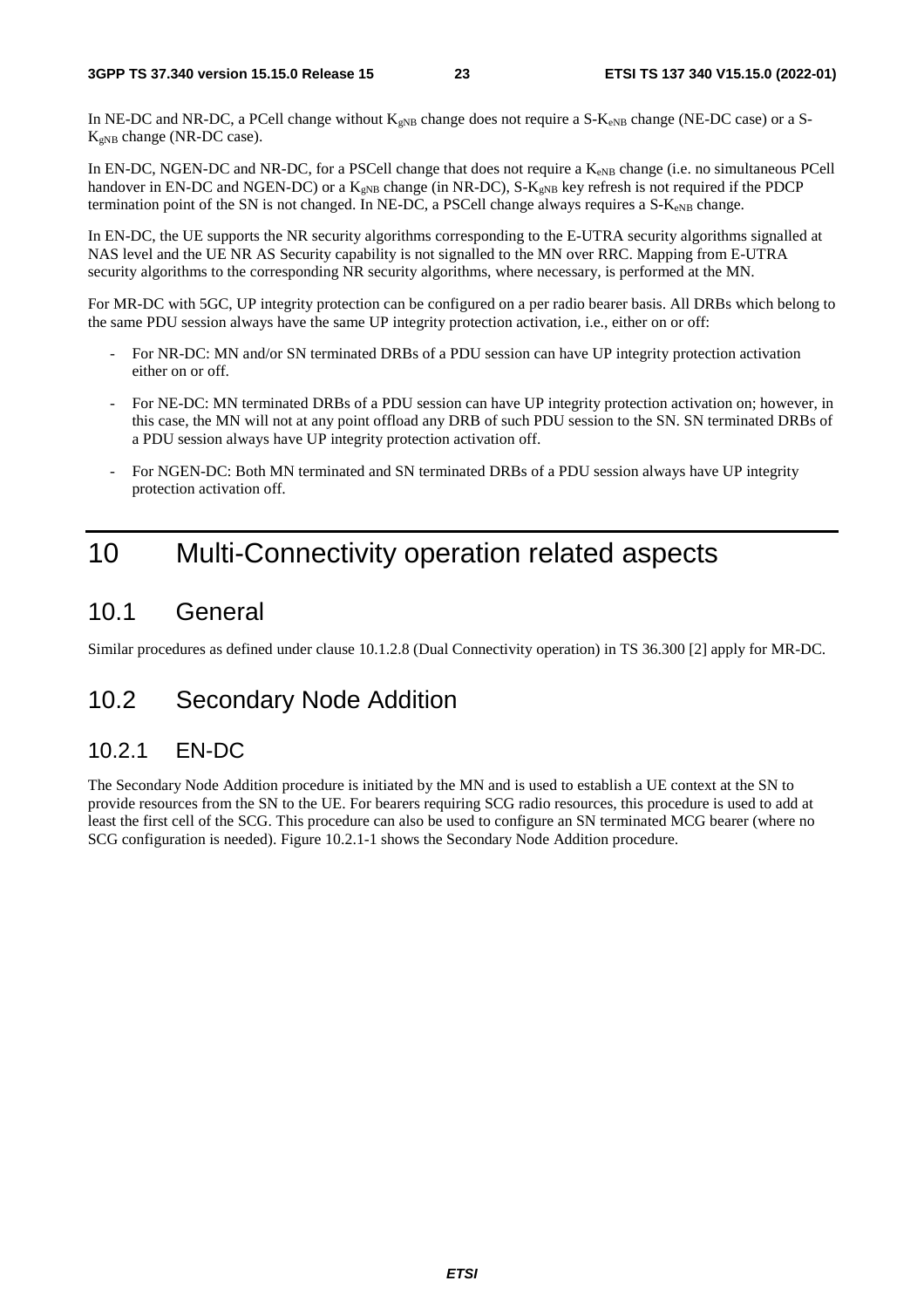

**Figure 10.2.1-1: Secondary Node Addition procedure** 

- 1. The MN decides to request the SN to allocate resources for a specific E-RAB, indicating E-RAB characteristics (E-RAB parameters, TNL address information corresponding to bearer type). In addition, for bearers requiring SCG radio resources, MN indicates the requested SCG configuration information, including the entire UE capabilities and the UE capability coordination result. In this case, the MN also provides the latest measurement results for SN to choose and configure the SCG cell(s). The MN may request the SN to allocate radio resources for split SRB operation. The MN always provides all the needed security information to the SN (even if no SN terminated bearers are setup) to enable SRB3 to be setup based on SN decision. In case of bearer options that require X2-U resources between the MN and the SN, the MN provides X2-U TNL address information for the respective E-RAB, X2-U DL TNL address information for SN terminated bearers, X2-U UL TNL address information for MN terminated bearers. In case of SN terminated split bearers the MN provides the maximum QoS level that it can support. The SN may reject the request.
- NOTE 1: For split bearers, MCG and SCG resources may be requested of such an amount, that the QoS for the respective E-RAB is guaranteed by the exact sum of resources provided by the MCG and the SCG together, or even more. For MN terminated split bearers, the MNs decision is reflected in step 1 by the E-RAB parameters signalled to the SN, which may differ from E-RAB parameters received over S1.
- NOTE 2: For a specific E-RAB, the MN may request the direct establishment of an SCG or a split bearer, i.e., without first having to establish an MCG bearer. It is also allowed that all E-RABs can be configured as SN terminated bearers, i.e. there is no E-RAB established as an MN terminated bearer.
- 2. If the RRM entity in the SN is able to admit the resource request, it allocates respective radio resources and, dependent on the bearer option, respective transport network resources. For bearers requiring SCG radio resources, the SN triggers Random Access so that synchronisation of the SN radio resource configuration can be performed. The SN decides the PSCell and other SCG SCells and provides the new SCG radio resource configuration to the MN in a *NR RRC configuration* message contained in the *SgNB Addition Request Acknowledge* message. In case of bearer options that require X2-U resources between the MN and the SN, the SN provides X2-U TNL address information for the respective E-RAB, X2-U UL TNL address information for SN terminated bearers, X2-U DL TNL address information for MN terminated bearers. For SN terminated bearers, the SN provides the S1-U DL TNL address information for the respective E-RAB and security algorithm. If SCG radio resources have been requested, the SCG radio resource configuration is provided.
- NOTE 3: For the SN terminated split bearer option, the SN may either decide to request resources from the MN of such an amount, that the QoS for the respective E-RAB is guaranteed by the exact sum of resources provided by the MN and the SN together, or even more. The SNs decision is reflected in step 2 by the E-RAB parameters signalled to the MN, which may differ from E-RAB parameters received in step 1. The QoS level requested from the MN shall not exceed the level that the MN offered when setting up the split bearer in step 1.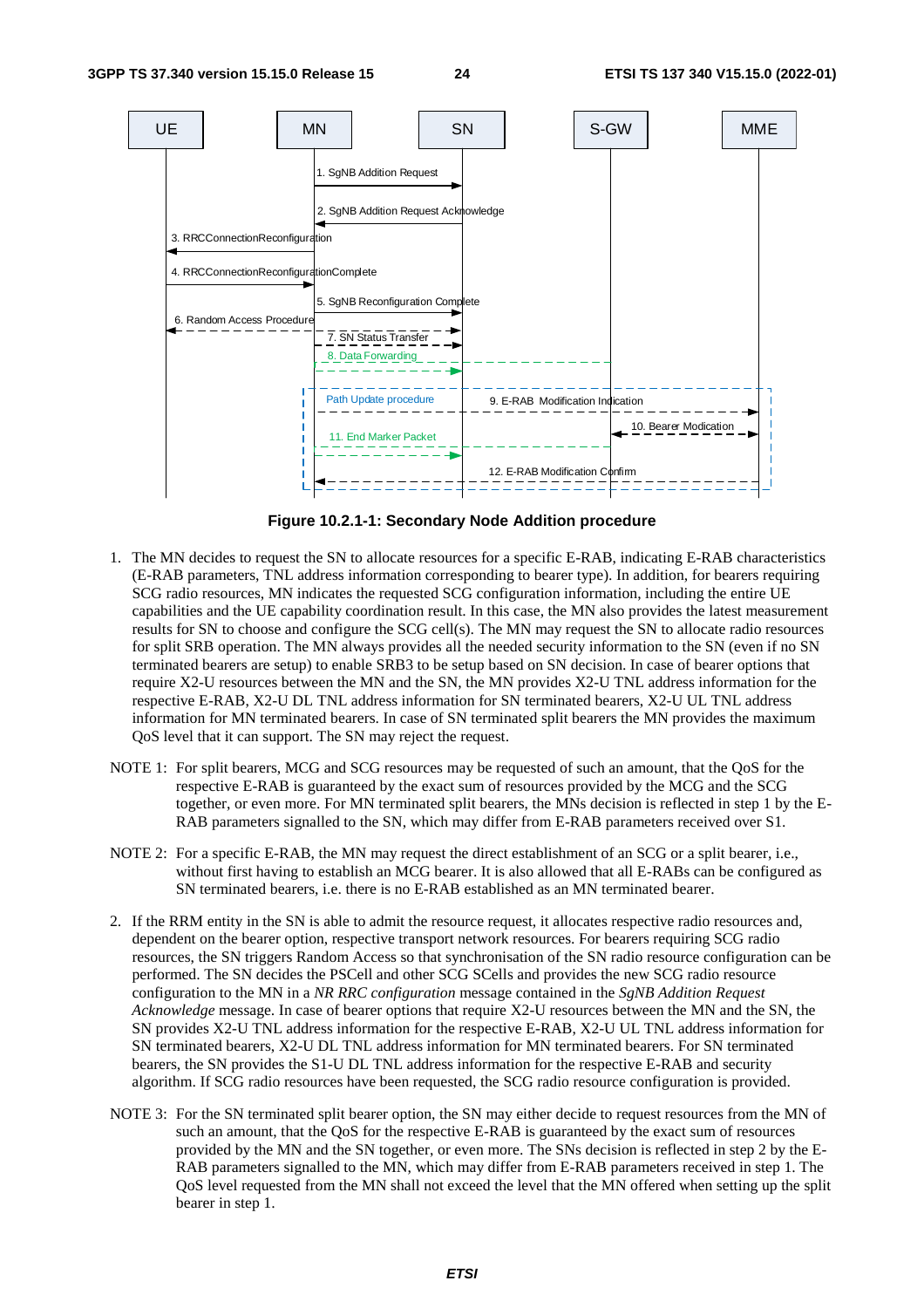NOTE 4: In case of MN terminated bearers, transmission of user plane data may take place after step 2.

NOTE 5: In case of SN terminated bearers , data forwarding and the SN Status Transfer may take place after step 2.

- 3. The MN sends to the UE the *RRCConnectionReconfiguration* message including the NR RRC configuration message, without modifying it.
- 4. The UE applies the new configuration and replies to MN with *RRCConnectionReconfigurationComplete* message, including a NR RRC response message, if needed. In case the UE is unable to comply with (part of) the configuration included in the *RRCConnectionReconfiguration* message, it performs the reconfiguration failure procedure.
- 5. The MN informs the SN that the UE has completed the reconfiguration procedure successfully via *SgNB ReconfigurationComplete* message, including the encoded NR RRC response message, if received from the UE.
- 6. If configured with bearers requiring SCG radio resources, the UE performs synchronisation towards the PSCell of the SN. The order the UE sends the *RRCConnectionReconfigurationComplete* message and performs the Random Access procedure towards the SCG is not defined. The successful RA procedure towards the SCG is not required for a successful completion of the RRC Connection Reconfiguration procedure.
- 7. If PDCP termination point is changed to the SN for bearers using RLC AM, and when RRC full configuration is not used, the MN sends the SN Status Transfer.
- 8. For SN terminated bearers moved from the MN, dependent on the bearer characteristics of the respective E-RAB, the MN may take actions to minimise service interruption due to activation of EN-DC (Data forwarding).
- 9-12. If applicable, the update of the UP path towards the EPC is performed.

### 10.2.2 MR-DC with 5GC

The Secondary Node (SN) Addition procedure is initiated by the MN and is used to establish a UE context at the SN in order to provide resources from the SN to the UE. For bearers requiring SCG radio resources, this procedure is used to add at least the initial SCG serving cell of the SCG. This procedure can also be used to configure an SN terminated MCG bearer (where no SCG configuration is needed). Figure 10.2.2-1 shows the SN Addition procedure.



**Figure 10.2.2-1: SN Addition procedure** 

1. The MN decides to request the target SN to allocate resources for one or more specific PDU Sessions/QoS Flows, indicating QoS Flows characteristics (QoS Flow Level QoS parameters, PDU session level TNL address information, and PDU session level Network Slice info). In addition, for bearers requiring SCG radio resources,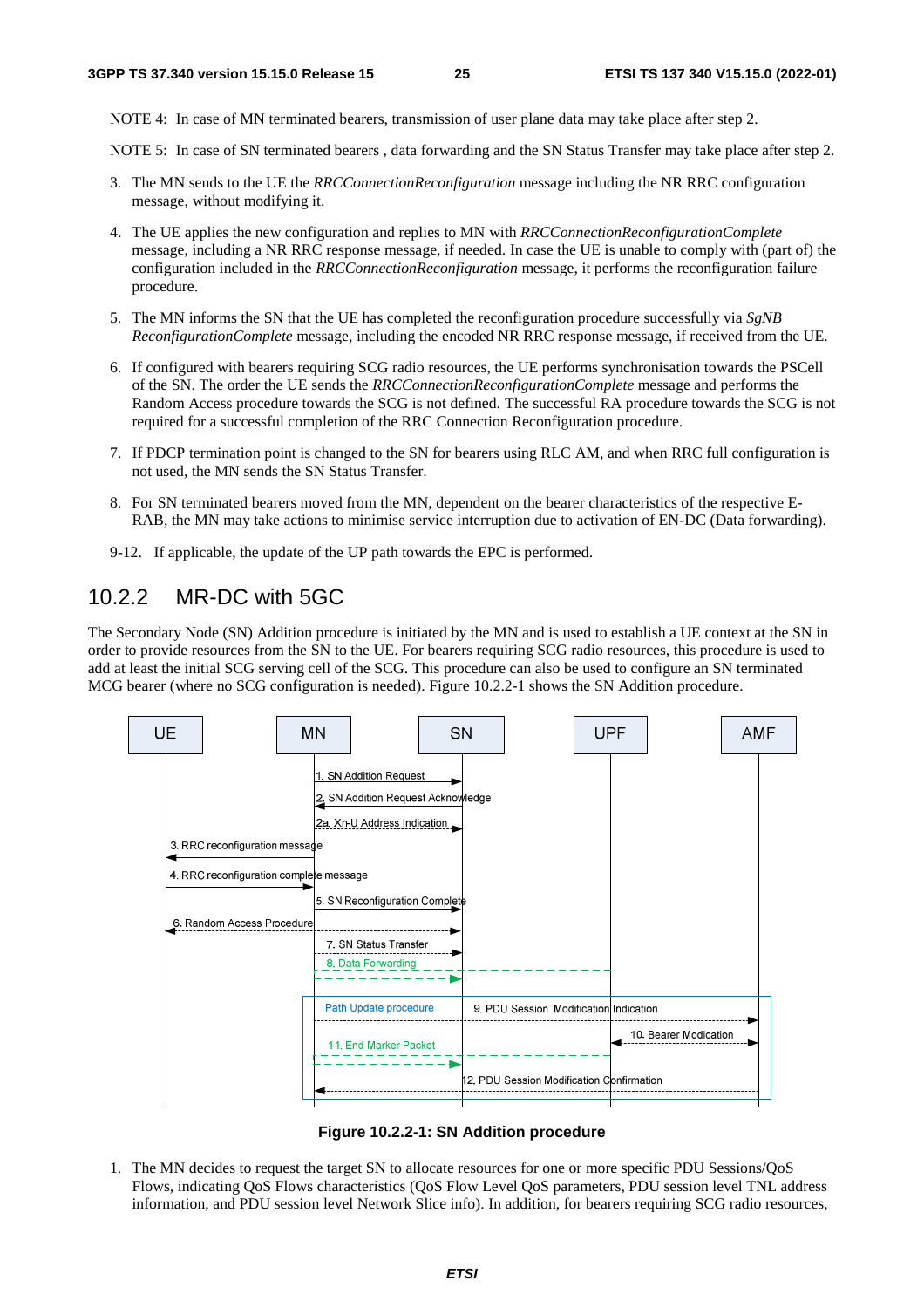MN indicates the requested SCG configuration information, including the entire UE capabilities and the UE capability coordination result. In this case, the MN also provides the latest measurement results for SN to choose and configure the SCG cell(s). The MN may request the SN to allocate radio resources for split SRB operation. In NGEN-DC and NR-DC, the MN always provides all the needed security information to the SN (even if no SN terminated bearers are setup) to enable SRB3 to be setup based on SN decision.

 For MN terminated bearer options that require Xn-U resources between the MN and the SN, the MN provides Xn-U UL TNL address information. For SN terminated bearers, the MN provides a list of available DRB IDs. The S-NG-RAN node shall store this information and use it when establishing SN terminated bearers. The SN may reject the request.

 For SN terminated bearer options that require Xn-U resources between the MN and the SN, the MN provides in step 1 a list of QoS flows per PDU Sessions for which SCG resources are requested to be setup upon which the SN decides how to map QoS flows to DRB.

- NOTE 1: For split bearers, MCG and SCG resources may be requested of such an amount, that the QoS for the respective QoS Flow is guaranteed by the exact sum of resources provided by the MCG and the SCG together, or even more. For MN terminated split bearers, the MN decision is reflected in step 1 by the QoS Flow parameters signalled to the SN, which may differ from QoS Flow parameters received over NG.
- NOTE 2: For a specific QoS flow, the MN may request the direct establishment of SCG and/or split bearers, i.e. without first having to establish MCG bearers. It is also allowed that all QoS flows can be mapped to SN terminated bearers, i.e. there is no QoS flow mapped to an MN terminated bearer.
- 2. If the RRM entity in the SN is able to admit the resource request, it allocates respective radio resources and, dependent on the bearer type options, respective transport network resources. For bearers requiring SCG radio resources the SN triggers UE Random Access so that synchronisation of the SN radio resource configuration can be performed. The SN decides for the PSCell and other SCG SCells and provides the new SCG radio resource configuration to the MN within an SN RRC configuration message contained in the *SN Addition Request Acknowledge* message. In case of bearer options that require Xn-U resources between the MN and the SN, the SN provides Xn-U TNL address information for the respective DRB, Xn-U UL TNL address information for SN terminated bearers, Xn-U DL TNL address information for MN terminated bearers. For SN terminated bearers, the SN provides the NG-U DL TNL address information for the respective PDU Session and security algorithm. If SCG radio resources have been requested, the SCG radio resource configuration is provided.
- NOTE 3: In case of MN terminated bearers, transmission of user plane data may take place after step 2.
- NOTE 4: In case of SN terminated bearers, data forwarding and the SN Status Transfer may take place after step 2.
- NOTE 5: For MN terminated NR SCG bearers for which PDCP duplication with CA is configured, the MN allocates 2 separate Xn-U bearers and the SN provides a logical channel ID for primary path to the MN.

 For SN terminated NR MCG bearers for which PDCP duplication with CA is configured, the SN allocates 2 separate Xn-U bearers and the MN provides a logical channel ID for primary path to the SN via an additional MN-initiated SN modification procedure.

- 2a. For SN terminated bearers using MCG resources, the MN provides Xn-U DL TNL address information in the *Xn-U Address Indication* message.
- 3. The MN sends the *MN RRC reconfiguration* message to the UE including the SN RRC configuration message, without modifying it.
- 4. The UE applies the new configuration and replies to MN with *MN RRC reconfiguration complete* message, including an SN RRC response message for SN, if needed. In case the UE is unable to comply with (part of) the configuration included in the *MN RRC reconfiguration* message, it performs the reconfiguration failure procedure.
- 5. The MN informs the SN that the UE has completed the reconfiguration procedure successfully via *SN Reconfiguration Complete* message, including the SN RRC response message, if received from the UE.
- 6. If configured with bearers requiring SCG radio resources, the UE performs synchronisation towards the PSCell configured by the SN. The order the UE sends the *MN RRC reconfiguration complete* message and performs the Random Access procedure towards the SCG is not defined. The successful RA procedure towards the SCG is not required for a successful completion of the RRC Connection Reconfiguration procedure.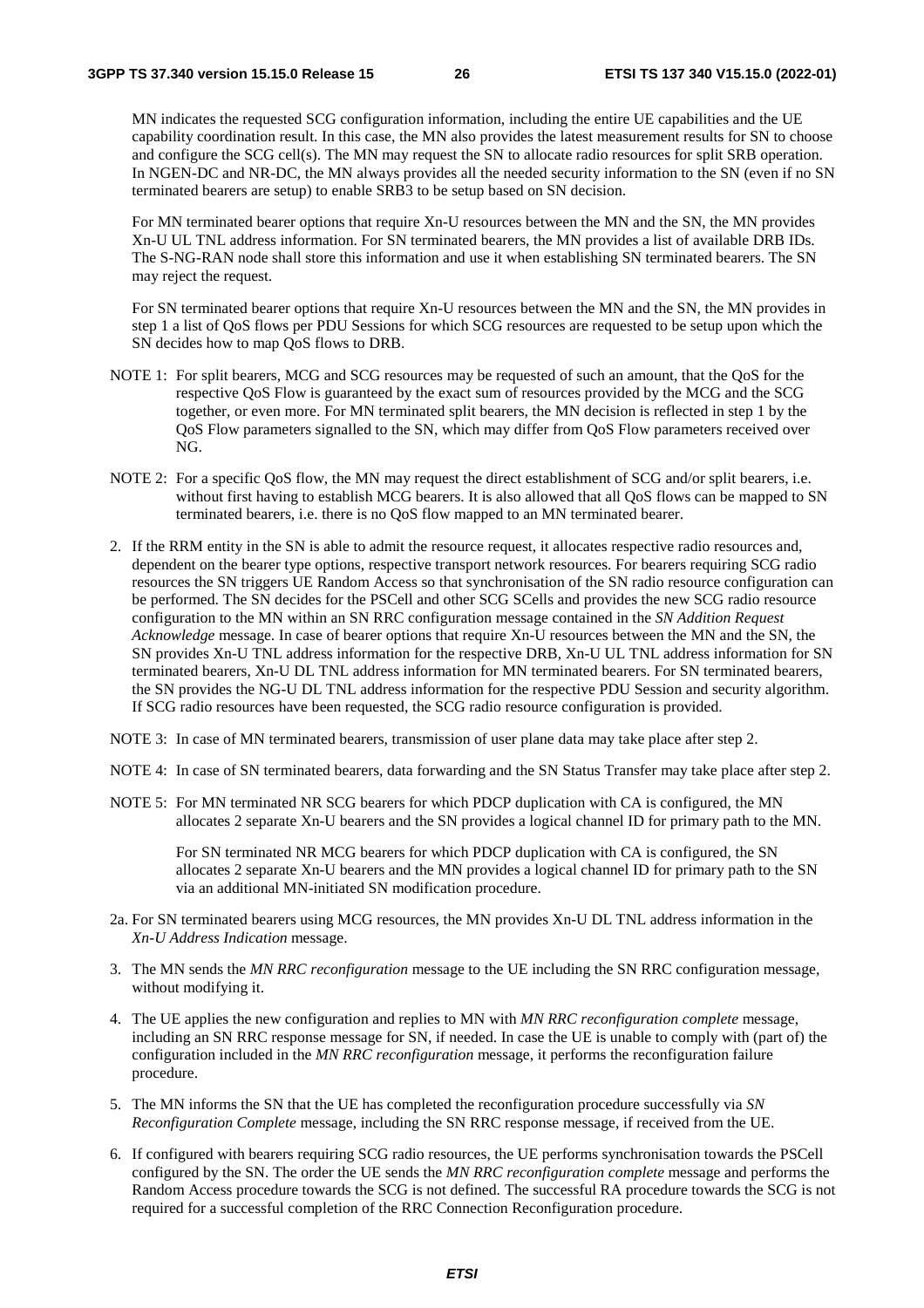- 7. If PDCP termination point is changed to the SN for bearers using RLC AM, and when RRC full configuration is not used, the MN sends the SN Status Transfer.
- 8. For SN terminated bearers or QoS flows moved from the MN, dependent on the characteristics of the respective bearer or QoS flow, the MN may take actions to minimise service interruption due to activation of MR-DC (Data forwarding).
- 9-12. If applicable, the update of the UP path towards the 5GC is performed via a PDU Session Path Update procedure*.*

## 10.3 Secondary Node Modification (MN/SN initiated)

### 10.3.1 EN-DC

The Secondary Node Modification procedure may be initiated either by the MN or by the SN and be used to modify, establish or release bearer contexts, to transfer bearer contexts to and from the SN or to modify other properties of the UE context within the same SN. It may also be used to transfer an NR RRC message from the SN to the UE via the MN and the response from the UE via MN to the SN (e.g. when SRB3 is not used).

The Secondary Node modification procedure does not necessarily need to involve signalling towards the UE.

#### **MN initiated SN Modification**



**Figure 10.3.1-1: SN Modification procedure - MN initiated** 

The MN uses the procedure to initiate configuration changes of the SCG within the same SN, e.g. the addition, modification or release of SCG bearer(s) and the SCG RLC bearer of split bearer(s), as well as configuration changes for SN terminated MCG bearers. Bearer termination point change is realized by adding the new bearer configuration and releasing the old bearer configuration within a single MN initiated SN Modification procedure for the respective E-RAB. The MN uses this procedure to perform handover within the same MN while keeping the SN. The MN also uses the procedure to query the current SCG configuration, e.g. when delta configuration is applied in an MN initiated SN change. The MN also uses the procedure to provide the S-RLF related information to the SN. The MN may not use the procedure to initiate the addition, modification or release of SCG SCells. The SN may reject the request, except if it concerns the release of SN terminated bearer(s) or the SCG RLC bearer of MN terminated bearer(s), or if it is used to perform handover within the same MN while keeping the SN. Figure 10.3.1-1 shows an example signalling flow for an MN initiated SN Modification procedure.

1. The MN sends the *SgNB Modification Request* message, which may contain bearer context related or other UE context related information, data forwarding address information (if applicable) and the requested SCG configuration information, including the UE capability coordination result to be used as basis for the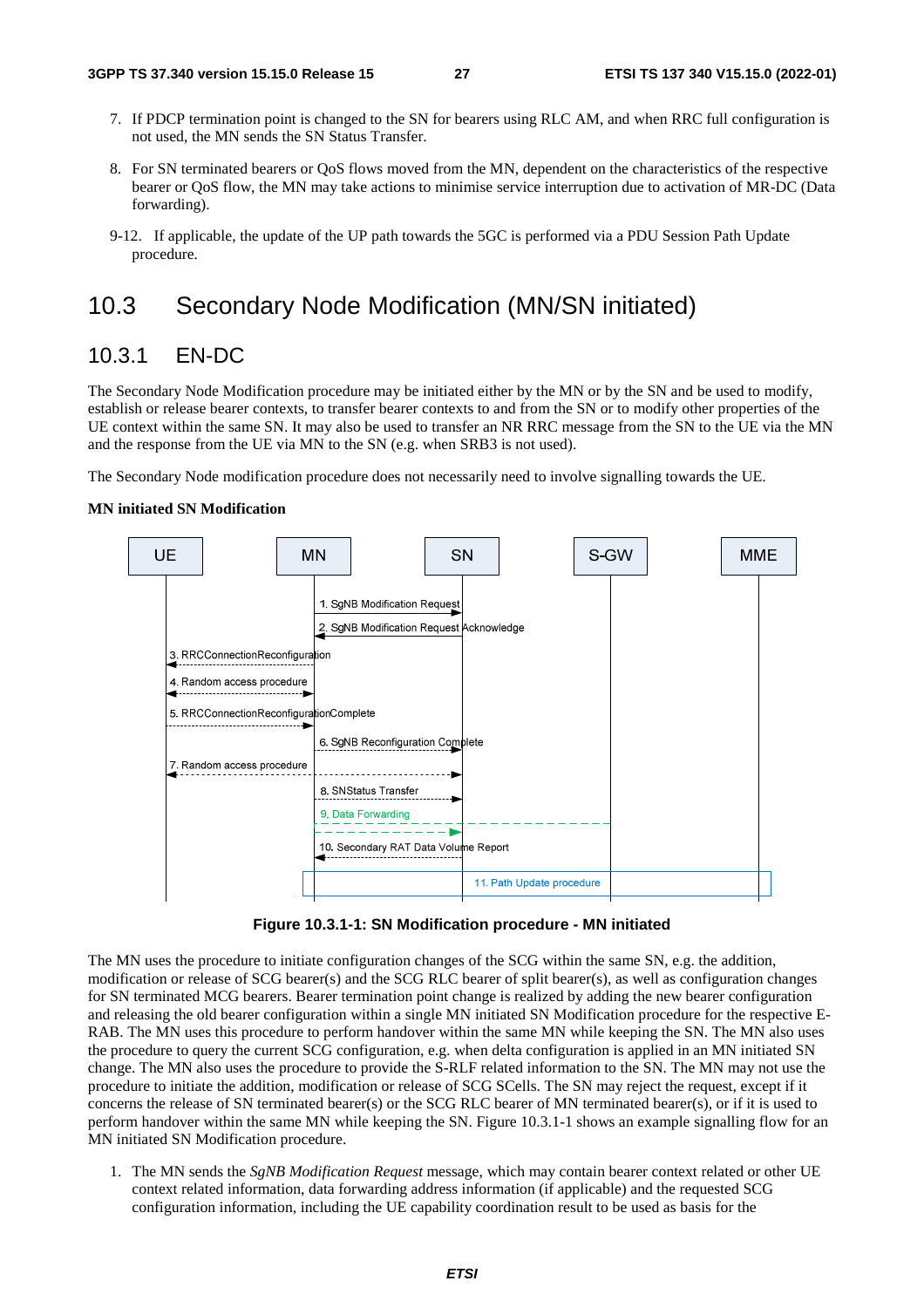reconfiguration by the SN. In case a security key update in the SN is required, a new *SgNB Security Key* is included. In case of SCG RLC re-establishment for E-RABs configured with an MN terminated bearer with an SCG RLC bearer for which no bearer type change is performed, the MN provides a new UL GTP tunnel endpoint to the SN. The SN shall continue sending UL PDCP PDUs to the MN with the previous UL GTP tunnel endpoint until it re-establishes the RLC and use the new UL GTP tunnel endpoint after re-establishment. In case of PDCP re-establishment for E-RABs configured with an SN terminated bearer with an MCG RLC bearer for which no bearer type change is performed, the MN provides a new DL GTP tunnel endpoint to the SN. The SN shall continue sending DL PDCP PDUs to the MN with the previous DL GTP tunnel endpoint until it performs PDCP re-establishment and use the new DL GTP tunnel endpoint starting with the PDCP re-establishment.

- 2. The SN responds with the *SgNB Modification Request Acknowledge* message, which may contain SCG radio resource configuration information within a NR RRC configuration message and data forwarding address information (if applicable). In case of a security key update (with or without PSCell change), for E-RABs configured with the MN terminated bearer option that require X2-U resources between the MN and the SN, for which no bearer type change is performed, the SN provides a new DL GTP tunnel endpoint to the MN. The MN shall continue sending DL PDCP PDUs to the SN with the previous DL GTP tunnel endpoint until it performs PDCP re-establishment or PDCP data recovery, and use the new DL GTP tunnel endpoint starting with the PDCP re-establishment or data recovery. In case of a security key update (with or without PSCell change), for E-RABs configured with the SN terminated bearer option that require X2-U resources between the MN and the SN, for which no bearer type change is performed, the SN provides a new UL GTP tunnel endpoint to the MN. The MN shall continue sending UL PDCP PDUs to the SN with the previous UL GTP tunnel endpoint until it reestablishes the RLC and use the new UL GTP tunnel endpoint after re-establishment.
- NOTE 00: In case SN includes the indication of full RRC configuration in *SgNB Modification Request Acknowledge* message to MN e.g. comprehension failure upon intra-CU inter-DU change, MN performs release and add of the NR SCG part of the configuration but does not release SN terminated radio bearers towards the UE.
- 3-5. The MN initiates the RRC connection reconfiguration procedure, including the NR RRC configuration message. The UE applies the new configuration, synchronizes to the MN (if instructed, in case of intra-MN handover) and replies with *RRCConnectionReconfigurationComplete*, including a NR RRC response message, if needed. In case the UE is unable to comply with (part of) the configuration included in the *RRCConnectionReconfiguration* message, it performs the reconfiguration failure procedure.
- 6. Upon successful completion of the reconfiguration, the success of the procedure is indicated in the *SgNB Reconfiguration Complete* message.
- 7. If instructed, the UE performs synchronisation towards the PSCell of the SN as described in SgNB addition procedure. Otherwise, the UE may perform UL transmission after having applied the new configuration.
- 8. If PDCP termination point is changed for bearers using RLC AM, and when RRC full configuration is not used, the SN Status Transfer takes place between the MN and the SN (Figure 10.3.1-1 depicts the case where a bearer context is transferred from the MN to the SN).
- NOTE 0: The SN may not be aware that a SN terminated bearer requested to be released is reconfigured to a MN terminated bearer. The SN Status for the released SN terminated bearers with RLC AM may also be transferred to the MN.
- 9. If applicable, data forwarding between MN and the SN takes place (Figure 10.3.1-1 depicts the case where a bearer context is transferred from the MN to the SN).
- 10. The SN sends the *Secondary RAT Data Usage Report* message to the MN and includes the data volumes delivered to and received from the UE over the NR radio for the E-RABs to be released and for the E-RABs for which the S1 UL GTP Tunnel endpoint was requested to be modified.
- NOTE 1: The order the SN sends the *Secondary RAT Data Usage Report* message and performs data forwarding with MN is not defined. The SN may send the report when the transmission of the related bearer is stopped.
- 11. If applicable, a path update is performed.

#### **SN initiated SN Modification with MN involvement**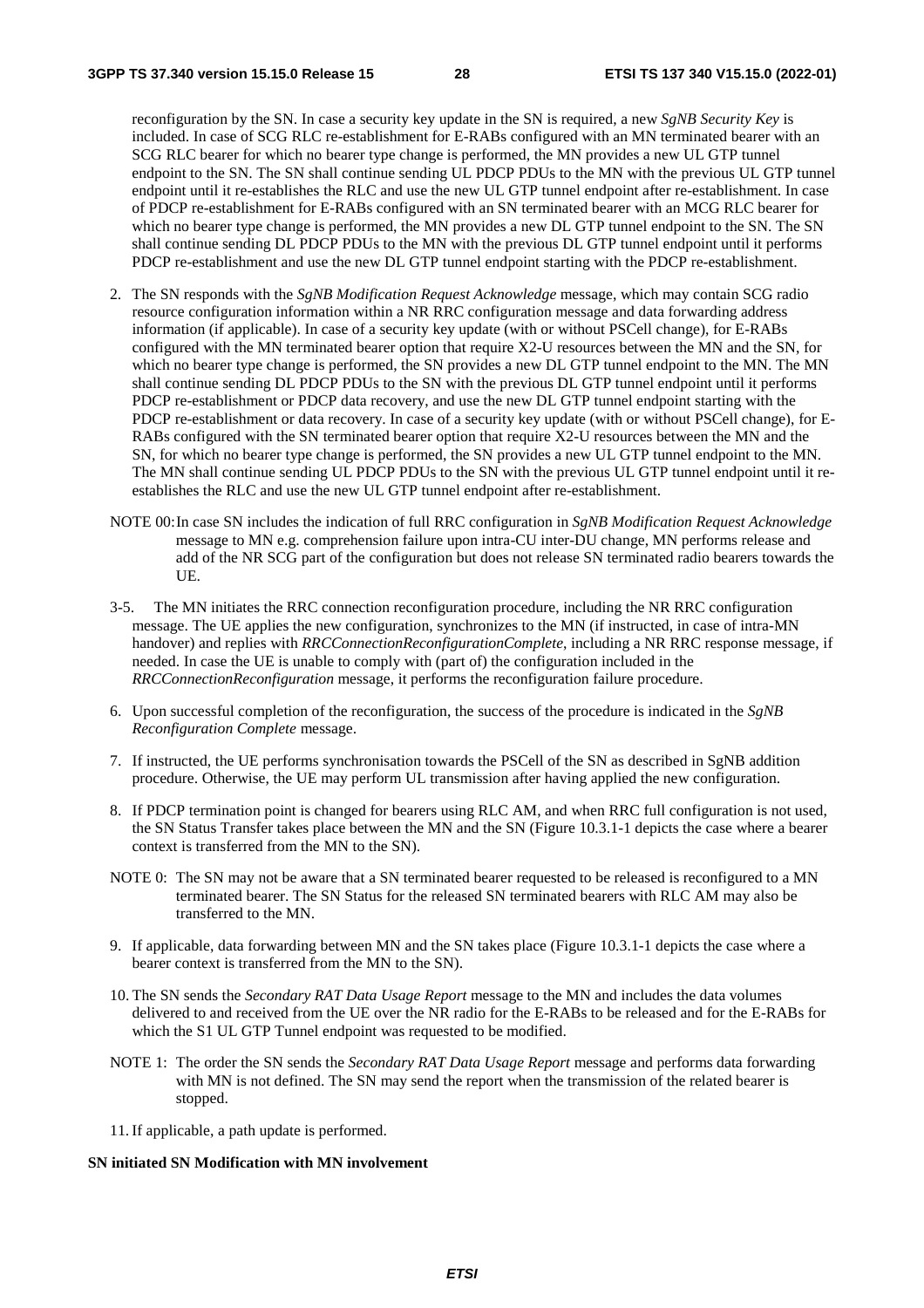

#### **Figure 10.3.1-2: SN Modification procedure - SN initiated with MN involvement**

The SN uses the procedure to perform configuration changes of the SCG within the same SN, e.g. to trigger the release of SCG bearer(s) and the SCG RLC bearer of split bearer(s) (upon which the MN may release the bearer or maintain current bearer type or reconfigure it to an MCG bearer, either MN terminated or SN terminated), to trigger the release of SCG resources (e.g., release SCG lower layer resources but keep SN), and to trigger PSCell change (e.g. when a new security key is required or when the MN needs to perform PDCP data recovery). The MN cannot reject the release request of SCG bearer and the SCG RLC bearer of a split bearer and the release request of SCG resources. The MN shall either accept modification of all of the requested SCG bearer(s) and the SCG RLC bearer of split bearer(s), or fail the procedure. Figure 10.3.1-2 shows an example signalling flow for an SN initiated SgNB Modification procedure, with MN involvement.

1. The SN sends the *SgNB Modification Required* message including a NR RRC configuration message, which may contain bearer context related, other UE context related information and the new SCG radio resource configuration. For bearer release or modification, a corresponding E-RAB list is included in the *SgNB Modification Required* message. In case of change of security key, the *PDCP Change Indication* indicates that a S-KgNB update is required. In case the MN needs to perform PDCP data recovery, the *PDCP Change Indication* indicates that PDCP data recovery is required. In case SN decides to trigger SCG release, the E-RABs to be modified list includes all the E-RABs of the UE with SCG resource indicated as not present for each E-RAB.

The SN can decide whether the change of security key is required.

- NOTE 1a: In case SN includes the indication of full RRC configuration in *SgNB Modification Required* message to MN e.g. comprehension failure upon intra-CU inter-DU change, MN performs release and add of the NR SCG part of the configuration but does not release SN terminated radio bearers towards the UE.
- 2/3. The MN initiated SN Modification procedure may be triggered by the *SN Modification Required* message (e.g. to provide information such as data forwarding addresses, new SN security key, measurement gap, etc.)
- NOTE 2: If only SN security key is provided in step 2, the MN does not need to wait for the reception of step 3 to initiate the RRC connection reconfiguration procedure.
- 4. The MN sends the *RRCConnectionReconfiguration* message including a NR RRC configuration message to the UE including the new SCG radio resource configuration.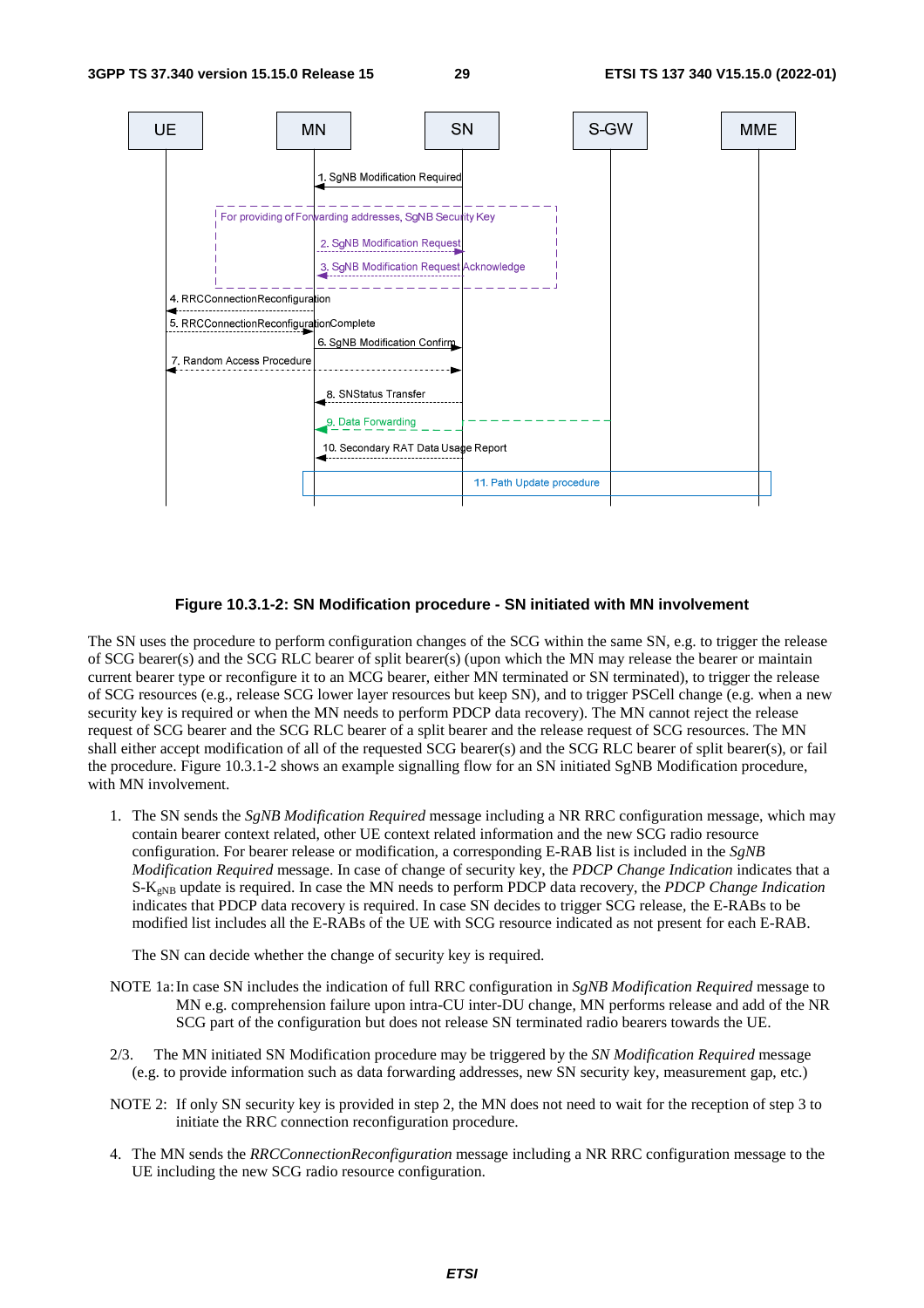- 5. The UE applies the new configuration and sends the *RRCConnectionReconfigurationComplete* message, including an encoded NR RRC response message, if needed. In case the UE is unable to comply with (part of) the configuration included in the *RRCConnectionReconfiguration* message, it performs the reconfiguration failure procedure.
- 6. Upon successful completion of the reconfiguration, the success of the procedure is indicated in the *SgNB Modification Confirm* message containing the encoded NR RRC response message, if received from the UE.
- 7. If instructed, the UE performs synchronisation towards the PSCell of the SN as described in SN addition procedure. Otherwise, the UE may perform UL transmission after having applied the new configuration.
- 8. If PDCP termination point is changed for bearers using RLC AM, and when RRC full configuration is not used, the SN Status Transfer takes place between the MN and the SN (Figure 10.3.1-2 depicts the case where a bearer context is transferred from the SN to the MN).
- NOTE 2a: The SN may not be aware that a SN terminated bearer requesting to release is reconfigured to a MN terminated bearer. The SN Status for the released SN terminated bearers with RLC AM may also be transferred to the MN.
- 9. If applicable, data forwarding between MN and the SN takes place (Figure 10.3.1-2 depicts the case where a bearer context is transferred from the SN to the MN).
- 10. The SN sends the *Secondary RAT Data Usage Report* message to the MN and includes the data volumes delivered to and received from the UE over the NR radio for the E-RABs to be released.
- NOTE 3: The order the SN sends the *Secondary RAT Data Usage Report* message and performs data forwarding with MN is not defined. The SN may send the report when the transmission of the related bearer is stopped.
- 11. If applicable, a path update is performed.

#### **SN initiated SN Modification without MN involvement**





The SN initiated modification without MN involved procedure is used to modify the configuration within SN in case no coordination with MN is required, including the addition/modification/release of SCG SCell and PSCell change (e.g. when the security key does not need to be changed and the MN does not need to be involved in PDCP recovery). Figure 10.3.1-3 shows an example signalling flow for SN initiated SN modification procedure, without MN involvement. The SN can decide whether the Random Access procedure is required.

- 1. The SN sends the *RRCConnectionReconfiguration* message to the UE through SRB3. The UE applies the new configuration. In case the UE is unable to comply with (part of) the configuration included in the *RRCConnectionReconfiguration* message, it performs the reconfiguration failure procedure.
- 2. If instructed, the UE performs synchronisation towards the PSCell of the SN.
- 3. The UE replies with the *RRCConnectionReconfigurationComplete* message.

#### **Transfer of an NR RRC message to/from the UE (when SRB3 is not used)**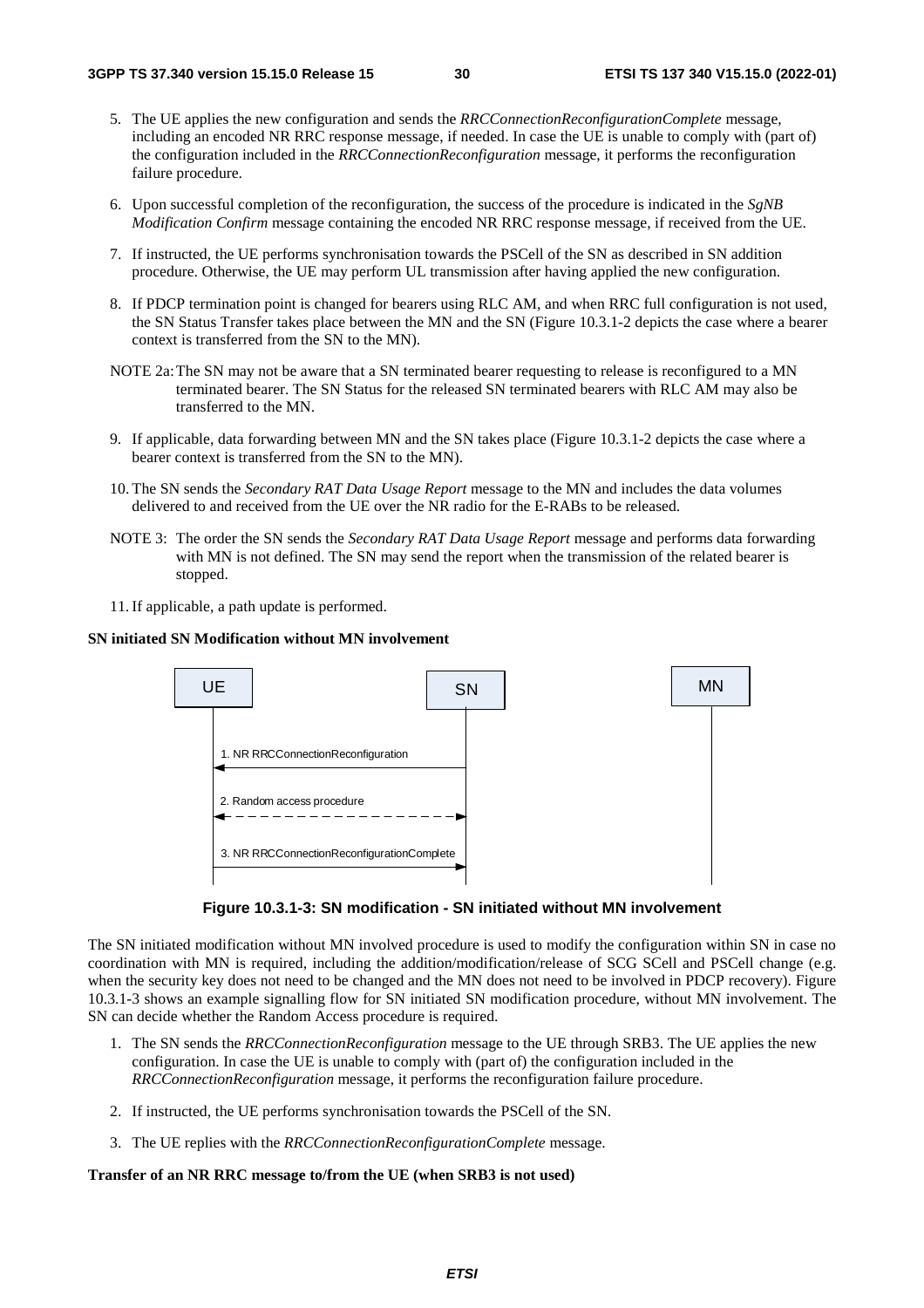

**Figure 10.3.1-4: Transfer of an NR RRC message to/from the UE** 

The SN initiates the procedure when it needs to transfer an NR RRC message to the UE and SRB3 is not used.

- 1. The SN initiates the procedure by sending the SgNB Modification Required to the MN.
- 2. The MN forwards the NR RRC message to the UE in the *RRCConnectionReconfiguration* message.
- 3. The UE applies the new configuration and replies with the *RRCConnectionReconfigurationComplete* message.
- 4. The MN forwards the NR RRC response message, if received from the UE, to the SN in the *SgNB Modification Confirm* message.
- 5. If instructed, the UE performs synchronisation towards the PSCell of the SN as described in SgNB Addition procedure. Otherwise the UE may perform UL transmission after having applied the new configuration.

### 10.3.2 MR-DC with 5GC

The SN Modification procedure may be initiated either by the MN or by the SN and be used to modify the current user plane resource configuration (e.g. related to PDU session, QoS flow or DRB) or to modify other properties of the UE context within the same SN. It may also be used to transfer an RRC message from the SN to the UE via the MN and the response from the UE via MN to the SN (e.g. when SRB3 is not used). In NGEN-DC and NR-DC, the RRC message is an NR message (i.e., *RRCReconfiguration*) whereas in NE-DC it is an E-UTRA message (i.e., *RRCConnectionReconfiguration*).

The SN modification procedure does not necessarily need to involve signalling towards the UE.

#### **MN initiated SN Modification**



**Figure 10.3.2-1: SN Modification procedure - MN initiated**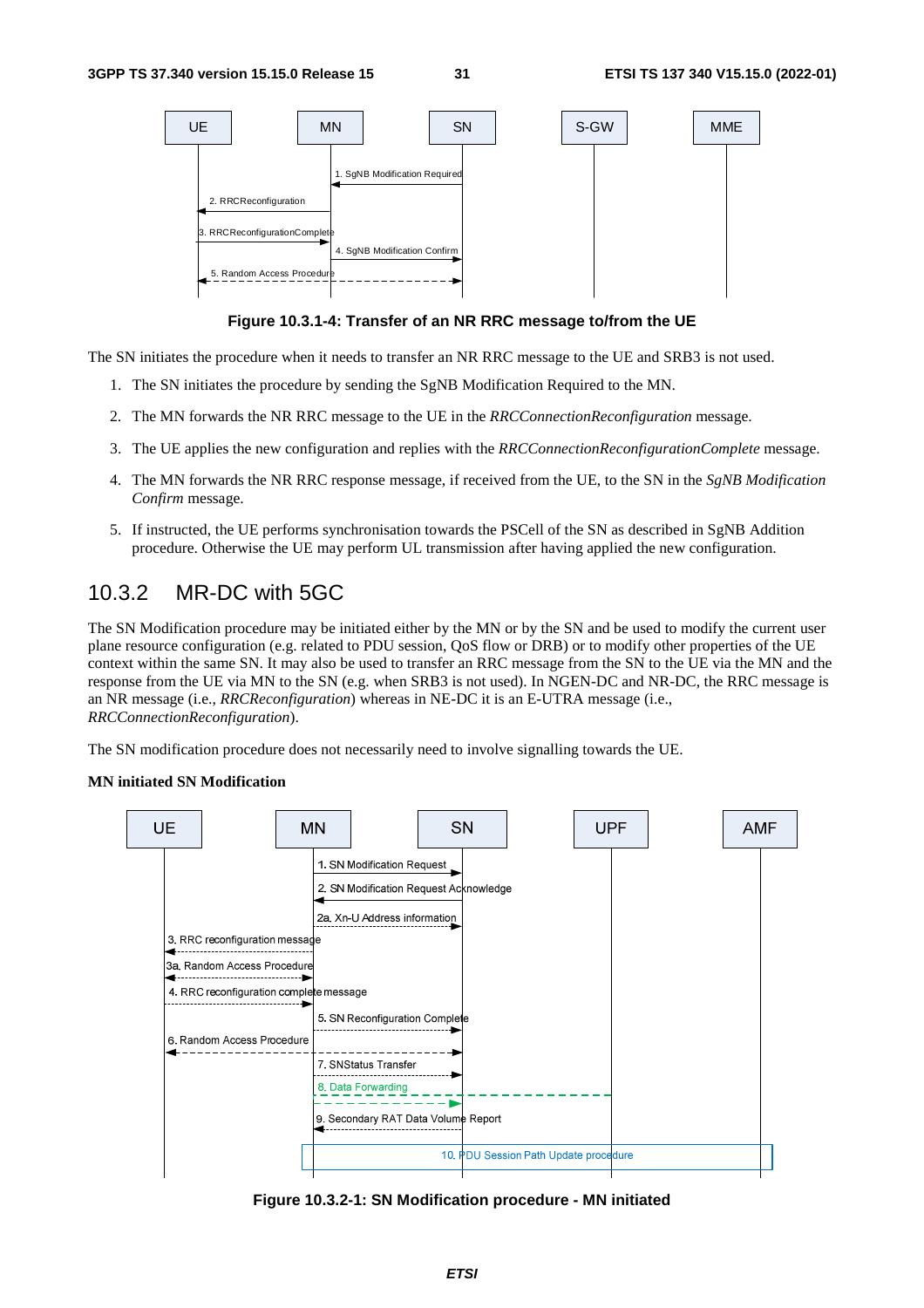The MN uses the procedure to initiate configuration changes of the SCG within the same SN, including addition, modification or release of the user plane resource configuration. The MN uses this procedure to perform handover within the same MN while keeping the SN, when the SN needs to be involved (i.e. in NGEN-DC). The MN also uses the procedure to query the current SCG configuration, e.g. when delta configuration is applied in an MN initiated SN change. The MN also uses the procedure to provide the S-RLF related information to the SN or to provide additional available DRB IDs to be used for SN terminated bearers. The MN may not use the procedure to initiate the addition, modification or release of SCG SCells. The SN may reject the request, except if it concerns the release of the user plane resource configuration, or if it is used to perform handover within the same MN while keeping the SN. Figure 10.3.2-1 shows an example signalling flow for an MN initiated SN Modification procedure.

- 1. The MN sends the *SN Modification Request* message, which may contain user plane resource configuration related or other UE context related information, PDU session level Network Slice info and the requested SCG configuration information, including the UE capabilities coordination result to be used as basis for the reconfiguration by the SN. In case a security key update in the SN is required, a new *SN Security Key* is included. In case the PDCP data recovery in the SN is required, the *PDCP Change Indication* is included which indicates that PDCP data recovery is required in SN.
- 2. The SN responds with the *SN Modification Request Acknowledge* message, which may contain new SCG radio configuration information within an SN RRC reconfiguration message*,* and data forwarding address information (if applicable).
- NOTE 1: For MN terminated NR SCG bearers to be setup for which PDCP duplication with CA is configured, the MN allocates 2 separate Xn-U bearers and the SN provides a logical channel ID for primary path to the MN.

 For SN terminated NR MCG bearers to be setup for which PDCP duplication with CA is configured, the SN allocates 2 separate Xn-U bearers and the MN provides a logical channel ID for primary path to the SN via an additional MN-initiated SN modification procedure.

- 2a. When applicable, the MN provides data forwarding address information to the SN. For SN terminated bearers using MCG resources, the MN provides Xn-U DL TNL address information in the *Xn-U Address Indication* message.
- 3/4. The MN initiates the RRC reconfiguration procedure, including an *SN RRC reconfiguration* message. The UE applies the new configuration, synchronizes to the MN (if instructed, in case of intra-MN handover) and replies with *MN RRC reconfiguration complete* message, including an SN RRC response message, if needed. In case the UE is unable to comply with (part of) the configuration included in the *MN RRC reconfiguration* message, it performs the reconfiguration failure procedure.
- 5. Upon successful completion of the reconfiguration, the success of the procedure is indicated in the *SN Reconfiguration Complete* message.
- 6. If instructed, the UE performs synchronisation towards the PSCell of the SN as described in SN addition procedure. Otherwise, the UE may perform UL transmission after having applied the new configuration.
- 7. If PDCP termination point is changed for bearers using RLC AM, and when RRC full configuration is not used, the SN Status Transfer takes place between the MN and the SN (Figure 10.3.2-1 depicts the case where a bearer context is transferred from the MN to the SN).
- 8. If applicable, data forwarding between MN and the SN takes place (Figure 10.3.2-1 depicts the case where a user plane resource configuration related context is transferred from the MN to the SN).
- 9. The SN sends the *Secondary RAT Data Usage Report* message to the MN and includes the data volumes delivered to and received from the UE as described in clause 10.11.2.
- NOTE 2: The order the SN sends the *Secondary RAT Data Usage Report* message and performs data forwarding with MN is not defined. The SN may send the report when the transmission of the related QoS flow is stopped.
- 10. If applicable, a PDU Session path update procedure is performed.

#### **SN initiated SN Modification with MN involvement**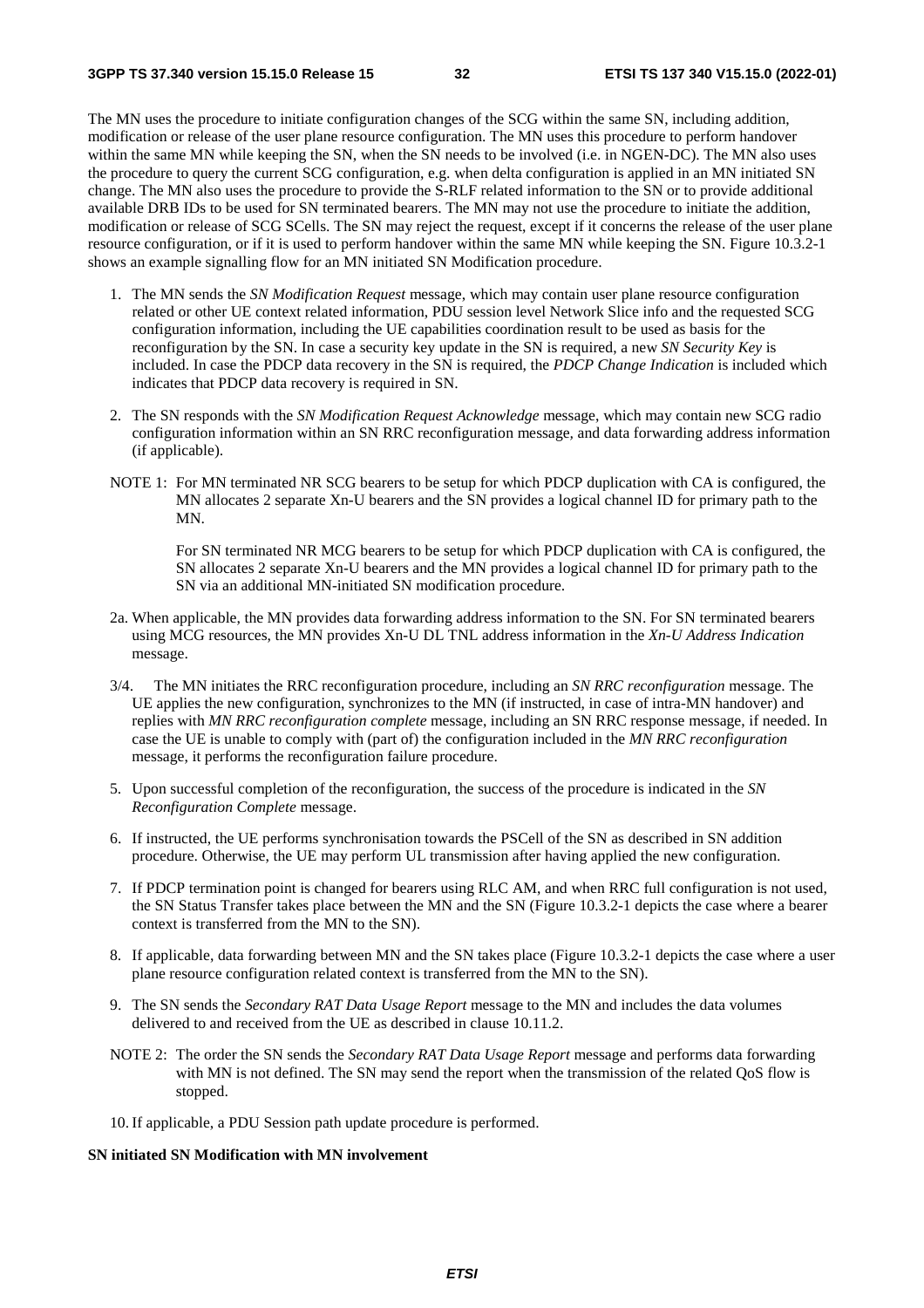

**Figure 10.3.2-2: SN Modification procedure - SN initiated with MN involvement** 

The SN uses the procedure to perform configuration changes of the SCG within the same SN, e.g. to trigger the modification/release of the user plane resource configuration, to trigger the release of SCG resources (e.g., release SCG lower layer resources but keep SN), and to trigger PSCell changes (e.g. when a new security key is required or when the MN needs to perform PDCP data recovery). The MN cannot reject the release request of PDU session/QoS flows and the release request of SCG resources. The SN also uses the procedure to request the MN to provide more DRB IDs to be used for SN terminated bearers or to return DRB IDs used for SN terminated bearers that are not needed any longer. Figure 10.3.2-2 shows an example signalling flow for SN initiated SN Modification procedure.

1. The SN sends the *SN Modification Required* message including an SN RRC reconfiguration message, which may contain user plane resource configuration related context, other UE context related information and the new radio resource configuration of SCG. In case of change of security key, the *PDCP Change Indication* indicates that an SN security key update is required. In case the MN needs to perform PDCP data recovery, the *PDCP Change Indication* indicates that PDCP data recovery is required.

The SN can decide whether the change of security key is required.

- 2/3. The MN initiated SN Modification procedure may be triggered by *SN Modification Required* message, e.g. when an SN security key change needs to be applied.
- NOTE 3: For SN terminated NR MCG bearers to be setup for which PDCP duplication with CA is configured the SN allocates 2 separate Xn-U bearers and the MN provides a logical channel ID for primary path to the SN via the nested MN-initiated SN modification procedure.
- 4. The MN sends the *MN RRC reconfiguration* message to the UE including the SN RRC reconfiguration message with the new SCG radio resource configuration.
- 5. The UE applies the new configuration and sends the *MN RRC reconfiguration complete* message, including an SN RRC response message, if needed. In case the UE is unable to comply with (part of) the configuration included in the *MN RRC reconfiguration* message, it performs the reconfiguration failure procedure.
- 6. Upon successful completion of the reconfiguration, the success of the procedure is indicated in the *SN Modification Confirm* message including the SN RRC response message, if received from the UE.
- 7. If instructed, the UE performs synchronisation towards the PSCell configured by the SN as described in SN Addition procedure. Otherwise, the UE may perform UL transmission directly after having applied the new configuration.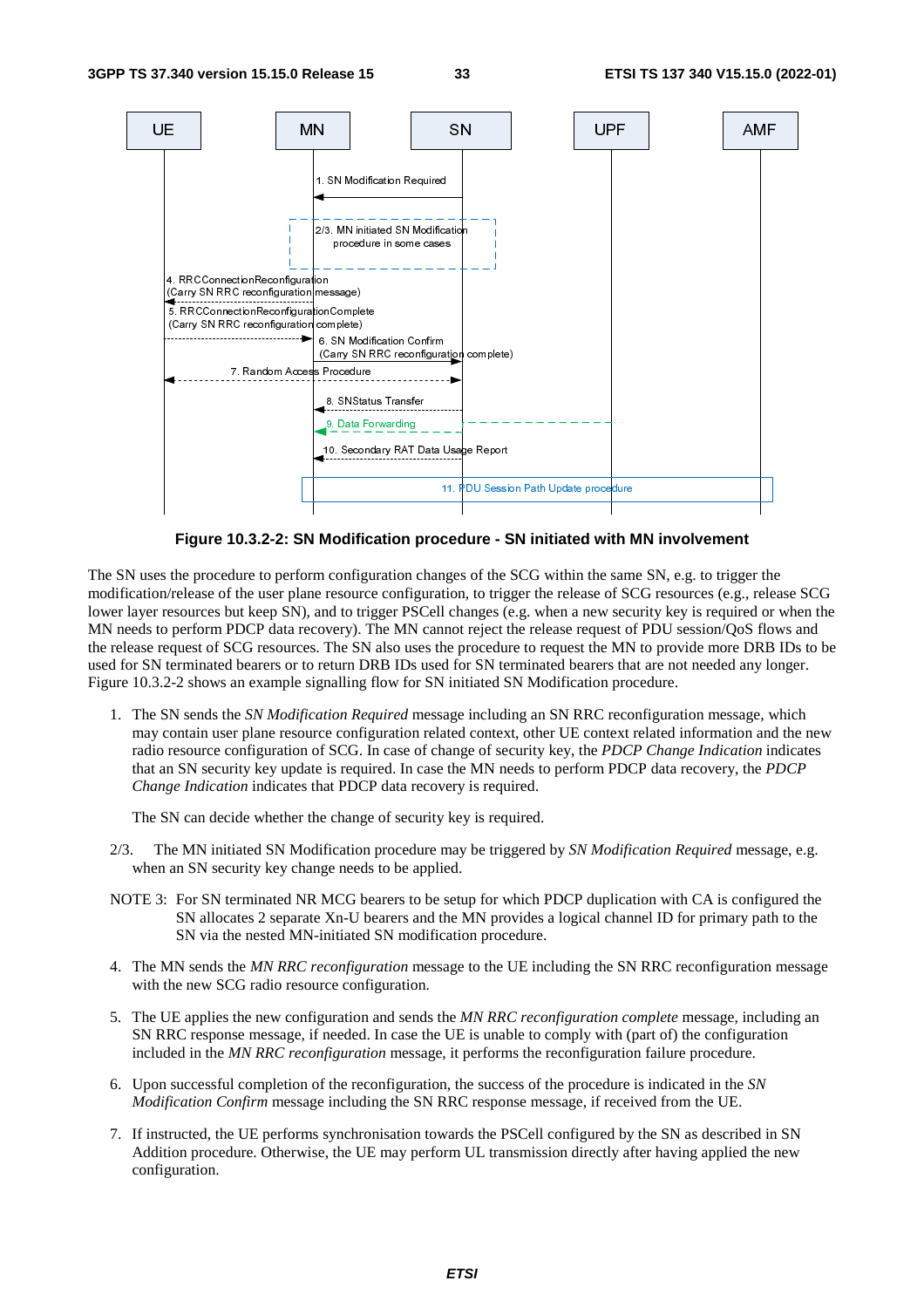- 8. If PDCP termination point is changed for bearers using RLC AM, and when RRC full configuration is not used, the SN Status Transfer takes place between the MN and the SN (Figure 10.3.2-2 depicts the case where a bearer context is transferred from the SN to the MN).
- 9. If applicable, data forwarding between MN and the SN takes place (Figure 10.3.2-2 depicts the case where a user plane resource configuration related context is transferred from the SN to the MN).
- 10. The SN sends the *Secondary RAT Data Usage Report* message to the MN and includes the data volumes delivered to and received from the UE as described in clause 10.11.2.
- NOTE 4: The order the SN sends the *Secondary RAT Data Usage Report* message and performs data forwarding with MN is not defined. The SN may send the report when the transmission of the related QoS flow is stopped.
- 11. If applicable, a PDU Session path update procedure is performed.

#### **SN initiated SN Modification without MN involvement**

This procedure is not supported for NE-DC.



**Figure 10.3.2-3: SN Modification – SN initiated without MN involvement** 

The SN initiated SN modification procedure without MN involvement is used to modify the configuration within SN in case no coordination with MN is required, including the addition/modification/release of SCG SCell and PSCell change (e.g. when the security key does not need to be changed and the MN does not need to be involved in PDCP recovery). Figure 10.3.2-3 shows an example signalling flow for SN initiated SN modification procedure without MN involvement. The SN can decide whether the Random Access procedure is required.

- 1. The SN sends the *SN RRC reconfiguration* message to the UE through SRB3.
- 2. The UE applies the new configuration and replies with the *SN RRC reconfiguration complete* message. In case the UE is unable to comply with (part of) the configuration included in the *SN RRC reconfiguration* message, it performs the reconfiguration failure procedure.
- 3. If instructed, the UE performs synchronisation towards the PSCell of the SN as described in SN Addition procedure. Otherwise the UE may perform UL transmission after having applied the new configuration.

#### **Transfer of an NR RRC message to/from the UE (when SRB3 is not used)**

This procedure is supported for all the MR-DC options.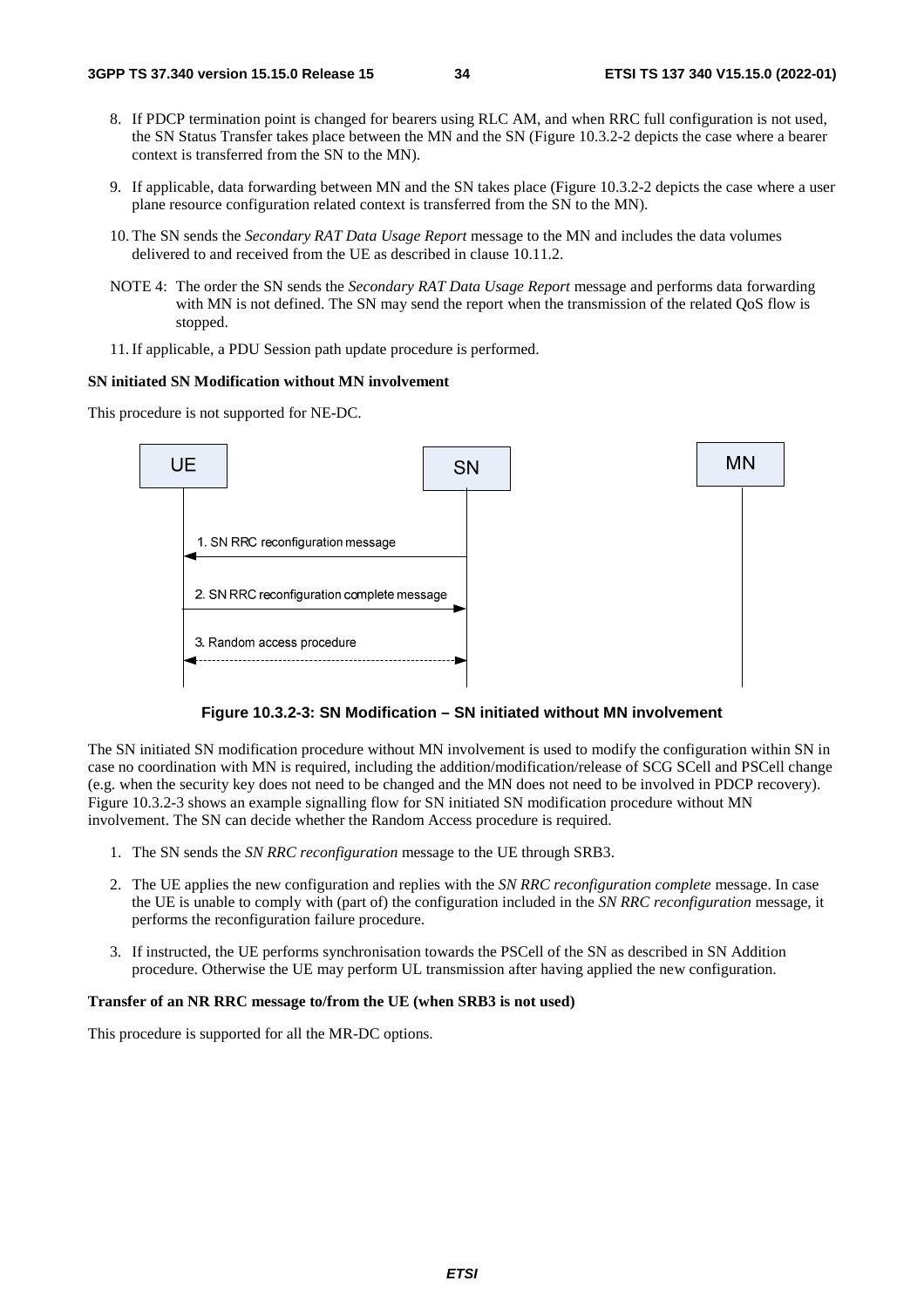

**Figure 10.3.2-4: Transfer of an NR RRC message to/from the UE** 

The SN initiates the procedure when it needs to transfer an NR RRC message to the UE and SRB3 is not used.

- 1. The SN initiates the procedure by sending the *SN Modification Required* to the MN including the SN RRC reconfiguration message.
- 2. The MN forwards the SN RRC reconfiguration message to the UE including it in the *RRC reconfiguration*  message.
- 3. The UE applies the new configuration and replies with the *RRC reconfiguration complete* message by including the SN RRC reconfiguration complete message.
- 4. The MN forwards the SN RRC response message, if received from the UE, to the SN by including it in the *SN Modification Confirm* message.
- 5. If instructed, the UE performs synchronisation towards the PSCell of the SN as described in SN Addition procedure. Otherwise the UE may perform UL transmission after having applied the new configuration.

### 10.4 Secondary Node Release (MN/SN initiated)

### 10.4.1 EN-DC

The Secondary Node Release procedure may be initiated either by the MN or by the SN and is used to initiate the release of the UE context at the SN. The recipient node of this request can reject it, e.g., if a SN change procedure is triggered by the SN.

It does not necessarily need to involve signalling towards the UE, e.g., in case of the RRC connection re-establishment due to Radio Link Failure in MN.

#### **MN initiated SN Release**



**Figure 10.4.1-1: SN Release procedure – MN initiated**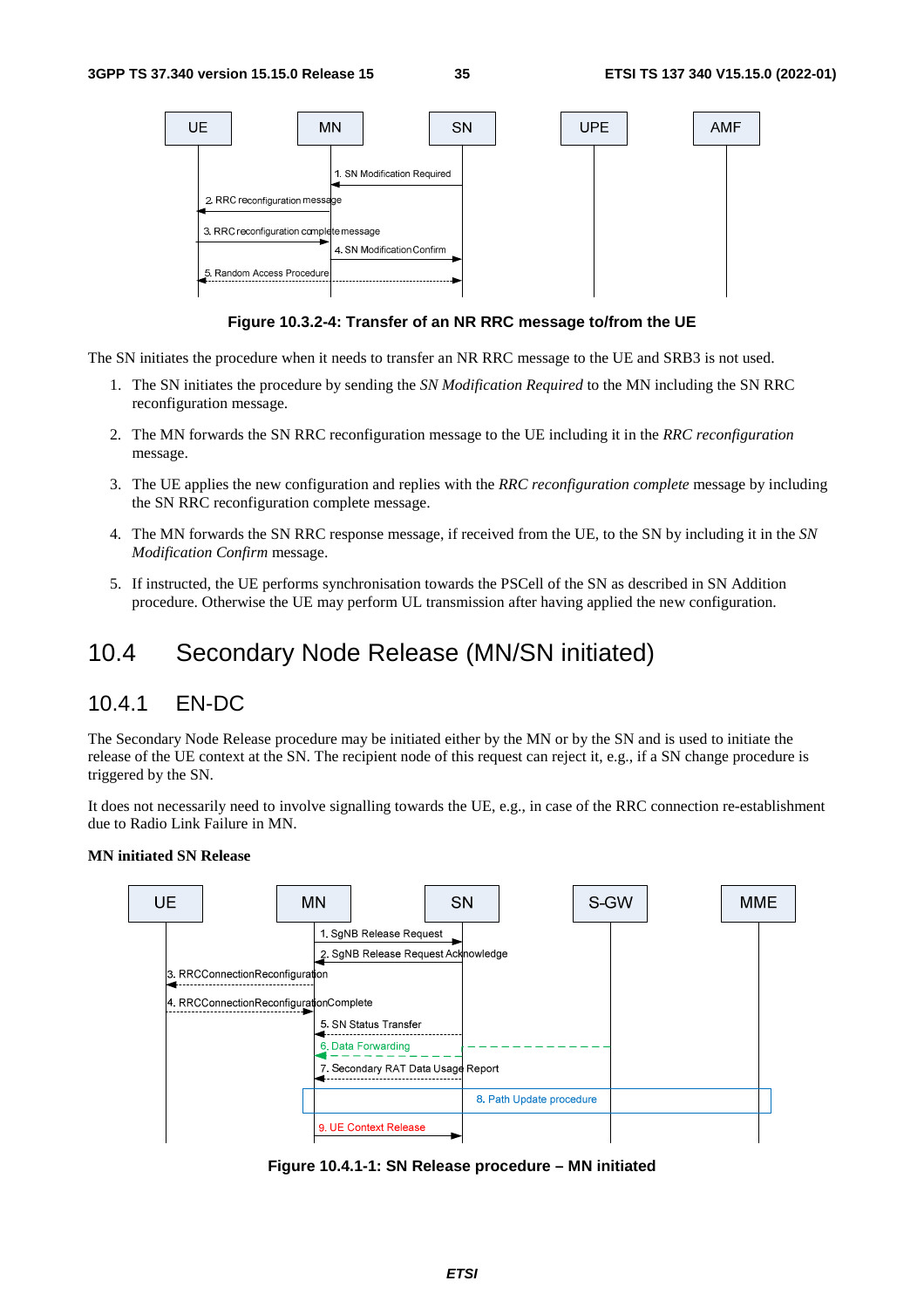Figure 10.4.1-1 shows an example signalling flow for the MN initiated Secondary Node Release procedure when SN Release is confirmed by SN.

- 1. The MN initiates the procedure by sending the *SgNB Release Request* message. If applicable, the MN provides data forwarding addresses to the SN.
- 2. The SN confirms SN Release by sending the *SgNB Release Request Acknowledge* message. If appropriate, the SN may reject SN Release, e.g. if the SN change procedure is triggered by the SN.
- 3/4. If required, the MN indicates in the *RRCConnectionReconfiguration* message towards the UE that the UE shall release the entire SCG configuration. In case the UE is unable to comply with (part of) the configuration included in the *RRCConnectionReconfiguration* message, it performs the reconfiguration failure procedure.
- NOTE 1: If data forwarding is applied, timely coordination between steps 1 and 2 may minimize gaps in service provision, this is however regarded to be an implementation matter.
- 5. For bearers using RLC AM, the SN sends the SN Status Transfer.
- 6. Data forwarding from the SN to the MN may start.
- 7. The SN sends the *Secondary RAT Data Usage Report* message to the MN and includes the data volumes delivered to and received from the UE over the NR radio for the related E-RABs.
- NOTE 2: If data forwarding is applied, the order the SN sends the *Secondary RAT Data Usage Report* message and starts data forwarding with MN is not defined i.e., step 7 can take place before step 6. The SN does not need to wait for the end of data forwarding to send the *Secondary RAT Data Usage Report* message.
- 8. If applicable, the path update procedure is initiated.
- 9. Upon reception of the *UE Context Release* message, the SN releases radio and C-plane related resources associated to the UE context. Any ongoing data forwarding may continue.

#### **SN initiated SN Release**



**Figure 10.4.1-2: SN Release procedure – SN initiated** 

Figure 10.4.1-2 shows an example signalling flow for the SN initiated Secondary Node Release procedure.

- 1. The SN initiates the procedure by sending the *SgNB Release Required* message which does not contain internode message.
- 2. If applicable, the MN provides data forwarding addresses to the SN in the *SgNB Release Confirm* message. The SN may start data forwarding and stop providing user data to the UE as early as it receives the *SgNB Release Confirm* message.
- 3/4. If required, the MN indicates in the *RRCConnectionReconfiguration* message towards the UE that the UE shall release the entire SCG configuration. In case the UE is unable to comply with (part of) the configuration included in the *RRCConnectionReconfiguration* message, it performs the reconfiguration failure procedure.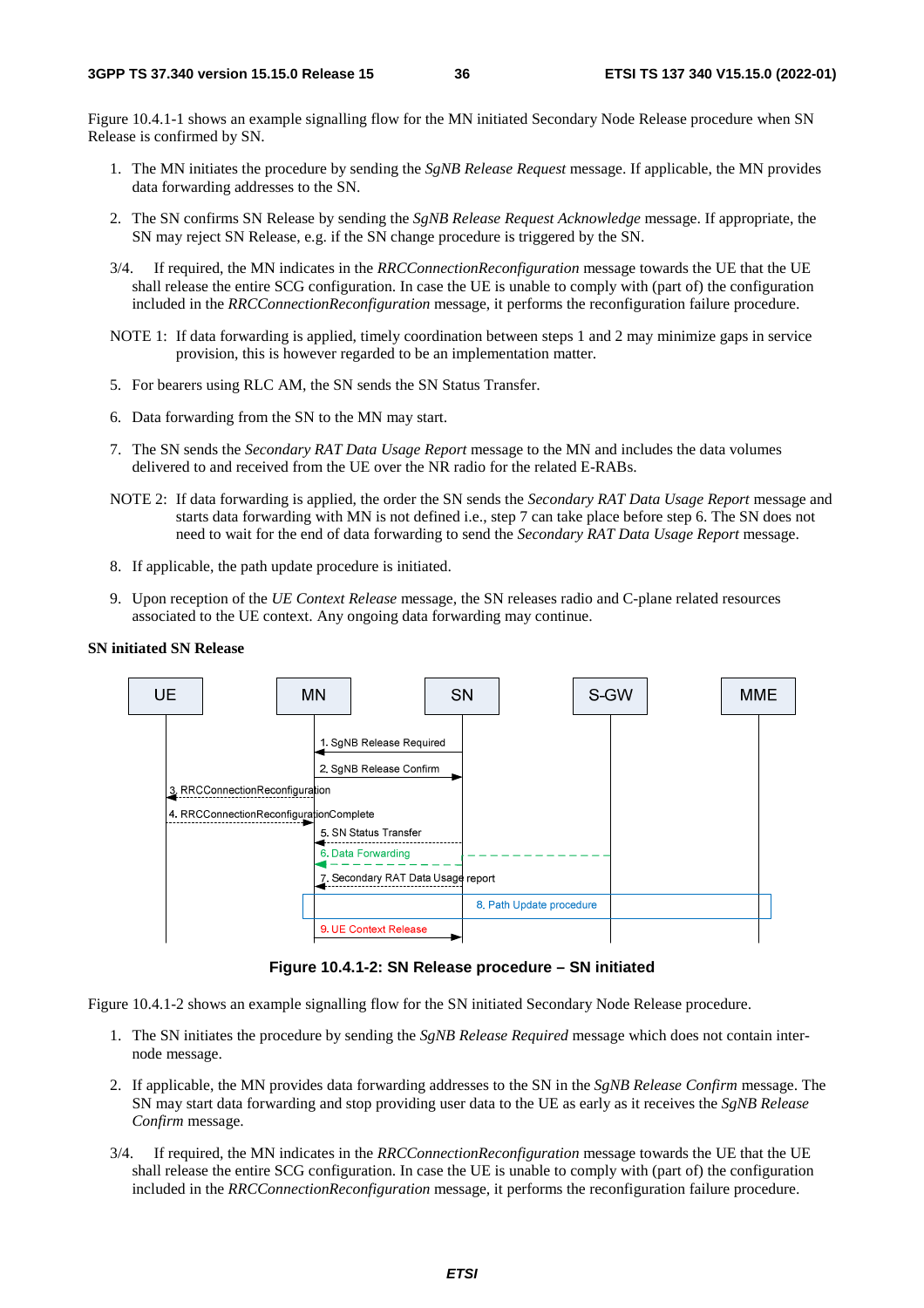- NOTE 3: If data forwarding is applied, timely coordination between steps 2 and 3 may minimize gaps in service provision. This is however regarded to be an implementation matter.
- 5. For bearers using RLC AM, the SN sends the SN Status Transfer.
- 6. Data forwarding from the SN to the MN may start.
- 7. The SN sends the *Secondary RAT Data Usage Report* message to the MN and includes the data volumes delivered to and received from the UE over the NR radio for the related E-RABs.
- NOTE 4: If data forwarding is applied, the order the SN sends the *Secondary RAT Data Usage Report* message and starts data forwarding with MN is not defined i.e., step 7 can take place before step 6. The SN does not need to wait for the end of data forwarding to send the *Secondary RAT Data Usage Report* message.
- 8. If applicable, the path update procedure is initiated.
- 9. Upon reception of the *UE Context Release* message, the SN releases radio and C-plane related resources associated to the UE context. Any ongoing data forwarding may continue.

### 10.4.2 MR-DC with 5GC

The SN Release procedure may be initiated either by the MN or by the SN and is used to initiate the release of the UE context and relevant resources at the SN. The recipient node of this request can reject it, e.g., if an SN change procedure is triggered by the SN.

#### **MN initiated SN Release**



**Figure 10.4.2-1: SN release procedure - MN initiated** 

Figure 10.4.2-1 shows an example signalling flow for the MN initiated SN Release procedure.

- 1. The MN initiates the procedure by sending the *SN Release Request* message.
- 2. The SN confirms SN Release by sending the *SN Release Request Acknowledge* message. If appropriate, the SN may reject SN Release, e.g., if the SN change procedure is triggered by the SN.
- 2a. When applicable, the MN provides forwarding address information to the SN.
- NOTE 0: The MN may send the *Xn-U Address Indication* message to provide forwarding address information before step 2.
- 3/4. If required, the MN indicates in the *MN RRC reconfiguration* message towards the UE that the UE shall release the entire SCG configuration. In case the UE is unable to comply with (part of) the configuration included in the *MN RRC reconfiguration* message, it performs the reconfiguration failure procedure.
- NOTE 1: If data forwarding is applied, timely coordination between steps 1 and 2 may minimize gaps in service provision, this is however regarded to be an implementation matter.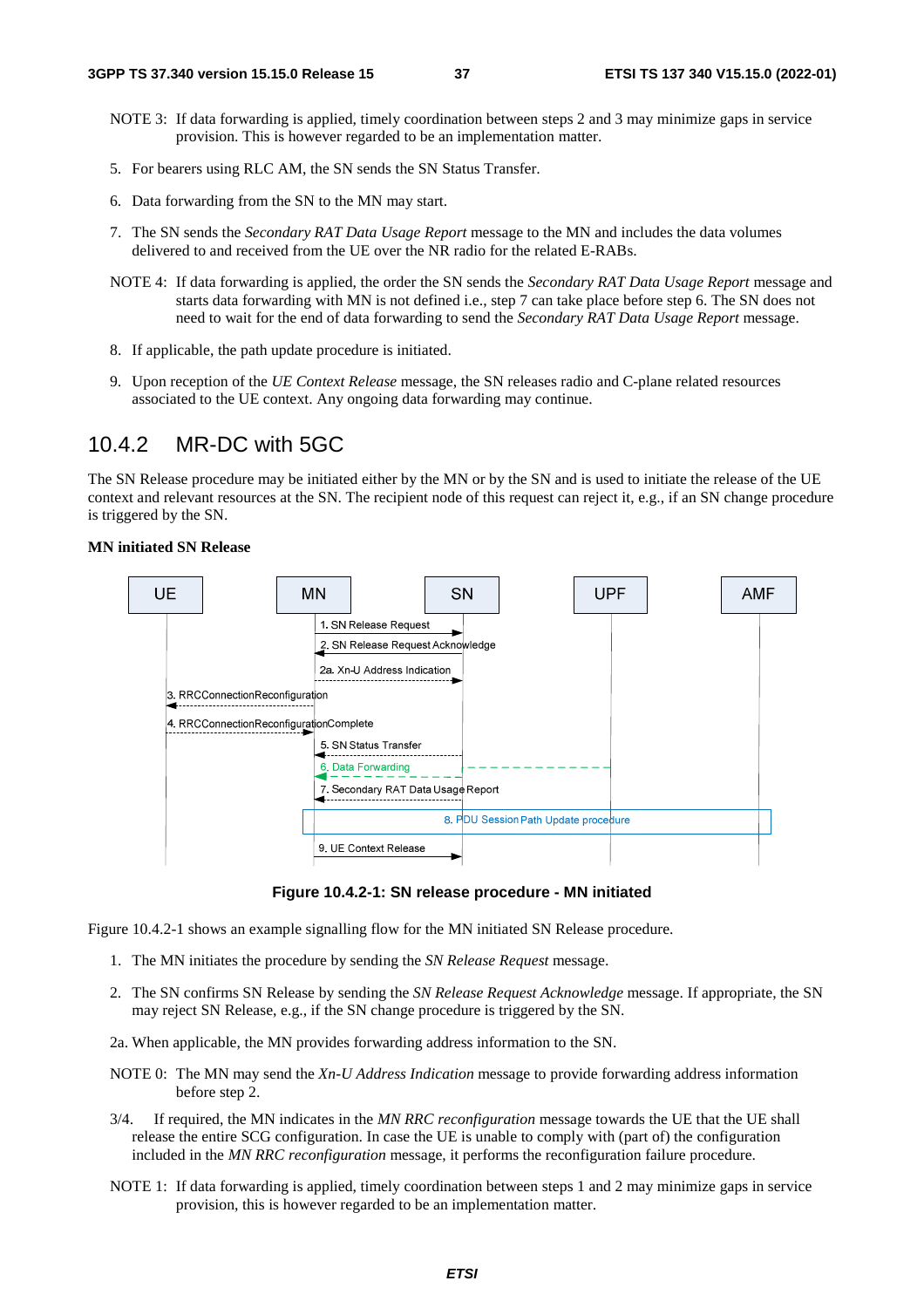- 5. If PDCP termination point is changed to the MN for bearers using RLC AM, the SN sends the SN Status Transfer.
- 6. Data forwarding from the SN to the MN may start.
- 7. The SN sends the *Secondary RAT Data Usage Report* message to the MN and includes the data volumes delivered to and received from the UE as described in clause 10.11.2.
- NOTE 1a: If data forwarding is applied, the order the SN sends the *Secondary RAT Data Usage Report* message and starts data forwarding with MN is not defined i.e., step 7 can take place before step 6. The SN does not need to wait for the end of data forwarding to send the *Secondary RAT Data Usage Report* message.
- 8. If applicable, the PDU Session path update procedure is initiated.
- 9. Upon reception of the *UE Context Release* message, the SN releases radio and C-plane related resources associated to the UE context. Any ongoing data forwarding may continue.

### **SN initiated SN Release**



**Figure 10.4.2-2: SN release procedure - SN initiated** 

Figure 10.4.2-2 shows an example signalling flow for the SN initiated SN Release procedure.

- 1. The SN initiates the procedure by sending the *SN Release Required* message which does not contain any internode message.
- 2. If data forwarding is requested, the MN provides data forwarding addresses to the SN in the *SN Release Confirm* message. The SN may start data forwarding and stop providing user data to the UE as early as it receives the *SN Release Confirm* message.
- 3/4. If required, the MN indicates in the *MN RRC reconfiguration* message towards the UE that the UE shall release the entire SCG configuration. In case the UE is unable to comply with (part of) the configuration included in the *MN RRC reconfiguration* message, it performs the reconfiguration failure procedure.
- NOTE 2: If data forwarding is applied, timely coordination between steps 2 and 3 may minimize gaps in service provision. This is however regarded to be an implementation matter.
- 5. If PDCP termination point is changed to the MN for bearers using RLC AM, the SN sends the *SN Status Transfer*.
- 6. Data forwarding from the SN to the MN may start.
- 7. The SN sends the *Secondary RAT Data Usage Report* message to the MN and includes the data volumes delivered to and received from the UE as described in clause 10.11.2.
- NOTE 3: If data forwarding is applied, the order the SN sends the *Secondary RAT Data Usage Report* message and starts data forwarding with MN is not defined i.e., step 7 can take place before step 6. The SN does not need to wait for the end of data forwarding to send the *Secondary RAT Data Usage Report* message.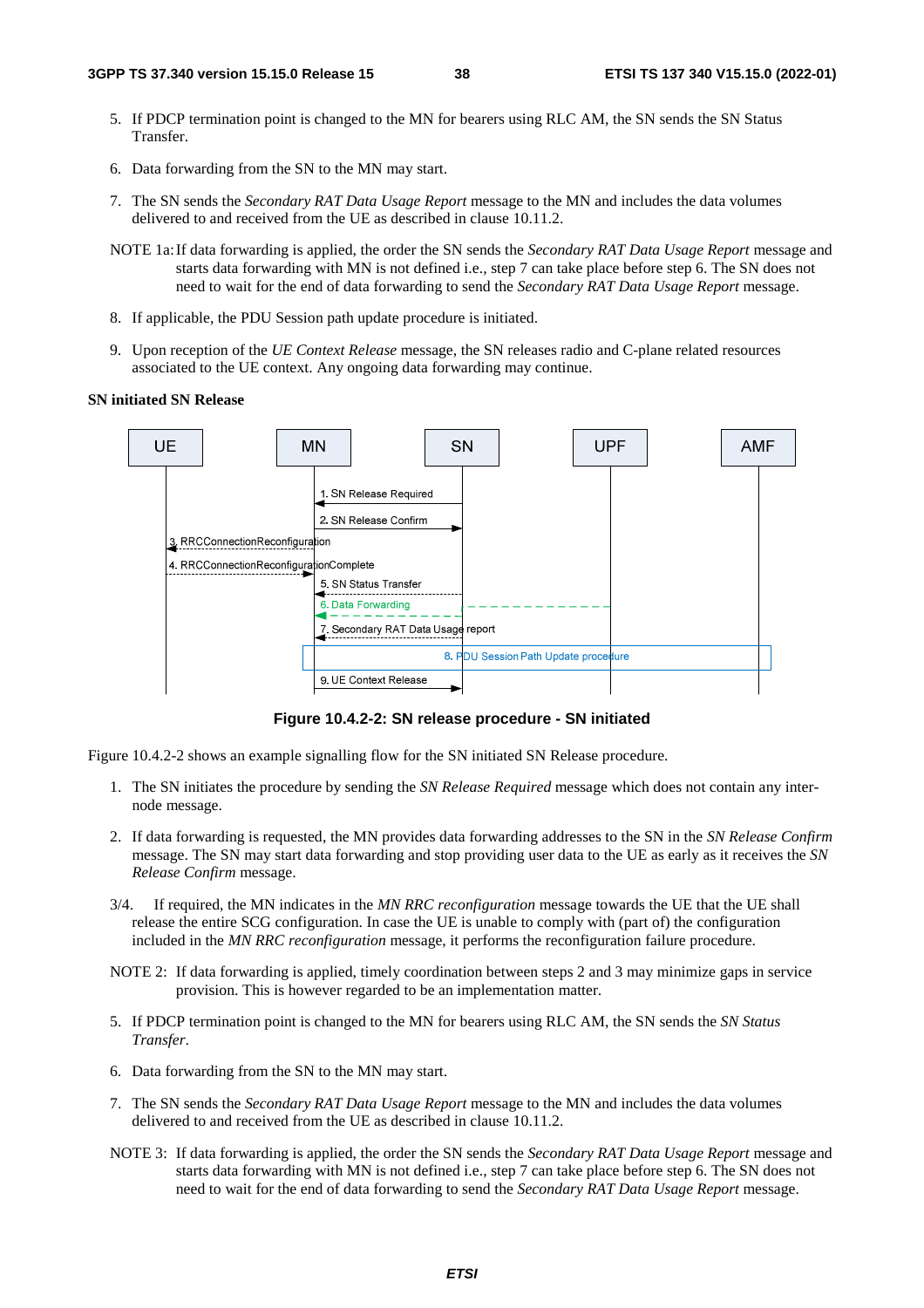- 8. If applicable, the PDU Session path update procedure is initiated.
- 9. Upon reception of the *UE Context Release* message, the SN releases radio and C-plane related resources associated to the UE context. Any ongoing data forwarding may continue.

## 10.5 Secondary Node Change (MN/SN initiated)

### 10.5.1 EN-DC

The Secondary Node Change procedure is initiated either by MN or SN and used to transfer a UE context from a source SN to a target SN and to change the SCG configuration in UE from one SN to another.

NOTE 1: Inter-RAT SN change procedure with single RRC reconfiguration is not supported in this version of the protocol (i.e. no transition from EN-DC to DC).

The Secondary Node Change procedure always involves signalling over MCG SRB towards the UE.

#### **MN initiated SN Change**



**Figure 10.5.1-1: SN Change – MN initiated** 

Figure 10.5.1-1 shows an example signalling flow for the MN initiated Secondary Node Change:

- 1/2. The MN initiates the SN change by requesting the target SN to allocate resources for the UE by means of the SgNB Addition procedure. The MN may include measurement results related to the target SN. If forwarding is needed, the target SN provides forwarding addresses to the MN. The target SN includes the indication of the full or delta RRC configuration.
- NOTE 2: The MN may trigger the MN-initiated SN Modification procedure (to the source SN) to retrieve the current SCG configuration before step 1.
- NOTE 2a: In case the target SN includes the indication of the full RRC configuration, the MN performs release of the SN terminated radio bearer configuration and release and add of the NR SCG configuration part towards the UE.
- 3. If the allocation of target SN resources was successful, the MN initiates the release of the source SN resources including a Cause indicating SCG mobility. The Source SN may reject the release. If data forwarding is needed the MN provides data forwarding addresses to the source SN. If direct data forwarding is used for SN terminated bearers, the MN provides data forwarding addresses as received from the target SN to source SN. Reception of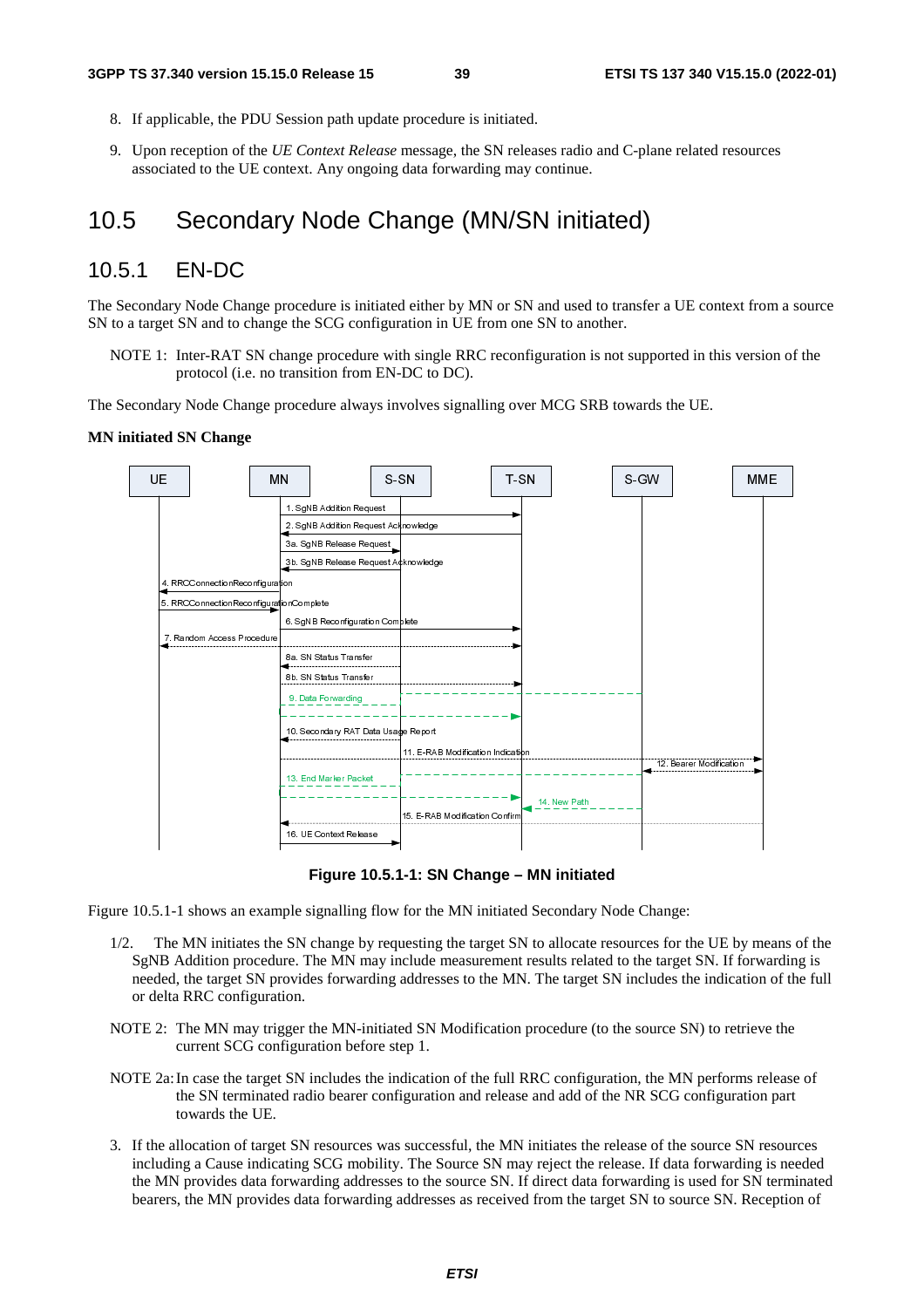the *SgNB Release Request* message triggers the source SN to stop providing user data to the UE and, if applicable, to start data forwarding.

- 4/5. The MN triggers the UE to apply the new configuration. The MN indicates to the UE the new configuration in the *RRCConnectionReconfiguration* message including the NR RRC configuration message generated by the target SN. The UE applies the new configuration and sends the *RRCConnectionReconfigurationComplete* message, including the encoded NR RRC response message for the target SN, if needed. In case the UE is unable to comply with (part of) the configuration included in the *RRCConnectionReconfiguration* message, it performs the reconfiguration failure procedure.
- 6. If the RRC connection reconfiguration procedure was successful, the MN informs the target SN via *SgNBReconfigurationComplete* message with the encoded NR RRC response message for the target SN, if received from the UE.
- 7. If configured with bearers requiring SCG radio resources, the UE synchronizes to the target SN.
- 8. For SN terminated bearers using RLC AM, the source SN sends the SN Status Transfer, which the MN sends then to the target SN, if needed.
- 9. If applicable, data forwarding from the source SN takes place. It may be initiated as early as the source SN receives the *SgNB Release Request* message from the MN.
- 10. The source SN sends the *Secondary RAT Data Usage Report* message to the MN and includes the data volumes delivered to and received from the UE over the NR radio for the related E-RABs.
- NOTE 3: The order the SN sends the *Secondary RAT Data Usage Report* message and performs data forwarding with MN is not defined. The SN may send the report when the transmission of the related bearer is stopped.
- 11-15. If applicable, a path update is triggered by the MN.
- 16. Upon reception of the *UE Context Release* message, the source SN releases radio and C-plane related resources associated to the UE context. Any ongoing data forwarding may continue.

#### **SN initiated SN Change**



**Figure 10.5.1-2: SN Change – SN initiated** 

Figure 10.5.1-2 shows an example signalling flow for the Secondary Node Change initiated by the SN: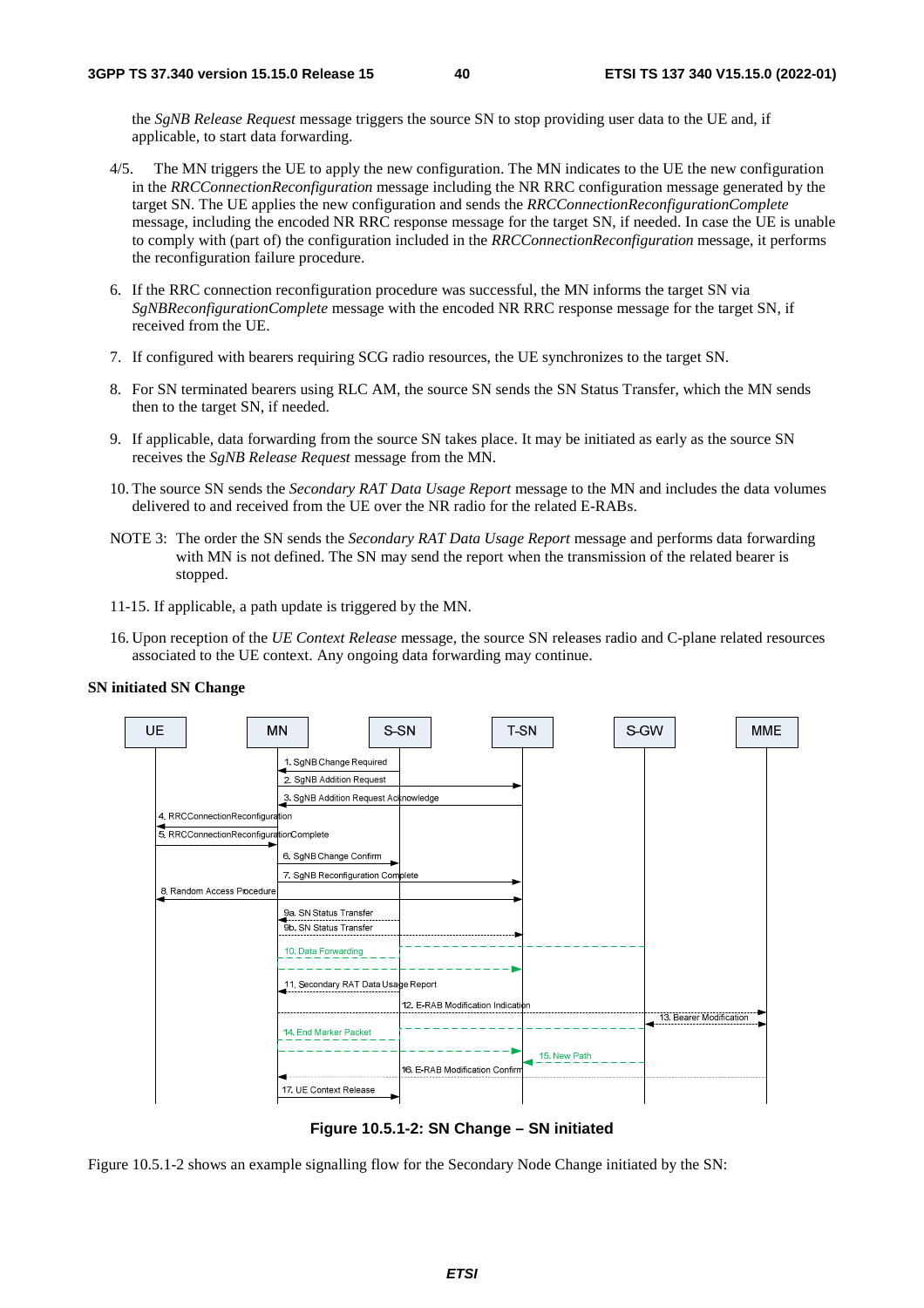- 1. The source SN initiates the SN change procedure by sending *SgNB Change Required* message which contains target SN ID information and may include the SCG configuration (to support delta configuration) and measurement results related to the target SN.
- 2/3. The MN requests the target SN to allocate resources for the UE by means of the SgNB Addition procedure, including the measurement results related to the target SN received from the source SN. If forwarding is needed, the target SN provides forwarding addresses to the MN. The target SN includes the indication of the full or delta RRC configuration.
- NOTE 3a: In case the target SN includes the indication of the full RRC configuration, the MN performs release of the SN terminated radio bearer configuration and release and add of the NR SCG configuration part towards the UE.
- 4/5. The MN triggers the UE to apply the new configuration. The MN indicates the new configuration to the UE in the *RRCConnectionReconfiguration* message including the NR RRC configuration message generated by the target SN. The UE applies the new configuration and sends the *RRCConnectionReconfigurationComplete* message, including the encoded NR RRC response message for the target SN, if needed. In case the UE is unable to comply with (part of) the configuration included in the *RRCConnectionReconfiguration* message, it performs the reconfiguration failure procedure.
- 6. If the allocation of target SN resources was successful, the MN confirms the release of the source SN resources. If data forwarding is needed the MN provides data forwarding addresses to the source SN. If direct data forwarding is used for SN terminated bearers, the MN provides data forwarding addresses as received from the target SN to source SN. Reception of the *SgNB Change Confirm* message triggers the source SN to stop providing user data to the UE and, if applicable, to start data forwarding.
- 7. If the RRC connection reconfiguration procedure was successful, the MN informs the target SN via *SgNB Reconfiguration Complete* message with the encoded NR RRC response message for the target SN, if received from the UE.
- 8. The UE synchronizes to the target SN.
- 9. For SN terminated bearers using RLC AM, the source SN sends the SN Status Transfer, which the MN sends then to the target SN, if needed.
- 10. If applicable, data forwarding from the source SN takes place. It may be initiated as early as the source SN receives the *SgNB Change Confirm* message from the MN.
- 11. The source SN sends the *Secondary RAT Data Usage Report* message to the MN and includes the data volumes delivered to and received from the UE over the NR radio for the related E-RABs.
- NOTE 4: The order the source SN sends the *Secondary RAT Data Usage Report* message and performs data forwarding with MN/target SN is not defined. The SgNB may send the report when the transmission of the related bearer is stopped.
- 12-16. If applicable, a path update is triggered by the MN.
- 17. Upon reception of the *UE Context Release* message, the source SN releases radio and C-plane related resources associated to the UE context. Any ongoing data forwarding may continue.

### 10.5.2 MR-DC with 5GC

#### **MN initiated SN Change**

The MN initiated SN change procedure is used to transfer a UE context from the source SN to a target SN and to change the SCG configuration in UE from one SN to another.

The Secondary Node Change procedure always involves signalling over MCG SRB towards the UE.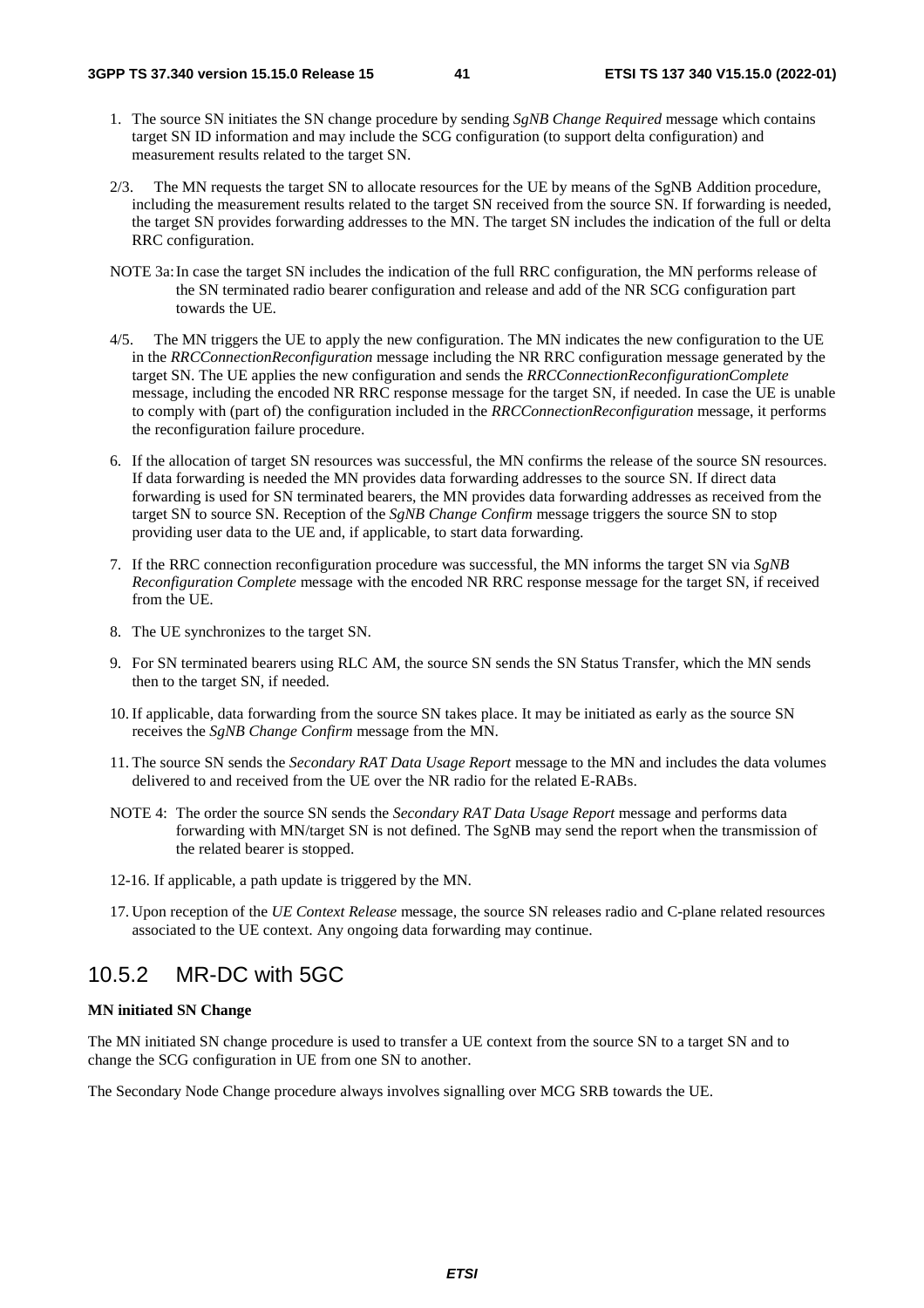

**Figure 10.5.2-1: SN change procedure - MN initiated** 

Figure 10.5.2-1 shows an example signalling flow for the SN Change initiated by the MN:

- 1/2. The MN initiates the SN change by requesting the target SN to allocate resources for the UE by means of the SN Addition procedure. The MN may include measurement results related to the target SN. If data forwarding is needed, the target SN provides data forwarding addresses to the MN. The target SN includes the indication of the full or delta RRC configuration.
- NOTE 1: The MN may trigger the MN-initiated SN Modification procedure (to the source SN) to retrieve the current SCG configuration and to allow provision of data forwarding related information before step 1.
- 2a. For SN terminated bearers using MCG resources, the MN provides Xn-U DL TNL address information in the *Xn-U Address Indication* message.
- 3. If the allocation of target SN resources was successful, the MN initiates the release of the source SN resources including a Cause indicating SCG mobility. The Source SN may reject the release. If data forwarding is needed the MN provides data forwarding addresses to the source SN. If direct data forwarding is used for SN terminated bearers, the MN provides data forwarding addresses as received from the target SN to source SN. Reception of the *SN Release Request* message triggers the source SN to stop providing user data to the UE.
- 4/5. The MN triggers the UE to apply the new configuration. The MN indicates the new configuration to the UE in the *MN RRC reconfiguration message* including the target SN RRC reconfiguration message. The UE applies the new configuration and sends the *MN RRC reconfiguration complete* message, including the SN RRC response message for the target SN, if needed. In case the UE is unable to comply with (part of) the configuration included in the *MN RRC reconfiguration* message, it performs the reconfiguration failure procedure.
- 6. If the RRC connection reconfiguration procedure was successful, the MN informs the target SN via *SN Reconfiguration Complete* message with the included SN RRC response message for the target SN, if received from the UE.
- 7. If configured with bearers requiring SCG radio resources the UE synchronizes to the target SN.
- 8. If PDCP termination point is changed for bearers using RLC AM, the source SN sends the SN Status Transfer, which the MN sends then to the target SN, if needed.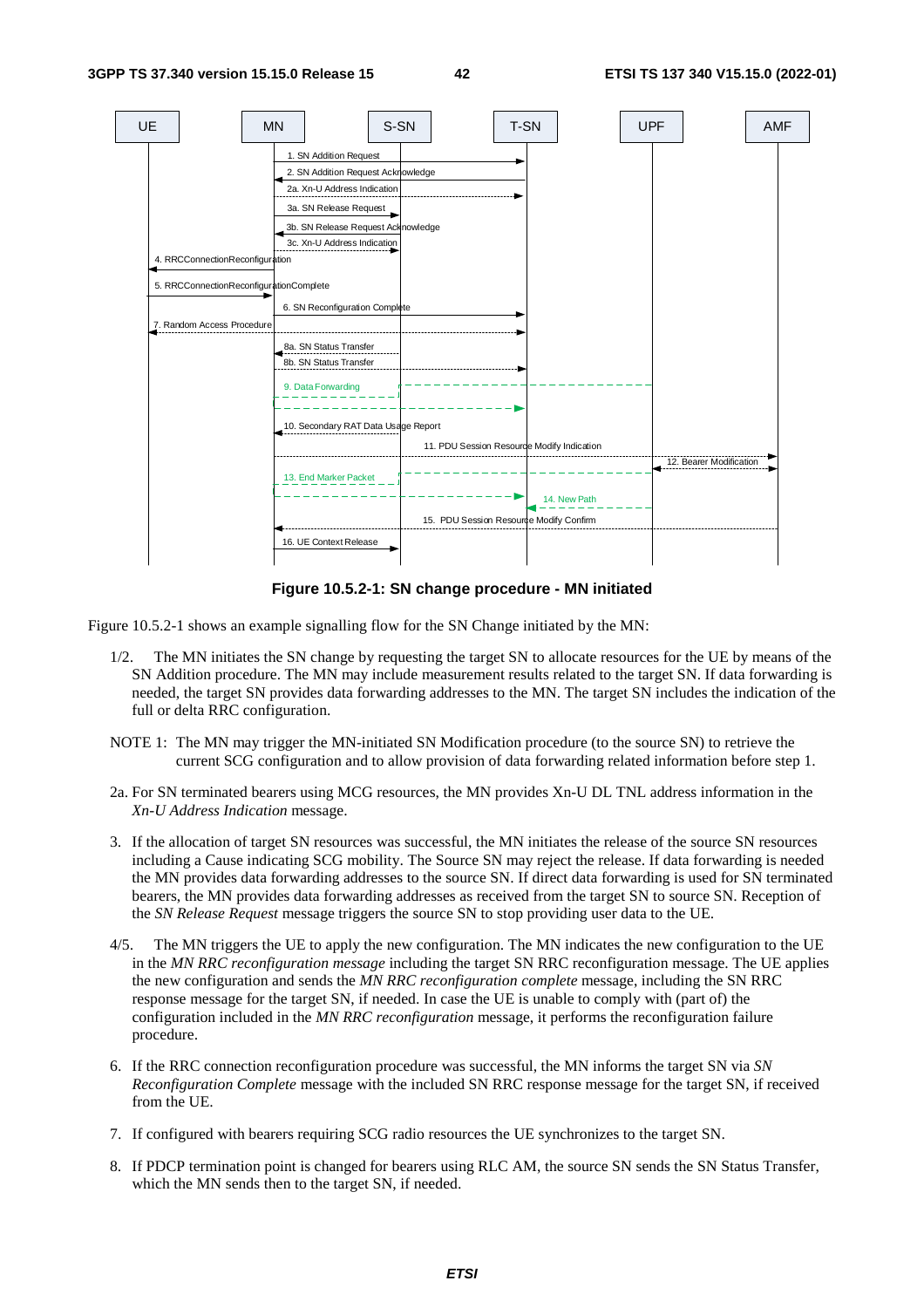- 9. If applicable, data forwarding from the source SN takes place. It may be initiated as early as the source SN receives the *SN Release Request* message from the MN.
- 10. The source SN sends the *Secondary RAT Data Usage Report* message to the MN and includes the data volumes delivered to and received from the UE as described in clause 10.11.2.
- NOTE 2: The order the SN sends the *Secondary RAT Data Usage Report* message and performs data forwarding with MN is not defined. The SN may send the report when the transmission of the related OoS flow is stopped.
- 11-15. If applicable, a PDU Session path update procedure is triggered by the MN.
- 16. Upon reception of the *UE Context Release* message, the source SN releases radio and C-plane related resources associated to the UE context. Any ongoing data forwarding may continue

#### **SN initiated SN Change**

The SN initiated SN change procedure is used to transfer a UE context from the source SN to a target SN and to change the SCG configuration in UE from one SN to another.



**Figure 10.5.2-2: SN change procedure - SN initiated** 

Figure 10.5.2-2 shows an example signalling flow for the SN Change initiated by the SN:

- 1. The source SN initiates the SN change procedure by sending the *SN Change Required* message, which contains a candidate target node ID and may include the SCG configuration (to support delta configuration) and measurement results related to the target SN.
- 2/3. The MN requests the target SN to allocate resources for the UE by means of the SN Addition procedure, including the measurement results related to the target SN received from the source SN. If data forwarding is needed, the target SN provides data forwarding addresses to the MN. The target SN includes the indication of the full or delta RRC configuration.
- 3a. For SN terminated bearers using MCG resources, the MN provides Xn-U DL TNL address information in the *Xn-U Address Indication* message.
- 4/5. The MN triggers the UE to apply the new configuration. The MN indicates the new configuration to the UE in the *MN RRC reconfiguration* message including the SN RRC reconfiguration message generated by the target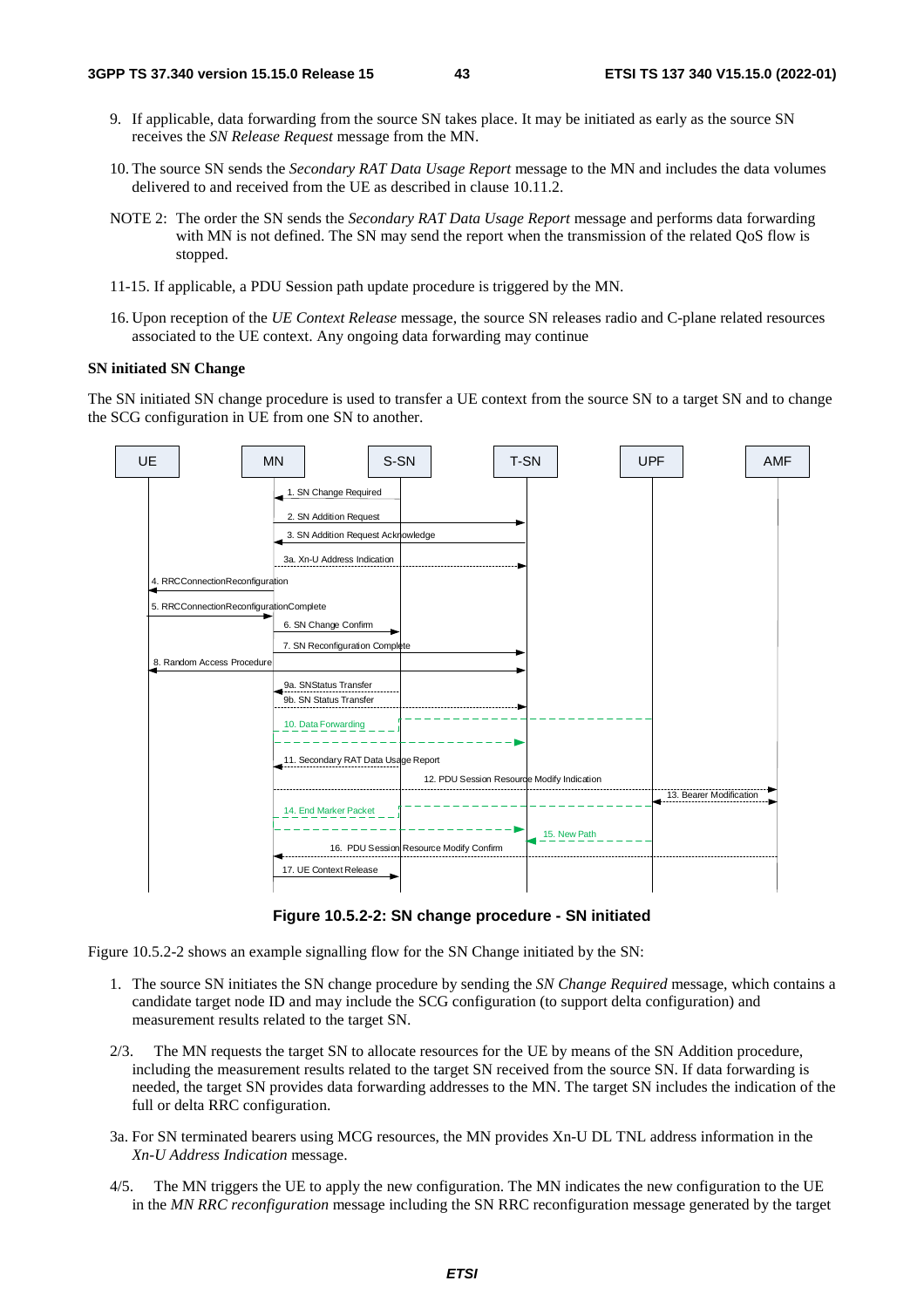SN. The UE applies the new configuration and sends the *MN RRC reconfiguration complete* message, including the SN RRC response message for the target SN, if needed. In case the UE is unable to comply with (part of) the configuration included in the *MN RRC reconfiguration* message, it performs the reconfiguration failure procedure.

- 6. If the allocation of target SN resources was successful, the MN confirms the change of the source SN. If data forwarding is needed the MN provides data forwarding addresses to the source SN. If direct data forwarding is used for SN terminated bearers, the MN provides data forwarding addresses as received from the target SN to source SN. Reception of the *SN Change Confirm* message triggers the source SN to stop providing user data to the UE and, if applicable, to start data forwarding.
- 7. If the RRC connection reconfiguration procedure was successful, the MN informs the target SN via *SN Reconfiguration Complete* message with the included SN RRC response message for the target SN, if received from the UE.
- 8. The UE synchronizes to the target SN.
- 9. If PDCP termination point is changed for bearers using RLC AM, the source SN sends the SN Status Transfer, which the MN sends then to the target SN, if needed.
- 10. If applicable, data forwarding from the source SN takes place. It may be initiated as early as the source SN receives the *SN Change Confirm* message from the MN.
- 11. The source SN sends the *Secondary RAT Data Usage Report* message to the MN and includes the data volumes delivered to and received from the UE as described in clause 10.11.2.
- NOTE 3: The order the SN sends the *Secondary RAT Data Usage Report* message and performs data forwarding with MN/target SN is not defined. The SN may send the report when the transmission of the related QoS flow is stopped.
- 12-16. If applicable, a PDU Session path update procedure is triggered by the MN.
- 17. Upon reception of the *UE Context Release* message, the source SN releases radio and C-plane related resources associated to the UE context. Any ongoing data forwarding may continue.

## 10.6 PSCell change

In MR-DC, a PSCell change does not always require a security key change.

If a security key change is required, this is performed through a synchronous SCG reconfiguration procedure towards the UE involving random access on PSCell and a security key change, during which the MAC entity configured for SCG is reset and RLC configured for SCG is re-established regardless of the bearer type(s) established on SCG. For SN terminated bearers, PDCP is re-established. In all MR-DC options, to perform this procedure within the same SN, the SN Modification procedure as described in clause 10.3 is used, setting the *PDCP Change Indication* to indicate that a S- $K_{\text{eNB}}$  (for EN-DC, NGEN-DC and NR-DC) or S- $K_{\text{eNB}}$  (for NE-DC) update is required when the procedure is initiated by the SN or including the *SgNB Security Key* / *SN Security Key* when the procedure is initiated by the MN. In all MR-DC options, to perform a PSCell change between different SN nodes, the SN Change procedure as described in clause 10.5 is used.

If a security key change is not required (only possible in EN-DC, NGEN-DC and NR-DC), this is performed through a synchronous SCG reconfiguration procedure without security key change towards the UE involving random access on PSCell, during which the MAC entity configured for SCG is reset and RLC configured for SCG is re-established regardless of the bearer type(s) established on SCG. For DRBs using RLC AM mode PDCP data recovery applies, and for DRBs using RLC UM no action is performed in PDCP. For SRB3 PDCP may discard all stored SDUs and PDUs. Unless MN terminated SCG or split bearers are configured, this does not require MN involvement. In this case, if location information was requested for the UE, the SN informs the MN about the PSCell change (as part of location information) using the SN initiated SN modification procedure independently from the reconfiguration of the UE. In case of MN terminated SCG or split bearers, the SN initiated SN Modification procedure as described in clause 10.3 is used, setting the *PDCP Change Indication* to indicate that a PDCP data recovery is required.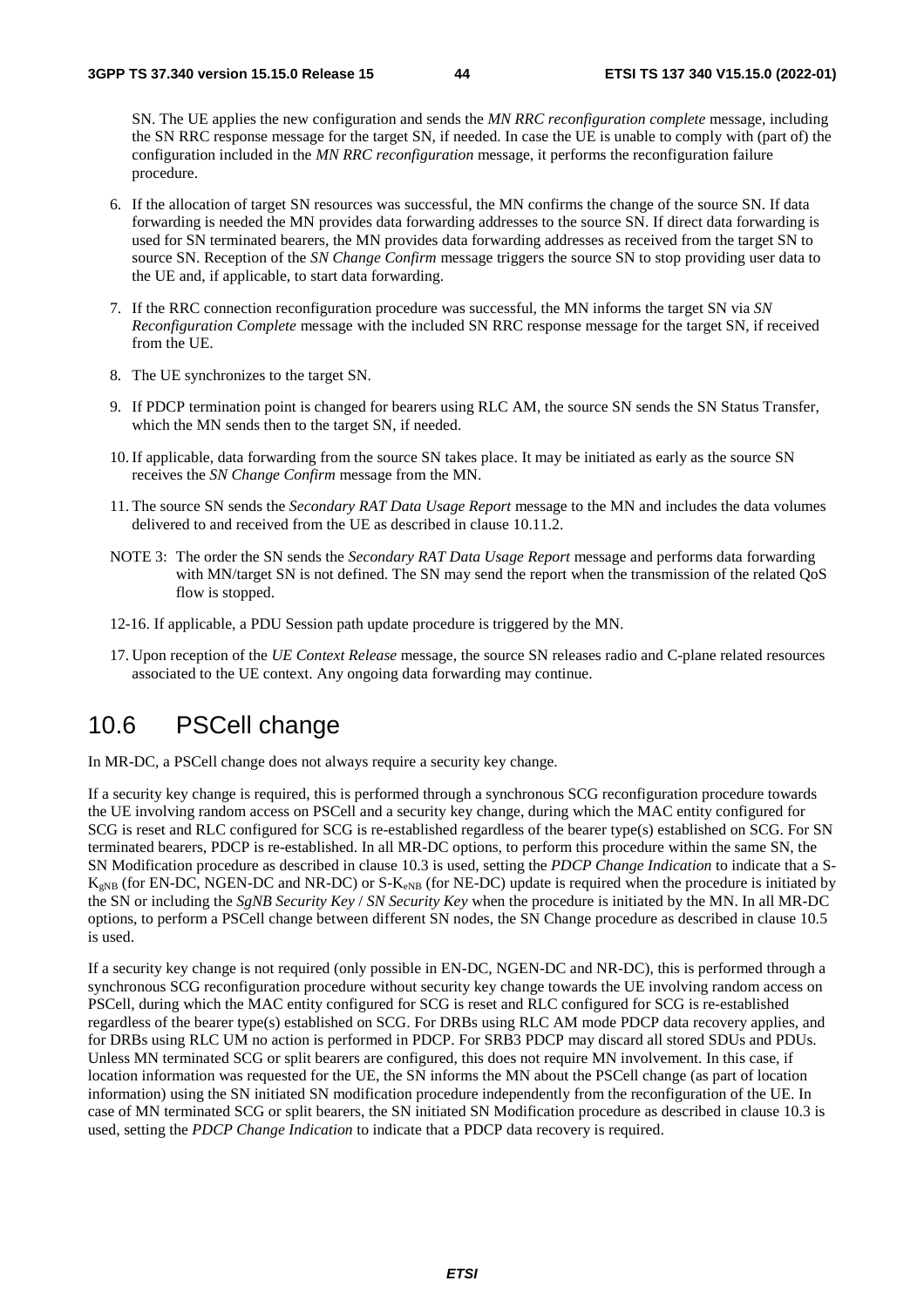# 10.7 Inter-Master Node handover with/without Secondary Node change

### 10.7.1 EN-DC

Inter-Master Node handover with/without MN initiated Secondary Node change is used to transfer context data from a source MN to a target MN while the context at the SN is kept or moved to another SN. During an Inter-Master Node handover, the target MN decides whether to keep or change the SN (or release the SN, as described in clause 10.8).

NOTE 1: Inter-system Inter-Master node handover with/without SN change is not supported in this version of the protocol (e.g. no transition from EN-DC to NGEN-DC or NR-DC).



**Figure 10.7.1-1: Inter-MN handover with/without MN initiated SN change** 

Figure 10.7.1-1 shows an example signaling flow for inter-Master Node handover with or without MN initiated Secondary Node change:

- NOTE 2: For an inter-Master Node handover without Secondary Node change, the source SN and the target SN shown in Figure 10.7.1-1 are the same node.
- 1. The source MN starts the handover procedure by initiating the X2 Handover Preparation procedure including both MCG and SCG configuration. The source MN includes the (source) SN UE X2AP ID, SN ID and the UE context in the (source) SN in the *Handover Request* message.
- NOTE 3: The source MN may trigger the MN-initiated SN Modification procedure (to the source SN) to retrieve the current SCG configuration before step 1.
- 2. If the target MN decides to keep the SN, the target MN sends *SN Addition Request* to the SN including the SN UE X2AP ID as a reference to the UE context in the SN that was established by the source MN. If the target MN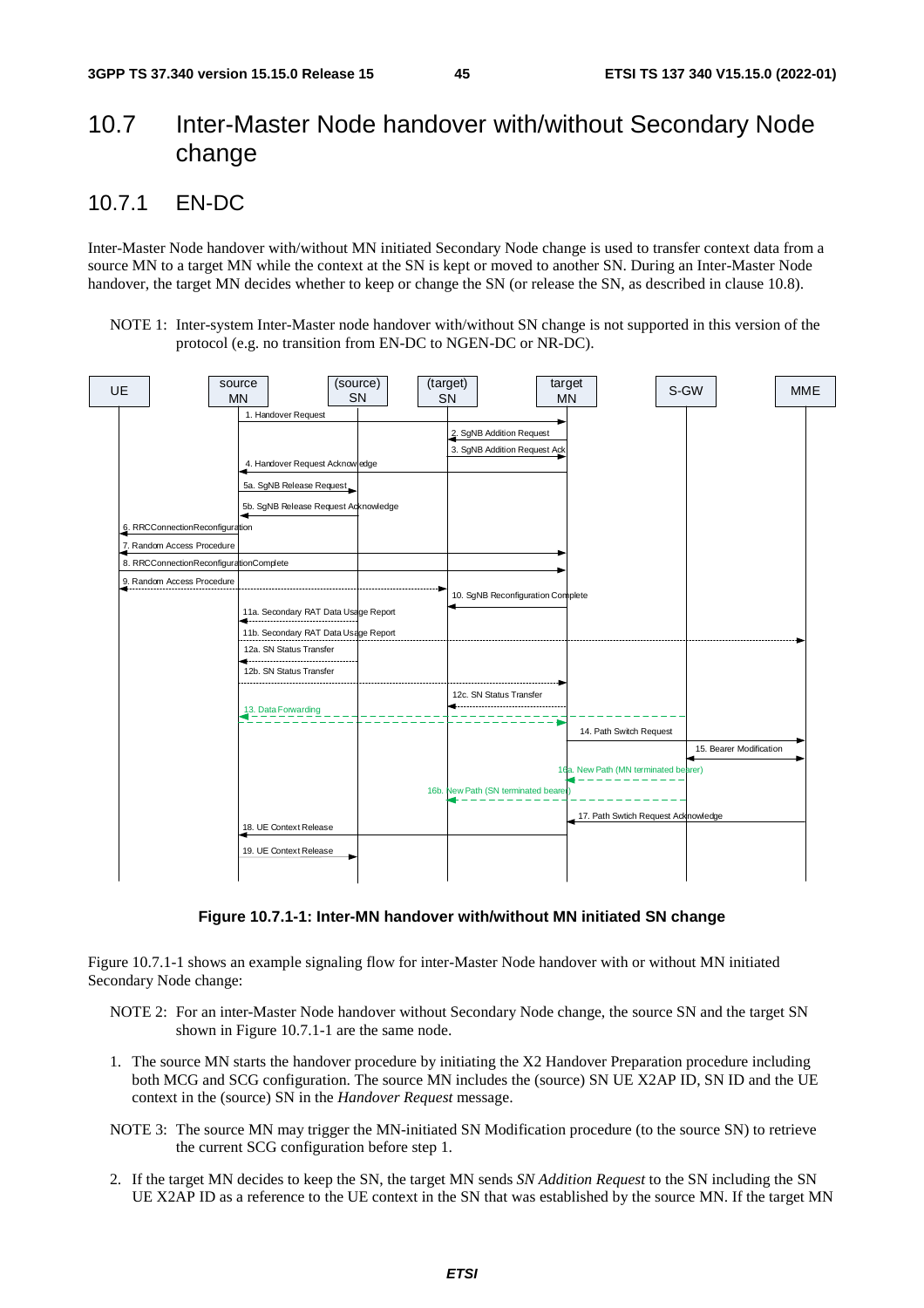decides to change the SN, the target MN sends the *SgNB Addition Request* to the target SN including the UE context in the source SN that was established by the source MN.

- 3. The (target) SN replies with *SN Addition Request Acknowledge*. The (target) SN may include the indication of the full or delta RRC configuration.
- NOTE 3a: In case the target SN includes the indication of the full RRC configuration, the MN performs release of the SN terminated radio bearer configuration and release and add of the NR SCG configuration part towards the UE.
- 4. The target MN includes within the *Handover Request Acknowledge* message a transparent container to be sent to the UE as an RRC message to perform the handover, and may also provide forwarding addresses to the source MN. The target MN indicates to the source MN that the UE context in the SN is kept if the target MN and the SN decided to keep the UE context in the SN in step 2 and step 3.
- 5. The source MN sends *SN Release Request* to the (source) SN including a Cause indicating MCG mobility. The (source) SN acknowledges the release request. The source MN indicates to the (source) SN that the UE context in SN is kept, if it receives the indication from the target MN. If the indication as the UE context kept in SN is included, the SN keeps the UE context.
- 6. The source MN triggers the UE to apply the new configuration.
- 7/8. The UE synchronizes to the target MN and replies with *RRCConnectionReconfigurationComplete* message.
- 9. If configured with bearers requiring SCG radio resources, the UE synchronizes to the (target) SN.
- NOTE 3b: The order the UE performs Random Access towards the MN (step 7) and performs the Random Access procedure towards the SN (step 9) is not defined.
- 10. If the RRC connection reconfiguration procedure was successful, the target MN informs the (target) SN via *SgNB Reconfiguration Complete* message.
- 11a. The SN sends the *Secondary RAT Data Usage Report* message to the source MN and includes the data volumes delivered to and received from the UE over the NR radio for the related E-RABs.
- NOTE 4: The order the source SN sends the *Secondary RAT Data Usage Report* message and performs data forwarding with MN/target SN is not defined. The SgNB may send the report when the transmission of the related bearer is stopped.
- 11b. The source MN sends the *Secondary RAT Report* message to MME to provide information on the used NR resource.
- 12. For bearers using RLC AM, the source MN sends the SN Status Transfer, including, if needed, SN Status received from the source SN to the target MN. The target forwards the SN Status to the target SN, if needed.
- 13. If applicable, data forwarding takes place from the source side. If the SN is kept, data forwarding may be omitted for SN-terminated bearers kept in the SN.
- 14-17. The target MN initiates the S1 Path Switch procedure.
- NOTE 5: If new UL TEIDs of the S-GW are included, the target MN performs the MN initiated SN Modification procedure to provide them to the SN.
- 18. The target MN initiates the UE Context Release procedure towards the source MN.
- 19. Upon reception of the *UE Context Release* message, the (source) SN releases C-plane related resources associated to the UE context towards the source MN. Any ongoing data forwarding may continue. The SN shall not release the UE context associated with the target MN if the UE context kept indication was included in the *SgNB Release Request* message in step 5.

## 10.7.2 MR-DC with 5GC

Inter-MN handover with/without MN initiated SN change is used to transfer UE context data from a source MN to a target MN while the UE context at the SN is kept or moved to another SN. During an Inter-Master Node handover, the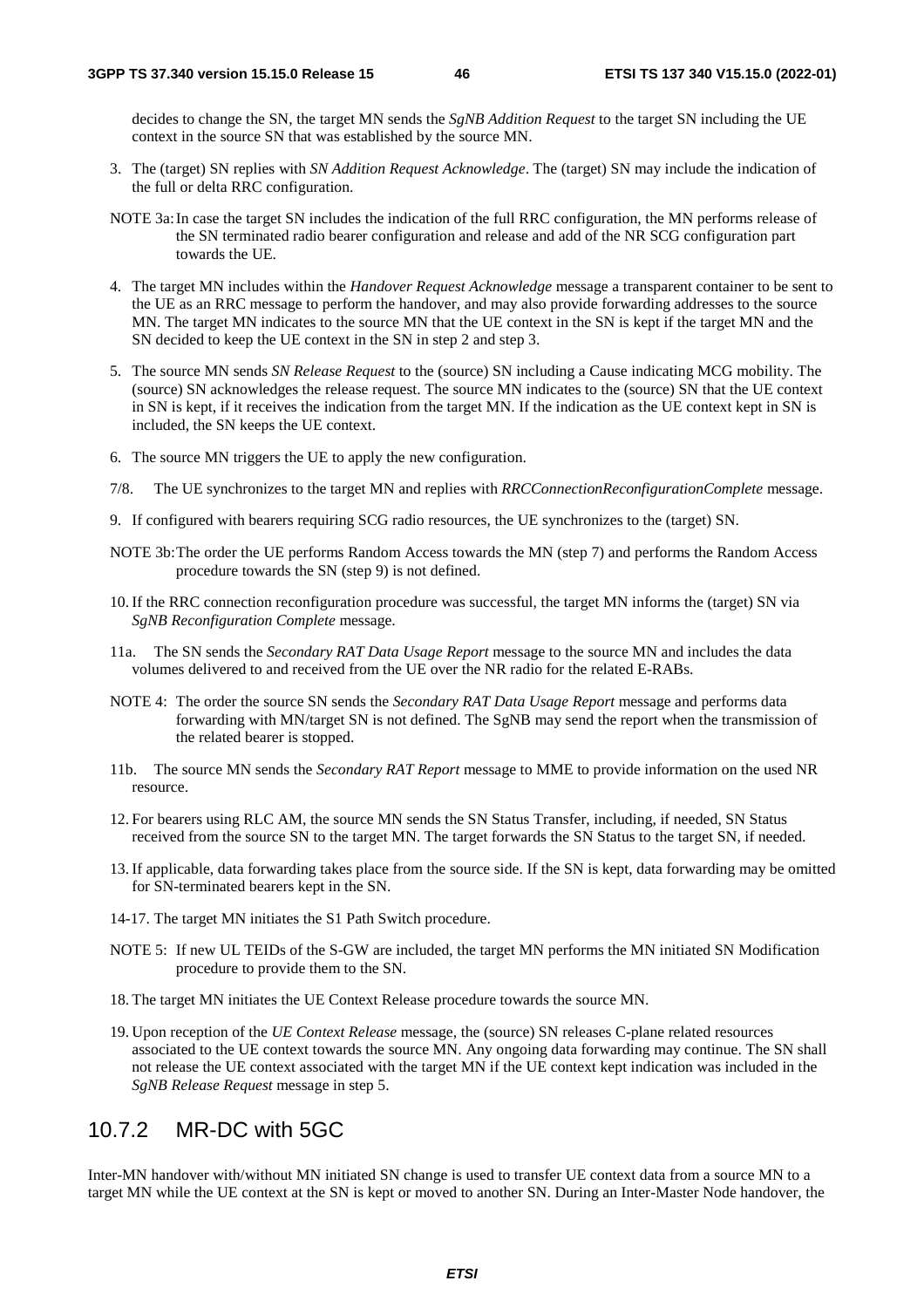target MN decides whether to keep or change the SN (or release the SN, as described in clause 10.8). Only intra-RAT Inter-Master node handover with/without SN change is supported (e.g. no transition from NGEN-DC to NR-DC).



#### **Figure 10.7.2-1: Inter-MN handover with/without MN initiated SN change procedure**

Figure 10.7.2-1 shows an example signalling flow for inter-MN handover with or without MN initiated SN change:

- NOTE 1: For an Inter-Master Node handover without Secondary Node change, the source SN and the target SN shown in Figure 10.7.2-1 are the same node.
- 1. The source MN starts the handover procedure by initiating the Xn Handover Preparation procedure including both MCG and SCG configuration. The source MN includes the source SN UE XnAP ID, SN ID and the UE context in the source SN in the *Handover Request* message.
- NOTE 2: The source MN may trigger the MN-initiated SN Modification procedure (to the source SN) to retrieve the current SCG configuration and to allow provision of data forwarding related information before step 1.
- 2. If the target MN decides to keep the source SN, the target MN sends *SN Addition Request* to the SN including the SN UE XnAP ID as a reference to the UE context in the SN that was established by the source MN. If the target MN decides to change the SN, the target MN sends the *SN Addition Request* to the target SN including the UE context in the source SN that was established by the source MN.
- 3. The (target) SN replies with *SN Addition Request Acknowledge*. The (target) SN may include the indication of the full or delta RRC configuration.
- 3a. For SN terminated bearers using MCG resources, the target MN provides Xn-U DL TNL address information in the *Xn-U Address Indication* message.
- 4. The target MN includes within the *Handover Request Acknowledge* message the MN RRC reconfiguration message to be sent to the UE in order to perform the handover, and may also provide forwarding addresses to the source MN. If PDU session split is performed in the target side during handover procedure, more than one data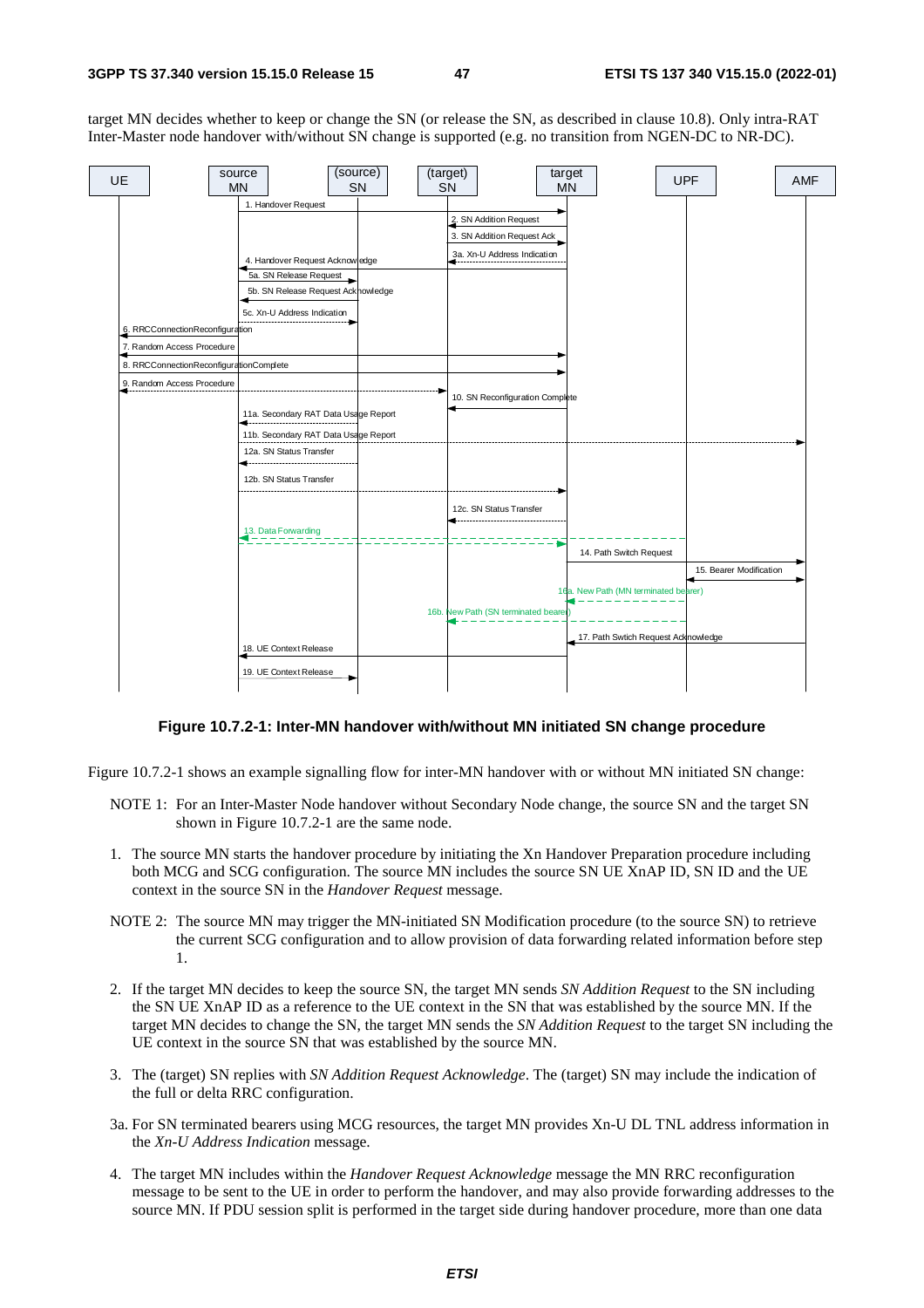forwarding addresses corresponding to each node are included in the *Handover Request Acknowledge* message. The target MN indicates to the source MN that the UE context in the SN is kept if the target MN and the SN decided to keep the UE context in the SN in step 2 and step 3.

- 5a/5b. The source MN sends *SN Release Request* message to the (source) SN including a Cause indicating MCG mobility. The (source) SN acknowledges the release request. The source MN indicates to the (source) SN that the UE context in SN is kept, if it receives the indication from the target MN. If the indication as the UE context kept in SN is included, the SN keeps the UE context.
- 5c. The source MN sends XN-U Address Indication message to the (source) SN to transfer data forwarding information. More than one data forwarding addresses may be provided if the PDU session is split in the target side.
- 6. The source MN triggers the UE to perform handover and apply the new configuration.
- 7/8. The UE synchronizes to the target MN and replies with *MN RRC reconfiguration complete* message.
- 9. If configured with bearers requiring SCG radio resources, the UE synchronizes to the (target) SN.
- NOTE 2a1: The order the UE performs Random Access towards the MN (step 7) and performs the Random Access procedure towards the SN (step 9) is not defined.
- 10. If the RRC connection reconfiguration procedure was successful, the target MN informs the (target) SN via *SN Reconfiguration Complete* message.
- 11a. The source SN sends the *Secondary RAT Data Usage Report* message to the source MN and includes the data volumes delivered to and received from the UE over the NR/E-UTRA radio as described in clause 10.11.2.
- NOTE 2a2: The order the source SN sends the *Secondary RAT Data Usage Report* message and performs data forwarding with MN/target SN is not defined. The SN may send the report when the transmission of the related QoS is stopped.
- 11b. The source MN sends the *Secondary RAT Report* message to AMF to provide information on the used NR/E-UTRA resource.
- 12. For bearers using RLC AM, the source MN sends the *SN Status Transfer* to the target MN, including, if needed, SN Status received from the source SN. The target forwards the SN Status to the target SN, if needed.
- 13. If applicable, data forwarding takes place from the source side. If the SN is kept, data forwarding may be omitted for SN terminated bearers or QoS flows kept in the SN.
- 14-17. The target MN initiates the Path Switch procedure*.* If the target MN includes multiple DL TEIDs for one PDU session in the *Path Switch Request* message, multiple UL TEID of the UPF for the PDU session should be included in the *Path Switch Ack* message in case there is TEID update in UPF.
- NOTE 3: If new UL TEIDs of the UPF for SN are included, the target MN performs MN initiated SN Modification procedure to provide them to the SN.
- 18. The target MN initiates the UE Context Release procedure towards the source MN.
- 19. Upon reception of the *UE Context Release* message from source MN, the (source) SN releases C-plane related resources associated to the UE context towards the source MN. Any ongoing data forwarding may continue. The SN shall not release the UE context associated with the target MN if the UE contest kept indication was included in the *SN Release Request* message in step 5.

# 10.8 Master Node to eNB/gNB Change

### 10.8.1 EN-DC

The Master Node to eNB Change procedure is used to transfer context data from a source MN/SN to a target eNB.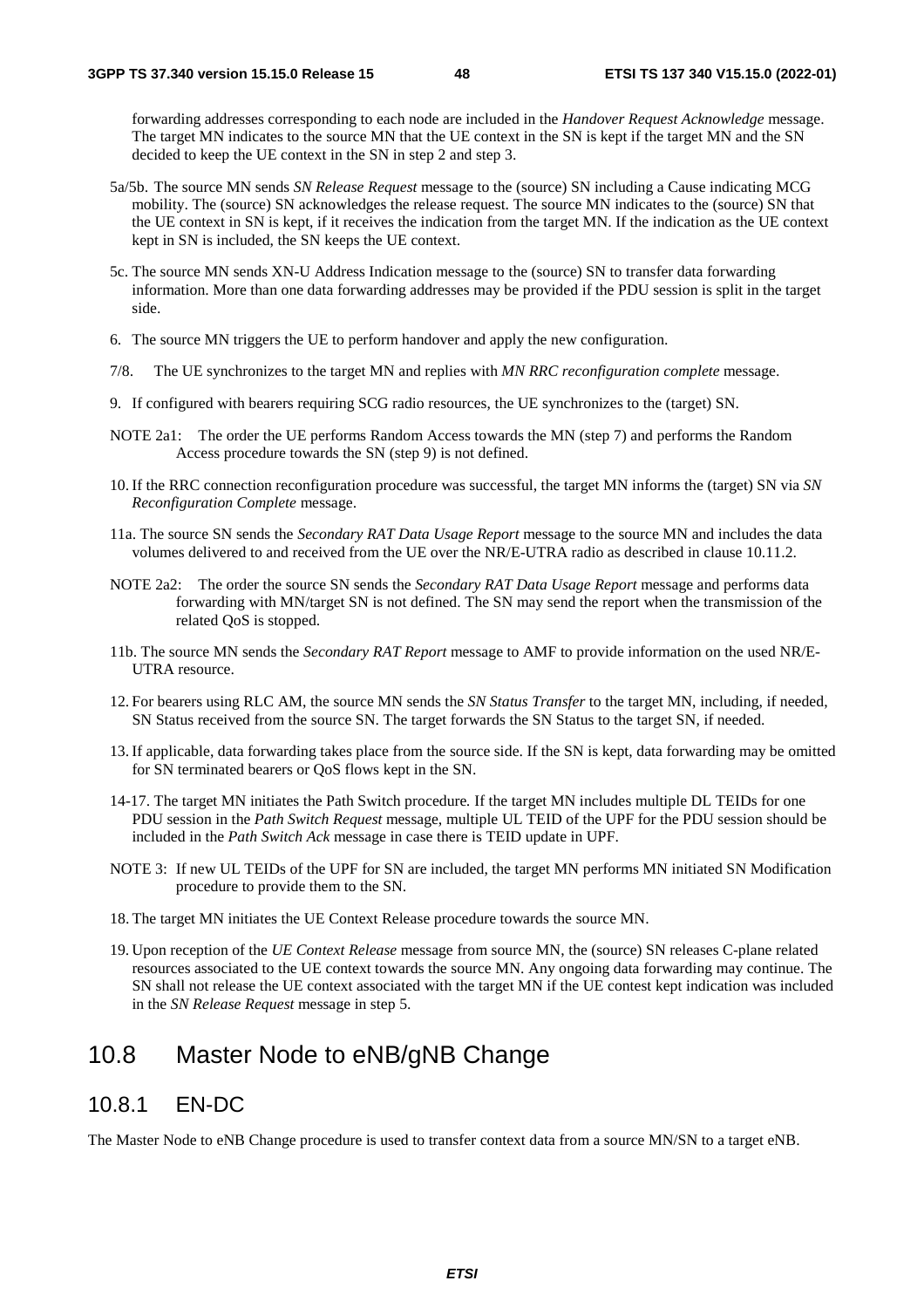

**Figure 10.8.1-1: Master Node to eNB Change procedure** 

Figure 10.8.1-1 shows an example signalling flow for the Master Node to eNB Change procedure:

- 1. The source MN starts the MN to eNB Change procedure by initiating the X2 Handover Preparation procedure, including both MCG and SCG configuration.
- NOTE 1: The source MN may trigger the MN-initiated SN Modification procedure (to the source SN) to retrieve the current SCG configuration before step 1.
- 2. The target eNB includes the field in HO command which releases SCG configuration, and may also provide forwarding addresses to the source MN.
- 3. If the allocation of target eNB resources was successful, the MN initiates the release of the source SN resources towards the source SN including a Cause indicating MCG mobility. The SN acknowledges the release request. If data forwarding is needed, the MN provides data forwarding addresses to the source SN. Reception of the *SgNB Release Request* message triggers the source SN to stop providing user data to the UE and, if applicable, to start data forwarding.
- 4. The MN triggers the UE to apply the new configuration. Upon receiving the new configuration, the UE releases the entire SCG configuration.
- 5/6. The UE synchronizes to the target eNB.
- 7. For SN terminated bearers using RLC AM, the SN sends the SN Status Transfer, which the source MN sends then to the target eNB.
- 8. If applicable, data forwarding takes place from the source side.
- 9a. The source SN sends the *Secondary RAT Data Usagee Report* message to the source MN and includes the data volumes delivered to and received from the UE over the NR radio for the related E-RABs.
- NOTE 2: The order the SN sends the *Secondary RAT Data Usage Report* message and performs data forwarding with MN is not defined. The SN may send the report when the transmission of the related bearer is stopped.
- 9b. The source MN sends the *Secondary RAT Report* message to MME to provide information on the used NR resource.
- 10-14. The target eNB initiates the S1 Path Switch procedure.
- 15. The target eNB initiates the UE Context Release procedure towards the source MN.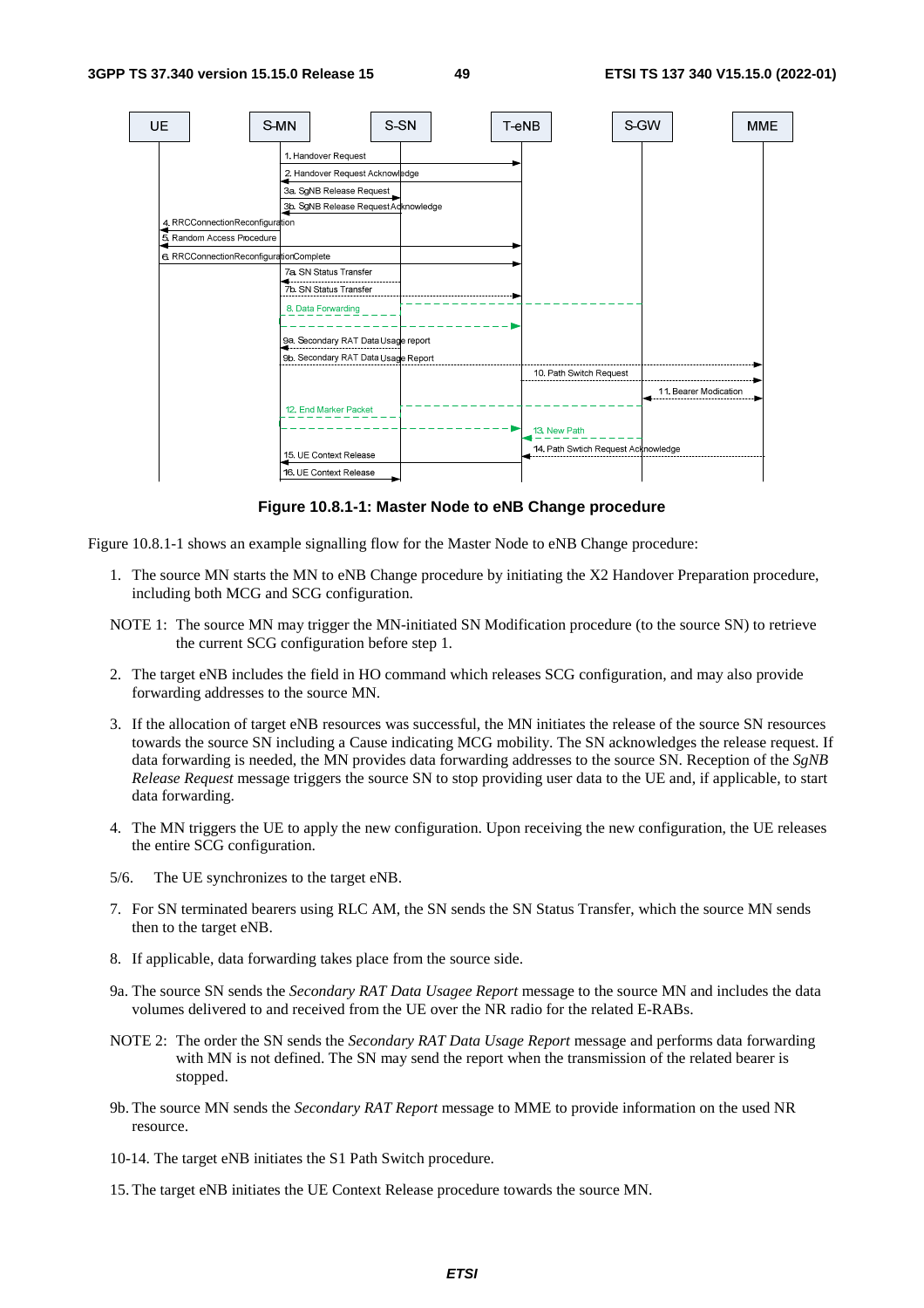- 16. Upon reception of the *UE Context Release* message, the SN releases radio and C-plane related resources associated to the UE context. Any ongoing data forwarding may continue.
- NOTE 3: Inter-system HO from E-UTRA with EN-DC configuration to NR or to E-UTRA connected to 5GC is also supported.

### 10.8.2 MR-DC with 5GC

The MN to ng-eNB/gNB Change procedure is used to transfer UE context data from a source MN/SN to a target ngeNB/gNB. Both the cases where the source MN and the target node belong to the same RAT (i.e. they are both ng-eNBs or both gNBs) and the cases where the source MN and the target node belong to different RATs are supported.

NOTE 0: Inter-system HO from ng-eNB/gNB MN to eNB is also supported.



#### **Figure 10.8.2-1: MN to ng-eNB/gNB Change procedure**

Figure 10.8.2-1 shows an example signalling flow for the MN to ng-eNB/gNB Change procedure:

- 1. The source MN starts the MN to ng-eNB/gNB Change procedure by initiating the Xn Handover Preparation procedure, including both MCG and SCG configuration.
- NOTE 1: The source MN may trigger the MN-initiated SN Modification procedure (to the source SN) to retrieve the current SCG configuration and to allow provision of data forwarding related information before step 1.
- 2. The target ng-eNB/gNB includes the field in HO command which releases the SCG configuration, and may also provide forwarding addresses to the source MN.
- 3. If the resource allocation of target ng-eNB/gNB was successful, the MN initiates the release of the source SN resources towards the source SN including a Cause indicating MCG mobility. The SN acknowledges the release request. If data forwarding is needed, the MN provides data forwarding addresses to the source SN. Reception of the *SN Release Request* message triggers the source SN to stop providing user data to the UE and, if applicable, to start data forwarding.
- 4. The MN triggers the UE to perform HO and apply the new configuration. Upon receiving the new configuration, the UE releases the entire SCG configuration.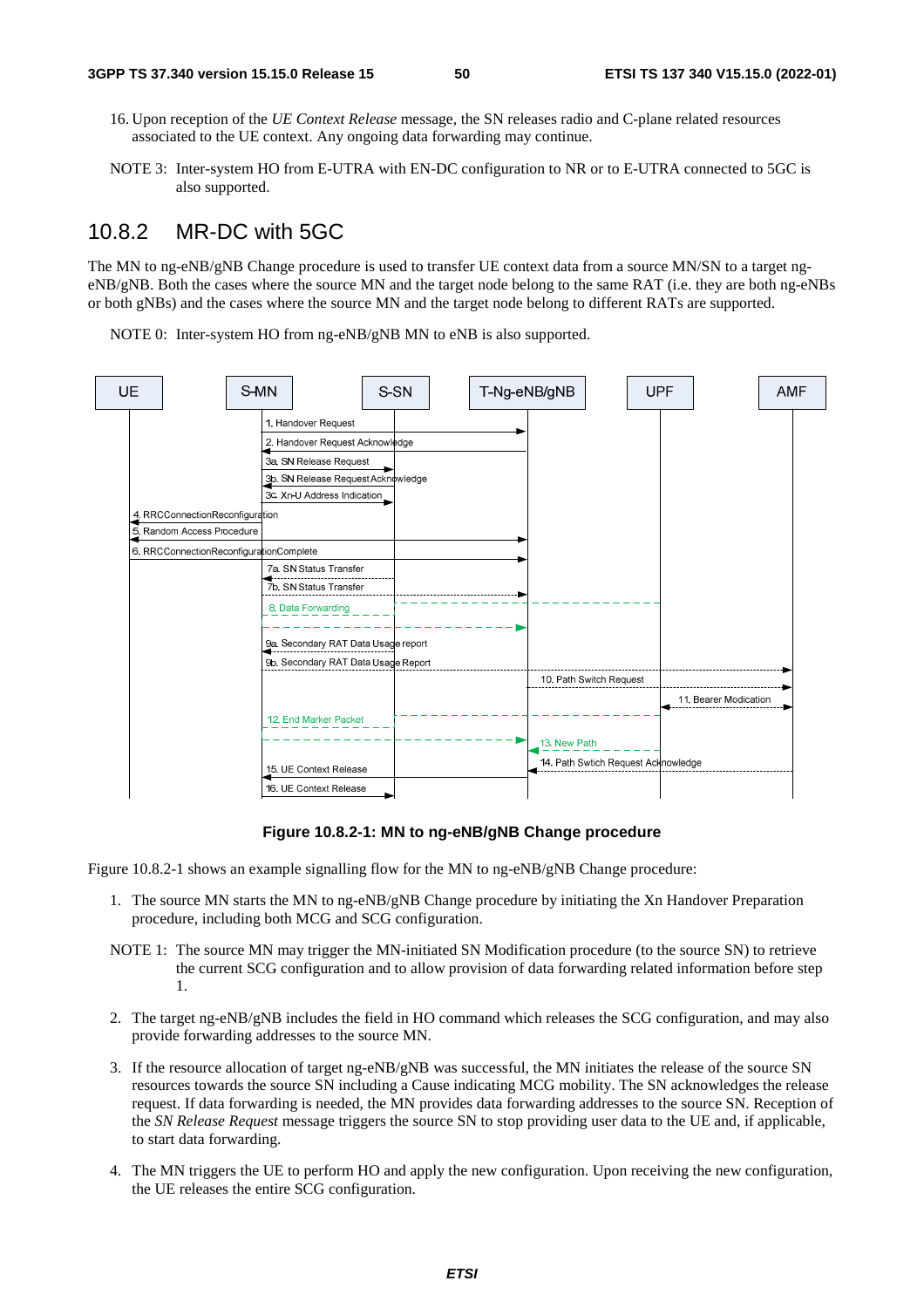- 5/6. The UE synchronizes to the target ng-eNB/gNB.
- 7. If PDCP termination point is changed for bearers using RLC AM, the SN sends the SN Status Transfer, which the source MN sends then to the target ng-eNB/gNB.
- 8. If applicable, data forwarding takes place from the source side.
- 9a. The source SN sends the *Secondary RAT Data Usage Report* message to the source MN and includes the data volumes delivered to and received from the UE as described in clause 10.11.2.
- NOTE 2: The order the SN sends the *Secondary RAT Data Usage Report* message and performs data forwarding with MN is not defined. The SN may send the report when the transmission of the related QoS flow is stopped.
- 9b. The source MN sends the *Secondary RAT Report* message to AMF to provide information on the used NR/E-UTRA resource.
- 10-14. The target ng-eNB/gNB initiates the Path Switch procedure*.*
- 15. The target ng-eNB/gNB initiates the UE Context Release procedure towards the source MN.
- 16. Upon reception of the *UE Context Release* message from the MN, the source SN releases radio and C-plane related resources associated to the UE context. Any ongoing data forwarding may continue.

## 10.9 eNB/gNB to Master Node change

### 10.9.1 EN-DC

The eNB to Master Node change procedure is used to transfer context data from a source eNB to a target MN that adds an SN during the handover.



**Figure 10.9.1-1: eNB to Master Node change** 

Figure 10.9.1-1 shows an example signaling flow for eNB to Master Node change:

- 1. The source eNB starts the handover procedure by initiating the X2 Handover Preparation procedure.
- 2. The target MN sends *SgNB Addition Request* to the target SN.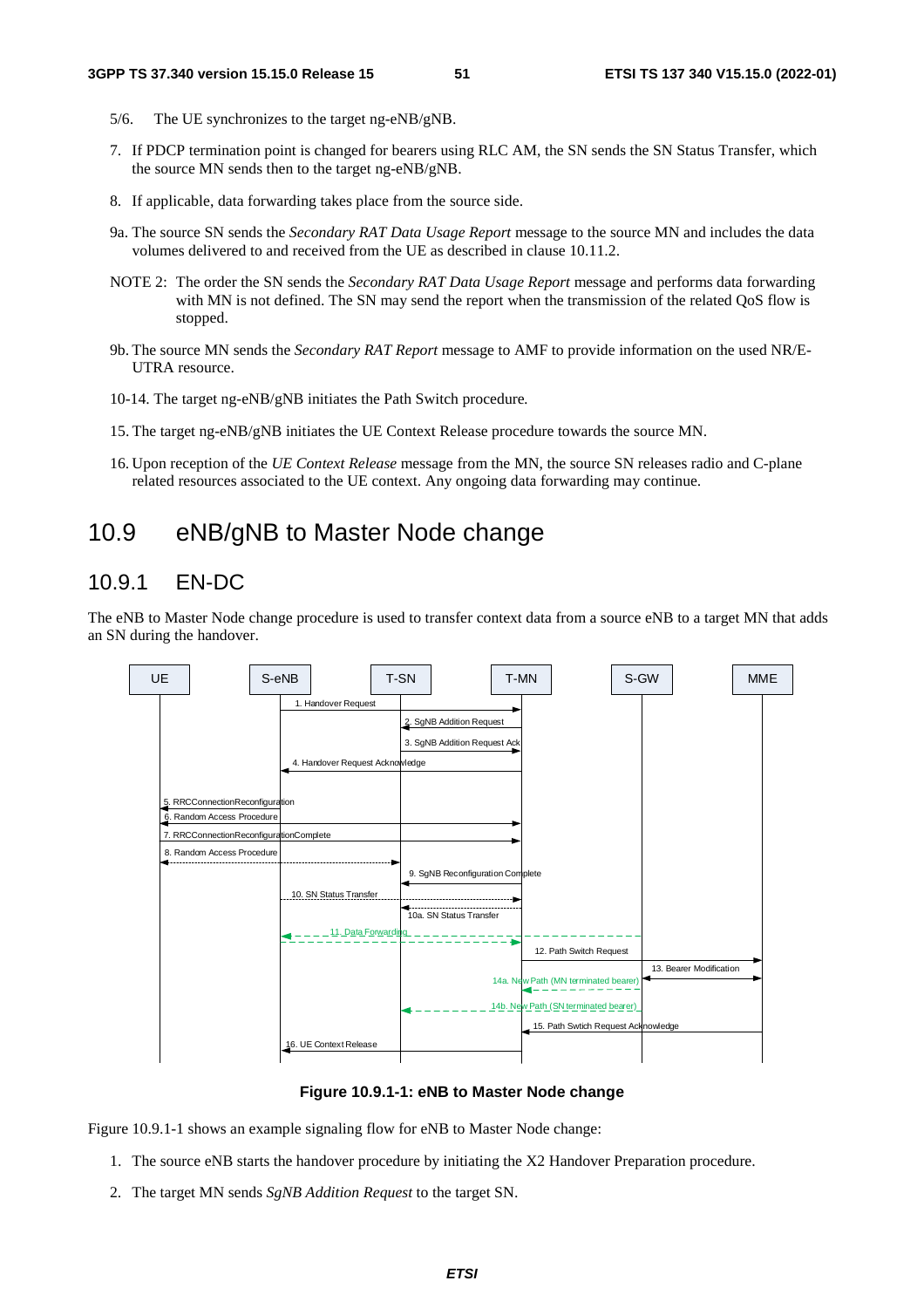- 3. The target SN replies with *SgNB Addition Request Acknowledge*. If data forwarding is needed, the target SN provides forwarding addresses to the target MN.
- 4. The target MN includes within the *Handover Request Acknowledge* message a transparent container to be sent to the UE as an E-UTRA RRC message, including a NR RRC configuration message which also includes the SCG configuration, to perform the handover, and may also provide forwarding addresses to the source eNB.
- 5. The source eNB triggers the UE to apply the new configuration.
- 6/7. The UE synchronizes to the target MN and replies with *RRCConnectionReconfigurationComplete* message.
- 8. If configured with bearers requiring SCG radio resources, the UE synchronizes to the target SN.
- NOTE 0: The order the UE performs Random Access towards the target MN (step 6) and performs the Random Access procedure towards the target SN (step 8) is not defined.
- 9. If the RRC connection reconfiguration procedure was successful, the target MN informs the target SN.
- 10. For bearers using RLC AM, the source eNB sends the SN Status Transfer, which the target MN forwards then to the target SN, if needed.
- 11. Data forwarding from the source eNB takes place.
- 12-15. The target MN initiates the S1 Path Switch procedure.
- NOTE 1: If new UL TEIDs of the S-GW are included, the target MN performs MN initiated SN Modification procedure to provide them to the target SN.
- 16. The target MN initiates the *UE Context Release* procedure towards the source eNB.
- NOTE 2: Inter-system HO from NR or from E-UTRA connected to 5GC to E-UTRA with EN-DC configuration is not supported. Inter-system HO from E-UTRA with EPC to MR-DC with 5GC is also not supported.

### 10.9.2 MR-DC with 5GC

The ng-eNB/gNB to MN change procedure is used to transfer UE context data from a source ng-eNB/gNB to a target MN that adds an SN during the handover. Only the cases where the source node and the target MN belong to the same RAT (i.e. they are both ng-eNBs or both gNBs) are supported.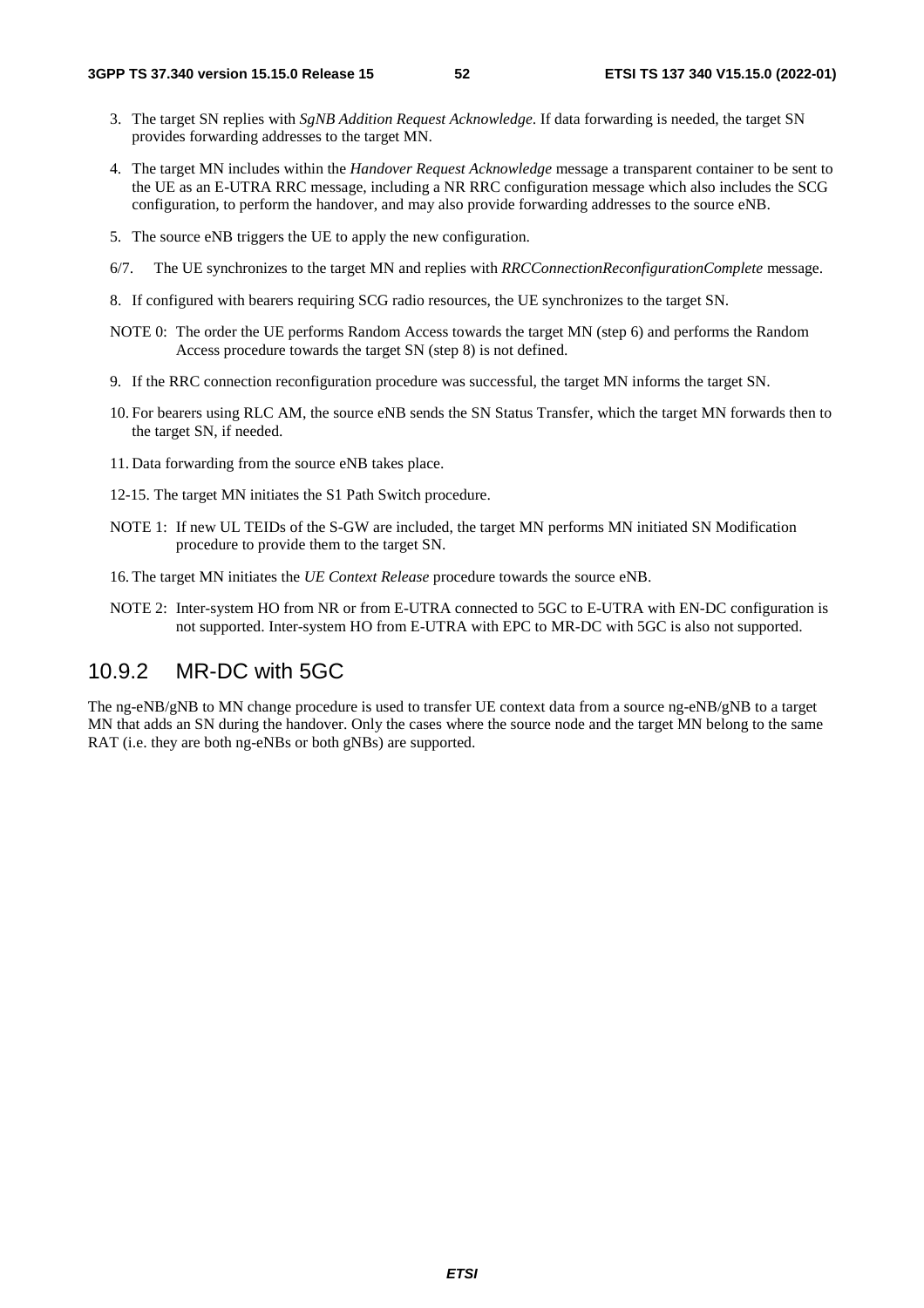

**Figure 10.9.2-1: ng-eNB/gNB to MN change procedure** 

Figure 10.9.2-1 shows an example signalling flow for ng-eNB/gNB to MN change:

- 1. The source ng-eNB/gNB starts the handover procedure by initiating the Xn Handover Preparation procedure.
- 2. The target MN sends *SN Addition Request* to the target SN.
- 3. The target SN replies with *SN Addition Request Acknowledge*. If data forwarding is needed, the target SN provides forwarding addresses to the target MN.
- 3a. For SN terminated bearers using MCG resources, the target MN provides Xn-U DL TNL address information in the *Xn-U Address Indication* message.
- 4. The target MN includes within the *Handover Request Acknowledge* message the SN RRC reconfiguration message to be sent to the UE that includes the SCG configuration to perform the handover, and may also provide forwarding addresses to the source ng-eNB/gNB.
- 5. The source ng-eNB/gNB triggers the UE to perform handover and apply the new configuration.
- 6/7. The UE synchronizes to the target MN and replies with *MN RRC reconfiguration* complete message including the SN RRC reconfiguration complete message.
- 8. If configured with bearers requiring SCG radio resources, the UE synchronizes to the target SN.
- NOTE 1: The order the UE performs Random Access towards the target MN (step 6) and performs the Random Access procedure towards the target SN (step 8) is not defined.
- 9. If the RRC connection reconfiguration procedure was successful, the target MN informs the target SN via *SN Reconfiguration Complete* message.
- 10. For bearers using RLC AM, the source ng-eNB/gNB sends the SN Status Transfer, which the target MN forwards then to the target SN, if needed.
- 11. Data forwarding from the source ng-eNB/gNB takes place.
- 12-15. The target MN initiates the PDU Session Path Switch procedure.
- NOTE 2: If new UL TEIDs of the UPF are included, the target MN performs MN initiated SN Modification procedure to provide them to the target SN.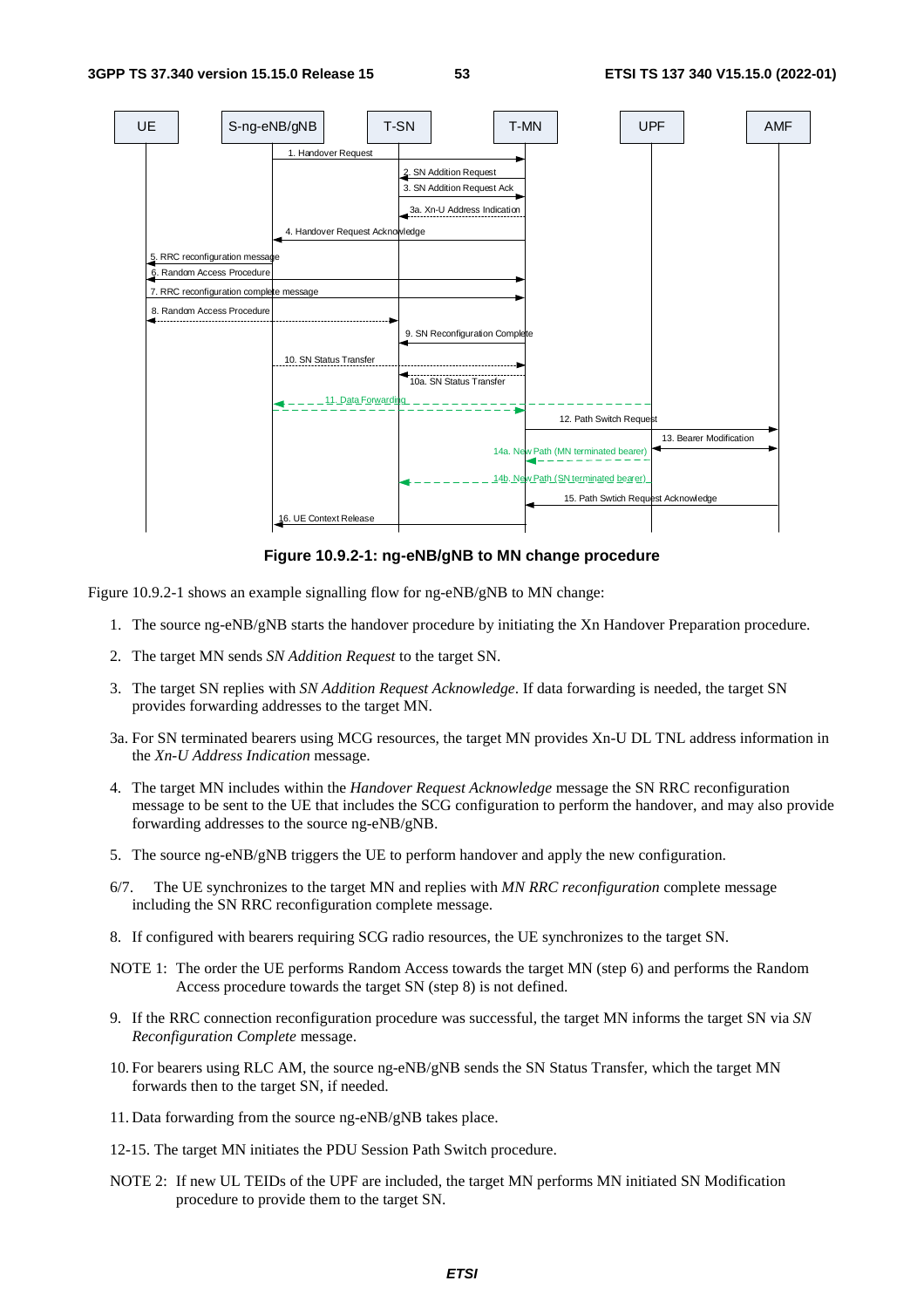16. The target MN initiates the *UE Context Release* procedure towards the source ng-eNb/gNB.

## 10.10 RRC Transfer

### 10.10.1 EN-DC

The RRC Transfer procedure is used to deliver an RRC message, encapsulated in a PDCP PDU between the MN and the SN (and vice versa) so that it may be forwarded to/from the UE using split SRB. The RRC transfer procedure is also used for providing a NR measurement report or NR failure information from the UE to the SN via the MN. Additional details of the RRC transfer procedure are defined in TS 36.423 [9].

#### **Split SRB:**



#### **Figure 10.10.1-1: RRC Transfer procedure for the split SRB (DL operation)**

Figure 10.10.1-1 shows an example signaling flow for the DL RRC Transfer in case of the split SRB:

- 1. The MN, when it decides to use the split SRBs, starts the procedure by initiating the RRC Transfer procedure. The MN encapsulates the RRC message in a PDCP-C PDU and ciphers with own keys.
- NOTE: The usage of the split SRBs shall be indicated in the Secondary Node Addition procedure or Modification procedure.
- 2. The SN forwards the RRC message to the UE.
- 3. The SN may send PDCP delivery acknowledgement of the RRC message forwarded in step 2.



#### **Figure 10.10.1-2: RRC Transfer procedure for the split SRB (UL operation)**

Figure 10.10.1-2 shows an example signaling flow for the UL RRC Transfer in case of the split SRB:

1. When the UE provides response to the RRC message, it sends it to the SN.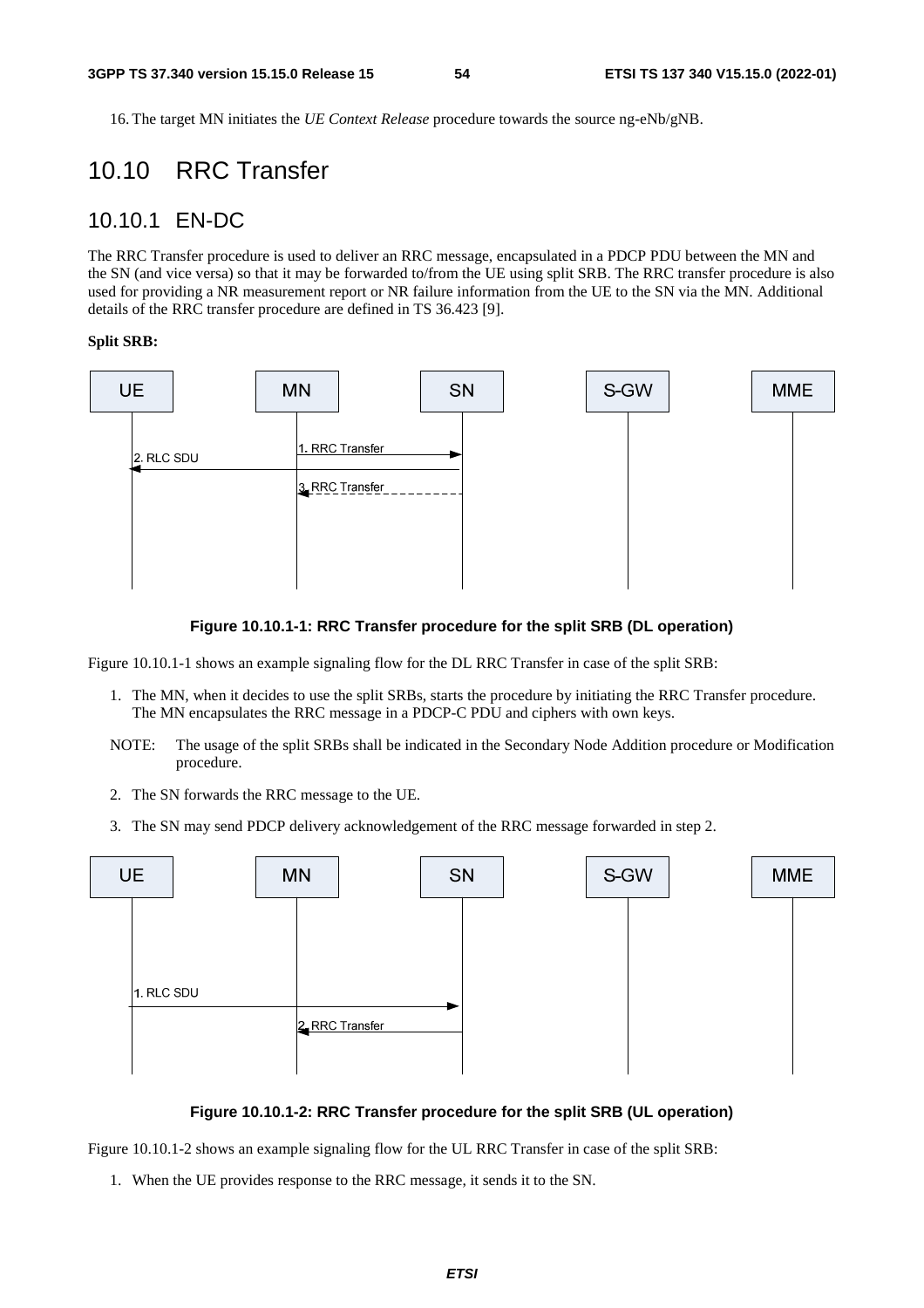2. The SN initiates the RRC Transfer procedure, in which it transfers the received PDCP-C PDU with encapsulated RRC message.



#### **NR measurement report or NR failure information:**

#### **Figure 10.10.1-3: RRC Transfer procedure for NR measurement report or NR failure information**

Figure 10.10.1-3 shows an example signaling flow for RRC Transfer in case of the forwarding of the NR measurement report or NR failure information from the UE:

- 1. When the UE sends a measurement report or NR failure information, it sends it to the MN in a container called *ULInformationTransferMRDC* as specified in TS 36.331 [10].
- 2. The MN initiates the RRC Transfer procedure, in which it transfers the received NR measurement report or NR failure information as an octet string.

### 10.10.2 MR-DC with 5GC

The RRC Transfer procedure is used to exchange RRC messages, encapsulated in a PDCP PDU, between the MN and the UE via the SN (split SRB) and to provide SN measurement reports or failure information report from the UE to the SN. Additional details of the RRC transfer procedure are defined in TS 38.423 [5].

#### **Split SRB:**



#### **Figure 10.10.2-1: RRC Transfer procedure for split SRB (DL operation)**

Figure 10.10.2-1 shows an example signaling flow for DL RRC Transfer in case of the split SRB:

- 1. The MN, when it decides to use the split SRBs, starts the procedure by initiating the RRC Transfer procedure. The MN encapsulates the RRC message in a PDCP PDU and ciphers with own keys.
- NOTE: The usage of the split SRBs shall be indicated in the Secondary Node Addition procedure or Modification procedure.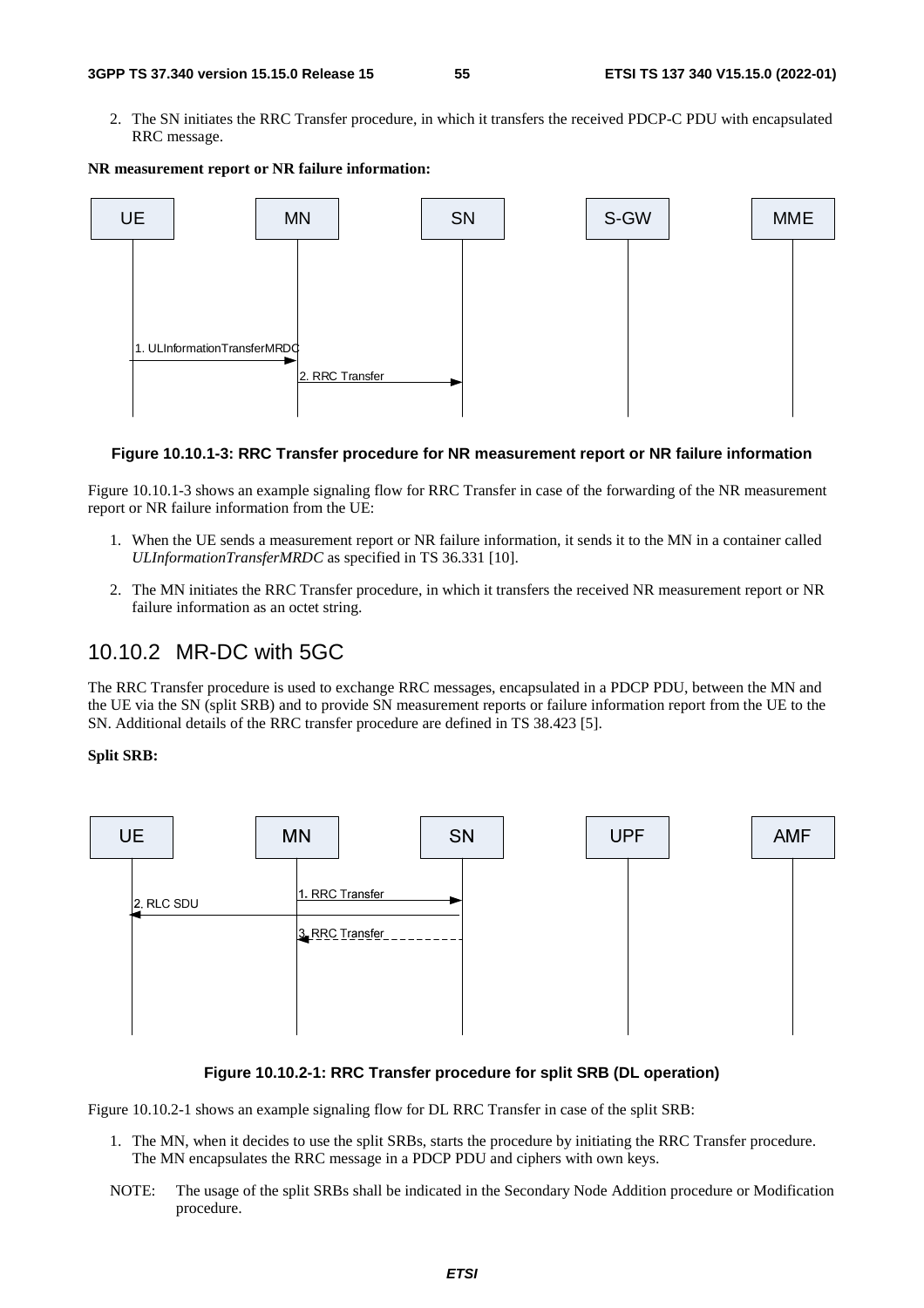- 2. The SN forwards the RRC message to the UE.
- 3. The SN may send PDCP delivery acknowledgement of the RRC message forwarded in step 2.



### **Figure 10.10.2-2: RRC Transfer procedure for split SRB (UL operation)**

Figure 10.10.2-2 shows an example signaling flow for UL RRC Transfer in case of the split SRB:

- 1. When the UE provides response to the RRC message, it sends it to the SN.
- 2. The SN initiates the RRC Transfer procedure, in which it transfers the received PDCP PDU with encapsulated RRC message.

#### **SN measurement report or failure information report:**



#### **Figure 10.10.2-3: RRC Transfer procedure for SN measurement report or failure information report**

Figure 10.10.2-3 shows an example signaling flow for RRC Transfer in case of the forwarding of the SN measurement report or failure information report from the UE:

- 1. When the UE sends an SN measurement report or failure information report, it sends it to the MN in a container called *ULInformationTransferMRDC* as specified in TS 38.331 [4].
- 2. The MN initiates the RRC Transfer procedure, in which it transfers the received SN measurement report or failure information as an octet string.

## 10.11 Secondary RAT data volume reporting

### 10.11.1 EN-DC

The secondary RAT data volume reporting function is used to report the data volume of secondary RAT to CN. In EN-DC, if configured, the MN reports the uplink and downlink data volumes of used NR resources to the EPC on a per EPS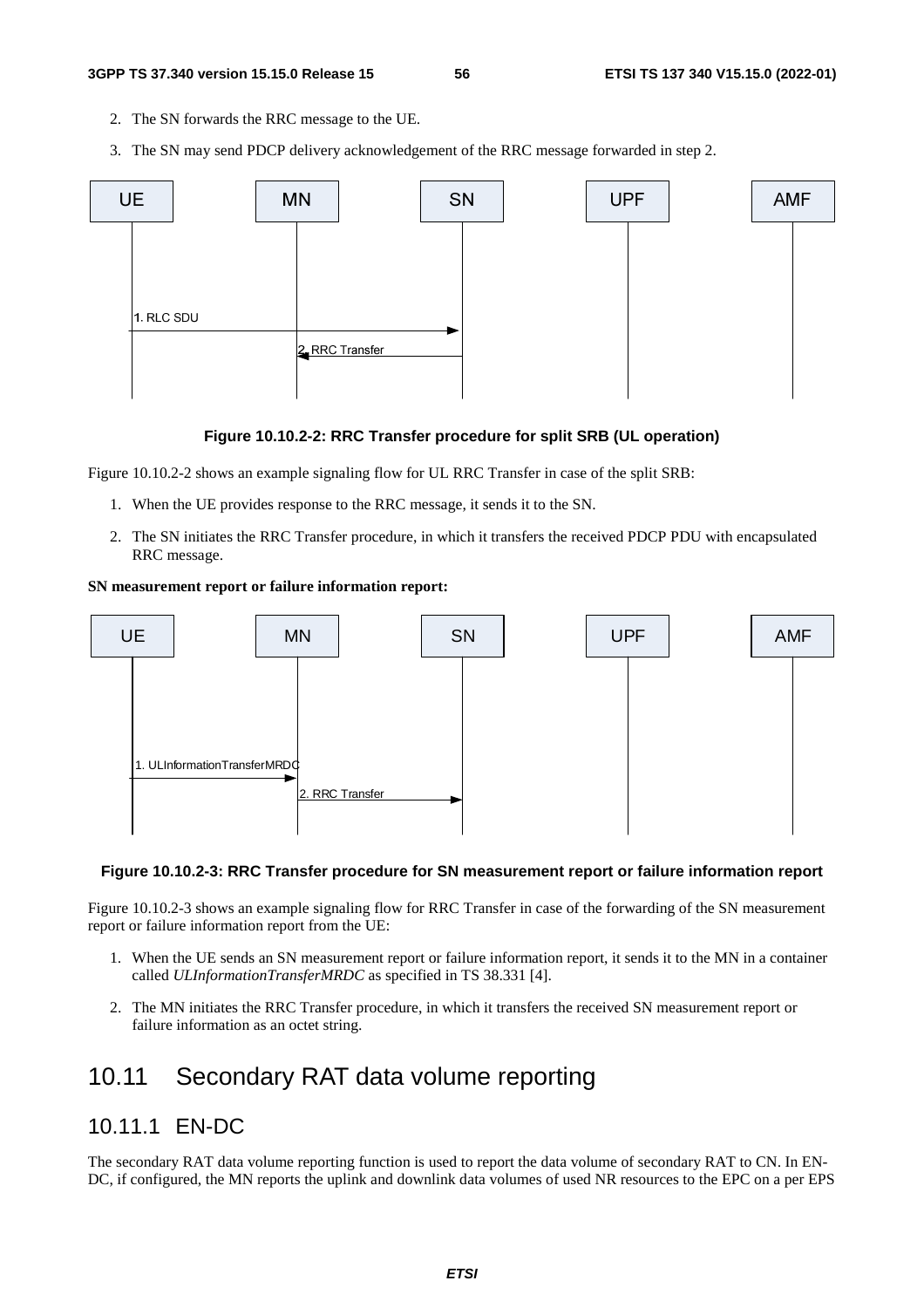bearer basis as specified in TS 36.300 [2]. Periodic reporting is performed by periodically sending the *Secondary RAT Data Usage Report* messages to the MME.

The data volume is counted by the node hosting PDCP. Downlink data volume is counted in bytes of PDCP SDUs successfully delivered to the UE over NR (for RLC AM) or transmitted to the UE over NR (for RLC UM). Uplink data volume is counted in bytes of PDCP SDUs received by the node hosting PDCP over NR. Forwarded packets shall not be counted when PDCP entity is relocated. When PDCP duplication is activated, packets shall be counted only once.



#### **Figure 10.11.1-1: Secondary RAT data volume periodic reporting - EN-DC**

Figure 10.11.1-1 shows an example signalling flow for secondary RAT data volume periodic reporting:

- 1. If the periodic reporting is configured, then the SN periodically sends the *Secondary RAT Data Usage Report* message to the MN and includes the data volumes of used NR radio resources for the related SN-terminated E-RABs.
- 2. The MN sends the *Secondary RAT Data Usage Report* message to MME to provide information on the used NR resource.
- NOTE: The *Secondary RAT Data Usage Report* message sent by the MN may also include secondary RAT report information of MN-terminated bearers.

### 10.11.2 MR-DC with 5GC

The secondary RAT data volume reporting function is used to report the data volume of secondary RAT to the 5GC. In MR-DC with 5GC, if configured, the MN reports the uplink and downlink data volumes of used secondary RAT resources to the 5GC as specified in TS 23.501 [11]. Configuration for reporting of secondary RAT data volume may happen separately for NR and E-UTRA. Secondary RAT data volume reporting indicates the secondary RAT type. For each PDU session, it contains data volumes consumed for the whole PDU Session, or for selected QoS flow, or both. Periodic reporting is performed by periodically sending the *Secondary RAT Data Usage Report* messages to the 5GC.

The data volume is counted by the node hosting PDCP. Downlink data volume is counted in bytes of SDAP SDUs successfully delivered to the UE (for RLC AM) or transmitted to the UE (for RLC UM). Uplink data volume is counted in bytes of SDAP SDUs received by the node hosting PDCP. Forwarded packets shall not be counted when PDCP entity is relocated. When PDCP duplication is activated, packets shall be counted only once.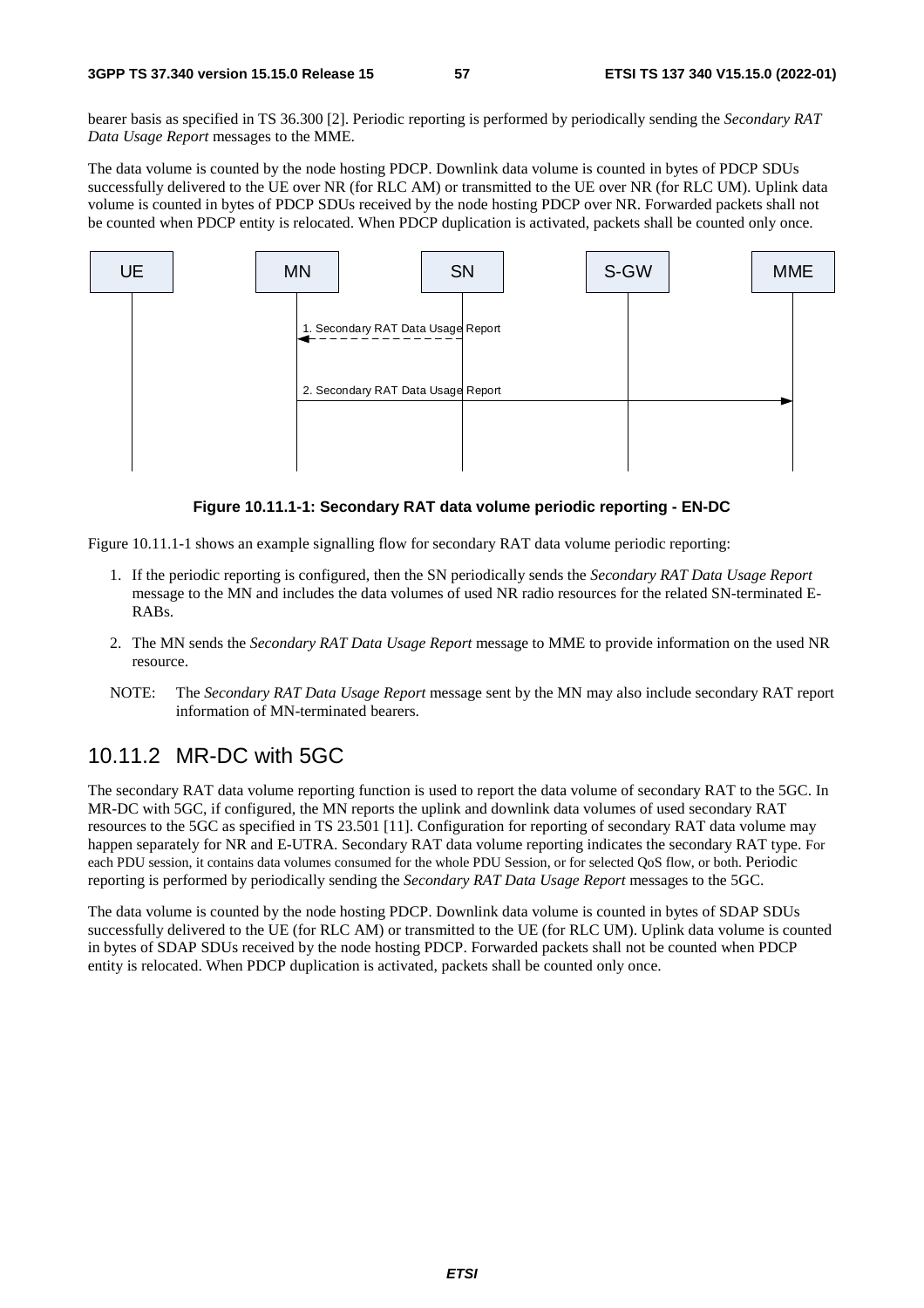

### **Figure 10.11.2-1: Secondary RAT data volume periodic reportin**g **- MR-DC with 5GC**

Figure 10.11.2-1 shows an example signalling flow for secondary RAT data volume periodic reporting:

- 1. For SN terminated bearers, the SN sends the *Secondary RAT Data Usage Report* message to the MN and includes the data volumes of used secondary RAT resources for PDU Sessions or selected QoS flows or both mapped to SN-terminated bearers. If periodic reporting is configured, then the SN periodically sends the *Secondary RAT Data Usage Report* message to the MN and includes the data volumes of used radio resources.
- 2. The MN sends the *Secondary RAT Data Usage Report* message to the 5GC to provide information on the used radio resources.
- NOTE: The *Secondary RAT Data Usage Report* message sent by the MN may also include secondary RAT data volumes of used secondary RAT resources for MN terminated bearers.

### 10.12 Activity Notification

### 10.12.1 EN-DC

The Activity Notification function is used to report user plane activity within SN resources. It can either report inactivity or resumption of activity after inactivity was reported. In EN-DC the Activity Reporting is provided from the SN only. The MN may take further actions.

#### **EN-DC Activity Notification**



### **Figure 10.12.1-1: Support of Activity Notification in EN-DC**

Support of Activity Notification in EN-DC is used to keep the MN informed about user traffic activity in resources owned by the SN. The MN may take appropriate action upon receiving such notification.

- 1. The SN informs the MN about user data inactivity of resources owned by the SN.
- 2. The MN decides to keep SN resources.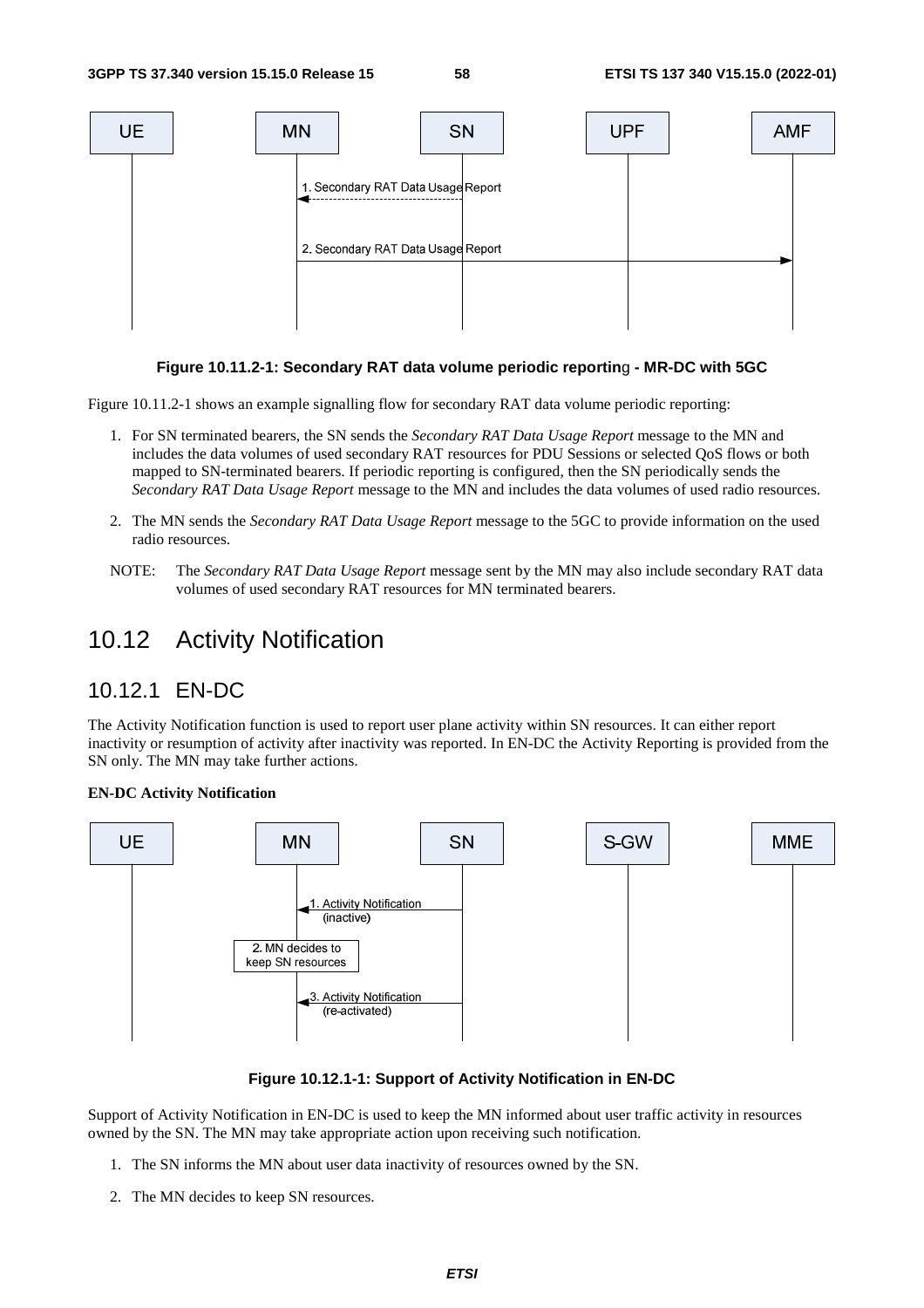3. After a while the SN reports resumption of user plane activity.

### **EN-DC with suspended RRC connection – SCG configuration released in SN**

The Activity Notification function may be used to enable EN-DC with suspended RRC connected operation. The MN node may decide, after inactivity is reported from the SN and also MN resources show no activity, to send the UE to suspended RRC connection. Resumption to RRC\_CONNECTED may take place after activity is reported from the SN for SN terminated bearers.



### **Figure 10.12.1-2: Support of Activity Notification in EN-DC with suspended RRC connection – SCG configuration released in SN**

Figure 10.12.1-2 shows how Activity Notification function interacts with E-UTRAN functions for suspended RRC connection and SgNB Modification procedures in order to keep the higher layer EN-DC E-UTRAN resources established for UEs in suspended RRC connection, including S1 and X2 interface C-plane, U-plane and bearer contexts established while lower layer MCG and SCG resources are released. E-UTRAN memorises the cell group configuration for MCG in order to apply delta signalling at resume, as specified in TS 36.331 [4]. After the UE has transited successfully back to RRC\_CONNECTED, lower layer SCG resources are established afterwards by means of RRC Connection Reconfiguration.

- 1. The SN notifies the MN about user data inactivity for SN terminated bearers.
- 2. The MN decides to send the UE to suspended RRC connection.
- 3/4. The MN triggers the MN initiated SgNB Modification procedure, requesting the SN to release lower layers.
- 5. The UE is sent to suspended RRC connection.
- 6-8. After a period of suspended RRC connection, upon activity notification from the SN, the UE returns to RRC\_CONNECTED.
- 8bis. MN decides whether to reactivate the SN terminated bearers. If (e.g. due to UE mobility), MN decides not to reactivate the SN terminated bearers, it initiates the MN initiated SN release procedure and the procedure ends.
- 9/10. The MN triggers the MN initiated SgNB Modification procedure to re-establish lower layers. The SN provides configuration data within an SN RRC configuration message.

11-14. The RRCConnectionReconfiguration procedure commences.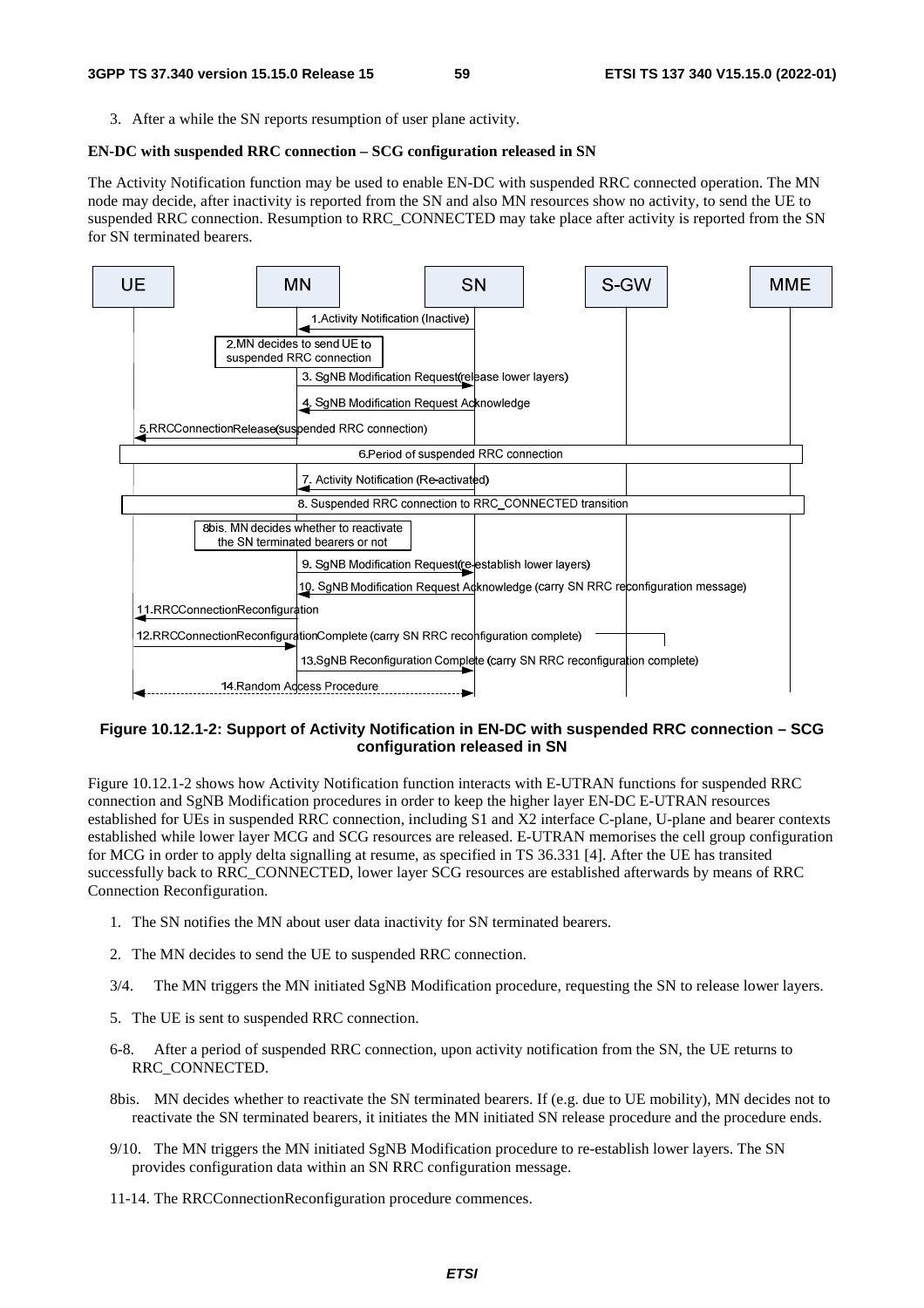### 10.12.2 MR-DC with 5GC

The Activity Notification function is used to report user plane activity within SN resources or to report a RAN Paging Failure event to the SN. It can either report inactivity or resumption of activity after inactivity was reported. In MR-DC with 5GC the Activity Reporting is provided from the SN only. The MN may take further actions. RAN Paging Failure Reporting is provided from the MN only.

#### **MR-DC with 5GC Activity Notification**



### **Figure 10.12.2-1: Support of Activity Notification in MR-DC with 5GC**

- 1. The SN notifies the MN about user data inactivity.
- 2. The MN decides further actions that impact SN resources (e.g. send UE to RRC\_INACTIVE, bearer reconfiguration). In the case shown, MN takes no action.
- 3. The SN notifies the MN that the (UE or PDU Session or QoS flow) is no longer inactive.

### **MR-DC with 5GC with RRC\_INACTIVE**

The Activity Notification function may be used to enable MR-DC with 5GC with RRC\_INACTIVE operation. The MN node may decide, after inactivity is reported from the SN and also MN resources show no activity, to send the UE to RRC\_INACTIVE. Resumption to RRC\_CONNECTED may take place after activity is reported from the SN for SN terminated bearers.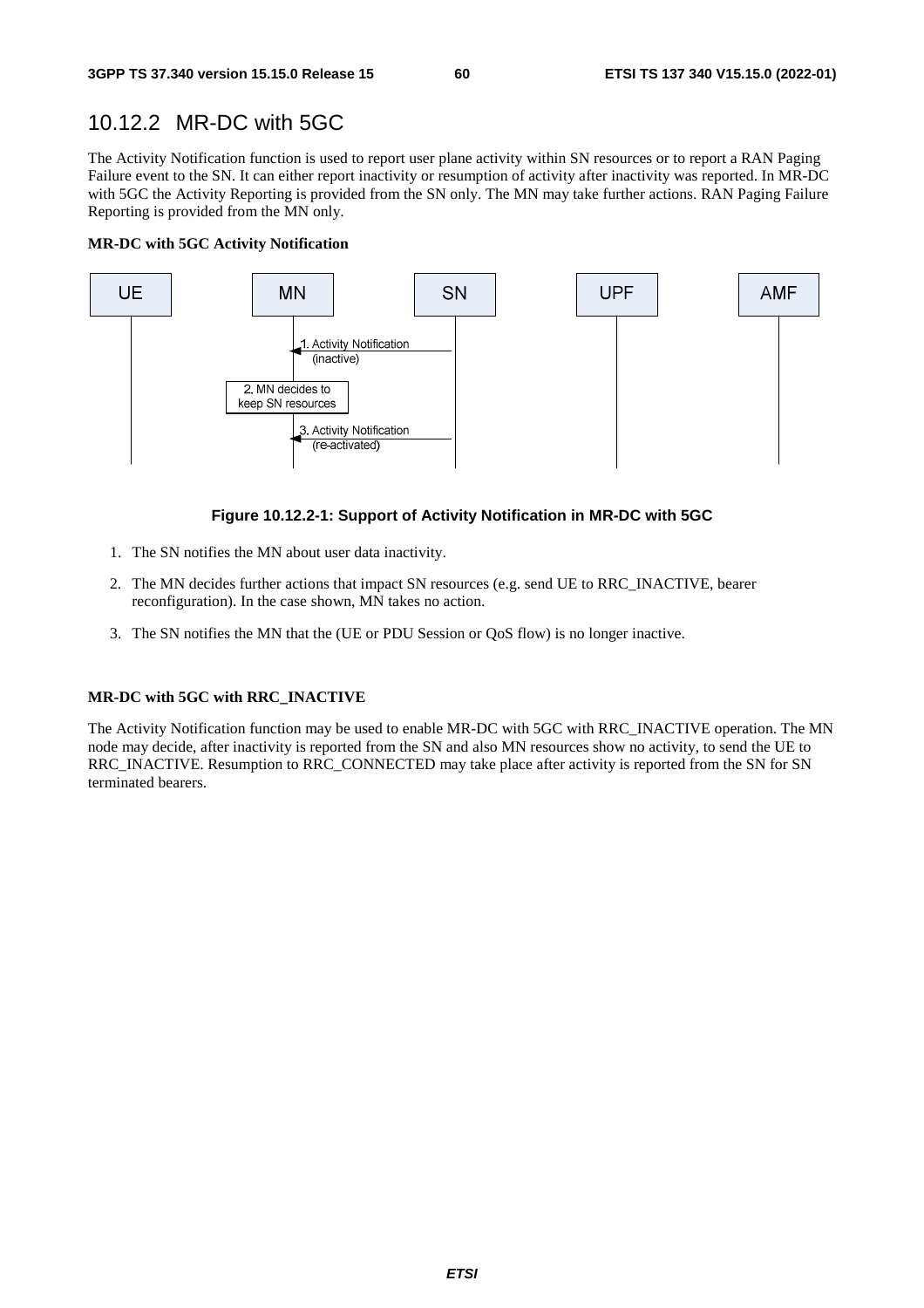

**Figure 10.12.2-2: Support of Activity Notification in MR-DC with 5GC with RRC\_Inactive** 

Figure 10.12.2-2 shows how Activity Notification function interacts with NG-RAN functions for RRC\_INACTIVE and SN Modification procedures in order to keep the higher layer MR-DC NG-RAN resources established for UEs in RRC\_INACTIVE, including NG and Xn interface C-plane, U-plane and bearer contexts established while lower layer MCG and SCG resources are released. NG-RAN memorises the cell group configuration for MCG in order to apply delta signalling at resume, as specified in TS 38.331 [4]. After the UE has transited successfully back to RRC\_CONNECTED, lower layer SCG resources are established afterwards by means of RRC Connection Reconfiguration.

- 1. The SN notifies the MN about user data inactivity for SN terminated bearers.
- 2. The MN decides to send the UE to RRC\_INACTIVE.
- 3/4. The MN triggers the MN initiated SN Modification procedure, requesting the SN to release lower layers.
- 5. The UE is sent to RRC\_INACTIVE.
- 6-8. After a period of inactivity, upon activity notification from the SN, the UE returns to RRC\_CONNECTED.
- 8bis. MN decides whether to reactivate the SN terminated bearers. If (e.g. due to UE mobility), MN decides not to reactivate the SN terminated bearers, it initiates the MN initiated SN release procedure and the procedure ends.
- 9/10. The MN triggers the MN initiated SN Modification procedure to re-establish lower layers. The SN provides configuration data within an *SN RRC configuration* message.
- 11-14. The RRCConnectionReconfiguration procedure commences.

# 10.13 Notification Control Indication

### 10.13.1 EN-DC

Notification Control Indication procedure is not supported in EN-DC.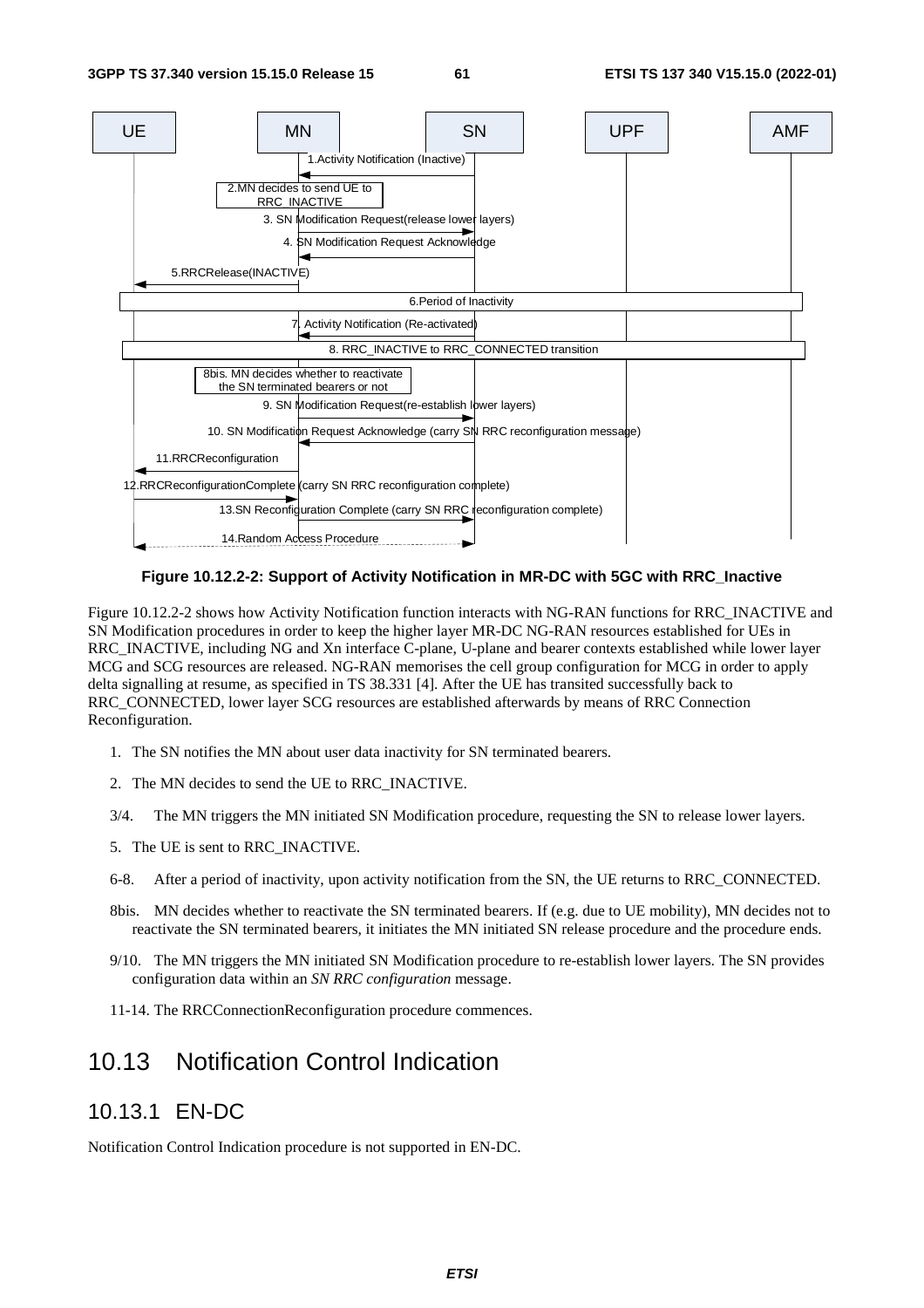### 10.13.2 MR-DC with 5GC

The Notification Control Indication procedure may be initiated either by the MN or by the SN and is used to indicate that GFBR for one or several QoS flows cannot be fulfilled any more or can be fulfilled again by the reporting node.



**Figure 10.13.2-1: Notification Control Indication procedure** 

Figure 10.13.2-1 shows an example signalling flow for the Notification Control Indication procedure.

1. The MN may, for an SN terminated bearer, indicate, that the GFBR requested from the MN cannot be fulfilled anymore.

In case the SN terminated bearer is configured as a split bearer, the SN may decide to increase the share provided by the SN or it may decide to notify the MN that resources requested for the SN terminated bearer cannot fulfill the GFBR any more.

- 2. Continuing the example message flow from step 1, the SN informs the MN that the GFBR for an SN terminated bearer cannot be fulfilled any more.
- 3. The MN decides to inform the 5GC that NG-RAN cannot fulfill the GFBR for a GBR QoS flow any more.

# 10.14 PDU Session Split at UPF

### 10.14.1 PDU Session Split at UPF during PDU session resource setup

When a new PDU session needs to be established, the 5GC may provide two UL TEID addresses during PDU Session Resource Setup in order to allow for PDU session split. The MN may perform the SN Addition or the MN-initiated SN Modification procedure. If the MN decides to split the PDU session, the MN provides two DL TEID addresses and also the QoS flows associated with each tunnel.



**Figure 10.14.1-1: PDU Session Split at UPF during PDU session resource setup** 

- 1. The 5GC provides two UL TEID addresses during PDU Session Resource Setup, to be applied as the first UL tunnel on the NG-U interface and the additional NG-U tunnel in case the MN decides to split the PDU session.
- 2. The MN decides to setup two tunnels. The MN uses the SN Addition procedure (as described in 10.2.2) or the MN-initiated SN Modification procedure (as described in 10.3.2) up to step 6.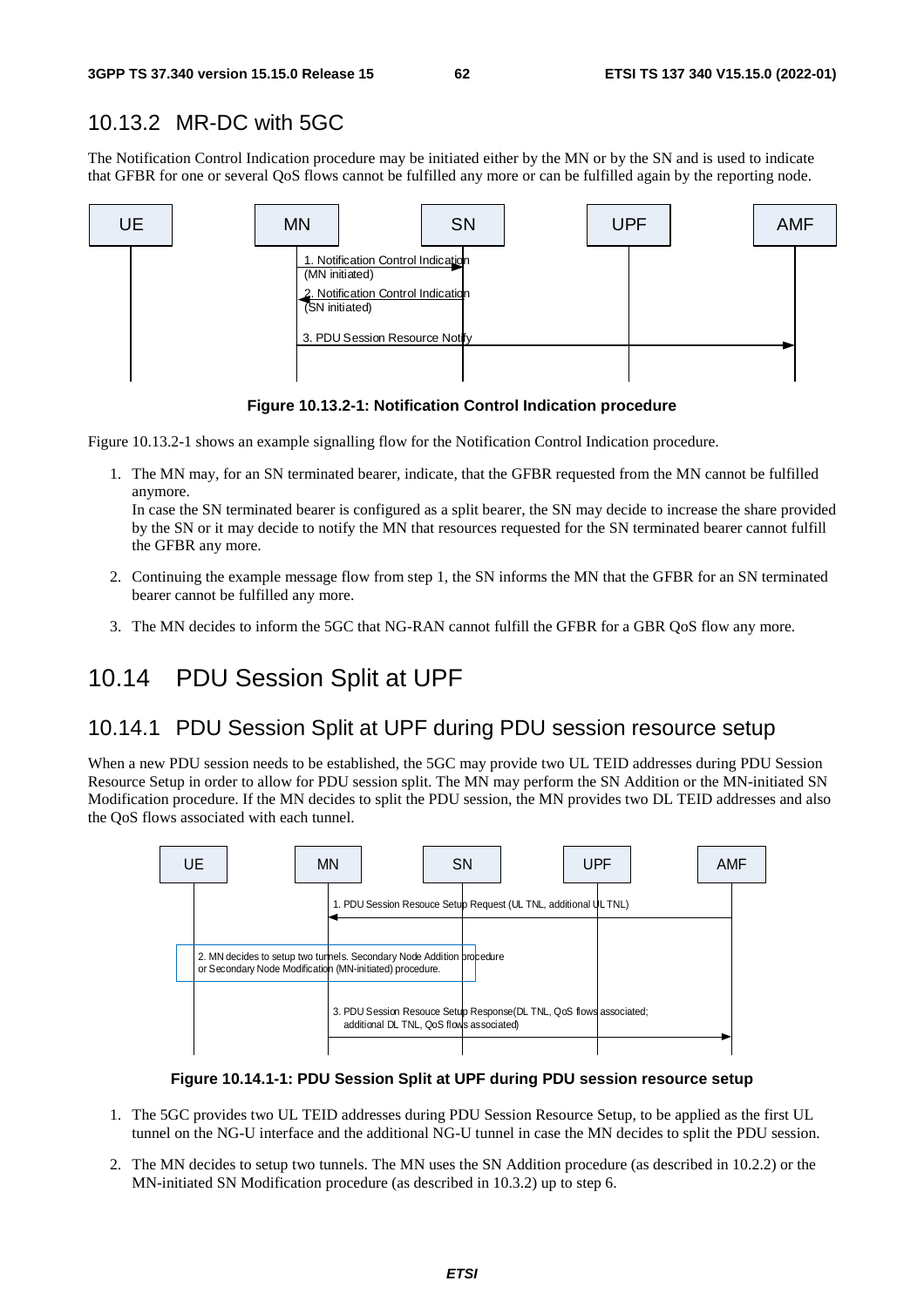3. The MN provides a DL TEID address to be applied as the first and an additional DL tunnel address on the NG-U interface. The MN also provides which QoS flows are associated with which tunnel.

### 10.14.2 PDU Session Split at UPF during PDU session resource modify (5GC initiated)

The 5GC may provide an additional UL TEID address during PDU Session Resource Modify in order to allow the MN to split the PDU session. The MN may perform the SN Addition or the MN-initiated SN Modification procedure. If the MN decides to split the PDU session, the MN provides a DL TEID address to be applied as the additional DL tunnel address and the QoS flows associated with that tunnel.



**Figure 10.14.2-1: PDU Session Split at UPF during PDU session resource modify** 

- 1. The 5GC provides an additional UL TEID address during PDU Session Resource Modify, to be applied as the additional NG-U tunnel in case the MN decides to split the PDU session.
- 2. The MN decides to setup two tunnels. If the new tunnel is to be setup at the SN, the MN uses the SN Addition procedure (as described in 10.2.2) or the MN-initiated SN Modification procedure (as described in 10.3.2) up to step 6, or up to step 8 if a QoS flow is moved to the SN and data forwarding applies.
- 3. The MN provides a DL TEID address to be applied as the additional DL tunnel address on the NG-U interface and the QoS flows associated with that tunnel.

### 10.14.3 PDU Session Split at UPF (RAN initiated QoS flows offloading from MN to SN)

When some QoS flows are offloaded from the MN to the SN, the MN may decide to split the PDU session served by the MN into more than one NG-U tunnels. The MN sends the *SN Addition/Modification Request* message including UPF UL TEID address used at the MN. Later on, if the MN receives a new UL TEID in the *PDU Session Resource Modify Confirm* message, the MN may provide the new UL TEID to the SN.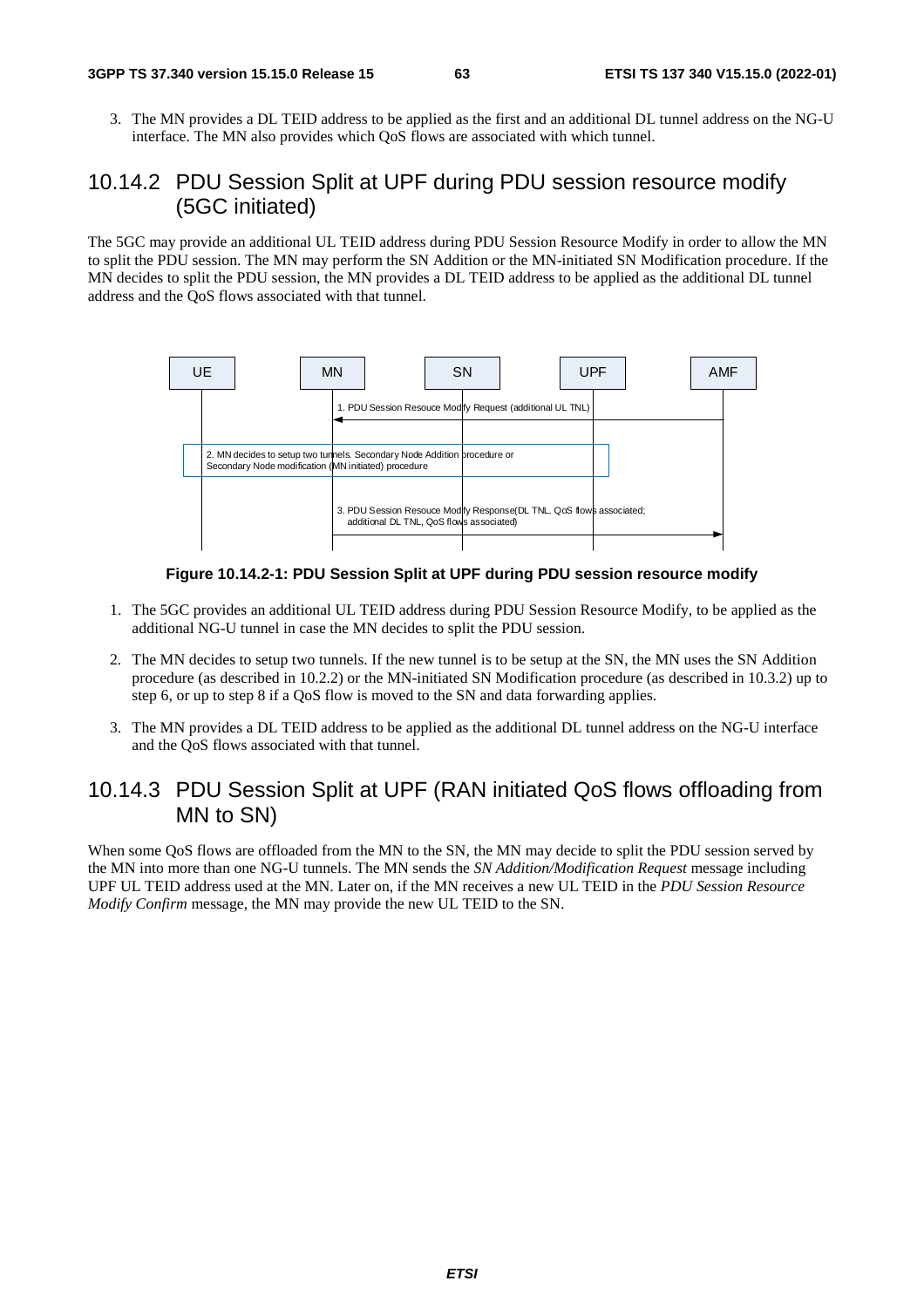

### **Figure 10.14.3-1: PDU Session Split at UPF during RAN initiated PDU session resource modify (QoS flows offloading from MN to SN)**

- 1-2. If the MN decides to split a PDU session, it uses the SN Addition procedure or the MN-initiated SN Modification procedure, including current UPF UL NG-U tunnel used at the MN. If in-order delivery is required for some QoS flows, an UL forwarding tunnel may be setup for the PDU session at this stage.
- NOTE 1: In case the MN offloads some QoS flows to the SN within a PDU session already split between the MN and the SN, the MN initiated SN Modification procedure is used.
- 3-6d. If in-order delivery is required, the SN buffers the first packets received from the UE for a certain QoS flow until it receives an GTP-U end marker packet over the UL forwarding tunnel indicating that the MN has delivered all UL packets from the source side to UPF for that QoS flow. Then the SN starts delivering UL packets to UPF for that QoS flow using the UPF UL TEID address used at the MN received at step 1.
- 7-8. The MN uses the *PDU Session Resource Modify Indication* message to inform 5GC that the PDU session is split into two tunnels and indicate which QoS flows are associated with which DL tunnel. The 5GC triggers the sending of DL End Marker packets without QFI tag at step 7a and confirms with the *PDU Session Resource Modify Confirm* message and allocates corresponding uplink tunnels.

After receiving the End Marker packet(s) from UPF at step 7a, the MN determines that the End Marker packets only work on the offloaded QoS flows, and may stop delivering and discard DL packets of the offloaded QoS flows, and the MN shall continue transmiting DL packets for the not offloaded QoS flows, if any.

7a./7b. After receiving the DL end marker from 5GC at step 7a, the MN may generate at step 7b DL End Marker packets without QFI tag towards the SN.

9-10. If the MN receives a new UL TEID in the *PDU Session Resource Modify Confirm* message for itself, the MN will use it to deliver UL packets to UPF. If the MN receives a new UL TEID for the SN, then the MNinitiated SN Modification procedure (i.e., step 9 and step 10) is used to provide the new UL TEID to the SN and then the SN switches to use the new UL TEID to deliver UL packets.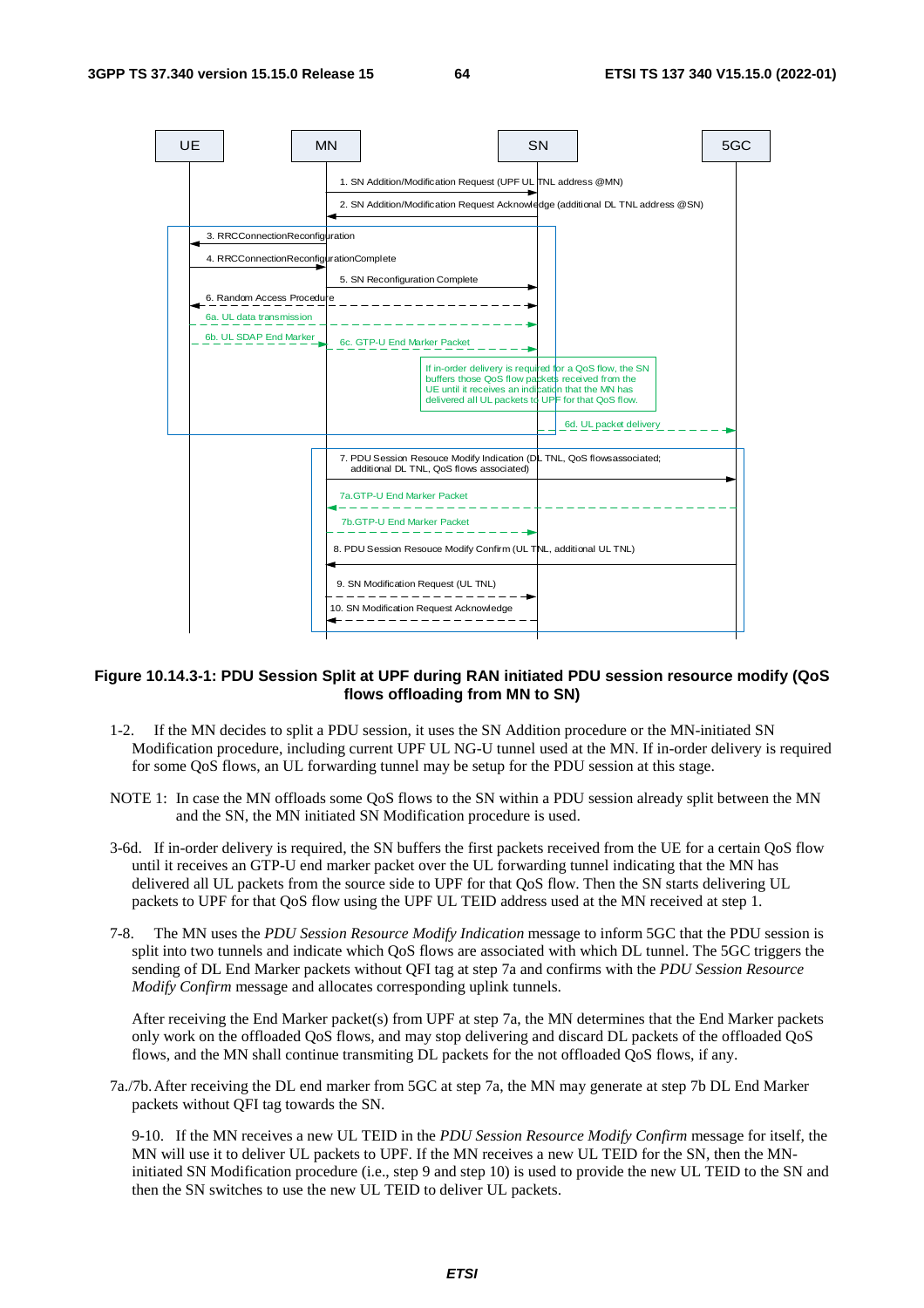### 10.14.4 PDU Session Split at UPF (RAN initiates QoS flows offloading from SN to MN)

When some QoS flows are offloaded from the SN to the MN, the MN may decide to split the PDU session served by the SN into more than one NG-U tunnels. If the MN requests to offload, the MN sends the *SN Modification Request* message to the SN. In case the SN requests to offload, the SN sends the *SN Modification Required* message to the MN.



#### **Figure 10.14.4-1: PDU Session Split at UPF during RAN initiated PDU session resource modify (QoS flows offloading from SN to MN)**

- 1a-1c. When the MN requests to offload some QoS flows from the SN to the MN for a PDU session, it sends the *SN Modification Request* message. If in-order delivery is required for some of the QoS flows, an UL forwarding tunnel may be setup for the PDU session at this stage and the MN provides the UL forwarding tunnel address information in the *Xn-U Address Indication* message.
- 2a-2b. When the SN requests to offload some QoS flows to the MN for a PDU session, the SN sends the *SN Modification Required* message. If in-order delivery is required for some of the QoS flows, an UL forwarding tunnel may be setup for the PDU session at this stage and the MN provides the UL forwarding tunnel address information in the *SN Modification Confirm* message.
- 3-6d. If in-order delivery is required, the MN buffers the first packets received from the UE for a certain QoS flow until it receives an GTP-U end marker packet over the UL forwarding tunnel indicating that the SN has delivered all UL packets from the source side to UPF for that QoS flow.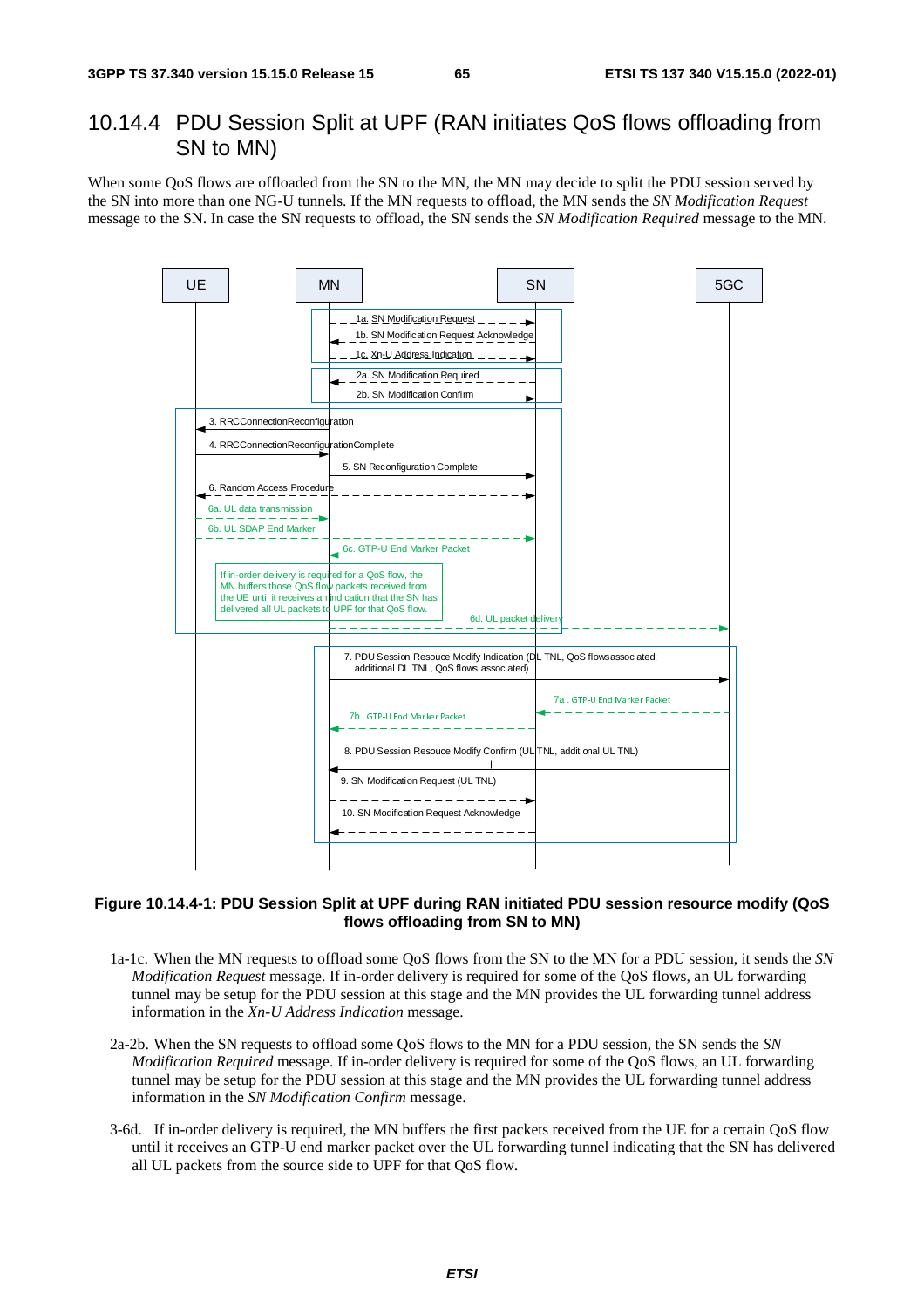7-8. The MN uses the *PDU Session Resource Modify Indication* message to inform 5GC that the PDU session is split into two tunnels and indicate which QoS flows are associated with which DL tunnel. The 5GC triggers the sending of DL End Marker packets without QFI tag at step 7a and confirms with the *PDU Session Resource Modify Confirm* message and allocates corresponding uplink tunnels.

After receiving the End Marker packet(s) from UPF at step 7a, the SN determines that the End Marker packets only work on the offloaded QoS flows, and may stop delivering and discard DL packets of the offloaded QoS flows, and the SN shall continue transmiting DL packets for the not offloaded QoS flows, if any.

- 7a./7b. After receiving the DL end marker from 5GC at step 7a, the SN may generate at step 7b DL End Marker packets without QFI tag towards the MN.
- 9-10. If the MN receives a new UL TEID in the *PDU Session Resource Modify Confirm* message for itself, the MN will use it to deliver UL packets to UPF. If the MN receives a new UL TEID for the SN, then the MN-initiated SN Modification procedure (i.e., the step 9 and step 10) is used to provide the new UL TEID to the SN and then the SN switches to use the new UL TEID to deliver UL packets.

# 11 Service related aspects

# 11.1 Roaming and Access Restrictions

The principles for conveying roaming and access restriction info for EN-DC are described in TS 36.300 [2].

For MR-DC with 5GC, SCG (re)selection at the SN is based on roaming and access restriction information in SN. If roaming and access restriction information is not available at the SN, the SN shall consider that there is no restriction for SCG (re)selection. Therefore, MN needs to convey the up-to-date roaming and access restriction information to SN via XnAP messages.

# 11.2 Support of Network Sharing

E-UTRAN and NG-RAN aspects of network sharing are specified in TS 36.300 [2] and TS 38.300 [3].

# 12 X2/Xn Interface related aspects

Stage 2 specification for X2-C procedures for EN-DC is contained in TS 36.300 [2].

Xn-C procedures for MR-DC with 5GC are specified in TS 38.423 [5].

X2-U procedures for EN-DC and Xn-U procedures for MR-DC with 5GC are specified in TS 38.425 [6].

# 13 Other aspects

## 13.1 Interference avoidance for in-device coexistence

In-Device Coexistence (IDC) solution as described in TS 36.300 [2] is extended to address EN-DC operation. Only FDM solution, where the list of NR carriers suffering from IDC problems is signalled in IDC indication, is supported in this version of the specifications. The requirement on RRM/RLM/CSI measurements in different phases of IDC interference defined in TS 36.300 [2] is applicable except that for NR serving cell, the requirements in TS 38.133 [8] and TS 38.101-1 [12], TS 38.101-2 [13], TS 38.101-3 [14] apply.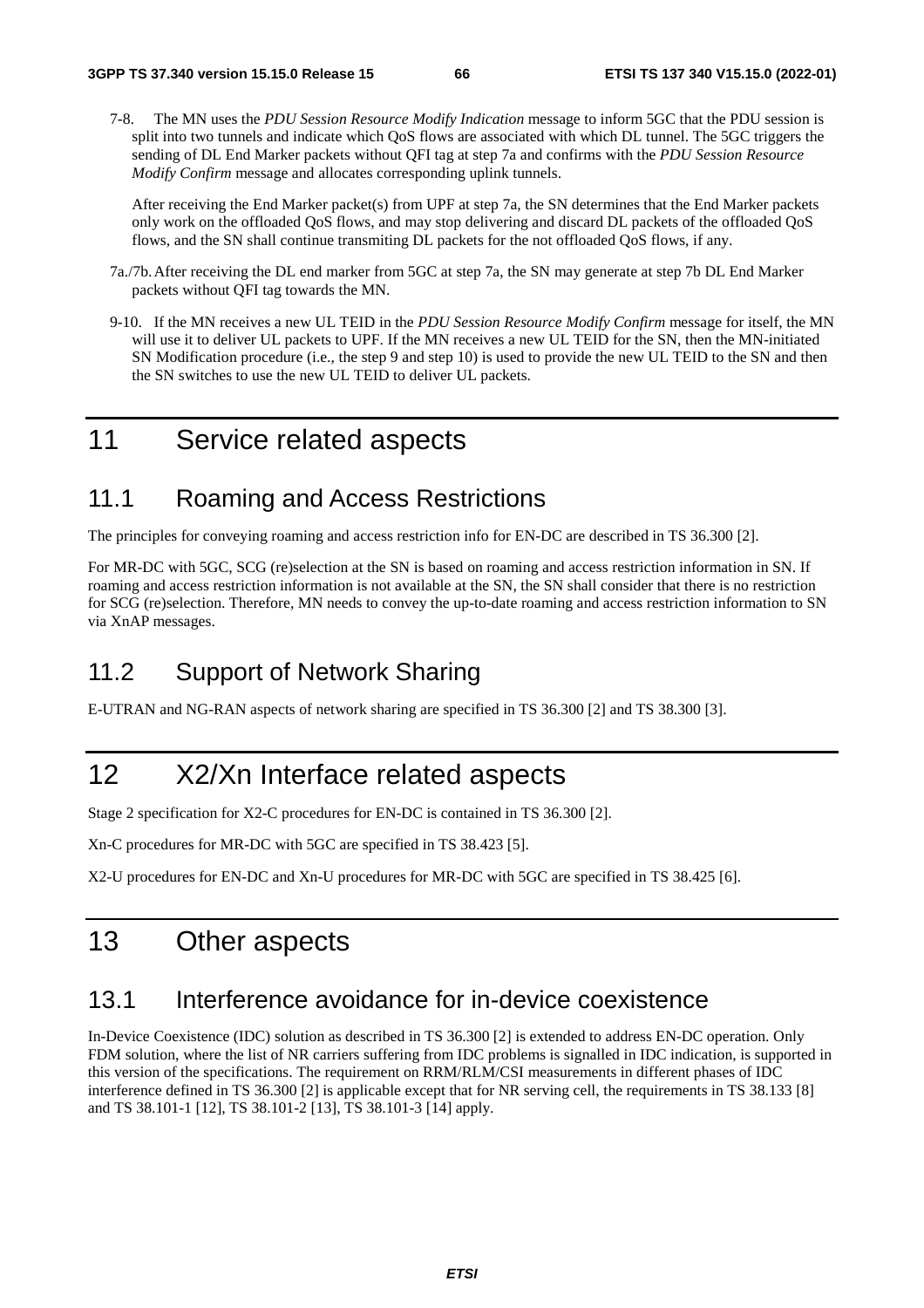# Annex A (informative): Layer 2 handling for bearer type change

This clause provides for information an overview on L2 handling for bearer type change in MR-DC, with and without a security key change due to a change of the termination point.

### **Table A-1: L2 handling for bearer type change with and without a security key change due to a change of the termination point.**

| <b>Bearer</b>                           | <b>MCG</b>                                                                                                                                      |                                                                                                                                                     |                                                                                                                                                 | <b>Split</b>                                                                                                                                       | <b>SCG</b>                                                                                                                               |                                                                                                                                                  |  |
|-----------------------------------------|-------------------------------------------------------------------------------------------------------------------------------------------------|-----------------------------------------------------------------------------------------------------------------------------------------------------|-------------------------------------------------------------------------------------------------------------------------------------------------|----------------------------------------------------------------------------------------------------------------------------------------------------|------------------------------------------------------------------------------------------------------------------------------------------|--------------------------------------------------------------------------------------------------------------------------------------------------|--|
| type<br>change<br>from<br>row<br>to col | no change of<br>termination<br>point<br>(no key<br>change)                                                                                      | change of<br>termination<br>point<br>(key change)                                                                                                   | no change of<br>termination<br>point<br>(no key<br>change)                                                                                      | change of<br>termination<br>point<br>(key change)                                                                                                  | no change of<br>termination<br>point<br>(no key<br>change)                                                                               | change of<br>termination<br>point<br>(key change)                                                                                                |  |
| <b>MCG</b>                              | N/A                                                                                                                                             | PDCP:<br>Re-establish<br>MCG RLC:<br>See Note 1<br>MCG MAC:<br>See Note 1<br><b>SCG RLC:</b><br>No action<br>SCG MAC:<br>No action                  | PDCP:<br>Reconfigure<br>MCG RLC:<br>No action<br>MCG MAC:<br>No action<br><b>SCG RLC:</b><br>Establish<br><b>SCG MAC:</b><br>Reconfigure        | PDCP:<br>Re-establish<br><b>MCG RLC:</b><br>See Note 1<br>MCG MAC:<br>See Note 1<br><b>SCG RLC:</b><br>Establish<br><b>SCG MAC:</b><br>Reconfigure | PDCP:<br>Recovery<br><b>MCG RLC:</b><br>See Note 3<br>MCG MAC:<br>Reconfigure<br>SCG RLC:<br>Establish<br><b>SCG MAC:</b><br>Reconfigure | PDCP:<br>Re-establish<br><b>MCG RLC:</b><br>See Note 3<br>MCG MAC:<br>Reconfigure<br>SCG RLC:<br>Establish<br><b>SCG MAC:</b><br>Reconfigure     |  |
| Split                                   | PDCP:<br>Recovery<br>MCG RLC:<br>No action<br>MCG MAC:<br>No action<br><b>SCG RLC:</b><br>See Note 4<br><b>SCG MAC:</b><br>Reconfigure          | PDCP:<br>Re-establish<br><b>MCG RLC:</b><br>See Note 1<br>MCG MAC:<br>See Note 1<br><b>SCG RLC:</b><br>See Note 4<br><b>SCG MAC:</b><br>Reconfigure | N/A                                                                                                                                             | PDCP:<br>Re-establish<br><b>MCG RLC:</b><br>See Note 1<br>MCG MAC:<br>See Note 1<br><b>SCG RLC:</b><br>See Note 1<br><b>SCG MAC:</b><br>See Note 1 | PDCP:<br>Recovery<br>MCG RLC:<br>See Note 3<br>MCG MAC:<br>Reconfigure<br><b>SCG RLC:</b><br>No action<br><b>SCG MAC:</b><br>No action   | PDCP:<br>Re-establish<br><b>MCG RLC:</b><br>See Note 3<br>MCG MAC:<br>Reconfigure<br>SCG RLC:<br>See Note 1<br>SCG MAC:<br>See Note 1            |  |
| SCG                                     | PDCP:<br>Recovery<br><b>MCG RLC:</b><br>Establish<br>MCG MAC:<br>Reconfigure<br><b>SCG RLC:</b><br>See Note 4<br><b>SCG MAC:</b><br>Reconfigure | PDCP:<br>Re-establish<br><b>MCG RLC:</b><br>Establish<br>MCG MAC:<br>Reconfigure<br><b>SCG RLC:</b><br>See Note 4<br><b>SCG MAC:</b><br>Reconfigure | PDCP:<br>Reconfigure<br><b>MCG RLC:</b><br>Establish<br>MCG MAC:<br>Reconfigure<br><b>SCG RLC:</b><br>No action<br><b>SCG MAC:</b><br>No action | PDCP:<br>Re-establish<br><b>MCG RLC:</b><br>Establish<br>MCG MAC:<br>Reconfigure<br><b>SCG RLC:</b><br>See Note 1<br><b>SCG MAC:</b><br>See Note 1 | N/A                                                                                                                                      | PDCP:<br>Re-establish<br><b>MCG RLC:</b><br>No action<br>MCG MAC:<br>No action<br><b>SCG RLC:</b><br>See Note 1<br><b>SCG MAC:</b><br>See Note 1 |  |

NOTE 1: For EN-DC and NGEN-DC MCG, NE-DC SCG: the MAC/RLC behaviour depends on the solution selected by the network. It can be PCell handover (for EN-DC and NGEN-DC) or PSCell change (for NE-DC), which triggers MAC reset and RLC re-establishment. Alternatively, the logical channel identity can be changed, either via RLC bearer release and add for the same DRB (including RLC reestablishment), or via reconfiguration of the RLC bearer with RLC-re-establishment.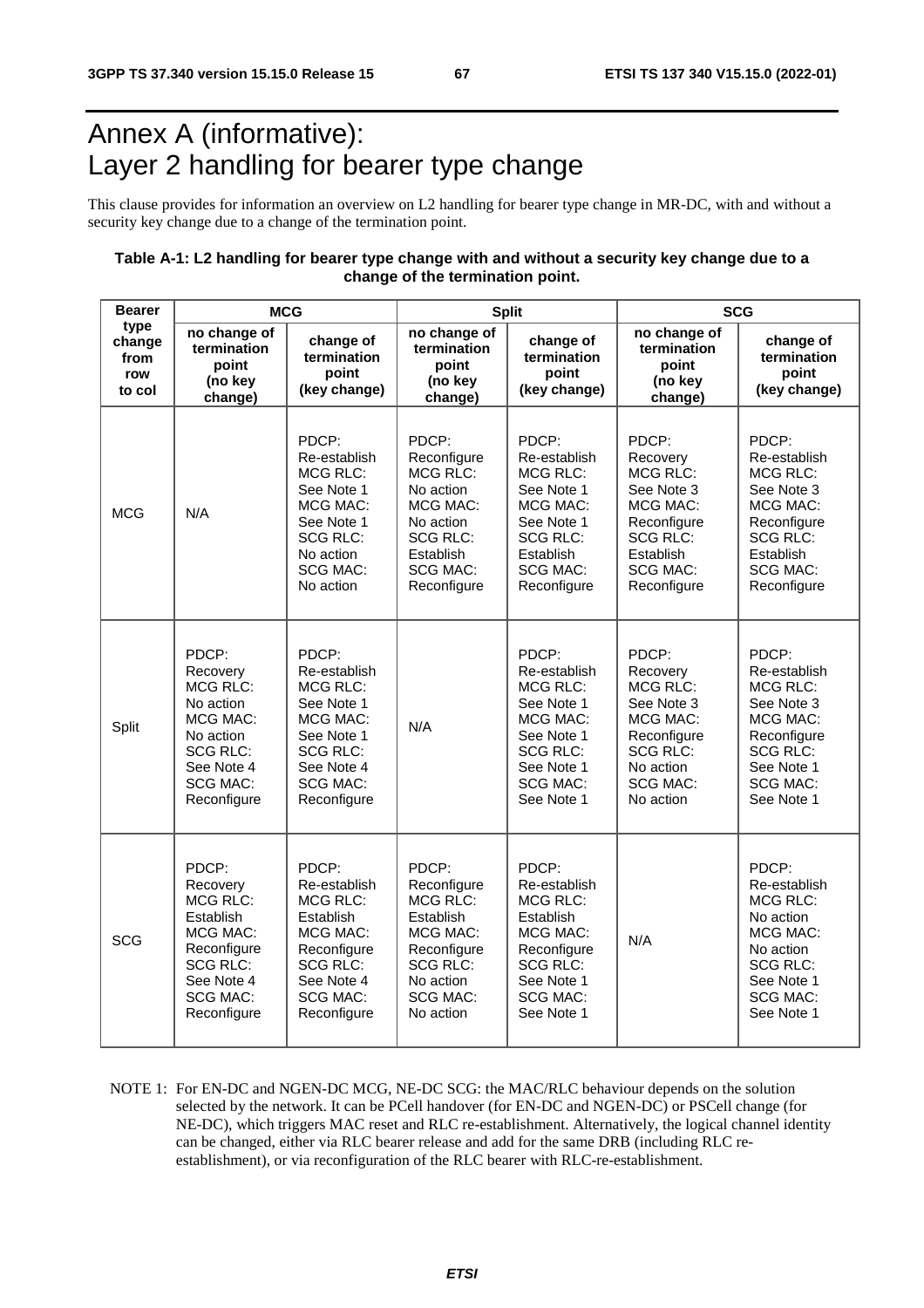For EN-DC and NGEN-DC SCG, NE-DC MCG, NR-DC MCG and SCG: the MAC/RLC behaviour depends on the solution selected by the network. It can be reconfiguration with sync, with MAC reset and RLC re-establishment. Alternatively, the logical channel identity can be changed via RLC bearer release and add.

- NOTE 2: Void
- NOTE 3: For EN-DC and NGEN-DC: Re-establishment and release. For NE-DC and NR-DC: Release.

NOTE 4: For NE-DC: Re-establishment and release. For EN-DC, NGEN-DC and NR-DC: Release.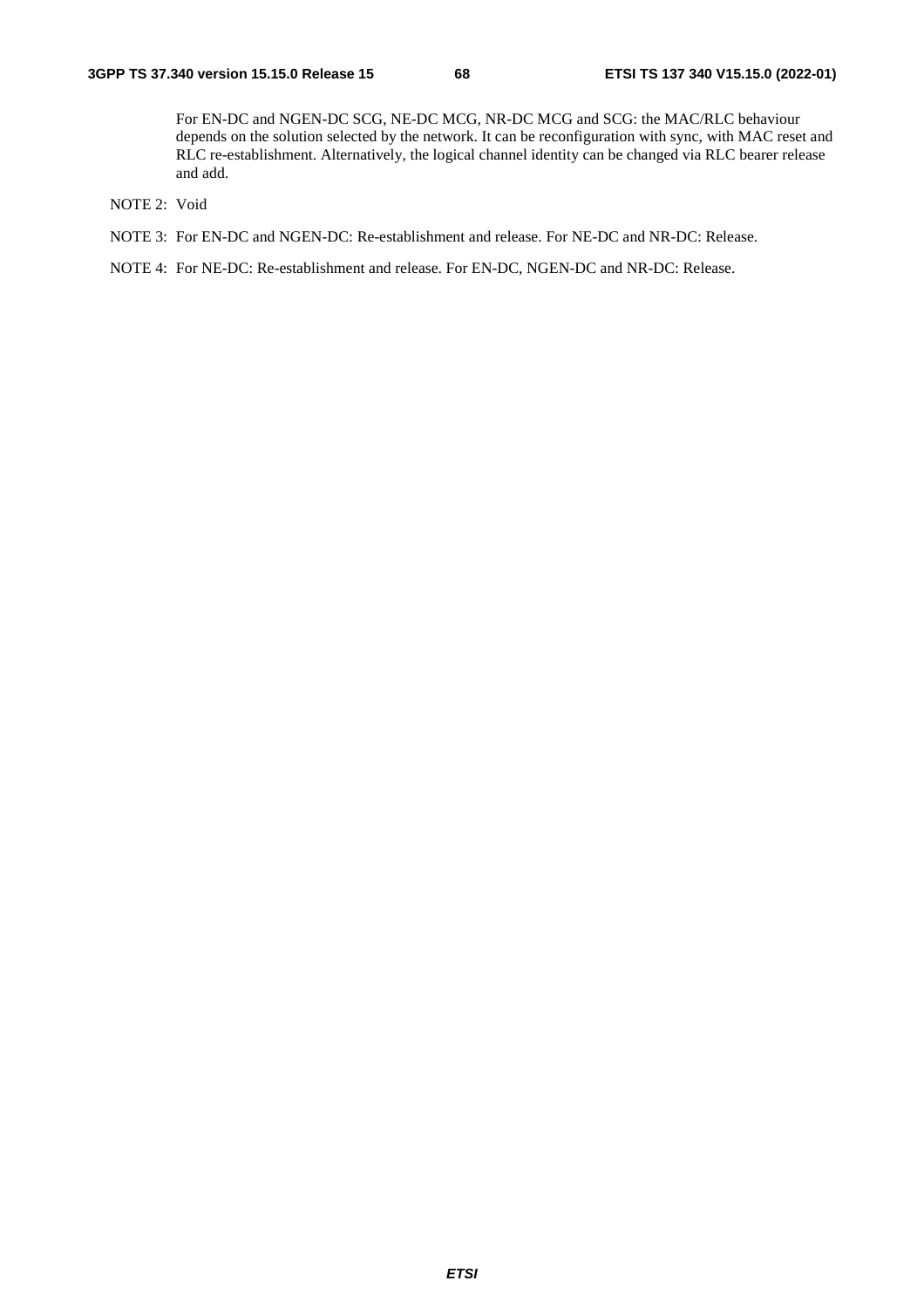# Annex B (informative): Supported MR-DC Handover Scenarios

Table B-1 summarizes the supported handover scenarios involving MR-DC configurations.

| To (column)<br>HO from (row) | <b>E-UTRA with EPC</b> | <b>E-UTRA with</b><br>5GC | <b>NR</b>  | <b>GERAN</b> or<br><b>UTRAN</b> | <b>EN-DC</b>   | <b>NGEN-DC</b> | <b>NE-DC</b> | <b>NR-DC</b>   |
|------------------------------|------------------------|---------------------------|------------|---------------------------------|----------------|----------------|--------------|----------------|
| <b>E-UTRA with EPC</b>       | <b>YES</b>             | <b>YES</b>                | <b>YES</b> | <b>YES</b>                      | <b>YES</b>     | <b>NO</b>      | <b>NO</b>    | N <sub>O</sub> |
| <b>E-UTRA with 5GC</b>       | <b>YES</b>             | <b>YES</b>                | <b>YES</b> | <b>NO</b>                       | N <sub>O</sub> | <b>YES</b>     | <b>NO</b>    | <b>NO</b>      |
| <b>NR</b>                    | <b>YES</b>             | <b>YES</b>                | <b>YES</b> | <b>NO</b>                       | <b>NO</b>      | <b>NO</b>      | <b>YES</b>   | <b>YES</b>     |
| <b>GERAN or UTRAN</b>        | <b>YES</b>             | <b>NO</b>                 | <b>NO</b>  | <b>YES</b>                      | N <sub>O</sub> | N <sub>O</sub> | <b>NO</b>    | <b>NO</b>      |
| <b>EN-DC</b>                 | <b>YES</b>             | <b>YES</b>                | <b>YES</b> | <b>YES</b>                      | <b>YES</b>     | <b>NO</b>      | <b>NO</b>    | <b>NO</b>      |
| <b>NGEN-DC</b>               | <b>YES</b>             | <b>YES</b>                | <b>YES</b> | <b>NO</b>                       | <b>NO</b>      | <b>YES</b>     | <b>NO</b>    | <b>NO</b>      |
| <b>NE-DC</b>                 | <b>YES</b>             | <b>YES</b>                | <b>YES</b> | <b>NO</b>                       | <b>NO</b>      | <b>NO</b>      | <b>YES</b>   | <b>NO</b>      |
| <b>NR-DC</b>                 | <b>YES</b>             | <b>YES</b>                | <b>YES</b> | <b>NO</b>                       | <b>NO</b>      | <b>NO</b>      | <b>NO</b>    | <b>YES</b>     |

**Table B-1: Supported MR-DC handover scenarios.**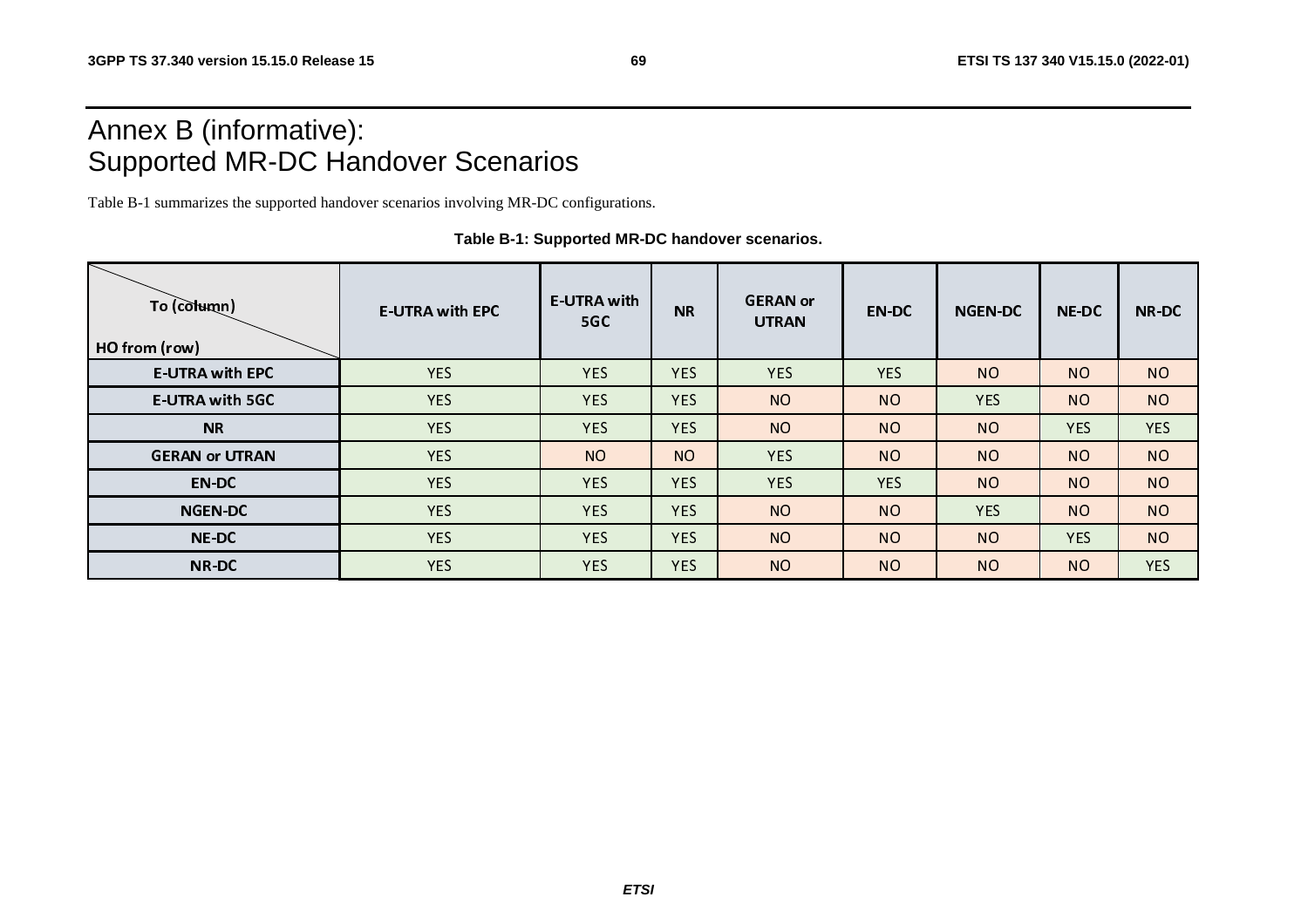# Annex C (informative): Change history

| <b>Change history</b> |                                         |                                  |           |                |                          |                                                                                                                                                                                                                                                                                                                                                                                                                                 |                       |  |  |
|-----------------------|-----------------------------------------|----------------------------------|-----------|----------------|--------------------------|---------------------------------------------------------------------------------------------------------------------------------------------------------------------------------------------------------------------------------------------------------------------------------------------------------------------------------------------------------------------------------------------------------------------------------|-----------------------|--|--|
| <b>Date</b>           | <b>Meeting</b>                          | <b>Tdoc</b>                      | <b>CR</b> | Rev            | Cat                      | Subject/Comment                                                                                                                                                                                                                                                                                                                                                                                                                 | <b>New</b><br>version |  |  |
| 2017.04               | <b>RAN2#9</b><br>7bis                   | R2-1703828                       |           |                | $\blacksquare$           | <b>Draft Skeleton</b>                                                                                                                                                                                                                                                                                                                                                                                                           | 0.0.1                 |  |  |
| 2017.04               | 7bis                                    | RAN2#9 R2-1703923 -              |           | $\blacksquare$ | $\blacksquare$           | <b>Endorsed Skeleton</b>                                                                                                                                                                                                                                                                                                                                                                                                        | 0.0.2                 |  |  |
| 2017.05               | <b>RAN2#9</b><br>8                      | R2-1704898                       |           |                |                          | Initial version, including:<br>Agreements from TR38.912<br>Agreements from RAN2#97bis on:<br>- System information handling<br>- Measurements<br>- UE capability coordination<br>- Handling of combined MN/SN RRC messages<br>- SCG SRB                                                                                                                                                                                          | 0.1.0                 |  |  |
|                       |                                         |                                  |           |                |                          | - MCG split SRB<br>- SN/MN Failure handling<br>- QoS aspects<br>- Bearer type configuration<br>- Security aspects                                                                                                                                                                                                                                                                                                               |                       |  |  |
| 2017.06               | RAN <sub>2</sub><br><b>NR</b><br>AdHoc2 | R2-1706418                       |           |                |                          | Agreements from RAN3#96 on:<br>- Network interfaces<br>- Initial EN-DC operation related aspects<br>- UP related aspects<br>Agreements from RAN2#98 on:<br>- Measurement coordination<br>- UE capability coordination<br>- SCG SRB<br>Further RAN2 agreements on EN-DC operation related aspects                                                                                                                                | 0.1.1                 |  |  |
| 2017.06               | RAN <sub>2</sub><br>NR.<br>AdHoc2       | R2-1707467                       |           |                |                          | Endorsed version at RAN2 NR AH2, also including:<br>Initial description of procedures for MR-DC with 5GC<br>Correction to SN initiated SN change procedure for EN-DC                                                                                                                                                                                                                                                            | 0.2.0                 |  |  |
| 2017.08               | <b>RAN2#9</b><br>9                      | R2-1708080                       |           | $\overline{a}$ | $\bar{\phantom{a}}$      | Agreements from RAN3 NR AH2 on:<br>- Data forwarding for SCG split bearer<br>- Path Update procedure<br>Agreements from RAN2 NR AH2 on:<br>- Bearer type harmonization / bearer type change<br>- UE capability coordination<br>- SRB3 (SCG SRB)<br>- MCG Split SRB<br>- SN failure handling<br>- Security handling<br>- SN Addition procedure<br>- MN initiated SN Modification/Release procedures<br>Miscellaneous corrections | 0.2.1                 |  |  |
| 2017.08               | 9                                       | RAN2#9 R2-1709831                |           |                | $\blacksquare$           | Endorsed version at RAN2#99                                                                                                                                                                                                                                                                                                                                                                                                     | 0.3.0                 |  |  |
|                       | 9                                       | 2017.08   RAN2#9   R2-1709939  - |           |                |                          | Agreements from RAN2#99 on:<br>- Bearer type harmonization / bearer type change<br>- SN failure handling<br>- Measurement result exchange<br>- Security aspects<br>- Embedded RRC transport<br>- Other MR-DC procedures related aspects<br>RAN3 endorsed TPs on miscellaneous corrections to MR-DC<br>procedures (in R3-173187, R3-173380, R3-173381, R3-173384, R3-<br>173386, R3-173388 and R3-173390),                       | 0.4.0                 |  |  |
| 2017.09               | <b>RAN#77</b>                           | RP-171872                        |           | $\blacksquare$ | $\blacksquare$           | Provided for information to RAN                                                                                                                                                                                                                                                                                                                                                                                                 | 1.0.0                 |  |  |
| 2017.09<br>2017.09    | <b>RAN#77</b><br><b>RAN2#9</b><br>9bis  | RP-172036<br>R2-1711526          |           | $\blacksquare$ | $\blacksquare$<br>$\Box$ | Correction of some auto-formatting issues<br>Alignment to the agreed terminology for the different nodes:<br>- introduction of the en-gNB term<br>- replacement of MeNB and SgNB with MN and SN<br>Clarification on UE capabilities coordination<br>Clarification in Figure 4.2.2-2 that there is one SDAP entity per cell<br>group                                                                                             | 1.0.1<br>1.0.2        |  |  |
| 2017.10               | 9bis                                    | RAN2#9   R2-1711937  -           |           |                | $\blacksquare$           | Endorsed version at RAN2#99bis                                                                                                                                                                                                                                                                                                                                                                                                  | 1.1.0                 |  |  |
|                       |                                         | 2017.10   RAN2#9   R2-1712072  - |           |                | $\blacksquare$           | Agreements from RAN2#99bis on:                                                                                                                                                                                                                                                                                                                                                                                                  | 1.1.1                 |  |  |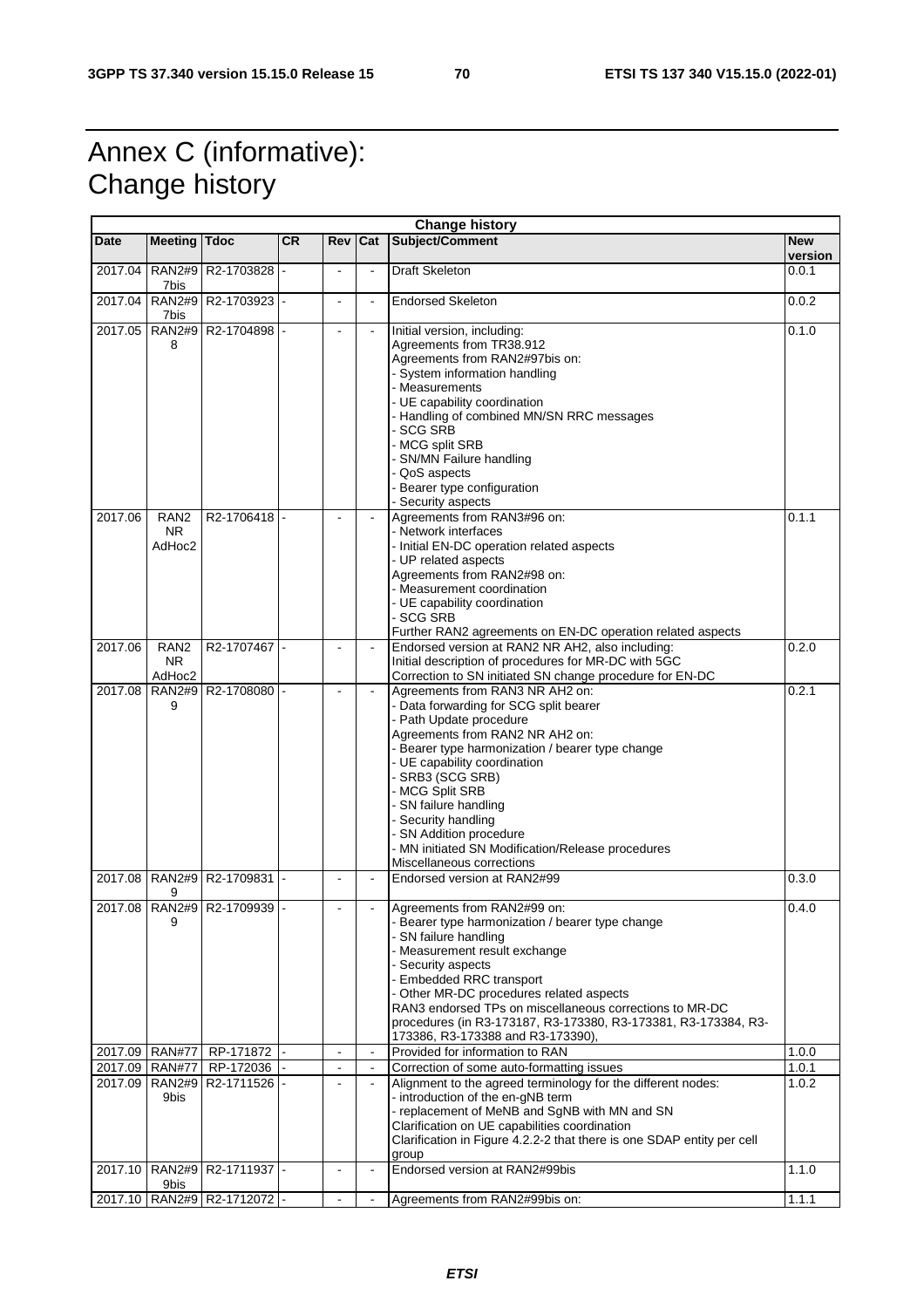|               | 9bis                |              |      |                |                | Bearer type harmonization / bearer type change                                                                        |        |  |
|---------------|---------------------|--------------|------|----------------|----------------|-----------------------------------------------------------------------------------------------------------------------|--------|--|
|               |                     |              |      |                |                | SCG change and Pscell change                                                                                          |        |  |
|               |                     |              |      |                |                | - MN/SN measurement coordination                                                                                      |        |  |
|               |                     |              |      |                |                | - UE capabilities coordination                                                                                        |        |  |
|               |                     |              |      |                |                | - MR-DC procedures related aspects                                                                                    |        |  |
|               |                     |              |      |                |                | - Security aspects                                                                                                    |        |  |
|               |                     |              |      |                |                | Agreed Text Proposals in:                                                                                             |        |  |
|               |                     |              |      |                |                | - R2-1711929 TP on SN modification without MN involvement                                                             |        |  |
|               |                     |              |      |                |                | - R2-1711942 TP on inter-MN HO with SN change                                                                         |        |  |
|               |                     |              |      |                |                | Agreements from RAN3#97bis in R3-174254, collecting changes from:                                                     |        |  |
|               |                     |              |      |                |                | - R3-174214 Text Proposal for QoS Handling in 5GC DC                                                                  |        |  |
|               |                     |              |      |                |                | - R3-174132 Completion of the RRC tunnelling in MR-DC                                                                 |        |  |
|               |                     |              |      |                |                | - R3-174136 Stage 2 TP on bearer type change without MAC reset<br>- R3-174221 TP for Supporting MN Initiate SN Change |        |  |
|               |                     |              |      |                |                | - R3-174194 UE-AMBR enforcement                                                                                       |        |  |
|               |                     |              |      |                |                | - R3-174234 Secondary RAT data volume reporting                                                                       |        |  |
|               |                     |              |      |                |                | - R3-174160 MN and SN role for QoS flow to DRB mapping                                                                |        |  |
|               |                     |              |      |                |                | - R3-174101 Clean-up of 37.340 RAN3 Related Part                                                                      |        |  |
| 2017.11       | <b>RAN2#1</b>       | R2-1712301   |      |                | $\overline{a}$ | Clean version                                                                                                         | 1.2.0  |  |
|               | 00                  |              |      |                |                |                                                                                                                       |        |  |
| 2017.11       | <b>RAN2#1</b>       | R2-1712302 - |      |                |                | MR-DC related agreements moved from TS 38.300:                                                                        | 1.2.1  |  |
|               | 00                  |              |      |                |                | - on two C-RNTIs independently allocated ot the UE                                                                    |        |  |
|               |                     |              |      |                |                | - on RLF declared separately for the MCG and for the SCG                                                              |        |  |
|               |                     |              |      |                |                | - on roaming and access restrictions for MR-DC with 5GC                                                               |        |  |
|               |                     |              |      |                |                | - on SPS and BSR configuration, triggering and reporting                                                              |        |  |
|               |                     |              |      |                |                | Addition of a note on support of ideal backhaul.                                                                      |        |  |
|               |                     |              |      |                |                | Clarification on use of SRB3.                                                                                         |        |  |
|               |                     |              |      |                |                | Clarification on security key handling.                                                                               |        |  |
|               |                     |              |      |                |                | Editorial corrections in various Figures                                                                              |        |  |
|               | 2017.12 RAN2#1      | R2-1714080   |      |                |                | Removal of FFSs for MR-DC with 5GC (moved to a separate list)                                                         | 1.2.2  |  |
|               | 00                  |              |      |                |                | Agreed Text Proposals in:<br>- R2-1713141 TP on 37.340                                                                |        |  |
|               |                     |              |      |                |                | - R2-1713838 Bearer type change with PDPC version change                                                              |        |  |
|               |                     |              |      |                |                | - R2-1714176 PSCell change clarification and SCG Change removal                                                       |        |  |
|               |                     |              |      |                |                | R2-1714183 Stage 2 TP to update bearer type description                                                               |        |  |
|               |                     |              |      |                |                | - R2-1714237 Clarification for the MR-DC QoS framework                                                                |        |  |
|               |                     |              |      |                |                | - R3-174308 Cleanup of reference/definitions for 37.340                                                               |        |  |
|               |                     |              |      |                |                | - R3-174565 TP for SCG Change related to Bearer Type Change                                                           |        |  |
|               |                     |              |      |                |                | - R3-174661 TP for querying SCGconfig for MN to eNB/gNB Change                                                        |        |  |
|               |                     |              |      |                |                | - R3-174763 TP for a unified 5G User Plane protocol                                                                   |        |  |
|               |                     |              |      |                |                | - R3-174876 Further Clean-up of TS37.340 RAN3 Related Part                                                            |        |  |
|               |                     |              |      |                |                | - R3-174913 Clarifications on Inter-MN handover with SN change                                                        |        |  |
|               |                     |              |      |                |                | - R3-174916 Clarification on the interface between gNB for Option 3                                                   |        |  |
|               |                     |              |      |                |                | - R3-174917 Tunnel ID switching in case of reconfiguration                                                            |        |  |
|               |                     |              |      |                |                | - R3-174921 Introducing bearer harmonization - RAN3 parts                                                             |        |  |
|               |                     |              |      |                |                | - R3-174923 On security related IE in MN initiated SN modification                                                    |        |  |
|               |                     |              |      |                |                | - R3-174928 TP on UE-AMBR for EN-DC                                                                                   |        |  |
|               |                     |              |      |                |                | - R3-174930 Stage 2 for secondary RAT data volume reporting                                                           |        |  |
|               |                     |              |      |                |                | - R3-175009 Removing data forwarding from corresponding node                                                          |        |  |
|               |                     |              |      |                |                | - R3-175048 Stage 2 TP for bearer type change                                                                         |        |  |
|               |                     |              |      |                |                | - R3-174975 Race conditions in case of SN release Other                                                               |        |  |
|               | 2017.12 RAN2#1      |              |      |                | $\blacksquare$ | miscellaneous agreements from RAN2#100                                                                                |        |  |
|               | 00                  | R2-1714251   |      |                |                | RAN2 agreed version                                                                                                   | 1.3.0  |  |
| 2017.12       | <b>RP-78</b>        | RP-172464    |      | $\mathbf{r}$   | $\Box$         | Provided for approval to RAN                                                                                          | 2.0.0  |  |
| 2017/12 RP-78 |                     |              |      |                |                | Upgraded to Rel-15                                                                                                    | 15.0.0 |  |
| 2018/03 RP-79 |                     | RP-180440    | 0004 | 1              | F              | Miscellaneous corrections                                                                                             | 15.1.0 |  |
|               | <b>RP-79</b>        | RP-180440    | 0008 | $\mathbf{1}$   | F              | Baseline CR for TS 37.340 (RAN3 part) covering agreements of RAN3                                                     | 15.1.0 |  |
|               |                     |              |      |                |                | #NR adhoc 1801 and RAN3 #99                                                                                           |        |  |
| 2018/06 RP-80 |                     | RP-181214    | 0012 | $\overline{2}$ | F              | Further miscellaneus corrections                                                                                      | 15.2.0 |  |
|               | <b>RP-80</b>        | RP-181214    | 0014 | $\mathbf{1}$   | F              | CR on EN-DC bearer type changes in TS 37.340                                                                          | 15.2.0 |  |
|               | <b>RP-80</b>        | RP-181214    | 0015 | 1              | F              | CR on EN-DC reconfiguration procedure via SRB3 in TS 37.340                                                           | 15.2.0 |  |
|               | <b>RP-80</b>        | RP-181214    | 0017 |                | F              | Radio Protocol Architecture figure clarification with SDAP                                                            | 15.2.0 |  |
|               | $\overline{RP}$ -80 | RP-181215    | 0018 | 1              | F              | Stage 2 CR on combined bearer type and termination point change                                                       | 15.2.0 |  |
|               | <b>RP-80</b>        | RP-181215    | 0021 | $\mathbf{1}$   | F              | Correction to TS 37.340 on PDCP version for SRB                                                                       | 15.2.0 |  |
|               | <b>RP-80</b>        | RP-181215    | 0024 | $\mathbf{1}$   | F              | L2 handling for bearer type change when PDCP SN length changed                                                        | 15.2.0 |  |
|               | $RP-80$             | RP-181215    | 0025 | 1              | F              | Correction on SN configured NR measurements after SCG failure                                                         | 15.2.0 |  |
|               | RP-80               | RP-181215    | 0026 | $\mathbf{1}$   | F              | Clarification of the usage of SN Status Transfer                                                                      | 15.2.0 |  |
|               | <b>RP-80</b>        | RP-181215    | 0027 |                | F              | Addition of the full config indicator in SN Change                                                                    | 15.2.0 |  |
|               | RP-80               | RP-181216    | 0028 | 2              | F              | Coordination of Inactivity for EN-DC                                                                                  | 15.2.0 |  |
|               | <b>RP-80</b>        | RP-181216    | 0029 | $\blacksquare$ | F              | CR on maintaining the bearer type on wrap-around for TS37.340                                                         | 15.2.0 |  |
|               | <b>RP-80</b>        | RP-181216    | 0030 | 2              | F              | Enabling re-use of NR PCIs in cells served by the same SN in EN-DC                                                    | 15.2.0 |  |
| 2018/09       | RP-81               | RP-181939    | 0037 | 2              | F              | Clarification on number of CC for NR CA                                                                               | 15.3.0 |  |
|               | RP-81               | RP-181942    | 0039 | 2              | F              | CR for 37.340 for CA duplication of LTE bearer                                                                        | 15.3.0 |  |
|               | RP-81               | RP-181942    | 0042 |                | F              | Capturing the agreement related to Count wrap around handling for                                                     | 15.3.0 |  |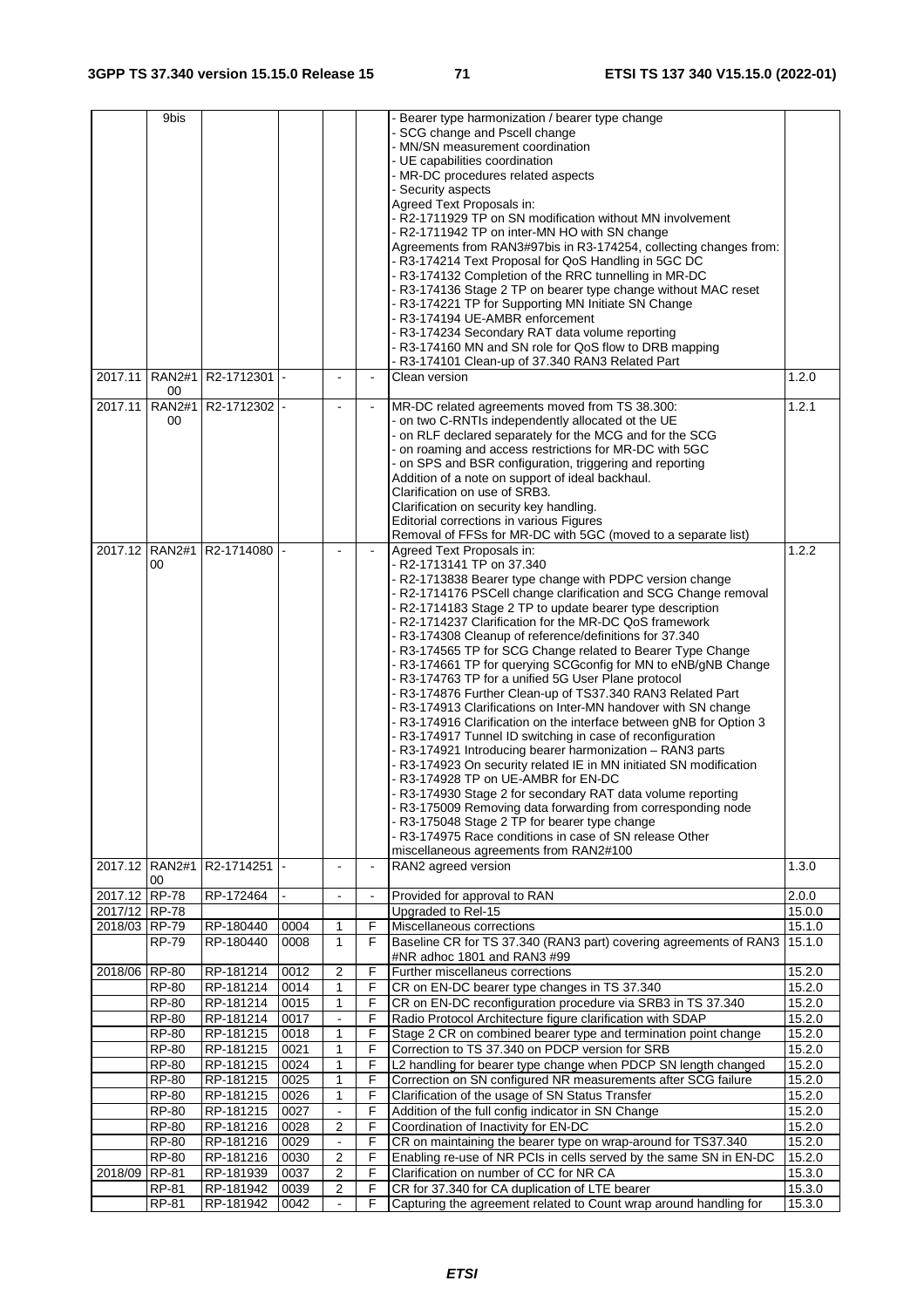|               |                     |           |      |                          |    | split bearer type                                                    |        |
|---------------|---------------------|-----------|------|--------------------------|----|----------------------------------------------------------------------|--------|
|               | <b>RP-81</b>        | RP-181941 | 0043 | $\mathbf{1}$             | F  | Miscellaneous clarifications                                         | 15.3.0 |
|               | <b>RP-81</b>        | RP-181941 | 0044 | 1                        | F  | Inclusion of measurement gap related agreements                      | 15.3.0 |
|               | RP-81               | RP-181942 | 0046 | $\overline{2}$           | F  | Small correction about bear type change                              | 15.3.0 |
|               | RP-81               | RP-181942 | 0047 | $\overline{3}$           | F  | CR to 37.340 on the Layer 2 handling for bearer type change          | 15.3.0 |
|               | RP-81               | RP-181939 | 0048 | $\blacksquare$           | F  | CR on the support of RLC mode reconfiguration                        | 15.3.0 |
|               | <b>RP-81</b>        | RP-181939 | 0051 | $\blacksquare$           | F  | Corrections on 37.340 for bearer type change support                 | 15.3.0 |
|               | <b>RP-81</b>        | RP-181941 | 0054 | $\mathbf{1}$             | F  | NR Corrections (37.340 Baseline CR covering RAN3-101 agreements)     | 15.3.0 |
| 2018/12 RP-82 |                     | RP-182650 | 0067 | 1                        | F  | Split SRB UL configuration                                           | 15.4.0 |
|               | RP-82               | RP-182656 | 0071 | 1                        | F  | Miscellaneous clarifications                                         | 15.4.0 |
|               | RP-82               | RP-182669 | 0073 | 4                        | B  | Agreements for MR-DC                                                 | 15.4.0 |
|               | $RP-82$             | RP-182651 |      | $\overline{\phantom{a}}$ | F  | Correction for SN terminated MCG bearer                              |        |
|               | RP-82               | RP-182667 | 0079 | 3                        | F  |                                                                      | 15.4.0 |
|               |                     |           | 0082 |                          |    | Updates to UE capability coordination for MR-DC                      | 15.4.0 |
|               | RP-82               | RP-182664 | 0084 | $\overline{2}$           | F  | Corrections on RRC transfer procedure in EN-DC                       | 15.4.0 |
|               | RP-82               | RP-182666 | 0085 | 3                        | F  | Correction of SN Initiated SN Modification procedure for Measurement | 15.4.0 |
|               |                     |           |      |                          |    | Gap                                                                  |        |
|               | $RP-82$             | RP-182660 | 0086 | 1                        | F  | Stage 2 CR on Measurement gap configuration scenarios                | 15.4.0 |
|               | RP-82               | RP-182669 | 0092 | 1                        | В  | Baseline CR for TS37.340                                             | 15.4.0 |
| 2019/03       | RP-83               | RP-190543 | 0090 | $\overline{3}$           | F  | Corrections for MR-DC procedures                                     | 15.5.0 |
|               | RP-83               | RP-190543 | 0096 | $\overline{c}$           | F  | QoS flow offloading for MR-DC                                        | 15.5.0 |
|               | RP-83               | RP-190540 | 0098 | 1                        | F  | Introduction of IDC mechanism for EN-DC operation                    | 15.5.0 |
|               | RP-83               | RP-190543 | 0104 | 1                        | F  | Correction on UP integrity protection in late drop                   | 15.5.0 |
|               | RP-83               | RP-190543 | 0106 | $\mathbf{1}$             | F  | Corrections to SN Modification Request in MR-DC                      | 15.5.0 |
|               | RP-83               | RP-190553 | 0107 | $\blacksquare$           | F  | PSCell information for LI purposes                                   | 15.5.0 |
|               | RP-83               | RP-190544 | 0108 |                          | F  | Correction of EN DC data volume reporting and relocation             | 15.5.0 |
|               | $RP-83$             | RP-190544 | 0110 | $\Box$                   | F  | Data volume reporting for MR-DC with 5GC                             | 15.5.0 |
|               | <b>RP-83</b>        | RP-190544 | 0111 | $\blacksquare$           | F  | Correction of RAN triggered PDU session split                        | 15.5.0 |
|               | <b>RP-83</b>        | RP-190544 | 0112 | $\blacksquare$           | F  | Correction of PDU session split at handover                          | 15.5.0 |
|               | $RP-83$             | RP-190544 | 0113 | $\blacksquare$           | F  | TEID change in case of key change                                    | 15.5.0 |
|               | RP-83               | RP-190545 | 0114 | 1                        | F  | Support of PDU session split during inter-MN handover for MR-DC      | 15.5.0 |
|               |                     |           |      |                          |    | with 5GC                                                             |        |
| 2019/06 RP-84 |                     | RP-191375 | 0116 | 1                        | F  | MN-SN coordination for ANR in MR-DC                                  | 15.6.0 |
|               | RP-84               | RP-191378 | 0118 | 3                        | F  | CR on 37.340 for s-Measure in NR-DC and NE-DC                        | 15.6.0 |
|               | RP-84               | RP-191374 | 0120 | $\Box$                   | F  | Clarification on RLC bearer release and add                          | 15.6.0 |
|               | RP-84               | RP-191374 | 0122 | $\blacksquare$           | F  | Activation/deactivation of SCells in MR-DC                           | 15.6.0 |
|               | RP-84               | RP-191374 | 0123 |                          | F  | Corrections on MN and SN inter-node resource coordination            | 15.6.0 |
|               | <b>RP-84</b>        | RP-191376 | 0124 | $\mathbf{1}$             | F  | Measurement gap coordination in MR-DC                                | 15.6.0 |
|               | <b>RP-84</b>        | RP-191379 | 0125 | $\overline{2}$           | F  | Inter-RAT HO support                                                 | 15.6.0 |
|               | RP-84               | RP-191376 | 0126 | 1                        | F  | Editorial clean-up                                                   | 15.6.0 |
|               | RP-84               | RP-191379 | 0133 | $\omega$                 | F  | Various Clean-ups for TS37.340                                       | 15.6.0 |
|               | RP-84               | RP-191380 | 0134 | $\blacksquare$           | F  | Correction of RAN triggered PDU session split                        | 15.6.0 |
|               | RP-84               | RP-191381 | 0135 | $\mathbf{1}$             | F  | Allow MN to retrieve forwarding proposal from the source SN          | 15.6.0 |
|               | RP-84               | RP-191380 | 0136 | $\omega$                 | F  | RAN paging failure handling in SN                                    | 15.6.0 |
|               | RP-84               | RP-191380 | 0137 | $\blacksquare$           | F  | Rapporteur Clean-ups of Secondary RAT Data Volume Report             | 15.6.0 |
|               | <b>RP-84</b>        | RP-191380 | 0138 |                          | F  | Correction of the references to the GTP tunnel endpoint information  | 15.6.0 |
|               |                     |           |      | $\blacksquare$           |    | In-order delivery when QoS flows offloaded from SN                   |        |
|               | RP-84               | RP-191380 | 0139 |                          | F. |                                                                      | 15.6.0 |
|               | RP-84               | RP-191380 | 0140 |                          | F  | RAN sharing with multiple Cell ID broadcast                          | 15.6.0 |
| 2019/09       | RP-85               | RP-192191 | 0141 | 1                        | F  | PDCP configuration generation                                        | 15.7.0 |
|               | RP-85               | RP-192190 | 0142 | 1                        | F  | Clarification on selectedBandCombination                             | 15.7.0 |
|               | <b>RP-85</b>        | RP-192194 | 0143 | 3                        | F  | Clarification about PSCell change between different SN nodes         | 15.7.0 |
|               | RP-85               | RP-192193 | 0144 | $\overline{2}$           | F  | Clarification of handover terminology                                | 15.7.0 |
|               | $\overline{RP}$ -85 | RP-192191 | 0145 | 1                        | F  | Default DRB handling                                                 | 15.7.0 |
|               | RP-85               | RP-192192 | 0148 | 1                        | F  | Capability report and coordination in NR-DC                          | 15.7.0 |
|               | RP-85               | RP-192191 | 0151 | 1                        | F  | LTE to NR-DC Inter-RAT HO support                                    | 15.7.0 |
|               | RP-85               | RP-192190 | 0153 | $\Box$                   | F  | Correction of E-RAB Modification Indication                          | 15.7.0 |
|               | <b>RP-85</b>        | RP-192191 | 0154 | 1                        | F  | TS37.340 Rapporteur Cleanups                                         | 15.7.0 |
| 2019/12       | <b>RP-86</b>        | RP-192934 | 0155 | $\overline{2}$           | F  | PDCP version in EN-DC                                                | 15.8.0 |
|               | $\overline{RP}$ -86 | RP-192936 | 0157 | 3                        | F  | SMTC setting for NR PSCell change in MR-DC                           | 15.8.0 |
|               | RP-86               | RP-192937 | 0158 | 3                        | F  | PDCP configuration generation (email discussion of 107#25)           | 15.8.0 |
|               | RP-86               | RP-192936 | 0159 | 3                        | F  | Correction on sending Failure Information via SRB3                   | 15.8.0 |
|               | RP-86               | RP-192938 | 0160 | $\overline{2}$           | F  | Clarification of NR-DC synchronization                               | 15.8.0 |
|               | <b>RP-86</b>        | RP-192938 | 0163 | $\overline{2}$           | F. | Clarification on security key change and bearer termination point    | 15.8.0 |
|               |                     |           |      |                          |    | change                                                               |        |
|               | RP-86               | RP-192936 | 0168 | 1                        | F  | Clarification regarding QoS handling in MRDC with 5G CN              | 15.8.0 |
|               | <b>RP-86</b>        | RP-192936 | 0169 | 1                        | F  | Missing RACH aspect for DC                                           | 15.8.0 |
|               | RP-86               | RP-192937 | 0170 | $\overline{\phantom{a}}$ | F  | IP version on X2-U                                                   | 15.8.0 |
|               | RP-86               | RP-192937 | 0171 | $\blacksquare$           | F  | Correction to MR-DC with 5GC with RRC_INACTIVE                       | 15.8.0 |
|               | RP-86               | RP-192938 | 0172 |                          | F  | Correction of SN Status Transfer during HO with DC                   | 15.8.0 |
|               | <b>RP-86</b>        | RP-192938 | 0174 | 1                        | F. | DRB ID co-ordination between MN and SN                               | 15.8.0 |
|               | RP-86               | RP-192938 | 0175 |                          | F  | Correcting misbehaviors and clean-ups on 37.340 related to PDU       | 15.8.0 |
|               |                     |           |      |                          |    | session spilt                                                        |        |
|               | <b>RP-86</b>        | RP-192938 | 0177 | $\Box$                   | F  | Stage2 Clarifications for RRC_Inactive with MR-DC@5GC                | 15.8.0 |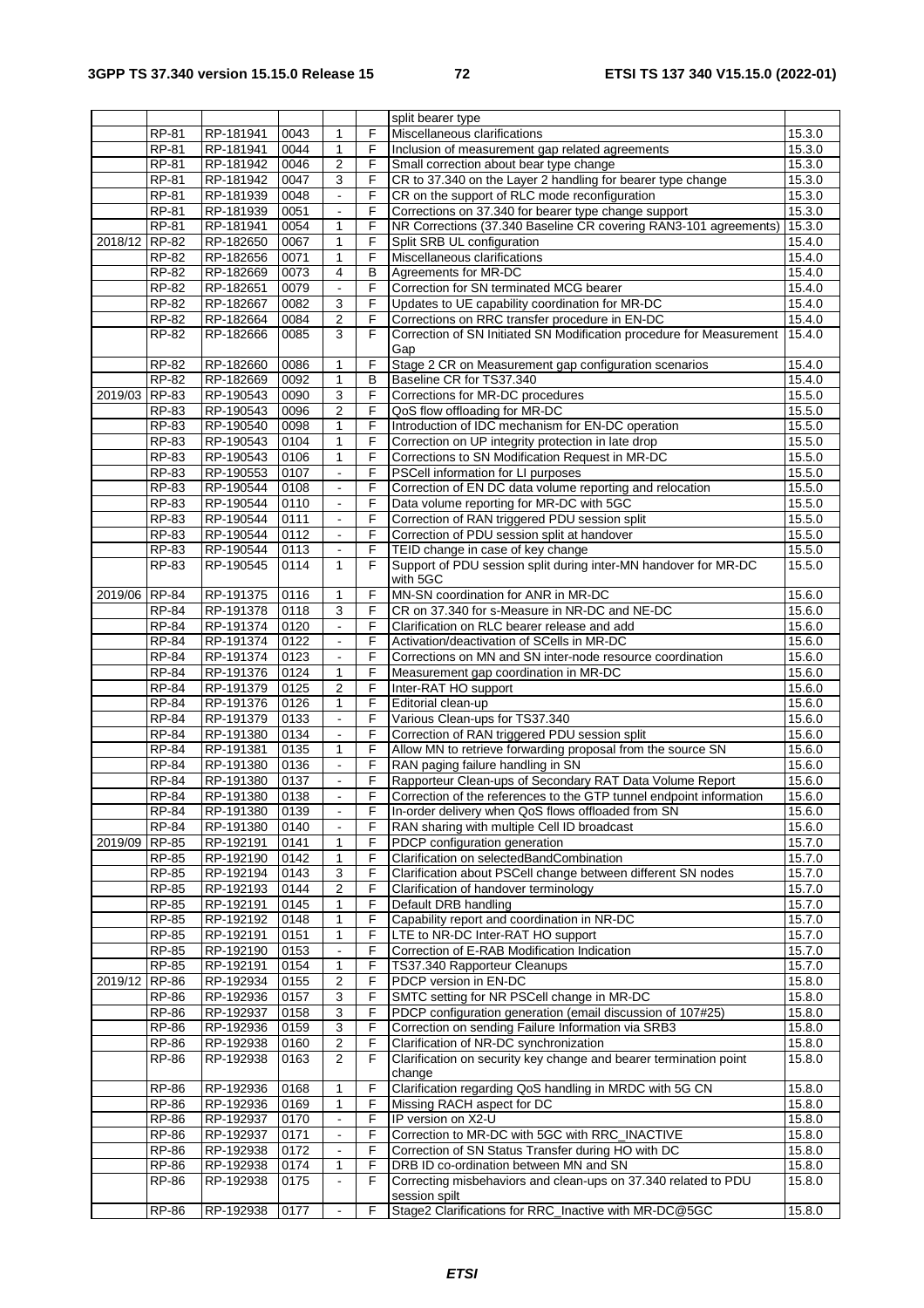|               | <b>RP-86</b> | RP-192938 | 0178 |                          | F  | Correction of NG connection in MR DC                                  | 15.8.0  |
|---------------|--------------|-----------|------|--------------------------|----|-----------------------------------------------------------------------|---------|
|               | <b>RP-86</b> | RP-192938 | 0179 |                          | F  | Correcting misbehaviors and clean-ups on 37.340 related to data       | 15.8.0  |
|               |              |           |      |                          |    | forwarding and SN status transfer                                     |         |
| 2020/07 RP-88 |              | RP-201160 | 0193 | $\overline{2}$           | F  | Correction on MN-SN measurements coordination in INM                  | 15.9.0  |
|               | <b>RP-88</b> | RP-201162 | 0204 |                          | F  | Corrections to MAC description                                        | 15.9.0  |
|               | <b>RP-88</b> | RP-201295 | 0215 |                          | F  | Support of SN not broadcasting system information                     | 15.9.0  |
| 2020/09 RP-89 |              | RP-201938 | 0229 |                          | F  | Correction for CA-based PDCP duplication                              | 15.10.0 |
| 2020/12 RP-90 |              | RP-202790 | 0232 |                          | F  | UE Capabilities description                                           | 15.11.0 |
|               | RP-90        | RP-202790 | 0240 |                          | F  | End marker handling in case of MR-DC NG-RAN initiated QoS Flow        | 15.11.0 |
|               |              |           |      |                          |    | offloading                                                            |         |
| 2021/03 RP-91 |              | RP-210701 | 0243 | ٠                        | F  | Correction on the PDCP Change Indication for 37.340                   | 15.12.0 |
|               | RP-91        | RP-210702 | 0247 | 1                        | F  | Corrections on UL power sharing                                       | 15.12.0 |
|               | RP-91        | RP-210702 | 0252 | $\blacksquare$           | F  | Correction on user plane handling for full configuration in SN Change | 15.12.0 |
|               | <b>RP-91</b> | RP-210701 | 0253 |                          | F  | Correction of DL End Markers and QoS Flow Mobility                    | 15.12.0 |
| 2021/06       | RP-92        | RP-211486 | 0255 | $\overline{2}$           | F  | CR on MN and SN configuration restriction coordination                | 15.13.0 |
|               | RP-92        | RP-211482 | 0263 | 1                        | F  | CR on SCG release in EN-DC                                            | 15.13.0 |
|               | RP-92        | RP-211484 | 0271 |                          | F  | Correction on PSCell change without security key change and data      | 15.13.0 |
|               |              |           |      |                          |    | forwarding upon SN change with full configuration                     |         |
|               | RP-92        | RP-211486 | 0273 | $\sim$                   | F. | Clarification on RRC full config for PSCell change                    | 15.13.0 |
|               | RP-92        | RP-211484 | 0277 | ٠                        | F  | No partial success in the SN initiated SN Modification procedure for  | 15.13.0 |
|               |              |           |      |                          |    | EN-DC                                                                 |         |
|               | RP-92        | RP-211484 | 0279 | $\blacksquare$           | F  | R15CR37.340 for SCG release                                           | 15.13.0 |
| 2021/09 RP-93 |              | RP-212438 | 0265 | $\overline{2}$           | F  | Clarification on RACH procedure for HO with PSCell                    | 15.14.0 |
|               | RP-93        | RP-212438 | 0284 | $\blacksquare$           | F  | Clean-up on Xn-U Address Indication procedure                         | 15.14.0 |
| 2021/12 RP-94 |              | RP-213341 | 0290 | $\overline{\phantom{0}}$ | F  | Clarification for SgNB trigger SCG release in Rel-15 in TS 37.340     | 15.15.0 |